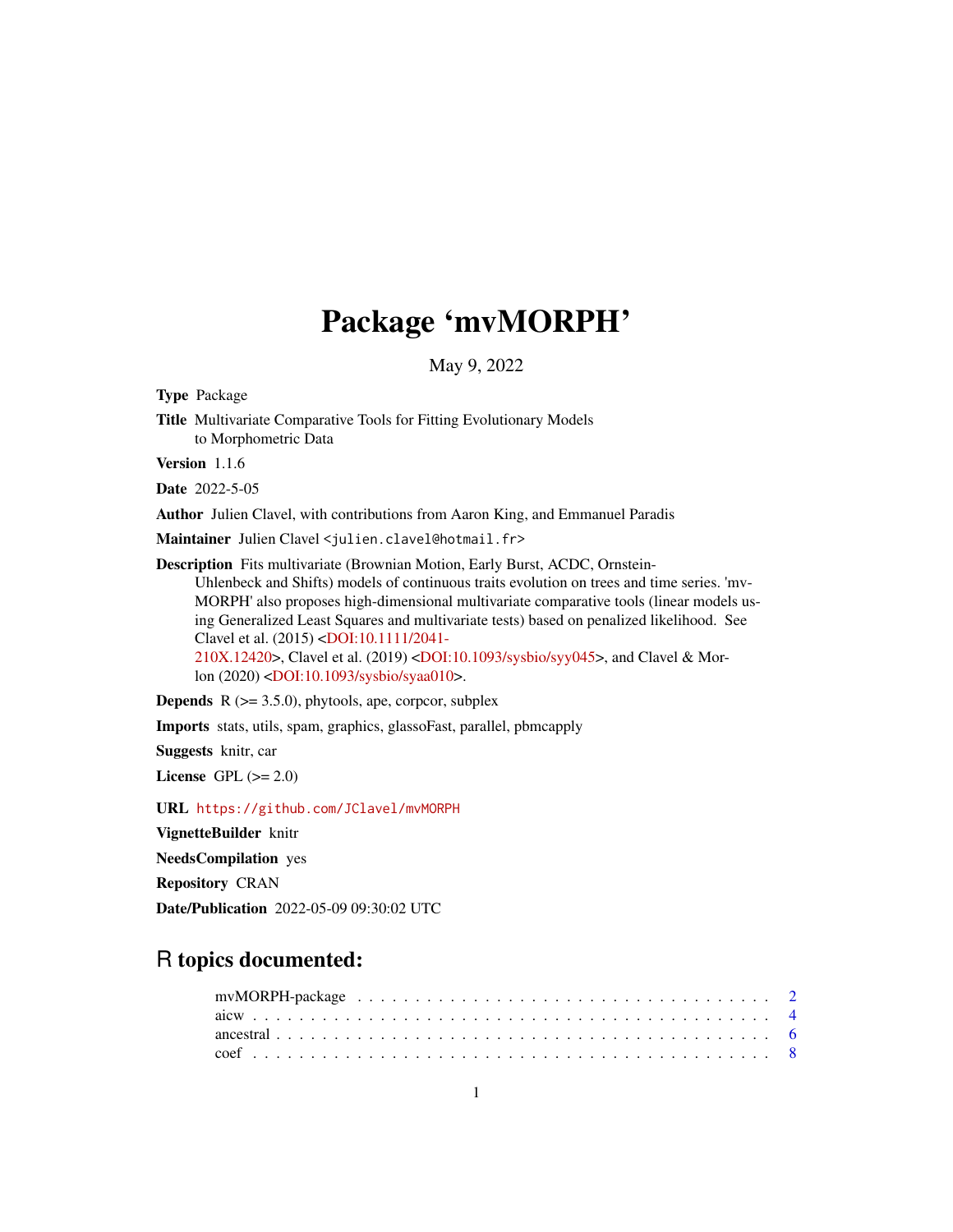<span id="page-1-0"></span>

| EIC<br><b>GIC</b><br>manova.gls<br>mvEB<br>mvgls<br>mvols<br>mvSHIFT.<br>mvSIM<br>Index | effectsize | 8  |
|-----------------------------------------------------------------------------------------|------------|----|
|                                                                                         |            | 10 |
|                                                                                         |            | 12 |
|                                                                                         |            | 14 |
|                                                                                         |            | 15 |
|                                                                                         |            | 16 |
|                                                                                         |            | 18 |
|                                                                                         |            | 20 |
|                                                                                         |            | 23 |
|                                                                                         |            | 25 |
|                                                                                         |            | 30 |
|                                                                                         |            | 33 |
|                                                                                         |            | 37 |
|                                                                                         |            | 39 |
|                                                                                         |            | 41 |
|                                                                                         |            | 45 |
|                                                                                         |            | 48 |
|                                                                                         |            | 53 |
|                                                                                         |            | 57 |
|                                                                                         |            | 59 |
|                                                                                         |            | 62 |
|                                                                                         |            | 66 |
|                                                                                         |            | 68 |
|                                                                                         |            | 70 |
|                                                                                         |            | 72 |
|                                                                                         |            | 73 |
|                                                                                         |            | 74 |
|                                                                                         |            | 75 |
|                                                                                         |            | 77 |
|                                                                                         |            | 78 |
|                                                                                         |            | 80 |
|                                                                                         |            | 81 |

mvMORPH-package *Multivariate Comparative Methods for Fitting Evolutionary Models to Morphometric Data*

# <span id="page-1-1"></span>Description

Fit of multivariate evolutionary models on trees (with one or multiple selective regimes) and timeseries dedicated to morphometrics or biometric continuous data with covariation. Testing for a phylogenetic signal in a multivariate dataset (including fossil and/or extant taxa), fitting linear models to high-dimensional multivariate comparative data, changes in rate or mode of evolution of continuous traits, simulating multivariate traits evolution, computing the likelihood of multivariate models, accounts for measurement errors and missing data, and other things...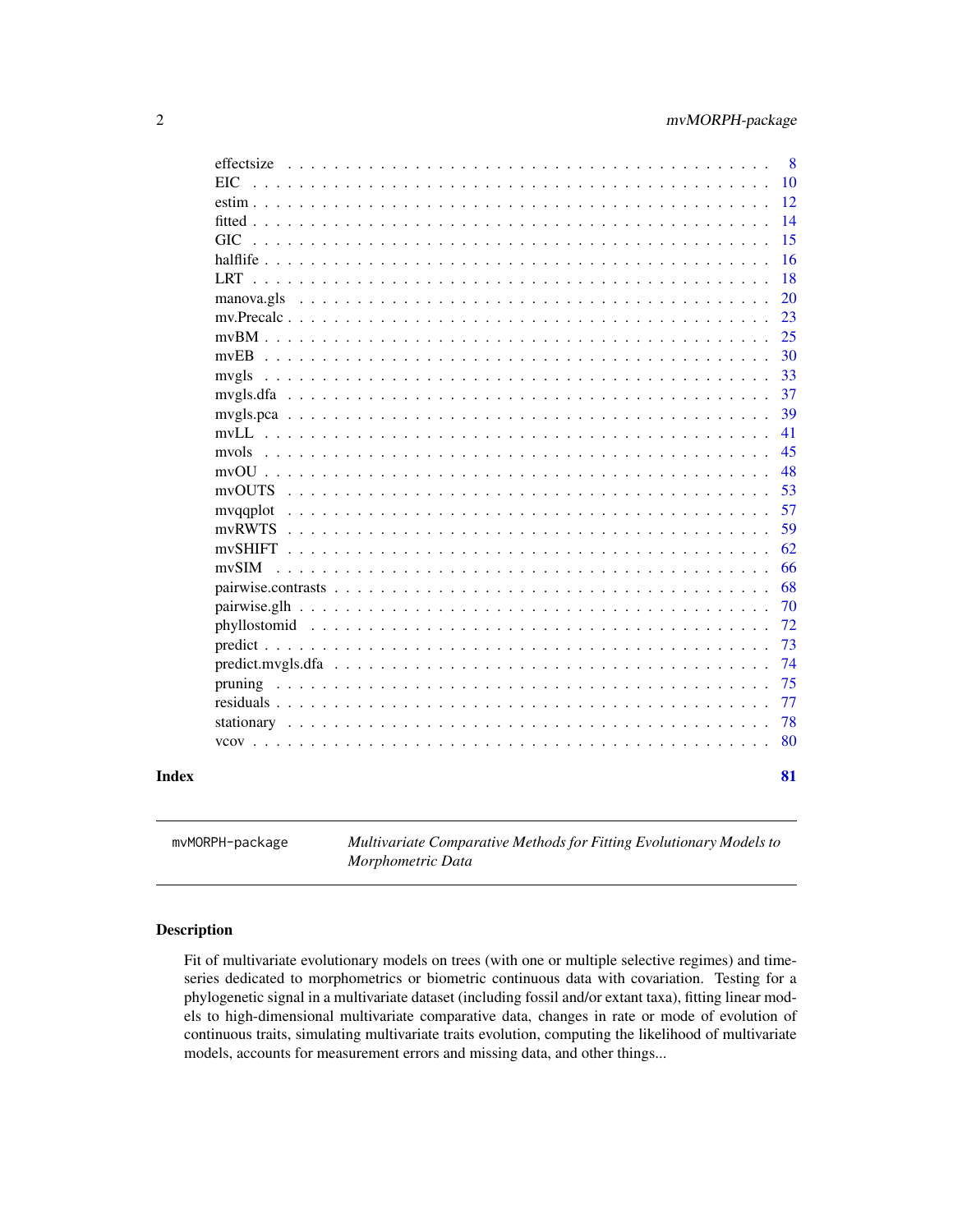mvMORPH-package

Details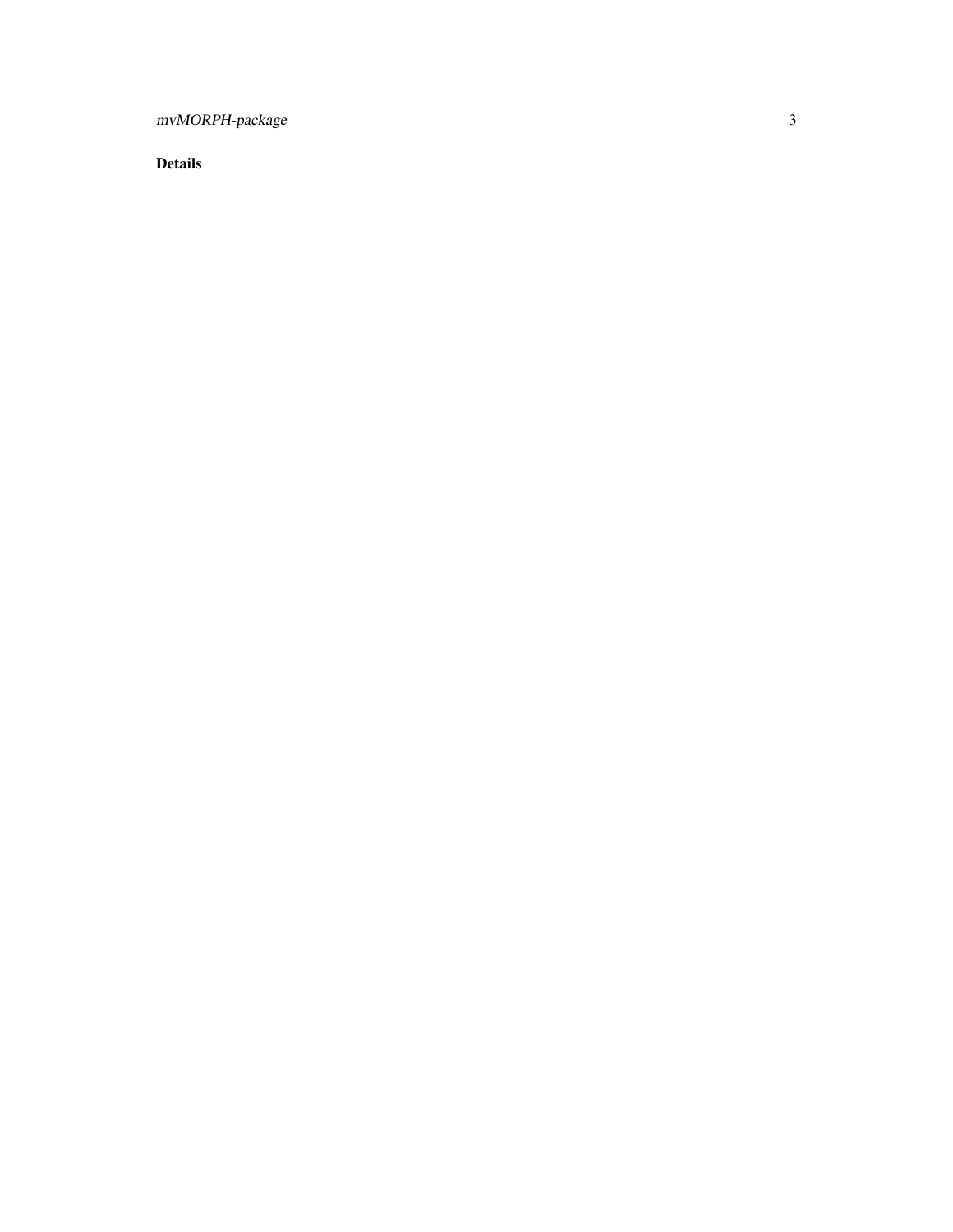| $GPL$ ( $>=2.0$ ) |
|-------------------|
|                   |

# <span id="page-3-0"></span>Author(s)

Julien Clavel

Maintainer: Julien Clavel <julien.clavel@hotmail.fr>

# References

Clavel et al. (2015). mvMORPH: an R package for fitting multivariate evolutionary models to morphometric data. Methods in Ecology and Evolution, 6(11):1311-1319. doi: 10.1111/2041- 210X.12420.

Clavel et al. (2019). A Penalized Likelihood framework for high-dimensional phylogenetic comparative methods and an application to new-world monkeys brain evolution. Systematic Biology 68(1): 93-116. doi: 10.1093/sysbio/syy045.

Clavel & Morlon (2020). Reliable phylogenetic regressions for multivariate comparative data: illustration with the MANOVA and application to the effect of diet on mandible morphology in Phyllostomid bats. Systematic Biology 69(5): 927-943.

# See Also

[mvols](#page-44-1) [mvgls](#page-32-1) [mvgls.pca](#page-38-1) [mvgls.dfa](#page-36-1) [manova.gls](#page-19-1) [pairwise.glh](#page-69-1) [mvOU](#page-47-1) [mvBM](#page-24-1) [mvEB](#page-29-1) [mvSHIFT](#page-61-1) [mvOUTS](#page-52-1) [mvRWTS](#page-58-1) [mvSIM](#page-65-1) [mvLL](#page-40-1) [LRT](#page-17-1) [halflife](#page-15-1) [stationary](#page-77-1) [estim](#page-11-1) [aicw](#page-3-1) [GIC](#page-14-1) [EIC](#page-9-1) [mvqqplot](#page-56-1)

<span id="page-3-1"></span>aicw *Akaike weights*

#### Description

This function return the Akaike weights for a set of fitted models.

#### Usage

 $\text{aicw}(x, \ldots)$ 

#### Arguments

|                         | A list with the fitted objects or a list/vector of AIC                                     |
|-------------------------|--------------------------------------------------------------------------------------------|
| $\cdot$ $\cdot$ $\cdot$ | Options to be passed through; e.g. aicc=TRUE when a list of fitted objects is<br>provided. |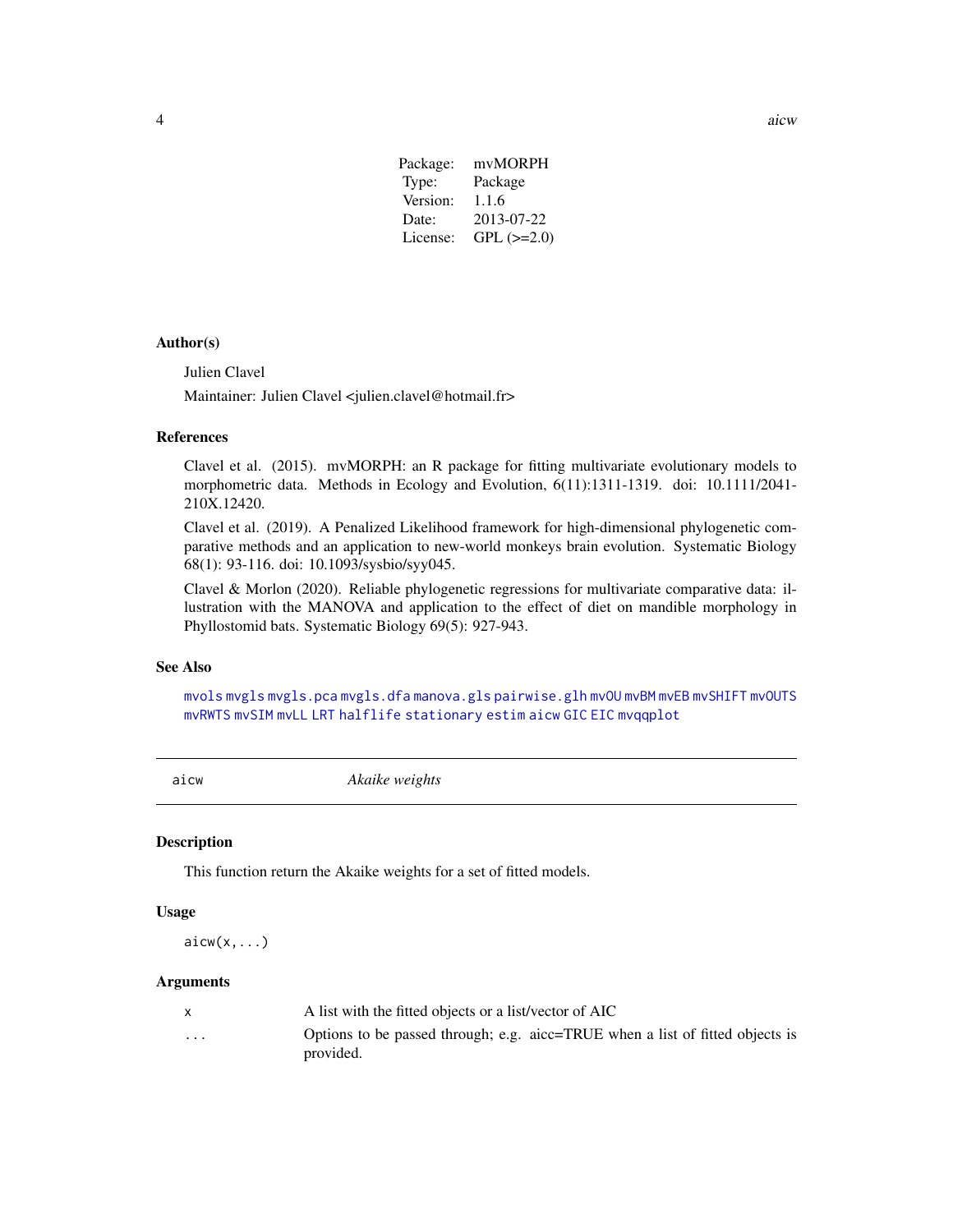#### aicw 5

# Details

This function compute the Akaike weights for a set of model AIC or AICc. Akaike weights can be used for model comparison and model averaging.

#### Value

| models     | List of models                         |
|------------|----------------------------------------|
| AIC.       | <b>Akaike Information Criterion</b>    |
| diff       | AIC difference with the best fit model |
| wi         | Absolute weight                        |
| aicweights | Akaike weights (relative weights)      |

# Author(s)

Julien Clavel

#### References

Burnham K.P., Anderson D.R. 2002. Model selection and multi-model inference: a practical information-theoric approach. New York: Springer-Verlag.

# See Also

[AIC](#page-0-0) [mvMORPH](#page-1-1)

```
set.seed(1)
# Generating a random tree
tree<-pbtree(n=50)
#simulate the traits
sigma <- matrix(c(0.01,0.005,0.003,0.005,0.01,0.003,0.003,0.003,0.01),3)
theta<-c(0,0,0)
data<-mvSIM(tree, model="BM1", nsim=1, param=list(sigma=sigma, theta=theta))
## Fitting the models
# BM1 - General structure
fit1 <- mvBM(tree, data, model="BM1", method="pic")
# BM1 - No covariations
fit2 <- mvBM(tree, data, model="BM1", method="pic", param=list(constraint="diagonal"))
# BM1 - Equal variances/rates
fit3 <- mvBM(tree, data, model="BM1", method="pic", param=list(constraint="equal"))
results <- list(fit1,fit2,fit3)
# or
# results <- c(AIC(fit1), AIC(fit2), AIC(fit3))
```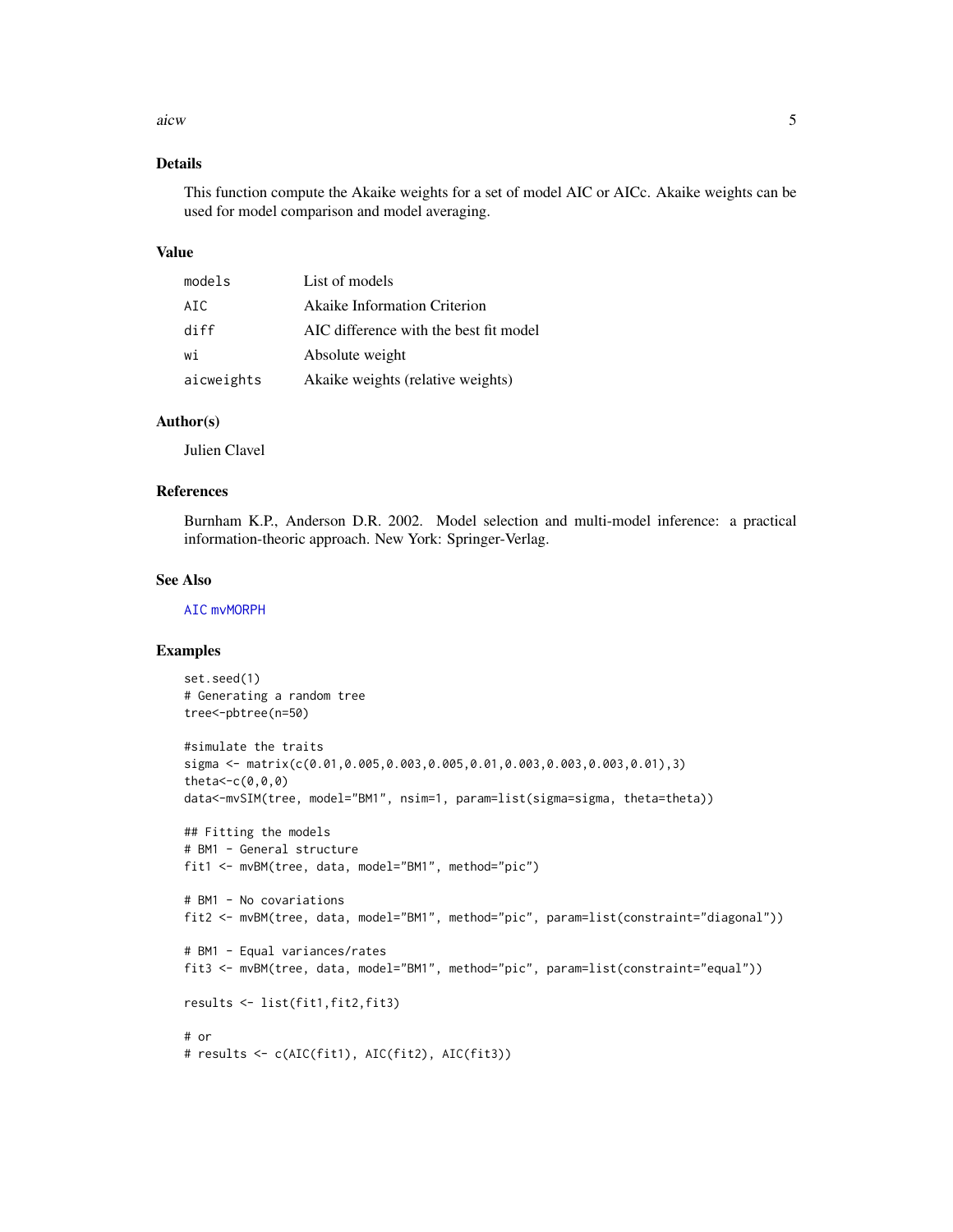```
# Akaike weights
aicw(results)
# AICc weights
aicw(results, aicc=TRUE)
# we can compare the MSE...
# mean((fit1$sigma-sigma)^2)
# mean((fit3$sigma-sigma)^2)
```
#### ancestral *Estimation of traits ancestral states.*

#### Description

Reconstruct the ancestral states at each node of a phylogenetic tree from models fit obtained using the mvgls function. For models of the class mvXX this is a wrapper to the function estim

# Usage

```
ancestral(object, ...)
```
#### Arguments

| object                  | A model fit object obtained by the mygls function.                                  |
|-------------------------|-------------------------------------------------------------------------------------|
| $\cdot$ $\cdot$ $\cdot$ | Further options to be passed through. For instance, if a regression model is used,  |
|                         | values for the predictor(s) at each node of the tree should be given in a matrix to |
|                         | the newdata argument. If a model of the type mvXX is used, the argument tree        |
|                         | and data should be provided like in estim function.                                 |
|                         |                                                                                     |

# Details

ancestral is an S3 method that reconstruct the ancestral states at each nodes of a phylogenetic tree from the models fit obtained by the mvgls function (Clavel et al. 2019). Ancestral states are estimated using generalized least squares (GLS; Martins & Hansen 1997, Cunningham et al. 1998 ). Note that when a regression model (rather than an intercept only model of the form  $Y \sim 1$ ) is provided, an argument "newdata" with a matrix of regressor values for each node should be provided (similar to what is done in the "predict" function).

#### Value

a matrix of reconstructed ancestral states for each node (note that the numerotation of the ancestral states starts at "N+1" [for the root], where N is the number of species in the tree)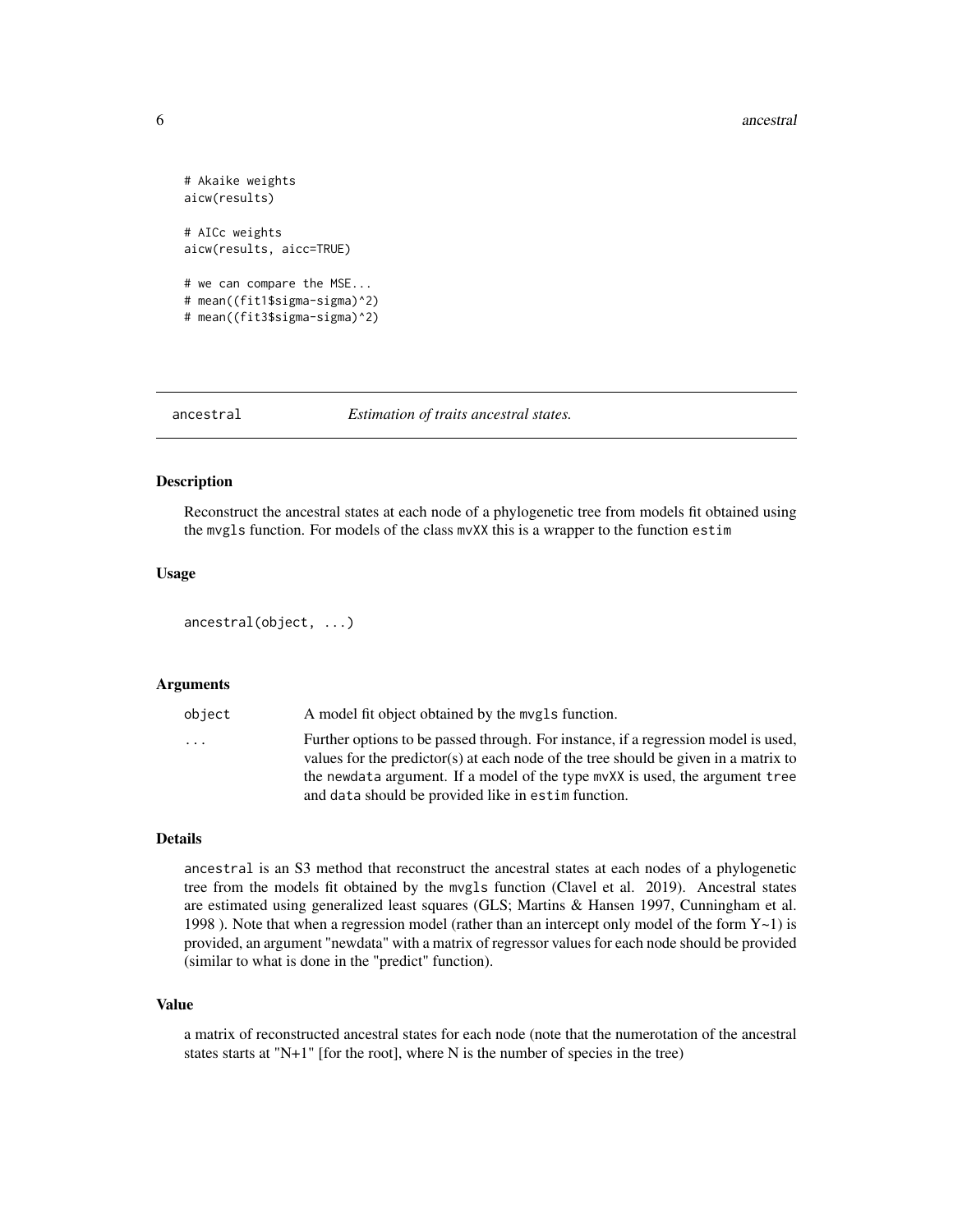#### ancestral 7

# Note

The function is similar to the one used with  $fit\_t\_pl$  from the RPANDA package (Clavel et al. 2019).

#### Author(s)

J. Clavel

# References

Clavel, J., Aristide, L., Morlon, H., 2019. A Penalized Likelihood framework for high-dimensional phylogenetic comparative methods and an application to new-world monkeys brain evolution. Syst. Biol. 68: 93-116.

Cunningham C.W., Omland K.E., Oakley T.H. 1998. Reconstructing ancestral character states: a critical reappraisal. Trends Ecol. Evol. 13:361-366.

Martins E.P., Hansen T.F. 1997. Phylogenies and the comparative method: a general approach to incorporating phylogenetic information into the analysis of interspecific data. Am. Nat. 149:646- 667.

# See Also

[mvgls](#page-32-1), [estim](#page-11-1), [predict.mvgls](#page-72-1)

```
set.seed(1)
n <- 32 # number of species
p <- 5 # number of traits
tree <- pbtree(n=n, scale=1) # phylogenetic tree
R <- crossprod(matrix(runif(p*p), ncol=p)) # a random covariance matrix
# simulate a BM dataset
Y <- mvSIM(tree, model="BM1", nsim=1, param=list(sigma=R, theta=rep(0,p)))
data=list(Y=Y)
fit <- mvgls(Y~1, data=data, tree, model="BM", method="LL")
# Perform the ancestral states reconstruction
anc <- ancestral(fit)
# retrieve the ancestral states
head(anc)
```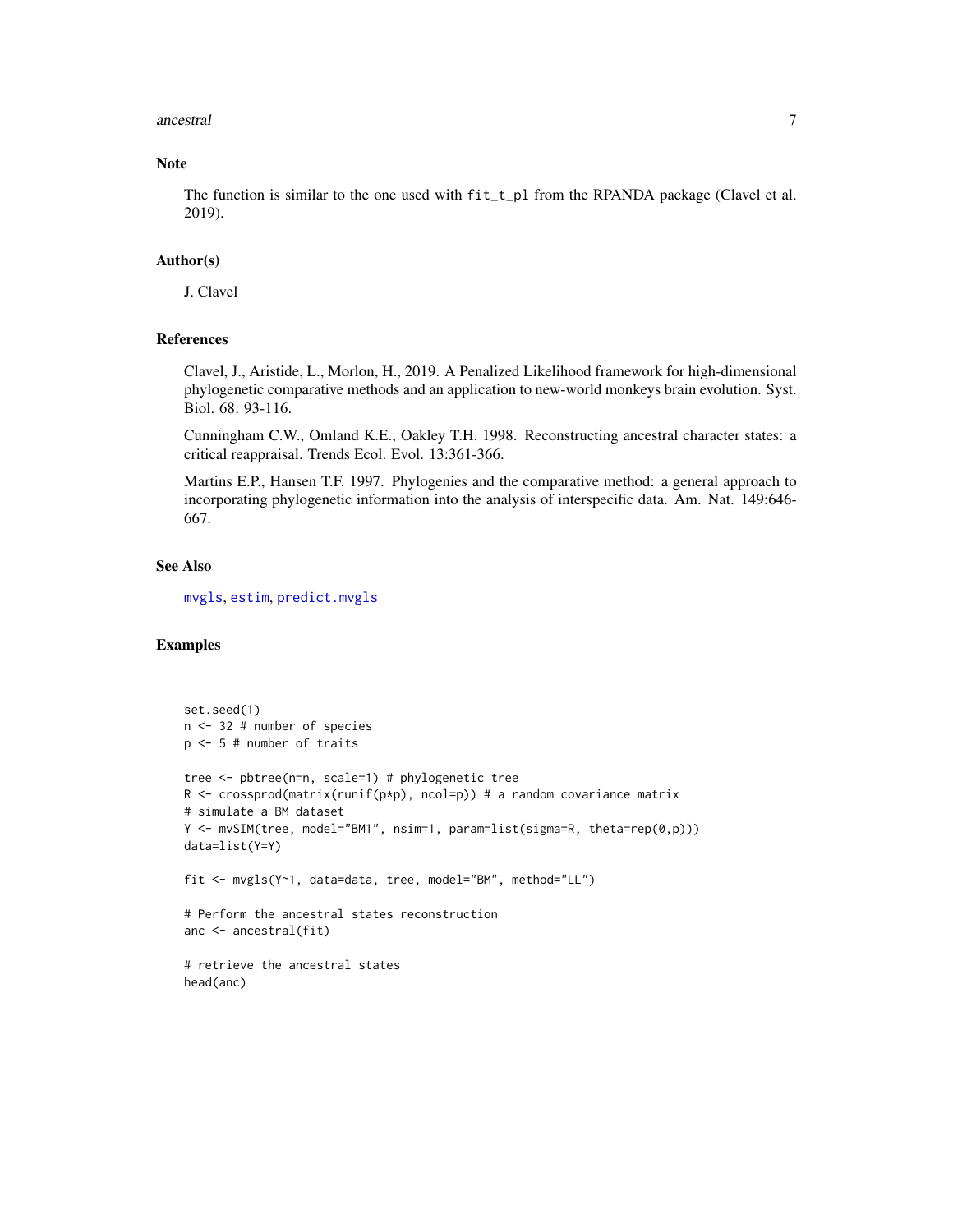# <span id="page-7-1"></span><span id="page-7-0"></span>Description

Returns the coefficients of a linear model fit of class 'mvgls' or 'mvols'.

# Usage

```
## S3 method for class 'mvgls'
coef(object, ...)
```
# Arguments

| object   | an object of class 'mvgls' obtained from a mvgls or mvols fit. |
|----------|----------------------------------------------------------------|
| $\cdots$ | other arguments (not used).                                    |

# Value

The coefficients extracted from the model fit.

# Note

For an intercept only model with phylogenetic structure this correspond to the ancestral states.

#### Author(s)

J. Clavel

# See Also

[vcov.mvgls](#page-79-1) [residuals.mvgls](#page-76-1) [fitted.mvgls](#page-13-1) [mvgls](#page-32-1) [mvols](#page-44-1)

| effectsize | Multivariate measure of association/effect size for objects of class |
|------------|----------------------------------------------------------------------|
|            | "manova.gls"                                                         |

# Description

This function estimate the multivariate effectsize for all the outcomes variables of a multivariate analysis of variance

# Usage

effectsize(x,...)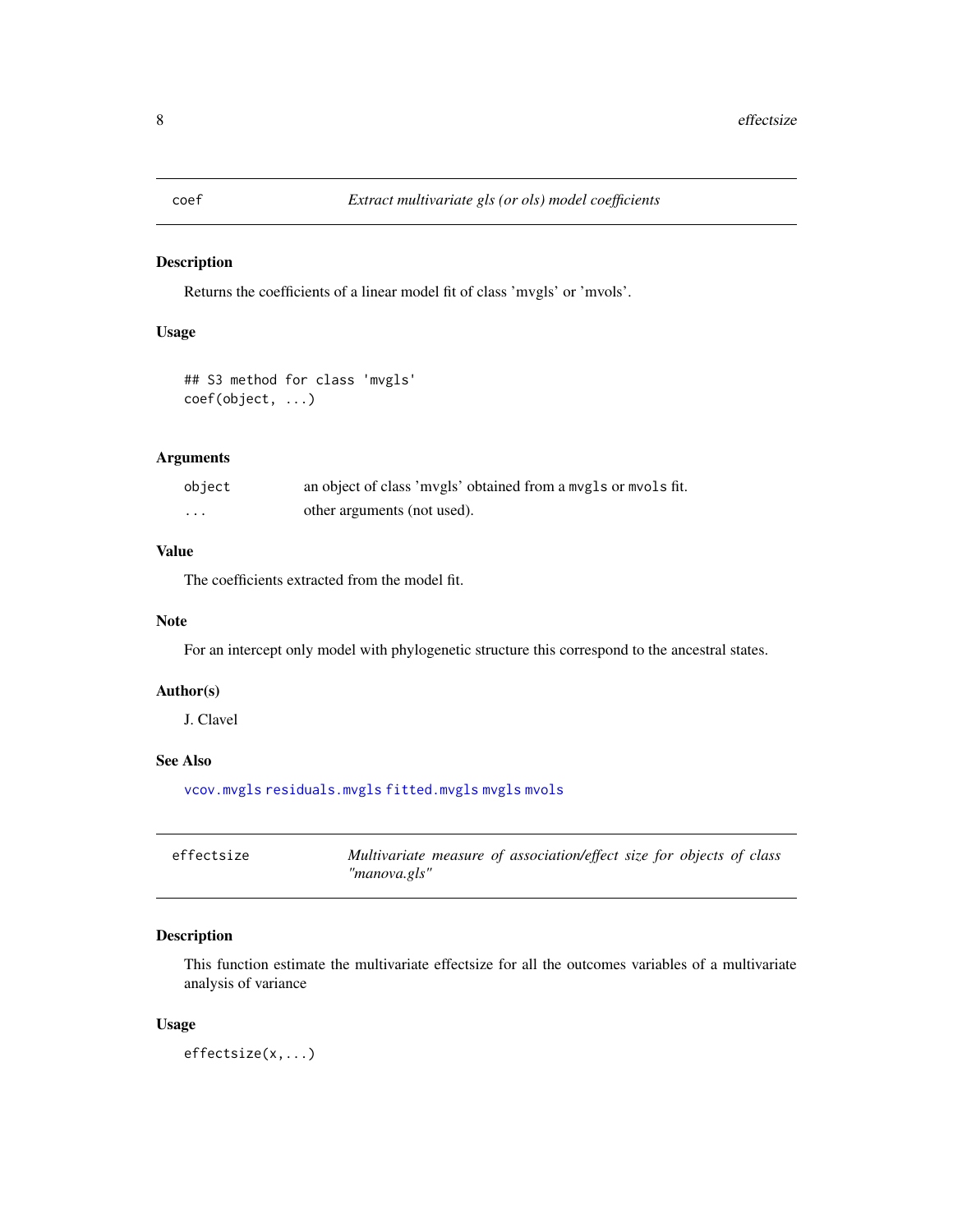#### effectsize 9

#### Arguments

| $\mathsf{x}$ | An object of class "manova.gls"                                                                                                                               |
|--------------|---------------------------------------------------------------------------------------------------------------------------------------------------------------|
| .            | One can specify adjusted=TRUE to obtain Serlin' adjustment to Pillai trace ef-<br>fect size, or Tatsuoka' adjustment for Wilks' lambda. These adjustments are |
|              | correcting positive bias with increasing number of variables.                                                                                                 |

#### Details

This function allows estimating multivariate effect size for the four multivariate statistics implemented in manova.gls (Pillai, Wilks, Roy, Hotelling-Lawley). For models fit by PL, a multivariate measure of effect size is estimated from the permuted data. Interpret only relatively.

# Value

Return the effect size for all the terms of the MANOVA or pairwise tests.

#### Note

This function is still under development.

#### Author(s)

Julien Clavel

# See Also

[manova.gls](#page-19-1) [mvgls](#page-32-1) [mvols](#page-44-1) [pairwise.glh](#page-69-1)

```
set.seed(123)
n <- 32 # number of species
p \le -3 # number of traits
tree <- pbtree(n=n) # phylogenetic tree
R \le crossprod(matrix(runif(p*p),p)) # a random symmetric matrix (covariance)
# simulate a dataset
Y <- mvSIM(tree, model="BM1", nsim=1, param=list(sigma=R))
X \leftarrow \text{norm}(n) # continuous
grp \leq -rep(1:2, each=n/2)dataset <- list(y=Y, x=X, grp=as.factor(grp))
# Model fit
model1 <- mvgls(y~x+grp, data=dataset, tree=tree, model="BM", method="LL")
# Multivariate test
(multivariate_test <- manova.gls(model1, test="Pillai"))
effectsize(multivariate_test)
```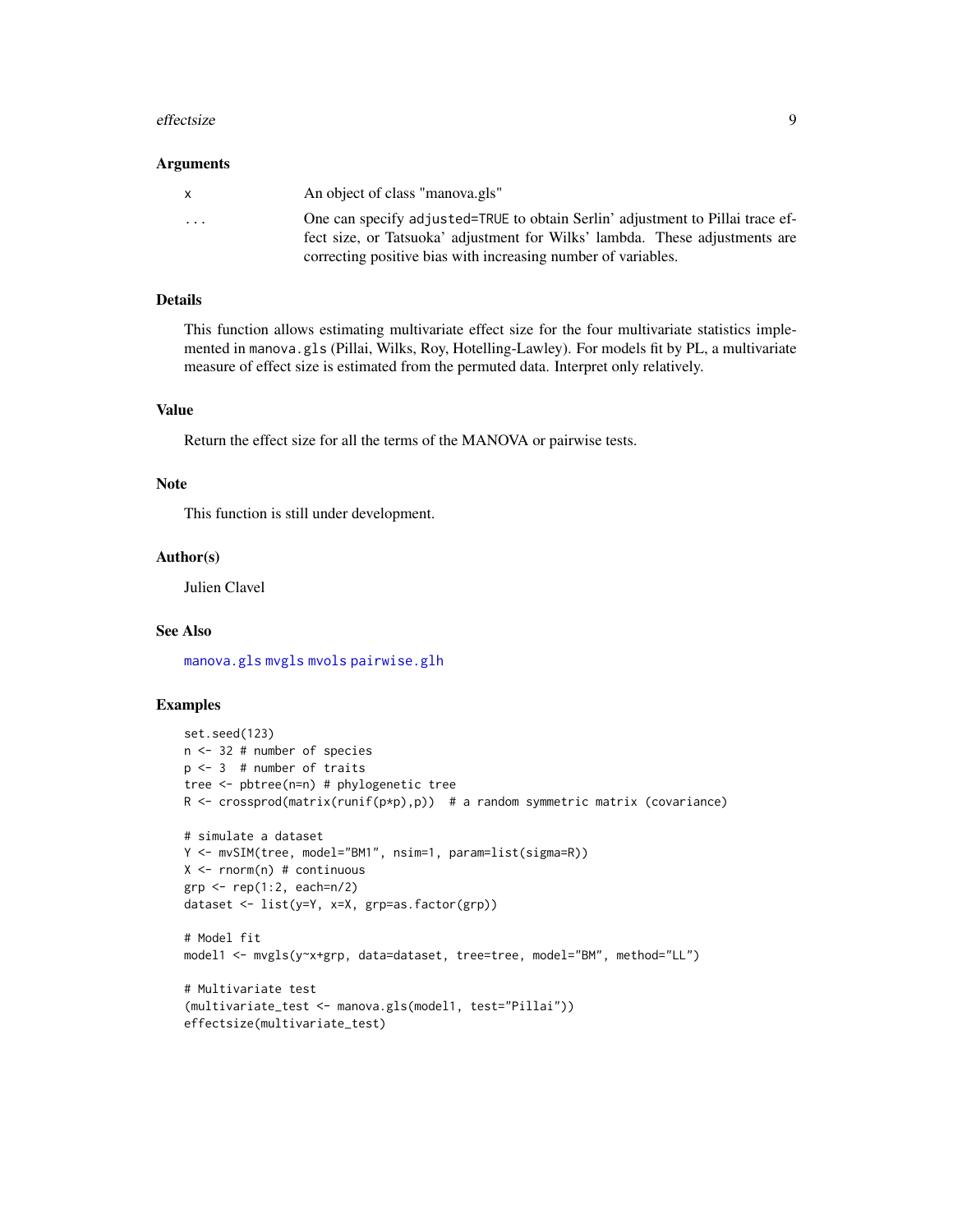<span id="page-9-1"></span><span id="page-9-0"></span>

EIC *Extended Information Criterion (EIC) to compare models fit with* mvgls *(or* mvols*) by Maximum Likelihood (ML) or Penalized Likelihood (PL)*

# Description

The EIC (Ishiguro et al. 1997, Kitagawa & Konishi 2010), uses bootstrap to estimate the bias term of the Extended Information Criterion. This criterion allows comparing models fit by Maximum Likelihood (ML) or Penalized Likelihood (PL).

# Usage

EIC(object, nboot=100L, nbcores=1L, ...)

# Arguments

| object   | An object of class 'mvgls'. See ?mvgls or ?mvols                                       |
|----------|----------------------------------------------------------------------------------------|
| nboot    | The number of boostrap replicates used for estimating the EIC.                         |
| nbcores  | The number of cores used to speed-up the computations (uses the 'parallel'<br>package) |
| $\cdots$ | Options to be passed through.                                                          |

# Details

The Extended Information Criterion (EIC) allows comparing the fit of various models estimated by Penalized Likelihood or Maximum Likelihood (see ?mvgls). Similar to the GIC or the more common AIC, the EIC has the form:

 $EIC = -2 * (Likelihood) + 2 * bias$ 

Where *Likelihood* corresponds to either the full or the restricted likelihood (see the note below), and the bias term is estimated by (semi-parametric) bootstrap simulations rather than by using analytical or approximate solutions (see for instance ?GIC). The smaller the EIC, the better is the model. With small sample sizes, the variability around the bootstrap estimate is expected to be high, and one must increase the number of bootstrap replicates. Parallel computation (argument nbcores) allows to speed-up the computations.

Note: for models estimated by REML, it is generally not possible to compare the restricted likelihoods when the models fit have different fixed effects. However, it is possible to compare models with different fixed effects by using the full likelihood evaluated with the REML estimates (see e.g. Yafune et al. 2006, Verbyla 2019). Both options - evaluating the restricted likelihood or the full likelihood with parameters estimated by REML - are available through the REML argument in the EIC function. The default has been set to REML=FALSE to allow the comparison of models with different fixed effects using the full likelihood evaluated with the REML estimates (see Verbyla 2019).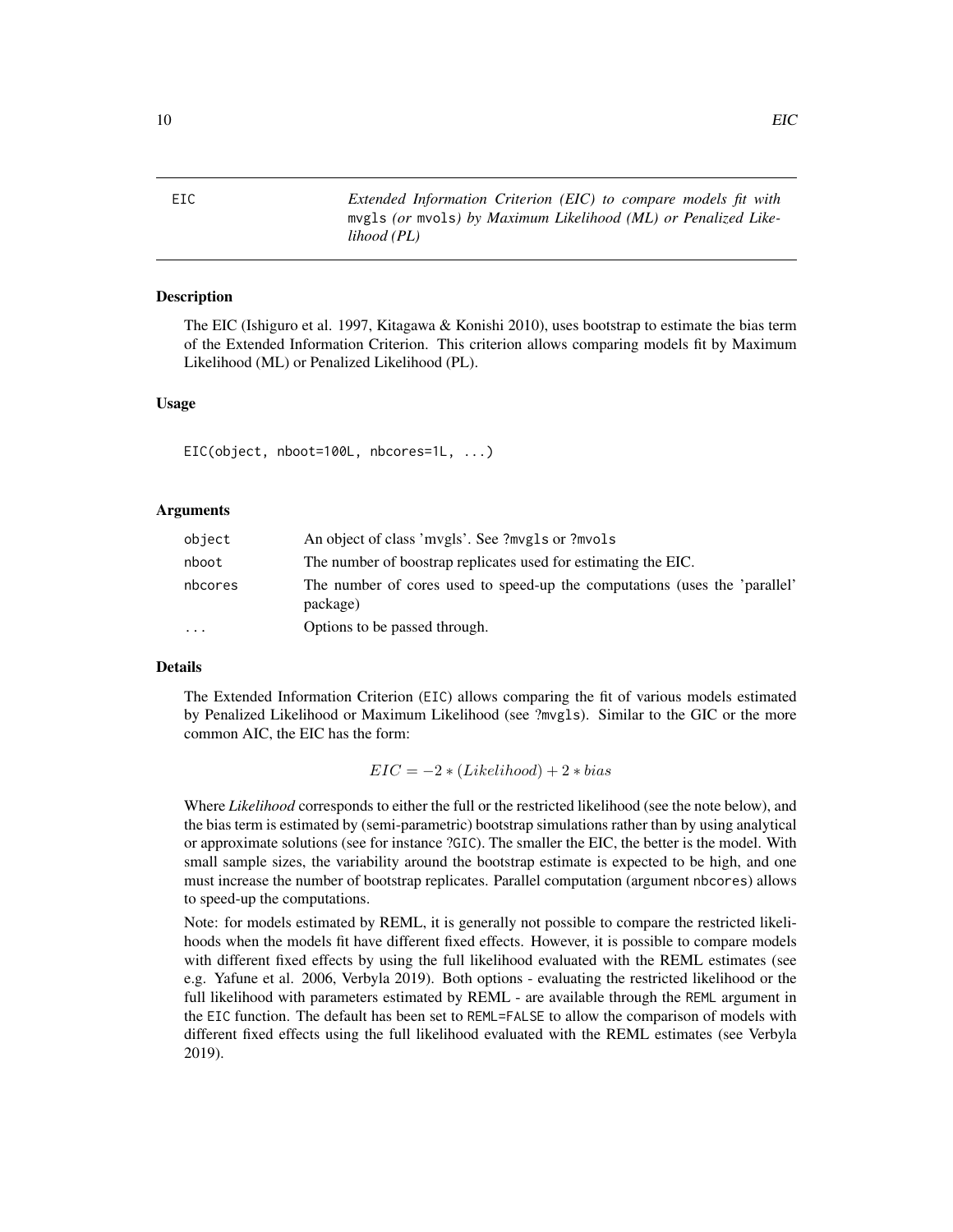# Value

a list with the following components

| LogLikelihood | the log-likelihood estimated for the model with estimated parameters                        |
|---------------|---------------------------------------------------------------------------------------------|
| EIC           | the EIC criterion                                                                           |
| se            | the standard error of the bias term estimated by bootstrap                                  |
| bias          | the values of the bias term estimated from the boostrapped replicates to compute<br>the EIC |

# Author(s)

J. Clavel

# References

Clavel J., Aristide L., Morlon H., 2019. A Penalized Likelihood framework for high-dimensional phylogenetic comparative methods and an application to new-world monkeys brain evolution. Syst. Biol. 68:93-116.

Ishiguro M., Sakamoto Y., Kitagawa G., 1997. Bootstrapping log likelihood and EIC, an extension of AIC. Ann. Inst. Statist. Math. 49:411-434.

Kitagawa G., Konishi S., 2010. Bias and variance reduction techniques for bootstrap information criterion. Ann. Inst. Stat. Math. 62:209-234.

Konishi S., Kitagawa G., 1996. Generalised information criteria in model selection. Biometrika. 83:875-890.

Verbyla A. P., 2019. A note on model selection using information criteria for general linear models estimated using REML. Aust. N. Z. J. Stat. 61:39-50.

Yafune A., Funatogawa T., Ishiguro M., 2005. Extended information criterion (EIC) approach for linear mixed effects models under restricted maximum likelihood (REML) estimation. Statist. Med. 24:3417-3429.

# See Also

[GIC](#page-14-1) [mvgls](#page-32-1) [mvols](#page-44-1) [manova.gls](#page-19-1)

```
set.seed(1)
n <- 32 # number of species
p <- 50 # number of traits
tree <- pbtree(n=n) # phylogenetic tree
R <- crossprod(matrix(runif(p*p), ncol=p)) # a random symmetric matrix (covariance)
# simulate a dataset
Y <- mvSIM(tree, model="BM1", nsim=1, param=list(sigma=R))
```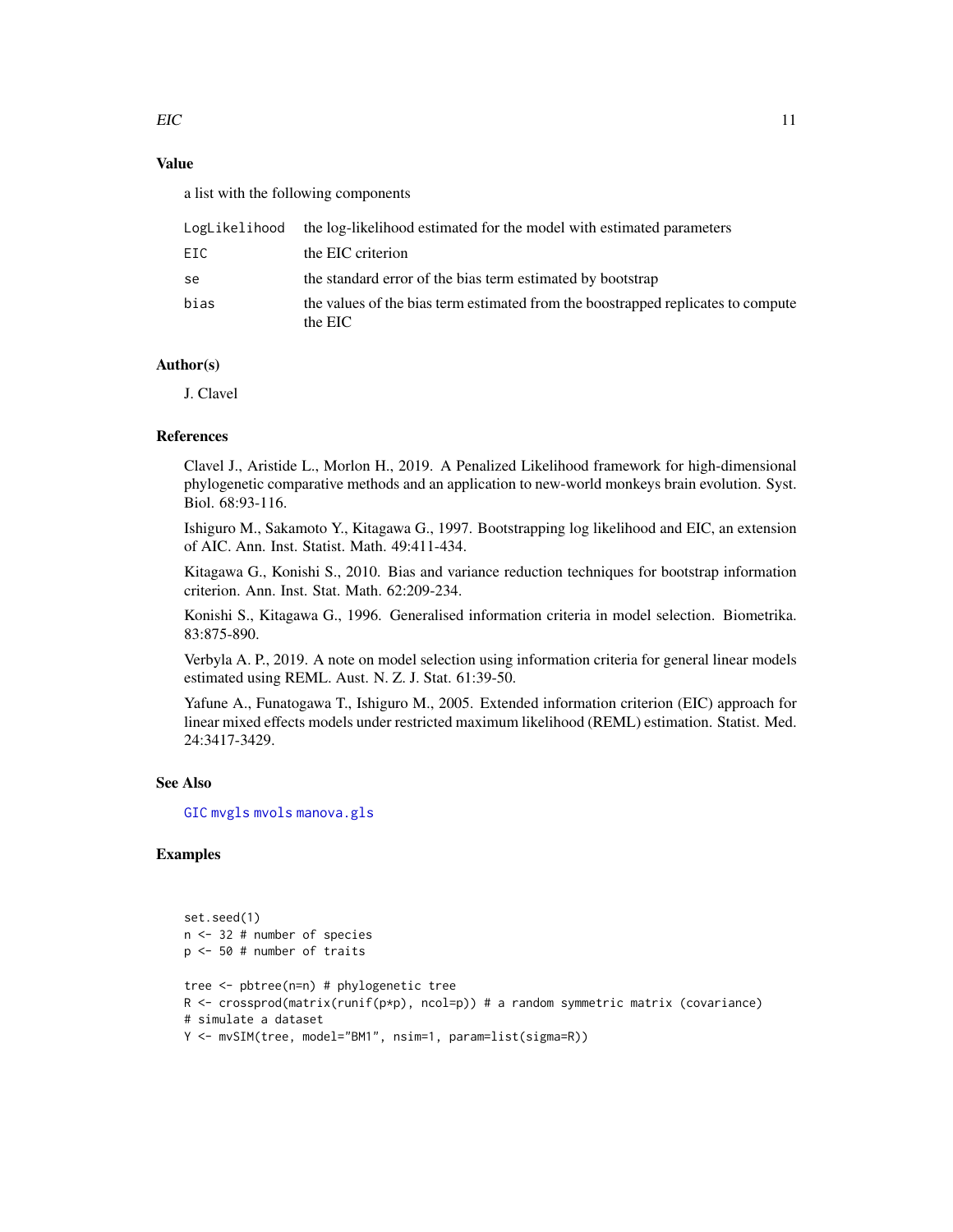```
fit1 <- mvgls(Y~1, tree=tree, model="BM", method="H&L")
fit2 <- mvgls(Y~1, tree=tree, model="OU", method="H&L")
EIC(fit1); EIC(fit2)
# We can improve accuracy by increasing the number of bootstrap samples
# EIC(fit1, nboot=5000, nbcores=8L)
# EIC(fit2, nboot=5000, nbcores=8L)
```
<span id="page-11-1"></span>

| estim | Ancestral states reconstructions and missing value imputation with |  |
|-------|--------------------------------------------------------------------|--|
|       | <i>phylogenetic/time-series models</i>                             |  |

#### Description

This function imputes the missing cases (NA values) according to a given phylogenetic model (object of class "mvmorph"); it can also do ancestral state reconstruction.

#### Usage

estim(tree, data, object, error=NULL, asr=FALSE)

#### Arguments

| tree   | Phylogenetic tree (an object of class "phylo" or "simmap") or a time-series.                                                                                                        |
|--------|-------------------------------------------------------------------------------------------------------------------------------------------------------------------------------------|
| data   | Matrix or data frame with species in rows and continuous traits with missing<br>cases (NA values) in columns (preferentially with names and in the same order<br>than in the tree). |
| object | A fitted object from an mvMORPH model (class "mymorph").                                                                                                                            |
| error  | Matrix or data frame with species in rows and continuous traits sampling vari-<br>ance (squared standard errors) in columns.                                                        |
| asr    | If as r = TRUE, the ancestral states are estimated instead of the missing cases.                                                                                                    |

#### Details

Missing observations for species in a phylogenetic tree are estimated according to a given evolutionary model (and parameters). Multivariate models are useful to recover the variance and covariance structure of the dataset to be imputed.

When *asr=TRUE*, the estimates, their variances and standard errors are those of the ancestral states at each node of the tree (this option is not available for the time-series). Note that if there are missing cases, they are first imputed before estimating the ancestral states.

Estimation of missing cases and ancestral states is performed using GLS (Generalized Least Squares) solution (See Cunningham et al. 1998).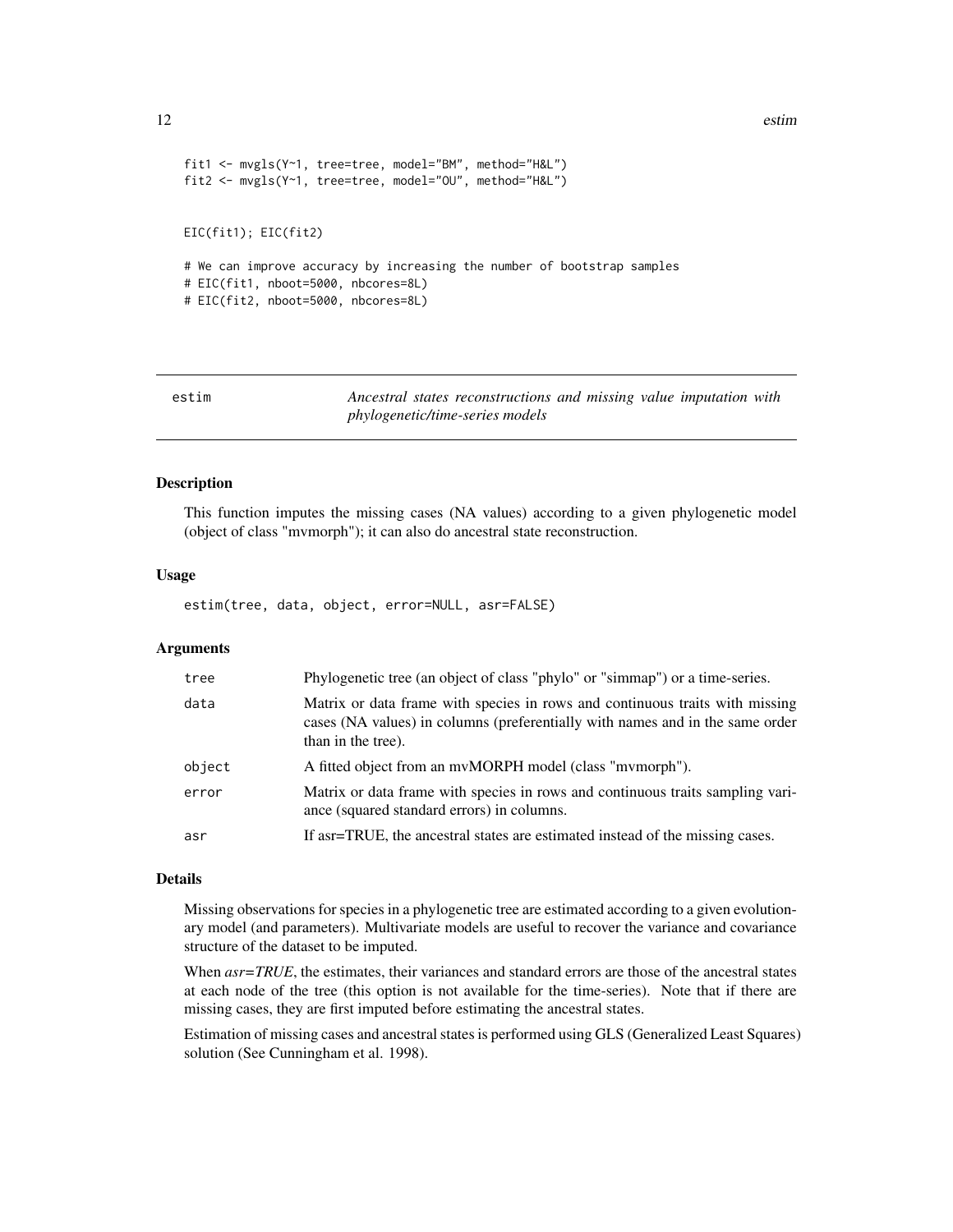estim and the state of the state of the state of the state of the state of the state of the state of the state of the state of the state of the state of the state of the state of the state of the state of the state of the

#### Value

| estimates | The imputed dataset                          |
|-----------|----------------------------------------------|
| var       | Variance of the estimates                    |
| se.       | Standard error of the estimates              |
| NA index  | Position of the missing cases in the dataset |

# Author(s)

Julien Clavel

# References

Clavel J., Merceron G., Escarguel G. 2014. Missing Data Estimation in Morphometrics: How Much is Too Much? Syst. Biol. 63:203-218.

Cunningham C.W., Omland K.E., Oakley T.H. 1998. Reconstructing ancestral character states: a critical reappraisal. Trends Ecol. Evol. 13:361-366.

# See Also

[mvMORPH](#page-1-1) [mvOU](#page-47-1) [mvEB](#page-29-1) [mvBM](#page-24-1) [mvSHIFT](#page-61-1)

```
## Simulated dataset
set.seed(14)
# Generating a random tree
tree<-pbtree(n=50)
```

```
# Setting the regime states of tip species
sta<-as.vector(c(rep("Forest",20),rep("Savannah",30))); names(sta)<-tree$tip.label
```

```
# Making the simmap tree with mapped states
tree<-make.simmap(tree,sta , model="ER", nsim=1)
col<-c("blue","orange"); names(col)<-c("Forest","Savannah")
```

```
# Plot of the phylogeny for illustration
plotSimmap(tree,col,fsize=0.6,node.numbers=FALSE,lwd=3, pts=FALSE)
```

```
# Simulate two correlated traits evolving along the phylogeny
traits<-mvSIM(tree,nsim=1, model="BMM", param=list(sigma=list(matrix(c(2,1,1,1.5),2,2),
        matrix(c(4,1,1,4),2,2)), names_traits=c("head.size","mouth.size")))
```

```
# Introduce some missing cases (NA values)
data<-traits
data[8,2]<-NA
data[25,1]<-NA
```

```
# Fit of model 1
fit<-mvBM(tree,data,model="BMM")
```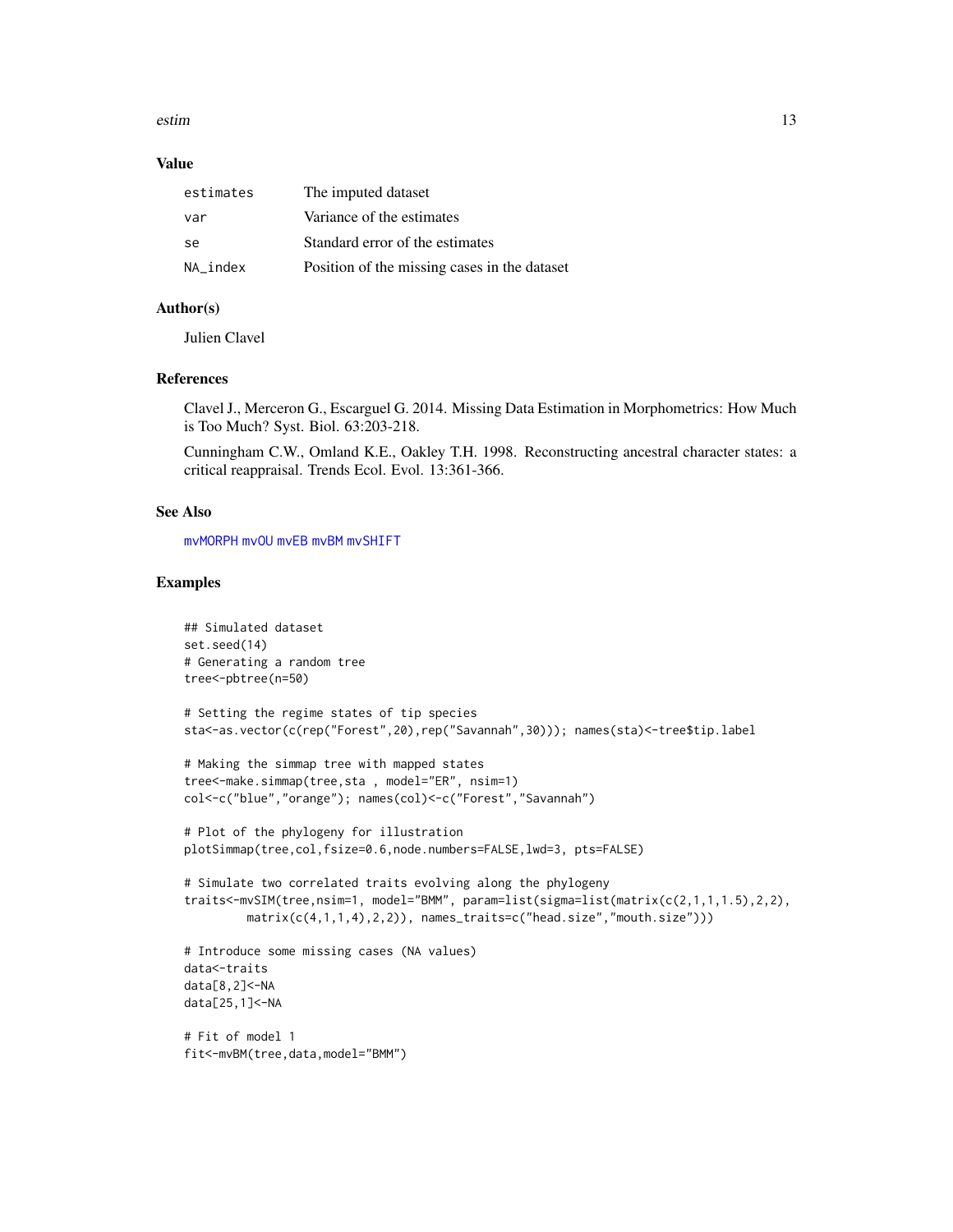#### <span id="page-13-0"></span>14 fitted that the contract of the contract of the contract of the contract of the contract of the contract of the contract of the contract of the contract of the contract of the contract of the contract of the contract of

```
# Estimate the missing cases
imp<-estim(tree, data, fit)
# Check the imputed data
imp$estim[1:10,]
## We want the ancestral states values at each nodes:
nodelabels() # To see where the nodes are situated
imp2<-estim(tree, data, fit, asr=TRUE)
# Check the 10 firsts ancestral states
imp2$estim[1:10,]
```
# fitted *Extract multivariate gls (or ols) model fitted values*

# <span id="page-13-1"></span>Description

Returns the fitted values of a linear model of class 'mvgls'.

#### Usage

```
## S3 method for class 'mvgls'
fitted(object, ...)
```
# Arguments

| object  | an object of class 'mvgls' obtained from a mvgls or mvols fit. |
|---------|----------------------------------------------------------------|
| $\cdot$ | other arguments (not used).                                    |

# Value

The fitted values extracted from the model.

# Author(s)

J. Clavel

# See Also

[vcov.mvgls](#page-79-1) [residuals.mvgls](#page-76-1) [coef.mvgls](#page-7-1) [mvgls](#page-32-1) [mvols](#page-44-1)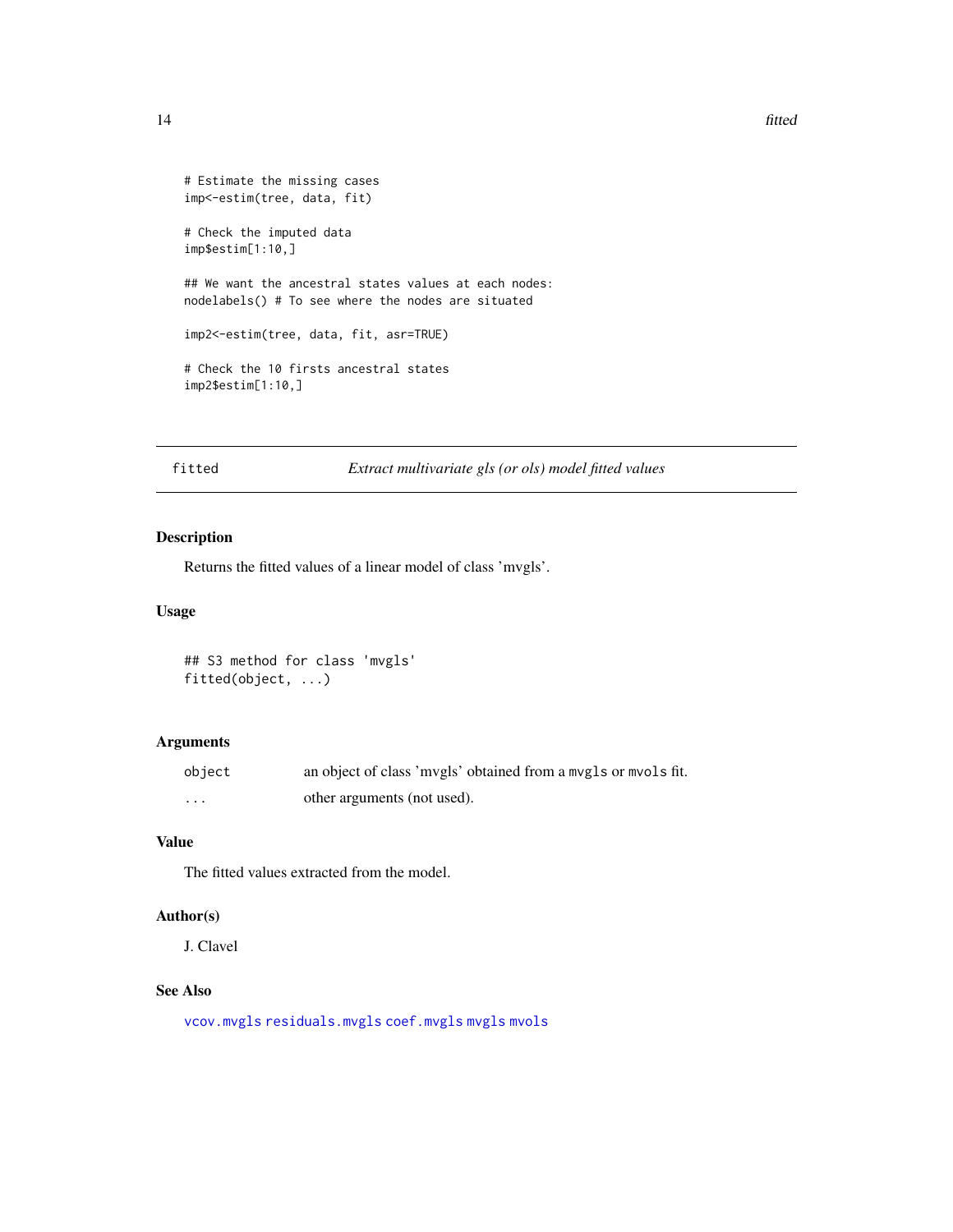<span id="page-14-1"></span><span id="page-14-0"></span>GIC *Generalized Information Criterion (GIC) to compare models fit with* mvgls *(or* mvols*) by Maximum Likelihood (ML) or Penalized Likelihood (PL)*

# Description

The GIC (Konishi & Kitagawa 1996) allows comparing models fit by Maximum Likelihood (ML) or Penalized Likelihood (PL).

# Usage

GIC(object, ...)

# Arguments

| object   | An object of class 'mvgls'. See ?mvgls or ?mvols |
|----------|--------------------------------------------------|
| $\cdots$ | Options to be passed through.                    |

# Details

The Generalized Information Criterion (GIC) allows comparing the fit of various models estimated by Penalized Likelihood (see ?mvgls or ?mvols). See also the gic\_criterion function in the RPANDA package. Under maximum likelihood (method="LL" in mvgls or mvols) and on large sample sizes, the GIC should converges to the classical AIC (Akaike Information Criterion). Note that the current implementation of the criterion has not been tested for multiple predictors comparison (especially under REML). Prefer simulation based comparisons or the EIC criterion instead.

# Value

a list with the following components

|      | LogLikelihood the log-likelihood estimated for the model with estimated parameters |
|------|------------------------------------------------------------------------------------|
| GIC. | the GIC criterion                                                                  |
| bias | the value of the bias term estimated to compute the GIC                            |

# Author(s)

J. Clavel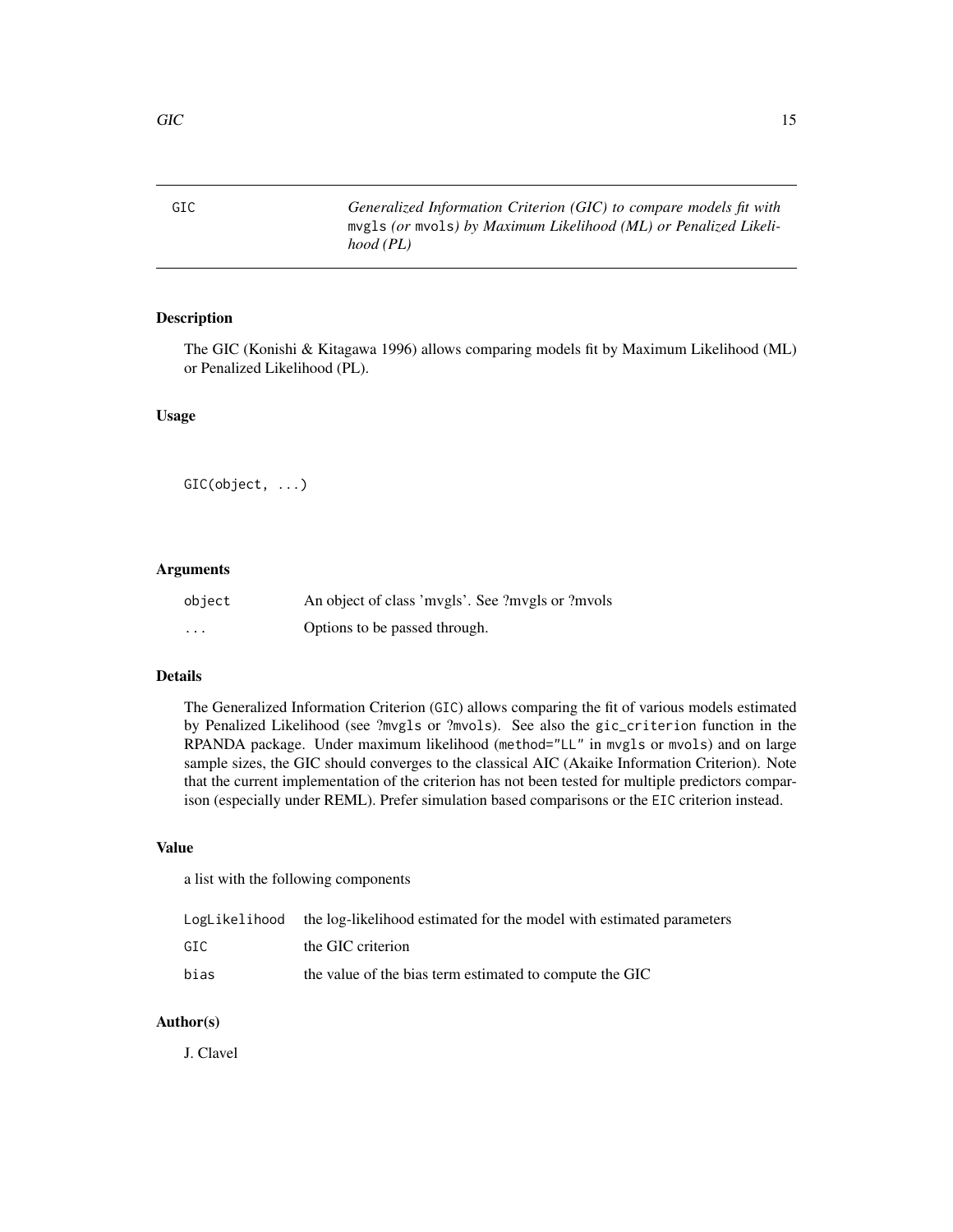# References

Clavel, J., Aristide, L., Morlon, H., 2019. A Penalized Likelihood framework for high-dimensional phylogenetic comparative methods and an application to new-world monkeys brain evolution. Systematic Biology 68(1): 93-116.

Konishi S., Kitagawa G. 1996. Generalised information criteria in model selection. Biometrika. 83:875-890.

#### See Also

[mvgls](#page-32-1) [mvols](#page-44-1) [manova.gls](#page-19-1)

# Examples

```
set.seed(1)
n <- 32 # number of species
p <- 50 # number of traits
tree <- pbtree(n=n) # phylogenetic tree
R \le crossprod(matrix(runif(p*p), ncol=p)) # a random symmetric matrix (covariance)
# simulate a dataset
Y <- mvSIM(tree, model="BM1", nsim=1, param=list(sigma=R))
fit1 <- mvgls(Y~1, tree=tree, model="BM", method="H&L")
fit2 <- mvgls(Y~1, tree=tree, model="OU", method="H&L")
```

```
GIC(fit1); GIC(fit2)
```
<span id="page-15-1"></span>halflife *The phylogenetic half-life for an Ornstein-Uhlenbeck process*

#### Description

This function returns the phylogenetic half-life for an Ornstein-Uhlenbeck process (object of class "ou").

# Usage

halflife(object)

#### Arguments

object Object fitted with the "mvOU" function.

<span id="page-15-0"></span>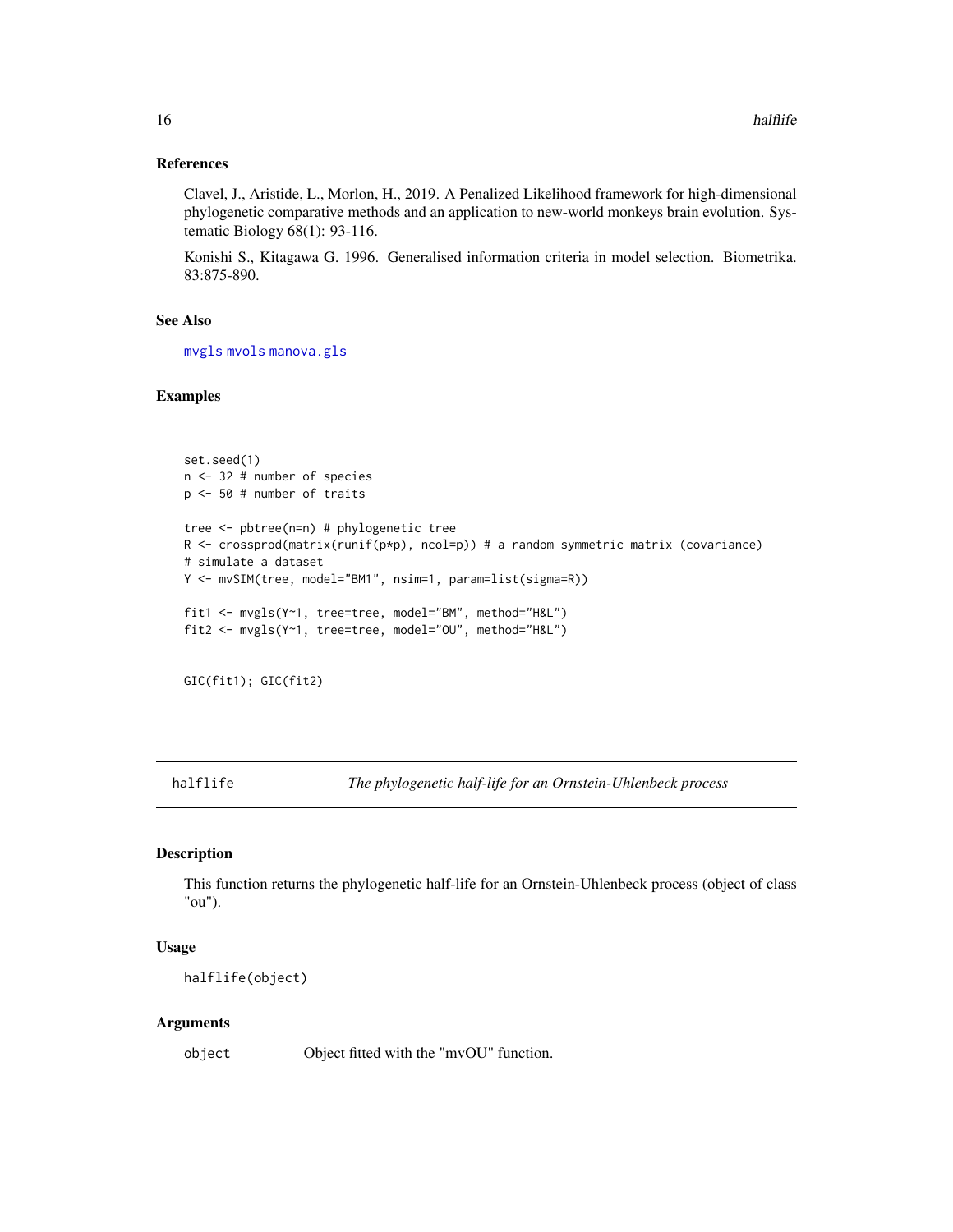#### halflife that the contract of the contract of the contract of the contract of the contract of the contract of the contract of the contract of the contract of the contract of the contract of the contract of the contract of

# Details

The phylogenetic half-life describes the time to move halfway from the ancestral state to the primary optimum (Hansen, 1997). The multivariate counterpart is computed on the eigenvalues of the "selection" matrix (Bartoszek et al. 2012).

#### Value

The phylogenetic half-life computed from each eigenvalues (or alpha for the univariate case)

# Author(s)

Julien Clavel

# References

Bartoszek K., Pienaar J., Mostad P., Andersson S., Hansen T.F. 2012. A phylogenetic comparative method for studying multivariate adaptation. J. Theor. Biol. 314:204-215.

Hansen T.F. 1997. Stabilizing selection and the comparative analysis of adaptation. Evolution. 51:1341-1351.

# See Also

[mvMORPH](#page-1-1) [mvOU](#page-47-1) [stationary](#page-77-1)

```
# Simulated dataset
set.seed(14)
# Generating a random tree
tree<-pbtree(n=50)
# Setting the regime states of tip species
sta<-as.vector(c(rep("Forest",20),rep("Savannah",30))); names(sta)<-tree$tip.label
# Making the simmap tree with mapped states
tree<-make.simmap(tree,sta , model="ER", nsim=1)
col<-c("blue","orange"); names(col)<-c("Forest","Savannah")
# Plot of the phylogeny for illustration
plotSimmap(tree,col,fsize=0.6,node.numbers=FALSE,lwd=3, pts=FALSE)
# Simulate the traits
alpha<-matrix(c(2,0.5,0.5,1),2)
sigma<-matrix(c(0.1,0.05,0.05,0.1),2)
theta<-c(2,3,1,1.3)
data<-mvSIM(tree, param=list(sigma=sigma, alpha=alpha, ntraits=2, theta=theta,
            names_traits=c("head.size","mouth.size")), model="OUM", nsim=1)
## Fitting the models
# OUM - Analysis with multiple optima
result<-mvOU(tree, data)
```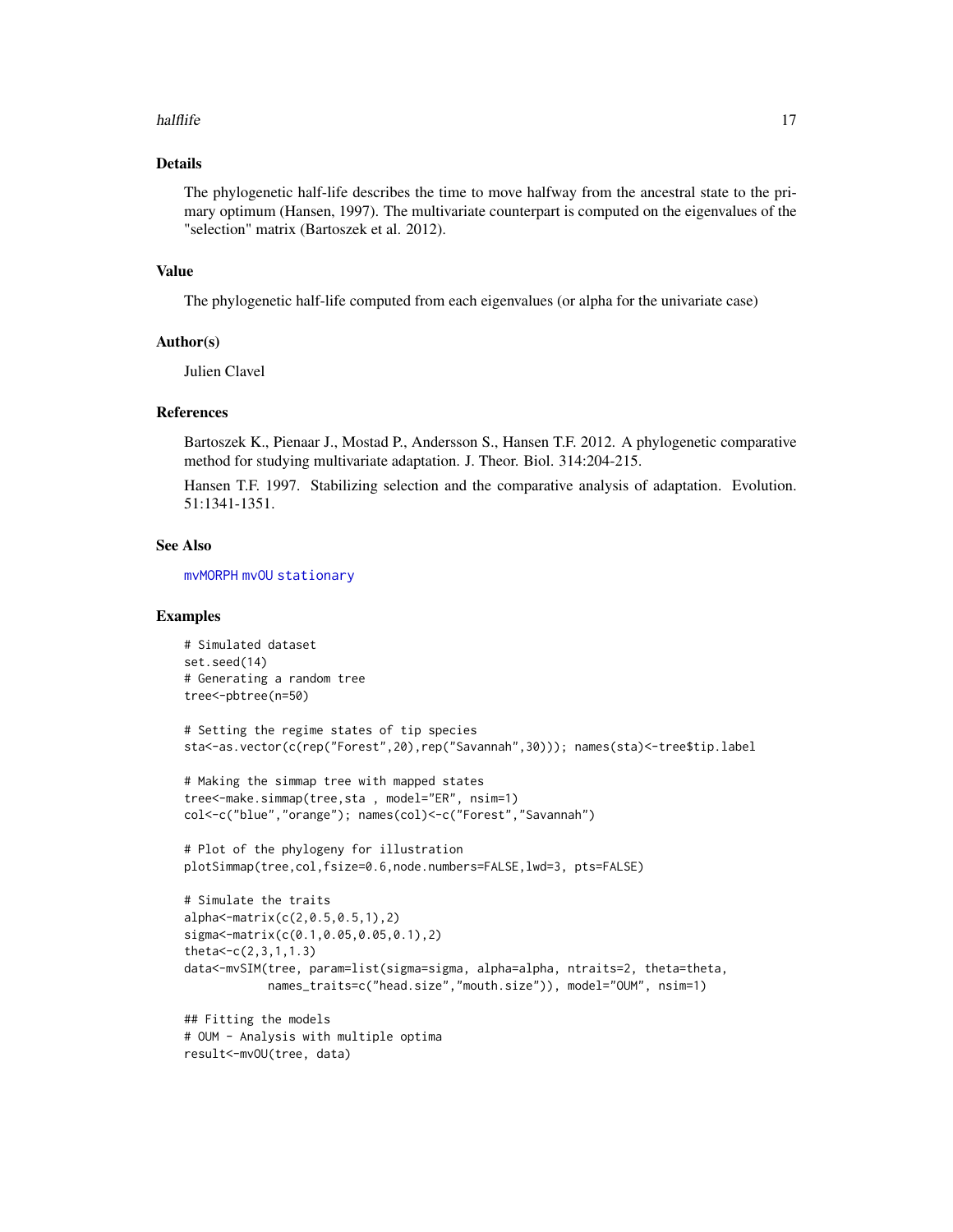#### <span id="page-17-0"></span>halflife(result)

<span id="page-17-1"></span>

# LRT *Likelihood Ratio Test*

# Description

This function compares the fit of two nested models of trait evolution with a loglikelihood-ratio statistic.

#### Usage

LRT(model1, model2, echo = TRUE, ...)

# Arguments

| model1   | The most parameterized model. A fitted object from an myMORPH model. |
|----------|----------------------------------------------------------------------|
| model2   | The second model under comparison (fitted object).                   |
| echo     | Whether to return the result or not.                                 |
| $\cdots$ | Options to be passed through. (Not yet available)                    |

# Details

The LRT function extracts the log-likelihood of two nested models to compute the loglikelihoodratio statistic which is compared to a Chi-square distribution. Note that if the models are not nested, the LRT is not an appropriate test and you should rely instead on Information criteria, evidence ratios, or simulated distributions (e.g., Lewis et al. 2011). This can be achieved using the simulate function (see examples below).

# Value

| pval   | The p-value of the LRT test (comparison with Chi-square distribution). |
|--------|------------------------------------------------------------------------|
| ratio  | The LRT (Loglikelihood-ratio test) statistic.                          |
| ddf    | The number of degrees of freedom between the two models.               |
| model1 | Name of the first model.                                               |
| model2 | Name of the second model.                                              |

# Note

When comparing BM models to OU models, the LRT test might not be at it's nominal level. You should prefer a simulations based test.

# Author(s)

Julien Clavel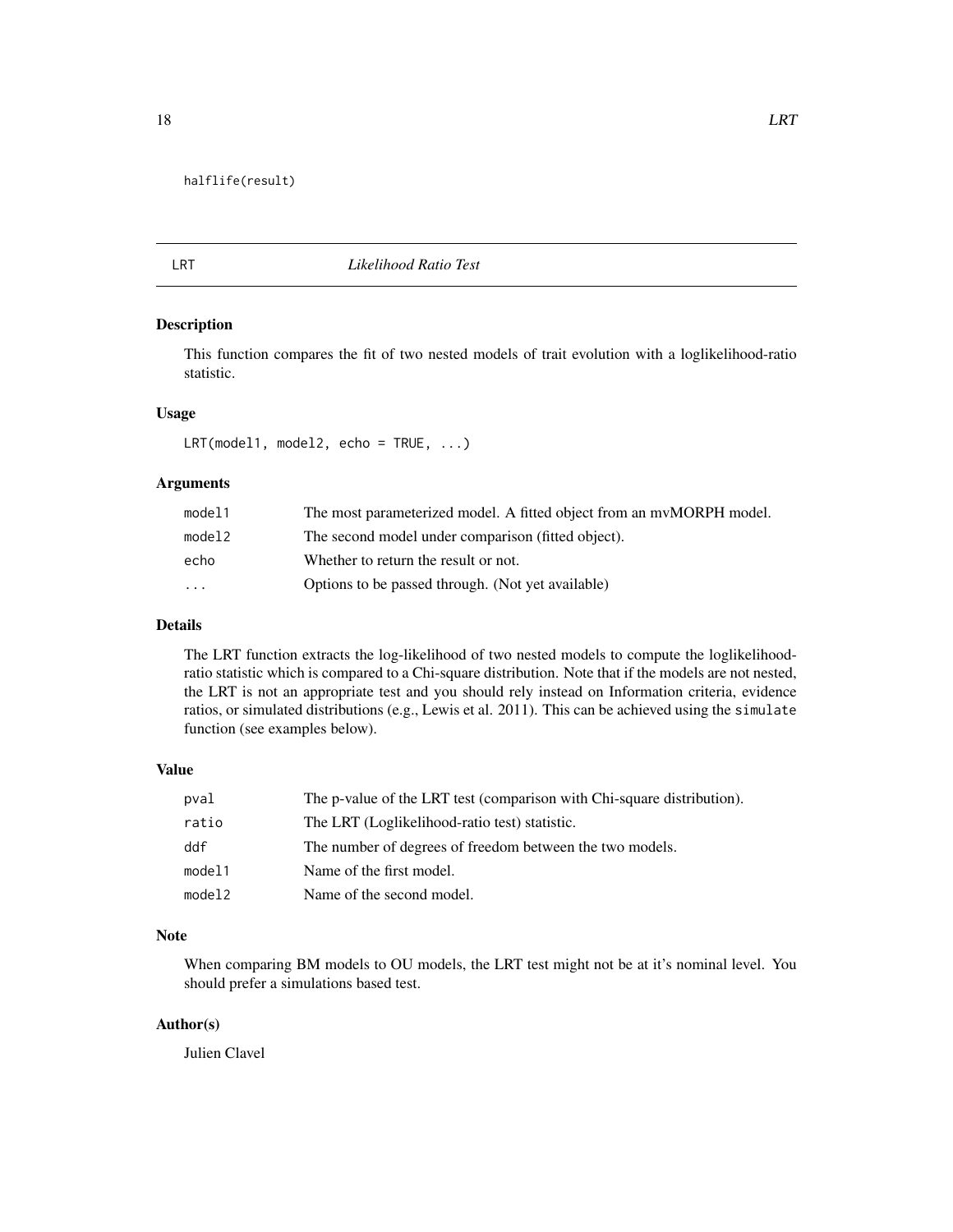# $LRT$  19

# References

Neyman J., Pearson E.S. 1933. On the problem of the most efficient tests of statistical hypotheses. Philos. Trans. R. Soc. A. 231:289-337.

Lewis F., Butler A., Gilbert L. 2011. A unified approach to model selection using the likelihood ratio test. Meth. Ecol. Evol. 2:155-162.

# See Also

[mvMORPH](#page-1-1) [mvOU](#page-47-1) [mvEB](#page-29-1) [mvBM](#page-24-1) [mvSHIFT](#page-61-1)

```
## Simulated dataset
set.seed(14)
# Generating a random tree
tree<-pbtree(n=50)
# Setting the regime states of tip species
sta<-as.vector(c(rep("Forest",20),rep("Savannah",30))); names(sta)<-tree$tip.label
# Making the simmap tree with mapped states
tree<-make.simmap(tree,sta , model="ER", nsim=1)
col<-c("blue","orange"); names(col)<-c("Forest","Savannah")
# Plot of the phylogeny for illustration
plotSimmap(tree,col,fsize=0.6,node.numbers=FALSE,lwd=3, pts=FALSE)
# Simulate two correlated traits evolving along the phylogeny
traits<-mvSIM(tree,nsim=1, model="BMM", param=list(sigma=list(matrix(c(2,1,1,1.5),2,2),
         matrix(c(4,1,1,4),2,2)), ntraits=2, names_traits=c("head.size","mouth.size")))
# Fit of model 1
mod1<-mvBM(tree,traits,model="BMM")
# Fit of model 2
mod2<-mvBM(tree,traits,model="BM1")
# comparing the fit using LRT...
LRT(mod1,mod2)
# Simulation based test
nsim = 500
boot <- simulate(mod2, tree=tree, nsim=nsim)
simulations <- sapply(1:nsim, function(i){
 mod1boot<-mvBM(tree, boot[[i]], model="BMM", diagnostic=FALSE, echo=FALSE)
 mod2boot<-mvBM(tree, boot[[i]], model="BM1", diagnostic=FALSE, echo=FALSE, method="pic")
 2*(mod1boot$LogLik-mod2boot$LogLik)
```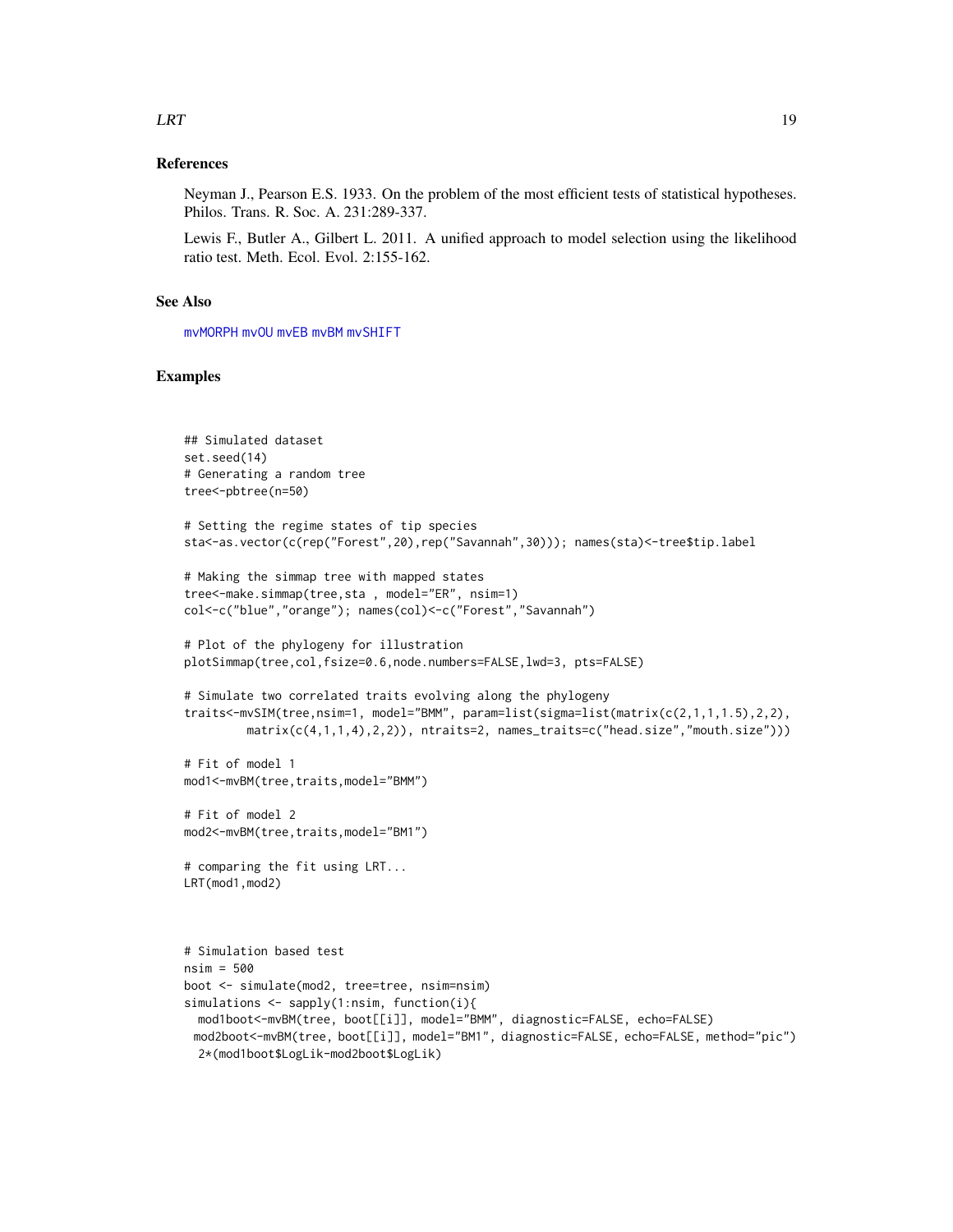```
})
# Compute the p-value
LRT_stat<-(2*((mod1$LogLik-mod2$LogLik)))
mean(simulations>=LRT_stat)
plot(density(simulations), main="Non-parametric LRT");
abline(v=LRT_stat, col="red")
```
<span id="page-19-1"></span>

manova.gls *Multivariate Analysis of Variance*

# Description

Performs a Multivariate Analysis of Variance (MANOVA) on an object fitted by the mvgls or the mvols function. With the regularized methods by penalized likelihood implemented in mvgls and mvols (ridgeArch penalty), this function can be used to compare model fit on high-dimensional datasets (where the number of variables is larger than the number of observations). When model fit is performed by maximum likelihood (method="LL"), both parametric and permutation tests are possible.

# Usage

```
manova.gls(object, test=c("Pillai", "Wilks", "Hotelling-Lawley", "Roy"),
            type=c("I","II","III"), nperm=1000L, L=NULL, ...)
```
# Arguments

| object | A model fit obtained by the mygls or myols function.                                                                                                                                                                                                                                                                                                                                                                                                                                              |
|--------|---------------------------------------------------------------------------------------------------------------------------------------------------------------------------------------------------------------------------------------------------------------------------------------------------------------------------------------------------------------------------------------------------------------------------------------------------------------------------------------------------|
| test   | The multivariate test statistic to compute - "Wilks", "Pillai", "Hotelling-Lawley",<br>or "Roy"                                                                                                                                                                                                                                                                                                                                                                                                   |
| type   | The type of test (sums of squares and cross-products) - "I", "II", or "III"                                                                                                                                                                                                                                                                                                                                                                                                                       |
| nperm  | The number of permutations used for building the null distribution of the chosen<br>statistic. Permutation is the only available approach for high-dimensional PL<br>models, but either permutations or parametric tests can be used with maximum<br>likelihood (method "LL" in mvgls and mvols)                                                                                                                                                                                                  |
| L      | A (contrasts) matrix or a vector giving linear combinations of the coefficients<br>rows.                                                                                                                                                                                                                                                                                                                                                                                                          |
|        | Further arguments to be passed through. (e.g., nbcores=2L to provide the num-<br>ber of cores used for parallel calculus; parametric=FALSE to obtain permuta-<br>tion instead of parametric tests for maximum likelihood fit; verbose=TRUE to<br>display a progress bar during permutations; rhs=0 the "right-hand-side" vec-<br>tor for general linear hypothesis testing; P can be used to specify a matrix of<br>contrasts giving linear combinations of the coefficient columns. See details) |

<span id="page-19-0"></span>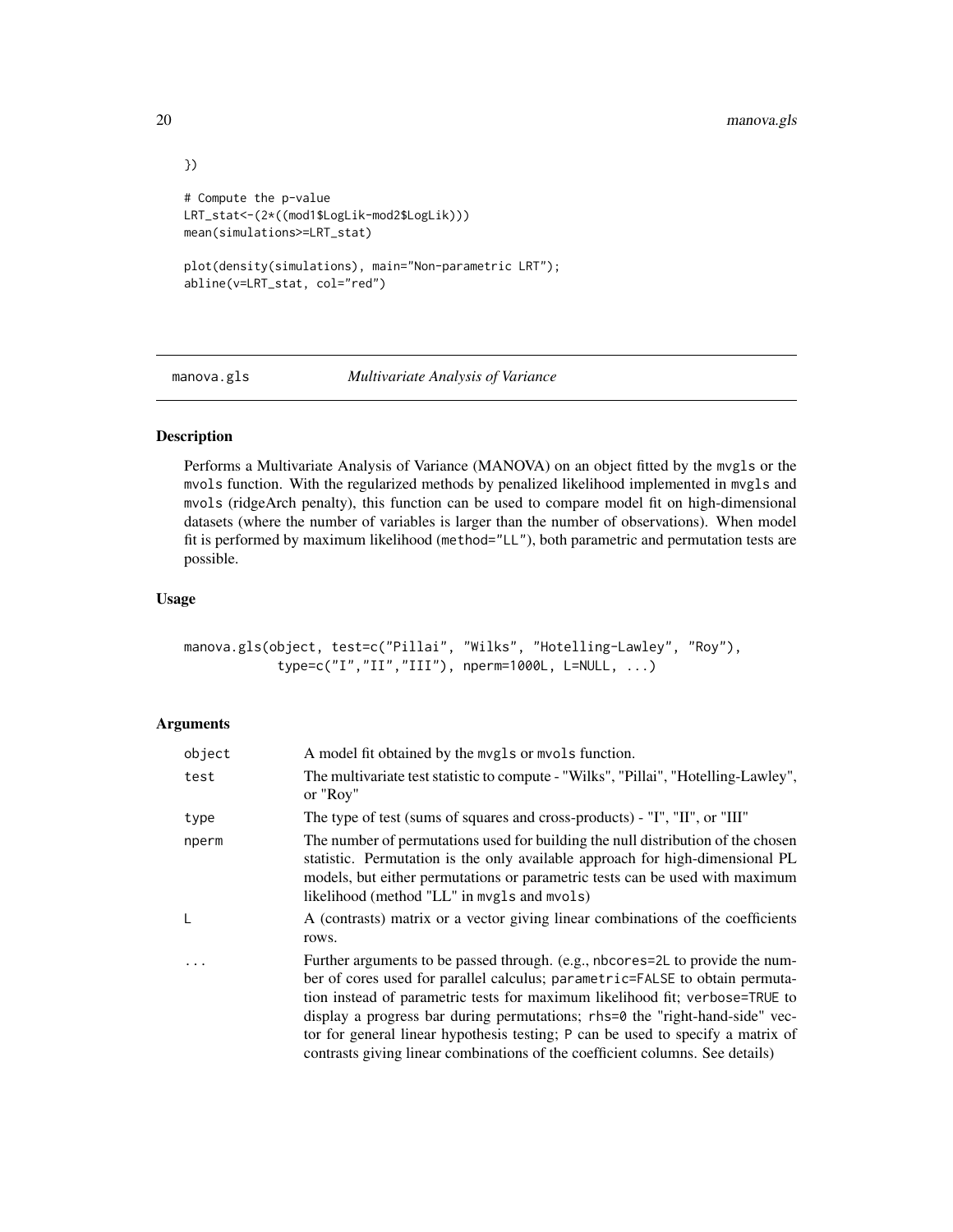#### manova.gls 21

#### Details

manova.gls allows performing multivariate tests (e.g. Pillai's, Wilks, Hotelling-Lawley and Roy largest root) on generalized least squares (GLS) linear model (objects of class "mvgls", or OLS with objects of class "mvols") fit by either maximum likelihood (method="LL") or penalized likelihood (method="PL-LOO") using the mvgls or mvols function.

General Linear Hypothesis of the form:

$$
LB=O
$$

or

$$
LBP=O
$$

Where  $\bf{L}$  is a matrix specifying linear combinations of the model coefficients ( $\bf{B}$ ) can be provided through the argument L. This type of "contrasts" matrix allows testing specific hypotheses (for instance pairwise differences - see ?pairwise.contrasts and ?pairwise.glh). The right-handside matrix  $O$  is a constant matrix (of zeros by default) that can be provided through the argument rhs. P is a matrix specifying linear combinations of the model coefficients (B) estimated for each responses (usually used in repeated measures designs or for testing linear, quadratic, etc. relationships between successive responses).

Permutations on high-dimensional datasets is time consuming. You can use the option nbcores to parallelize the calculus over several cores using forking in UNIX platforms (default is nbcores=1L. Estimated time to completion is displayed when verbose=TRUE.

# Value

An object of class 'manova.mvgls' which is usually printed. It contains a list including the following components:

| test   | the multivariate test statistic used                 |
|--------|------------------------------------------------------|
| type   | the type of tests used to compute the SSCP matrices  |
| stat   | the statistic calculated for each terms in the model |
| pvalue | the pyalues calculated for each terms in the model   |

#### Note

For PL methods, only the "RidgeArch" penalty is allowed for now. A tutorial is available from Dryad: https://doi.org/10.5061/dryad.jsxksn052

# Author(s)

J. Clavel

# References

Clavel, J., Aristide, L., Morlon, H., 2019. A Penalized Likelihood framework for high-dimensional phylogenetic comparative methods and an application to new-world monkeys brain evolution. Systematic Biology 68(1): 93-116.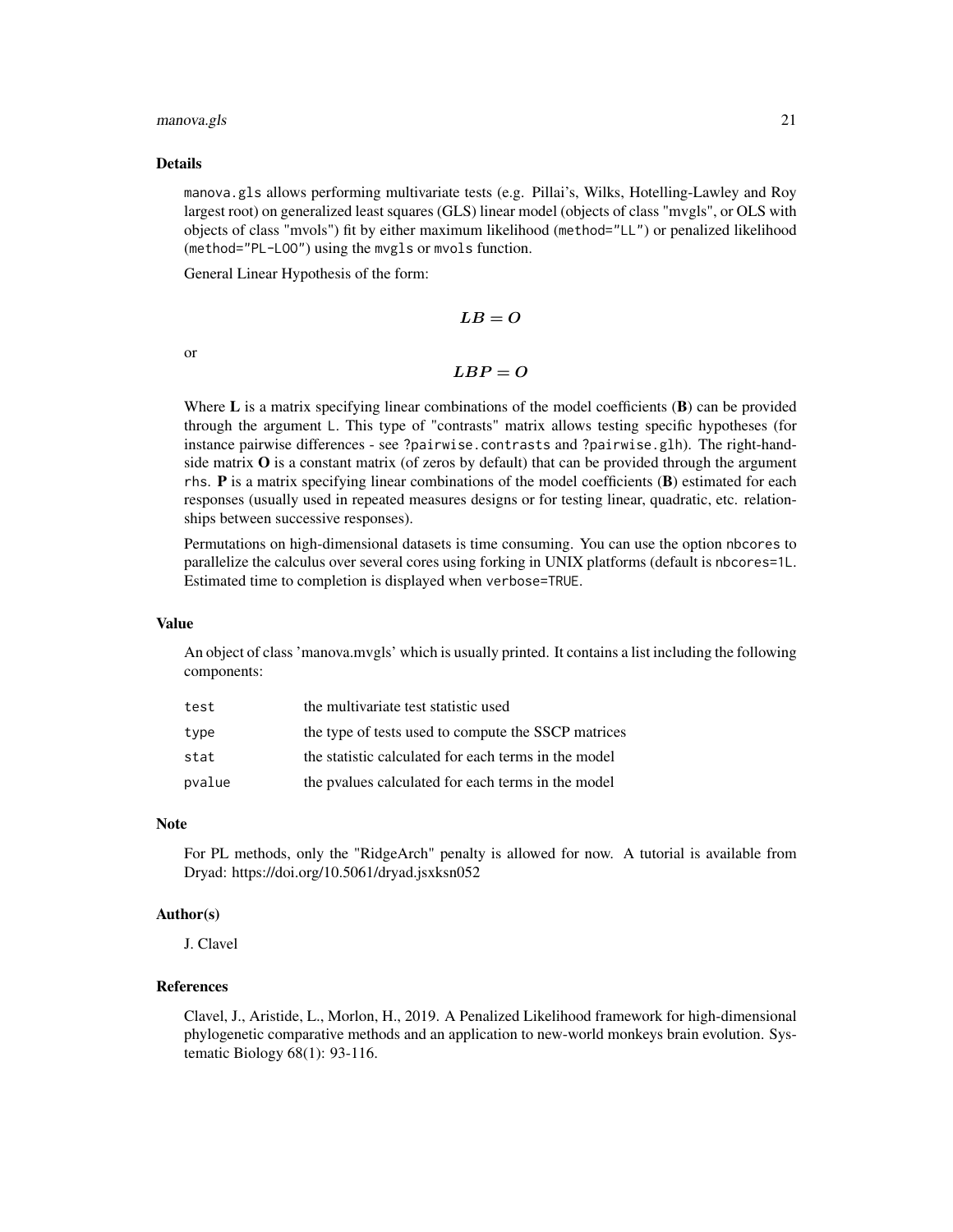Clavel, J., Morlon, H. 2020. Reliable phylogenetic regressions for multivariate comparative data: illustration with the MANOVA and application to the effect of diet on mandible morphology in phyllostomid bats. Systematic Biology 69(5): 927-943.

# See Also

[mvgls](#page-32-1), [mvols](#page-44-1), [pairwise.glh](#page-69-1), [GIC](#page-14-1), [EIC](#page-9-1)

```
# ---------------------------------------------------- #
# Multivariate regression tests (continuous predictor) #
# ---------------------------------------------------- #
set.seed(1)
n <- 32 # number of species
p <- 30 # number of traits
tree <- pbtree(n=n) # phylogenetic tree
R \le crossprod(matrix(runif(p*p),p)) # a random symmetric matrix (covariance)
# simulate a dataset
Y <- mvSIM(tree, model="BM1", nsim=1, param=list(sigma=R))
X \leq -rnorm(n) # continuous
grp \leq -rep(1:2, each=n/2)dataset <- list(y=Y, x=X, grp=as.factor(grp))
# Model fit
model1 <- mvgls(y~x, data=dataset, tree=tree, model="BM", method="LOO")
# Multivariate test
(multivariate_test <- manova.gls(model1, nperm=999, test="Pillai"))
# ---------------------------------------------------- #
# Multivariate regression tests (discrete predictor) #
# ---------------------------------------------------- #
# MANOVA on a binary predictor
model2 <- mvgls(y~grp, data=dataset, tree=tree, model="lambda", method="L00")
# Multivariate test
(multivariate_test <- manova.gls(model2, nperm=999, test="Pillai", verbose=TRUE))
# ---------------------------------------------------- #
# Parametric MANOVA tests #
# ---------------------------------------------------- #
```

```
# When p<n we can use non-penalized approaches and parametric tests
model2b <- mvgls(y[,1:2]~grp, data=dataset, tree=tree, model="lambda", method="LL")
(multivariate_test2b <- manova.gls(model2b, test="Pillai"))
```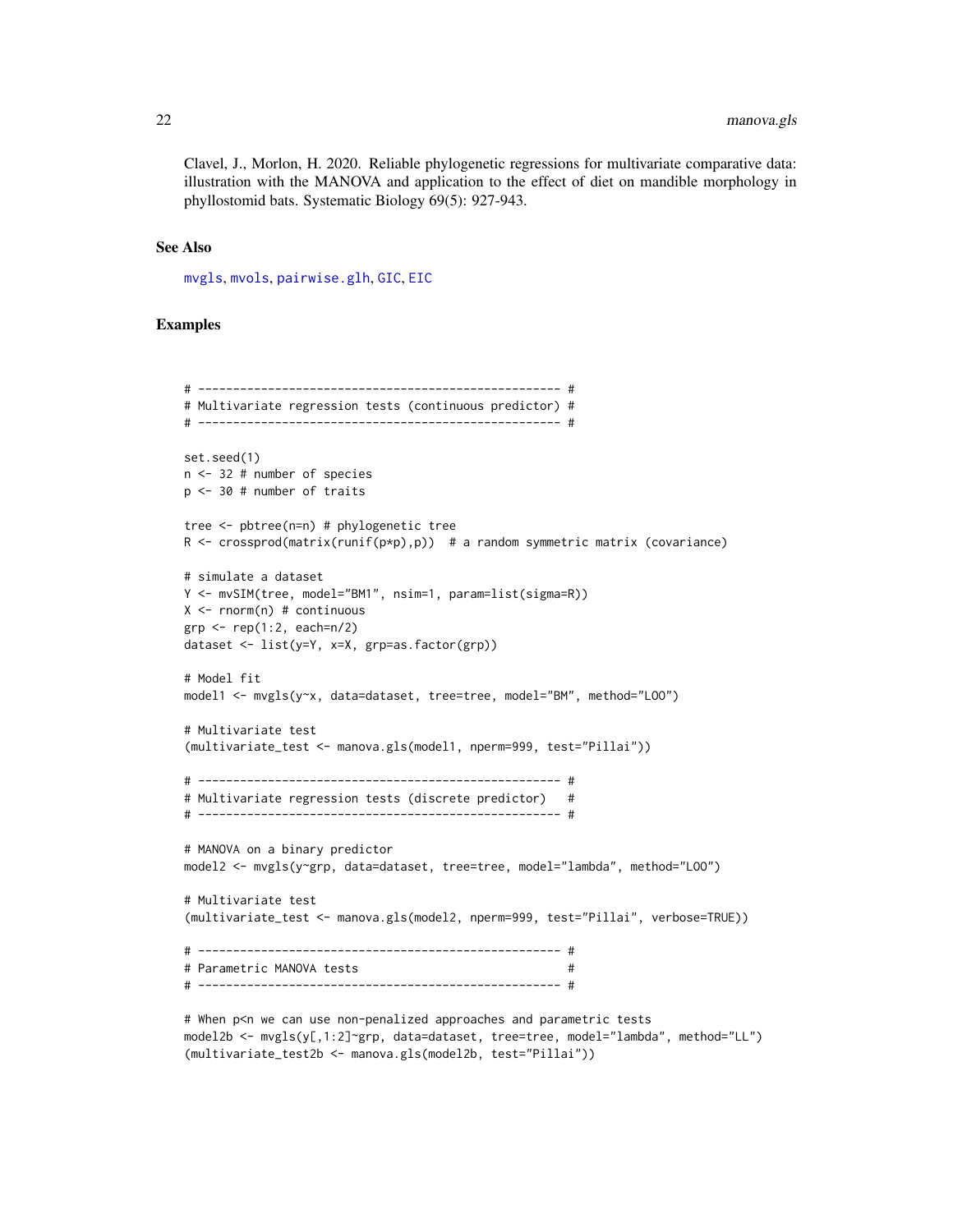#### <span id="page-22-0"></span>mv.Precalc 23

```
# ---------------------------------------------------- #
# Multivariate contrasts tests #
# ---------------------------------------------------- #
# Multivariate contrasts allow testing specific hypotheses
# (see also ?pairwise.glh and ?pairwise.contrasts)
# We can replicate the above result by testing if the
# group means are different using the following contrast:
L = matrix(c(0,1), ncol=2)(manova.gls(model2b, test="Pillai", L=L))
# ---------------------------------------------------- #
# Repeated measures design tests #
# ---------------------------------------------------- #
# Contrasts can be used also to test if there's differences
# between repeated measures (responses variables)
# For instance, for comparing y[,1] and y[,2], define the contrast:
P = matrix(c(1, -1), nrow=2)(manova.gls(model2b, test="Pillai", P=P, L=L))
```

| Model parameterization for the various mvMORPH functions<br>mv.Precalc |
|------------------------------------------------------------------------|
|------------------------------------------------------------------------|

#### Description

This function allows computing the fixed parameters or objects needed by the mvMORPH functions. This could be useful for bootstrap-like computations (see exemple)

#### Usage

```
mv.Precalc(tree, nb.traits = 1, scale.height = FALSE, param = list(pivot = "MMD",
            method = c("sparse"), smean = TRUE, model = "OUM"))
```
#### Arguments

| tree         | A "phylo" (or SIMMAP like) object representing the tree for which we want to<br>precalculate parameters. |
|--------------|----------------------------------------------------------------------------------------------------------|
| nb.traits    | The number of traits involved in the subsequent analysis.                                                |
| scale.height | Whether the tree should be scaled to unit length or not.                                                 |
| param        | A list of parameters used in the computations (see details)                                              |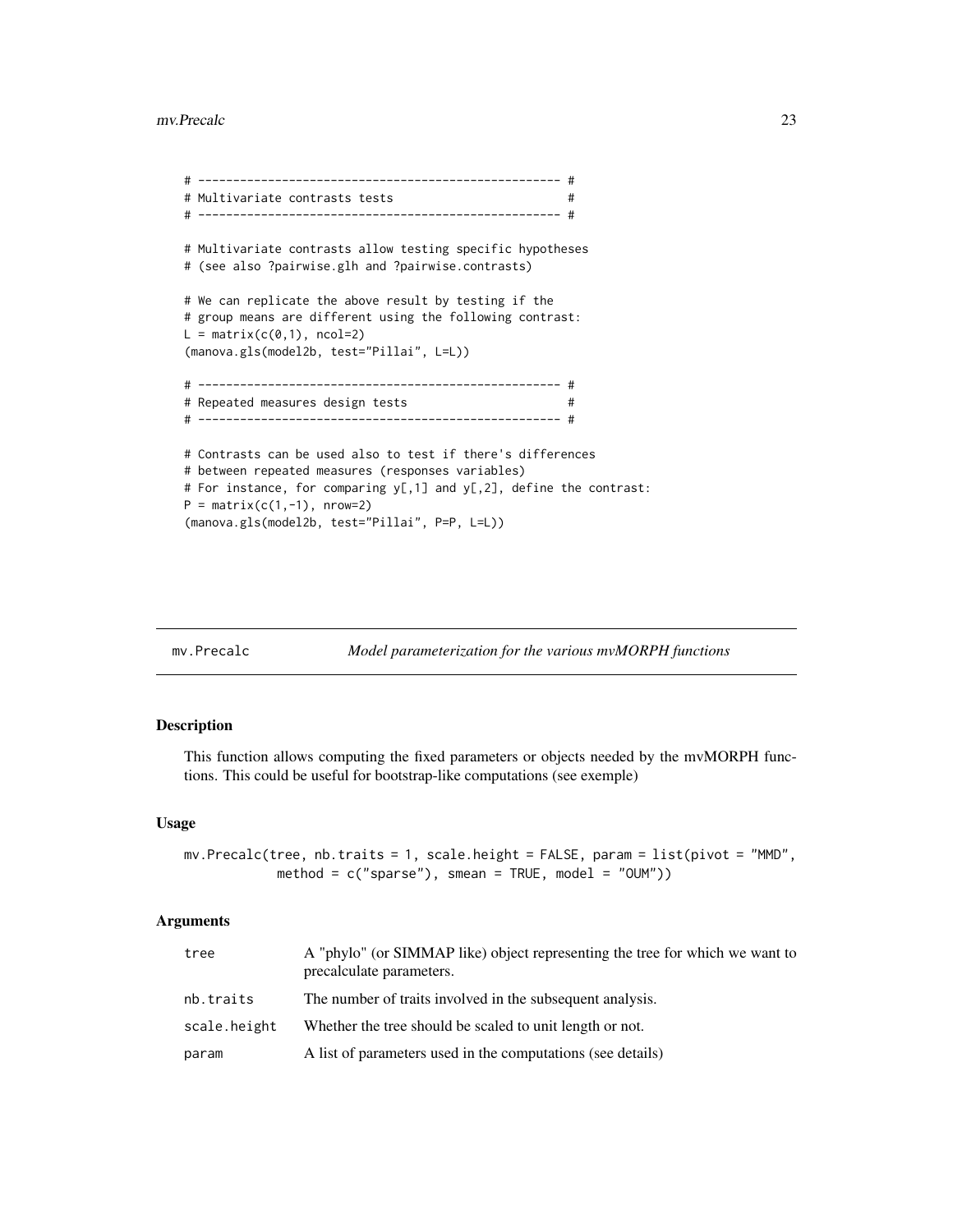The mv.Precalc function allows the pre-computation of the fixed parameters required by the different mvMORPH models (e.g., the design matrix, the vcv matrix, the sparsity structure...). In the "param" list you should provide the details about the model fit:

-model name (e.g., "OUM", "OU1")

-method (which kind of algorithm is used for computing the log-likelihood).

-smean (whether there is one ancestral state per trait or per selective regimes - for mvBM only).

Additional parameters can be fixed:

-root (estimation of the ancestral state for the Ornstein-Uhlenbeck model; see ?mvOU).

-pivot (pivot method used by the "sparse" matrix method for computing the log-likelihood; see ?spam).

# Value

An object of class "mvmorph.precalc" which can be used in the "precalc" argument of the various mvMORPH functions.

#### **Note**

This function is mainly used internally; it is still in development. A misuse of this functions can result in a crash of the R session.

# Author(s)

Julien Clavel

# See Also

[mvMORPH](#page-1-1) [mvOU](#page-47-1) [mvEB](#page-29-1) [mvBM](#page-24-1) [mvSHIFT](#page-61-1) [mvLL](#page-40-1)

# Examples

```
set.seed(14)
# Generating a random tree
tree<-pbtree(n=50)
# Simulate two correlated traits evolving along the phylogeny according to a
# Ornstein-Uhlenbeck process
alpha<-matrix(c(2,1,1,1.3),2,2)
sigma<-matrix(c(1,0.5,0.5,0.8),2,2)
theta<-c(3,1)nsim<-50
simul<-mvSIM(tree,param=list(sigma=sigma, alpha=alpha, ntraits=2, theta=theta,
             names_traits=c("head.size","mouth.size")), model="OU1", nsim=nsim)
```
# Do the pre-calculations precal<-mv.Precalc(tree,nb.traits=2, param=list(method="sparse",model="OU1", root=FALSE))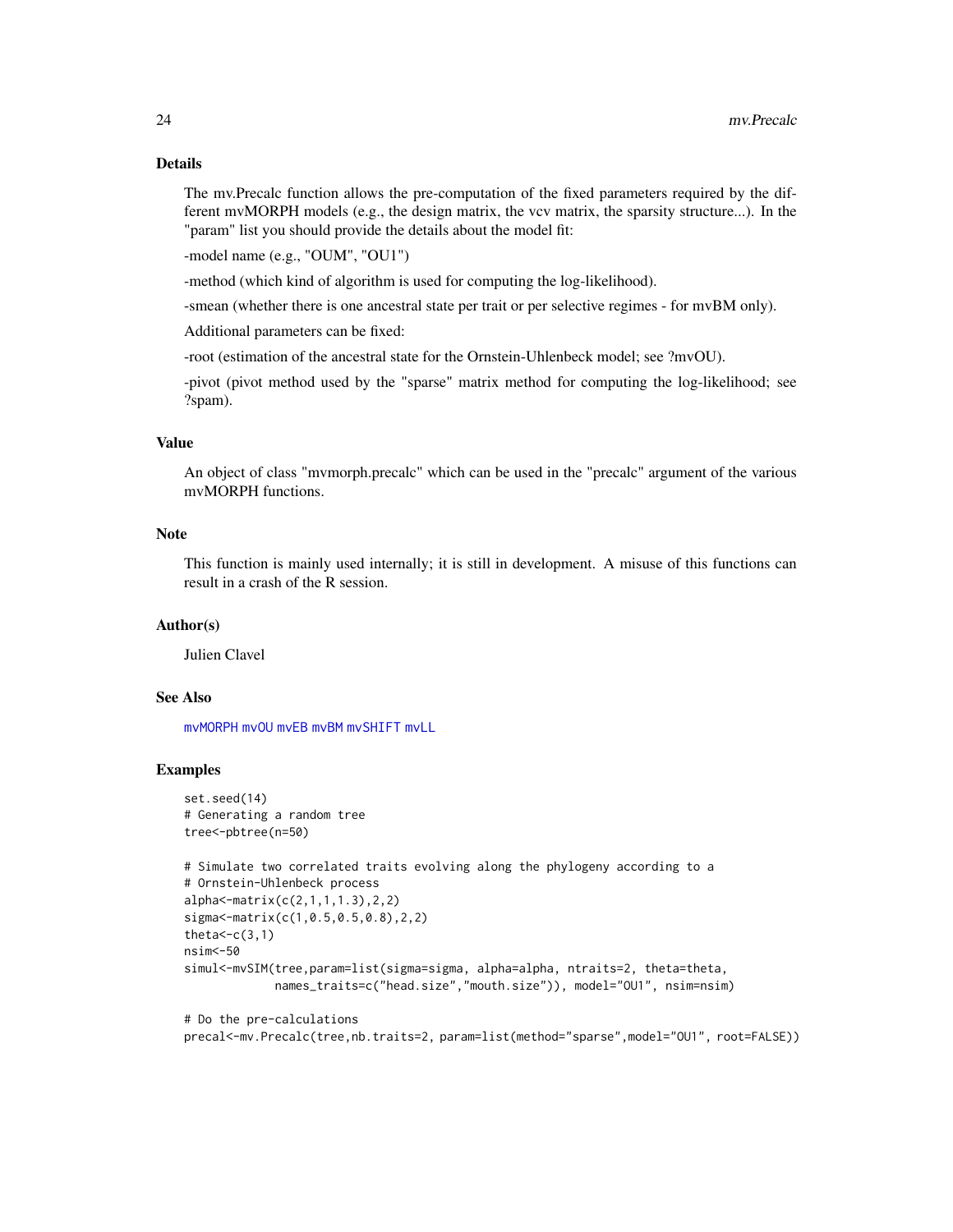#### <span id="page-24-0"></span> $mvBM$  25

```
mvOU(tree, simul[[1]], method="sparse", model="OU1", precalc=precal,
    param=list(decomp="cholesky"))
### Bootstrap
# Fit the model to the "nsim" simulated datasets
results<-lapply(1:nsim,function(x){
mvOU(tree, simul[[x]], method="sparse", model="OU1", precalc=precal,
   param=list(decomp="cholesky"),
    echo=FALSE, diagnostic=FALSE)
})
### Use parallel package
library(parallel)
if(.Platform$OS.type == "unix"){
 number_of_cores<-2L # Only working on Unix systems
}else{
 number_of_cores<-1L
}
results<-mclapply(simul, function(x){
    mvOU(tree, x, method="sparse", model="OU1", precalc=precal,
      param=list(decomp="cholesky"), echo=FALSE, diagnostic=FALSE)
 }, mc.cores = getOption("mc.cores", number_of_cores))
# Summarize (we use the generic S3 method "logLik" to extract the log-likelihood)
loglik<-sapply(results,logLik)
```

```
hist(loglik)
```
<span id="page-24-1"></span>mvBM *Multivariate Brownian Motion models of continuous traits evolution*

# Description

This function allows the fitting of multivariate multiple rates of evolution under a Brownian Motion model. This function can also fit constrained models.

#### Usage

```
mvBM(tree, data, error = NULL, model = c("BMM", "BM1"),param = list(constraint = FALSE, smean = TRUE, trend=FALSE),
   method = c("rpf", "pic", "sparse", "inverse", "pseudoinverse"),
   scale.height = FALSE, optimization = c("L-BFGS-B", "Nelder-Mead", "subplex"),
   control = list(maxit = 20000), precalc = NULL, diagnostic = TRUE, echo = TRUE)
```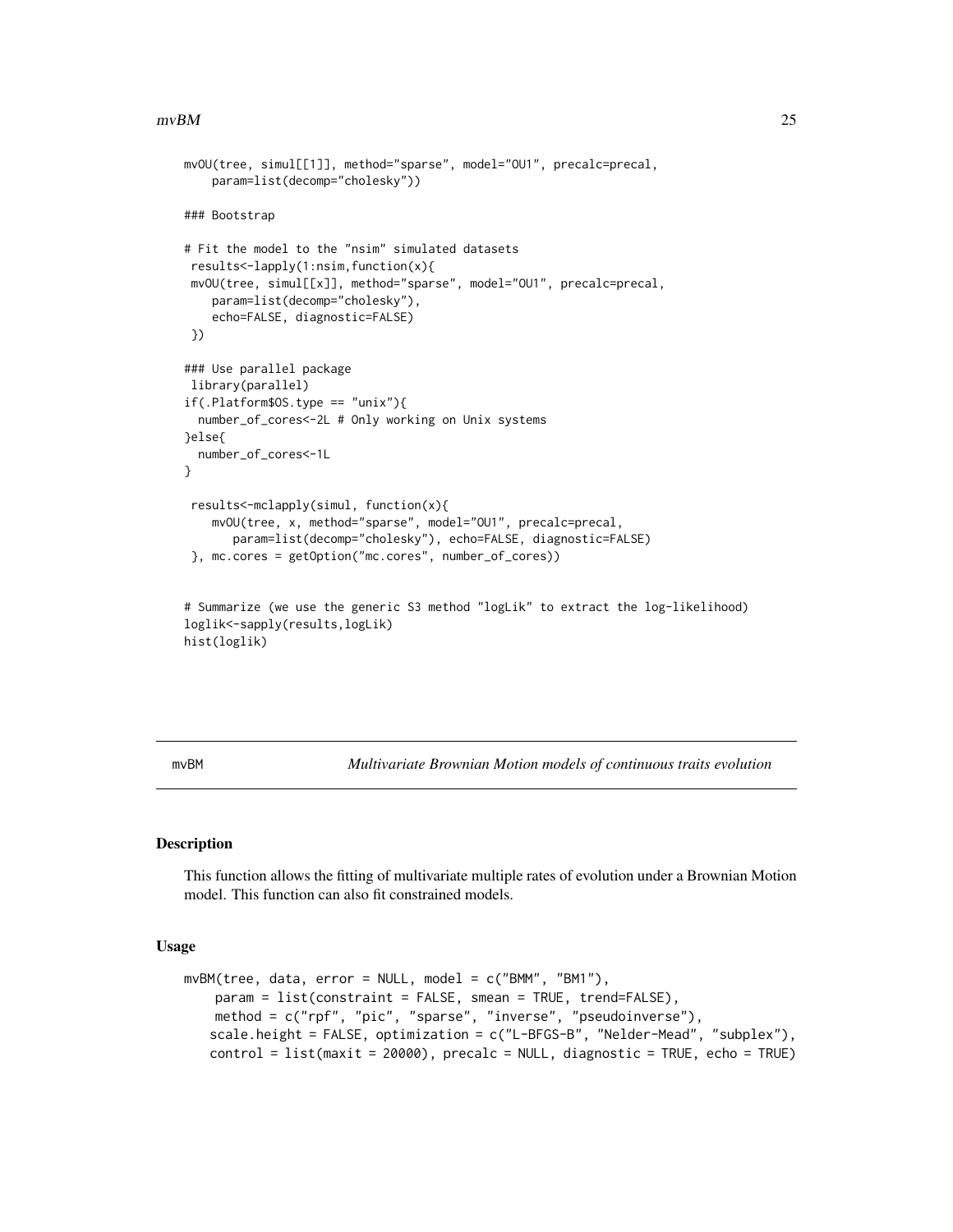# Arguments

| tree         | Phylogenetic tree in SIMMAP format by default. A "phylo" object can also be<br>used with the "BM1" model.                                                                                                                            |
|--------------|--------------------------------------------------------------------------------------------------------------------------------------------------------------------------------------------------------------------------------------|
| data         | Matrix or data frame with species in rows and continuous traits in columns (pref-<br>erentially with names and in the same order than in the tree). NA values are<br>allowed with the "rpf", "inverse", and "pseudoinverse" methods. |
| error        | Matrix or data frame with species in rows and continuous trait sampling variance<br>(squared standard errors) in columns.                                                                                                            |
| model        | "BMM" for multi-rate and multi-selective regimes, and "BM1" for a unique rate<br>of evolution per trait.                                                                                                                             |
| param        | List of arguments to be passed to the function. See details.                                                                                                                                                                         |
| method       | Choose between "rpf", "sparse", "inverse", "pseudoinverse", or "pic" for log-<br>likelihood computation during the fitting process. See details.                                                                                     |
| scale.height | Whether the tree should be scaled to unit length or not.                                                                                                                                                                             |
| optimization | Methods used by the optimization routines (see ?optim and ?subplex for details).<br>The "fixed" method returns the log-likelihood function only.                                                                                     |
| control      | Max. bound for the number of iteration of the optimizer; other options can be<br>fixed in the list (see ?optim or ?subplex).                                                                                                         |
| precalc      | Optional. Precalculation of fixed parameters. See ?mvmorph.Precalc.                                                                                                                                                                  |
| diagnostic   | Whether the diagnostics of convergence should be returned or not.                                                                                                                                                                    |
| echo         | Whether the results must be returned or not.                                                                                                                                                                                         |

# Details

The mvBM function fits a homogeneous multivariate Brownian Motion (BM) process:

$$
dX(t) = \Sigma^{1/2} dW(t)
$$

With possibly multiple rates  $(\Sigma_i)$  in different parts ("i" selective regimes) of the tree (see O'Meara et al., 2006; Revell and Collar, 2009, see also details of the implementation in Clavel et al. 2015). Note that the function uses the non-censored approach of O'Meara et al. (2006) by default (i.e., a common ancestral state is assumed for the different regimes), but it is possible to specify multiple ancestral states (i.e., one for each regime) through the "smean" parameter (smean=FALSE) in the "param" list.

The "method" argument allows the user to try different algorithms for computing the log-likelihood. The "rpf" and "sparse" methods use fast GLS algorithms based on factorization for avoiding the computation of the inverse of the variance-covariance matrix and its determinant involved in the loglikelihood estimation. The "inverse" approach uses the "stable" standard explicit computation of the inverse and determinant of the matrix and is therefore slower. The "pseudoinverse" method uses a generalized inverse that is safer for matrix near singularity but highly time consuming. The "pic" method uses a very fast algorithm based on independent contrasts. It should be used with strictly dichotomic trees (i.e., no polytomies) and is currently not available for the multivariate "BMM" model. See ?mvLL for more details on these computational methods.

The "param" list arguments: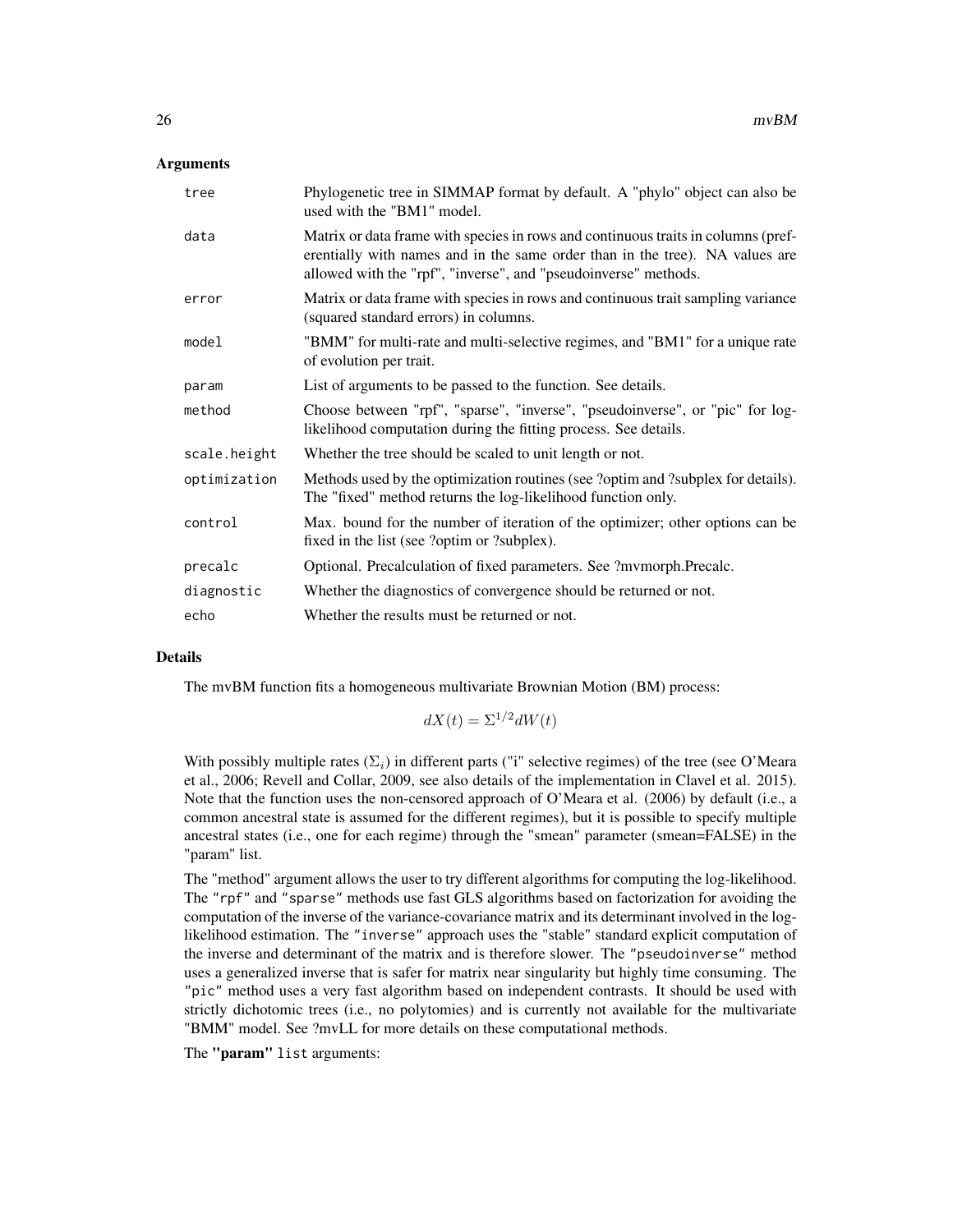#### $mvBM$  27

"constraint" - The "constraint" argument in the "param" list allows the user to compute the joint likelihood for each trait by assuming they evolved independently (constraint="diagonal", or constraint="equaldiagonal"). If constraint="equal", the sigma values are constrained to be the same for each studied trait using the constrained Cholesky decomposition proposed by Adams (2013) or a separation strategy based on spherical parameterization (when p>2) because of an unstable behavior observed for the constrained Cholesky (Clavel et al. 2015).

This approach is extended here to the multi-rate case by specifying that the rates must be the same in different parts of the tree (common selective regime). It's also possible to constraint the rate matrices in the "BMM" model to share the same eigen-vectors (constraint="shared"); the same variance but different covariances ( constraint="variance"); the same correlation but different variances ( constraint="correlation"); or to fit a model with different but proportional rates matrices (constraint="proportional").

Finally, user-defined constrained models can be specified through a numeric matrix (square and symmetric) with integer values taken as indices of the parameters. For instance, for three traits:

constraint=matrix(c(1,3,3,3,2,3,3,3,2),3).

Covariances constrained to be zero are introduced by NA values, e.g.,

constraint=matrix(c(1,4,4,4,2,NA,4,NA,3),3).

Difference between two nested fitted models can be assessed using the "LRT" function. See example below and ?LRT.

"decomp" - For the general case (unconstrained models), the sigma matrix is parameterized by various methods to ensure its positive definiteness (Pinheiro and Bates, 1996). These methods are the "cholesky", "eigen+", and "spherical" parameterizations.

"smean" - Default set to TRUE. If FALSE, the ancestral state for each selective regime is estimated (e.g., Thomas et al., 2006).

"trend" - Default set to FALSE. If TRUE, the ancestral state is allowed to drift linearly with time. This model is identifiable only with non-ultrametric trees. Note that it is possible to provide a vector of integer indices to constrain the estimated trends (see the vignettes).

"sigma" - Starting values for the likelihood estimation. By default the theoretical expected values are used as starting values for the likelihood optimization (for measurement errors, multiple rates,...). The user can specify starting values with a list() object for the "BMM" model (e.g., two objects in the list for a two-regime analysis), or a simple vector of values for the "BM1" model. The parameterization is done using various factorizations for symmetric matrices (e.g., for the "decomp" argument; Pinheiro & Bates, 1996). Thus, you should provide  $p^*(p+1)/2$  values, with p the number of traits (e.g., random numbers or the values from the cholesky factor of a symmetric positive definite sigma matrix; see example below). If a constrained model is used, the number of starting values is  $(p*(p-1)/2)+1$ .

If no selective regime is specified the function works only with the model "BM1".

N.B.: Mapping of ancestral states can be done using the "make.simmap", "make.era.map" or "paintSub-Tree" functions from the "phytools" package.

#### Value

| LogLik | The log-likelihood of the optimal model.            |
|--------|-----------------------------------------------------|
| AIC    | Akaike Information Criterion for the optimal model. |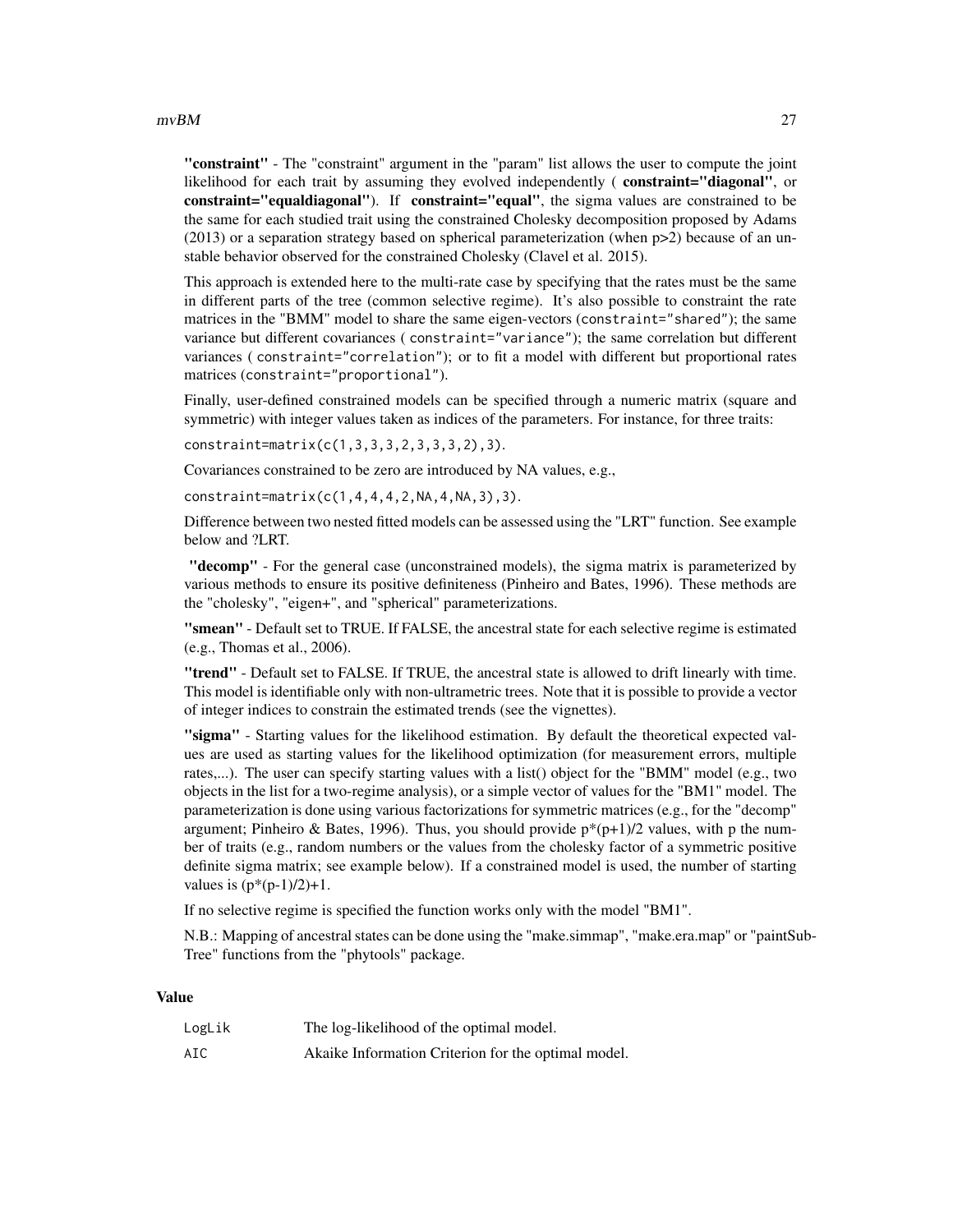| AICc        | Sample size-corrected AIC.                                                                                                                                                           |
|-------------|--------------------------------------------------------------------------------------------------------------------------------------------------------------------------------------|
| theta       | Estimated ancestral states.                                                                                                                                                          |
| sigma       | Evolutionary rate matrix for each selective regime.                                                                                                                                  |
| convergence | Convergence status of the optimizing function; "0" indicates convergence (See<br>?optim for details).                                                                                |
| hess.values | Reliability of the likelihood estimates calculated through the eigen-decomposition<br>of the hessian matrix. "O" means that a reliable estimate has been reached. (See<br>$?mvOU$ ). |
| param       | List of model fit parameters (optimization, method, model, number of parame-<br>$ters$ ).                                                                                            |
| llik        | The log-likelihood function evaluated in the model fit "\$llik(par, root.mle=TRUE)".                                                                                                 |

#### **Note**

The "pic" method is not yet implemented for the multivariate "BMM" model.

#### Author(s)

Julien Clavel

# References

Adams D.C. 2013. Comparing evolutionary rates for different phenotypic traits on a phylogeny using likelihood. Syst. Biol. 62:181-192.

Clavel J., Escarguel G., Merceron G. 2015. mvMORPH: an R package for fitting multivariate evolutionary models to morphometric data. Methods Ecol. Evol. 6(11):1311-1319.

O'Meara B.C., Ane C., Sanderson M.J., Wainwright P.C. 2006. Testing for different rates of continuous trait evolution. Evolution. 60:922-933.

Revell L.J. 2012. phytools: An R package for phylogenetic comparative biology (and other things). Methods Ecol. Evol. 3:217-223.

Revell L.J., Collar D.C. 2009. Phylogenetic analysis of the evolutionary correlation using likelihood. Evolution. 63:1090-1100.

Thomas G.H., Freckleton R.P., Szekely T. 2006. Comparative analyses of the influence of developmental mode on phenotypic diversification rates in shorebirds. Proc. R. Soc. B. 273:1619-1624.

# See Also

[mvMORPH](#page-1-1) [mvgls](#page-32-1) [mvOU](#page-47-1) [mvEB](#page-29-1) [mvSHIFT](#page-61-1) [mvOUTS](#page-52-1) [mvRWTS](#page-58-1) [mvSIM](#page-65-1) [LRT](#page-17-1) [optim](#page-0-0) [brownie.lite](#page-0-0) [evol.vcv](#page-0-0) [make.simmap](#page-0-0) [make.era.map](#page-0-0) [paintSubTree](#page-0-0)

```
# Simulated dataset
set.seed(14)
# Generating a random tree
tree<-pbtree(n=50)
```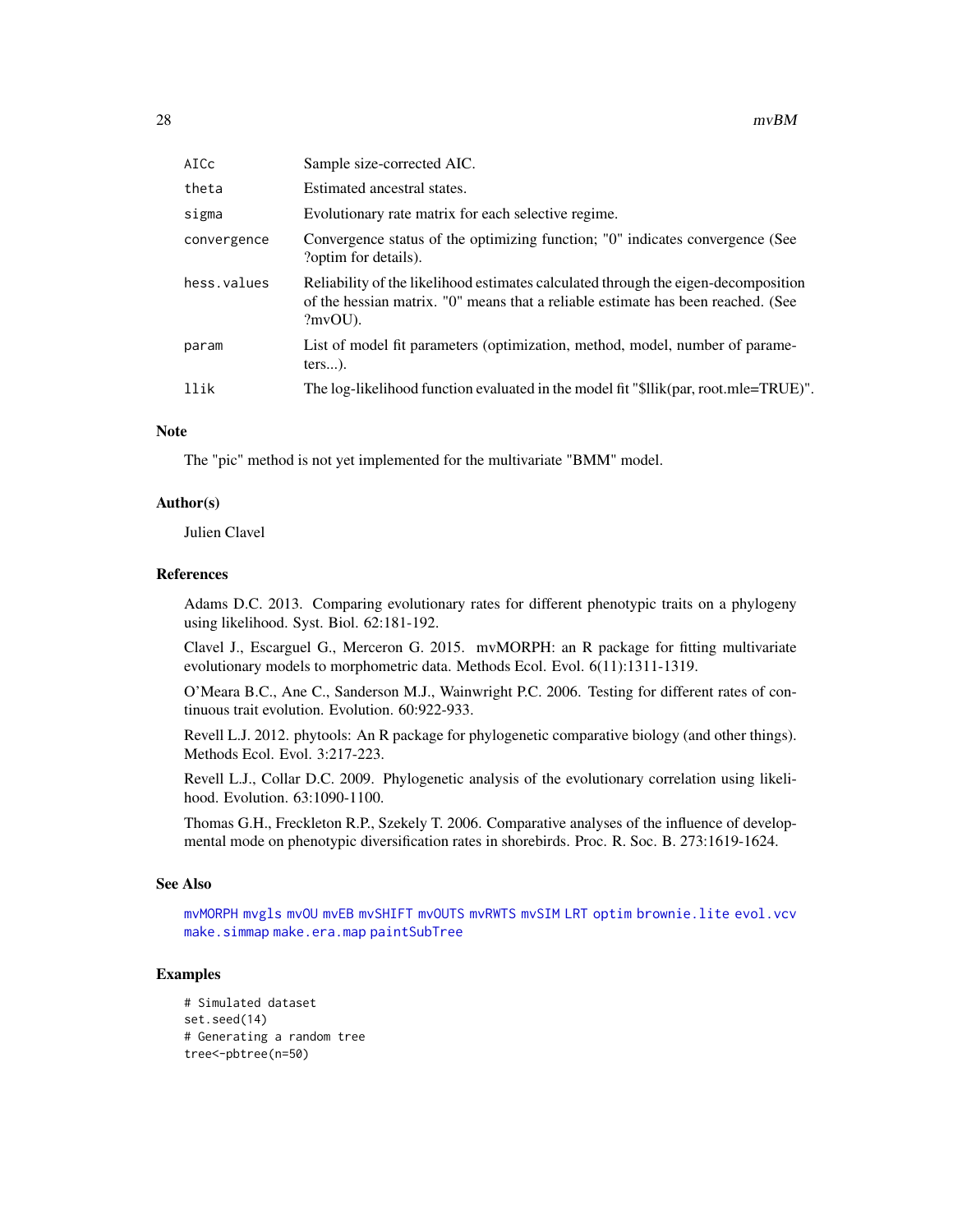#### $mvBM$  29

```
# Setting the regime states of tip species
sta<-as.vector(c(rep("Forest",20),rep("Savannah",30))); names(sta)<-tree$tip.label
# Making the simmap tree with mapped states
tree<-make.simmap(tree,sta , model="ER", nsim=1)
col<-c("blue","orange"); names(col)<-c("Forest","Savannah")
# Plot of the phylogeny for illustration
plotSimmap(tree,col,fsize=0.6,node.numbers=FALSE,lwd=3, pts=FALSE)
# Simulate the traits
sigma<-matrix(c(0.1,0.05,0.05,0.1),2)
theta<-c(0,0)data<-mvSIM(tree, param=list(sigma=sigma, ntraits=2, theta=theta,
            names_traits=c("head.size","mouth.size")), model="BM1", nsim=1)
## Fitting the models
# BMM - Analysis with multiple rates
mvBM(tree, data)
# BM1 - Analysis with a unique rate matrix
fit1<-mvBM(tree, data, model="BM1", method="pic")
# BM1 constrained
fit2<-mvBM(tree, data, model="BM1", method="pic", param=list(constraint="equal"))
# Comparison with LRT test
LRT(fit1,fit2)
# Random starting values
mvBM(tree, data, model="BMM", method="sparse", param=list(sigma=list(runif(3), runif(3))))
# Specified starting values (from the Cholesky factor)
chol_factor<-chol(sigma)
starting_values<-chol_factor[upper.tri(chol_factor,TRUE)]
mvBM(tree, data, model="BMM", method="sparse",
    param=list( sigma=list(starting_values, starting_values)))
# Multiple mean
mvBM(tree, data, model="BMM", method="sparse", param=list(smean=FALSE))
# Introduce some missing cases (NA values)
data2<-data
data2[8,2]<-NA
data2[25,1]<-NA
mvBM(tree, data2, model="BM1")
## FAST FOR THE UNIVARIATE CASE!!
```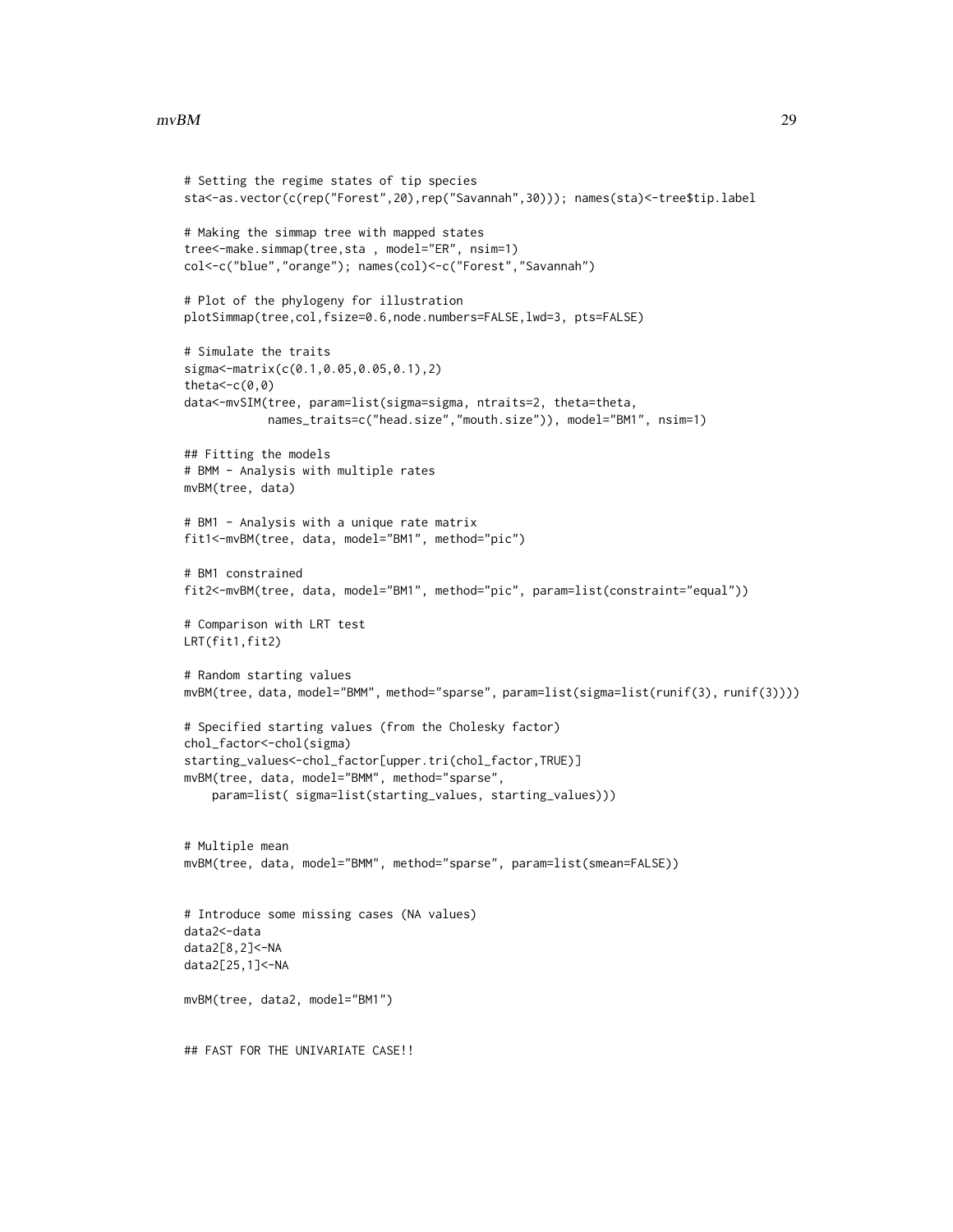```
set.seed(14)
tree2<-pbtree(n=5416) # Number of Mammal species
# Setting the regime states of tip species
sta<-as.vector(c(rep("group_1",2000),rep("group_2",3416))); names(sta)<-tree2$tip.label
# Making the simmap tree with mapped states
tree2<-make.simmap(tree2,sta , model="ER", nsim=1)
col<-c("blue","orange"); names(col)<-c("Group_1","Group_2")
plotSimmap(tree2,col,fsize=0.6,node.numbers=FALSE,lwd=3, pts=FALSE)
# Simulate a trait evolving by brownian motion on the tree
trait<-rTraitCont(tree2)
# Fitting the models
mvBM(tree2, trait, model="BMM", method="pic")
mvBM(tree2, trait, model="BM1", method="pic")
```
<span id="page-29-1"></span>mvEB *Multivariate Early Burst model of continuous traits evolution*

#### Description

This function fits to a multivariate dataset of continuous traits a multivariate Early Burst (EB) or ACDC models of evolution.

# Usage

```
mvEB(tree, data, error = NULL, param = list(up = 0), method =c("rpf", "sparse", "inverse", "pseudoinverse", "pic"), scale.height =
FALSE, optimization = c("Nelder-Mead", "L-BFGS-B", "subplex"),
 control = list(maxit = 20000), precalc = NULL, diagnostic = TRUE,
 echo = TRUE)
```
# Arguments

| tree   | Phylogenetic tree (phylo object).                                                                                                                                                                                                    |
|--------|--------------------------------------------------------------------------------------------------------------------------------------------------------------------------------------------------------------------------------------|
| data   | Matrix or data frame with species in rows and continuous traits in columns (pref-<br>erentially with names and in the same order than in the tree). NA values are<br>allowed with the "rpf", "inverse", and "pseudoinverse" methods. |
| error  | Matrix or data frame with species in rows and continuous trait sampling variance<br>(squared standard errors) in columns.                                                                                                            |
| param  | List of arguments to be passed to the function. See details.                                                                                                                                                                         |
| method | Choose between "rpf", "sparse", "inverse", "pseudoinverse", or "pic" for com-<br>puting the log-likelihood during the fitting process. See details.                                                                                  |

<span id="page-29-0"></span>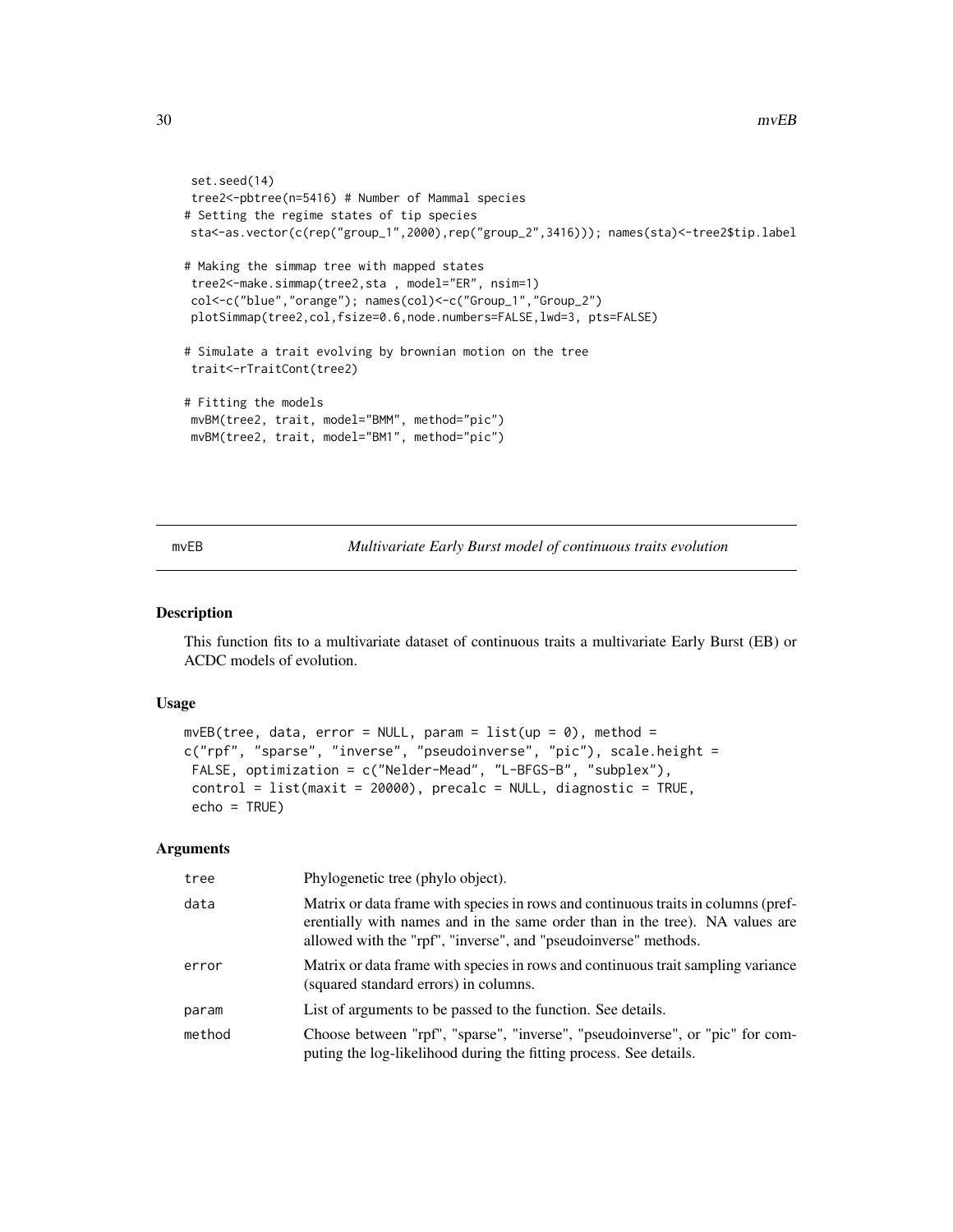| scale.height | Whether the tree should be scaled to unit length or not.                                                                                         |
|--------------|--------------------------------------------------------------------------------------------------------------------------------------------------|
| optimization | Methods used by the optimization routines (see ?optim and ?subplex for details).<br>The "fixed" method returns the log-likelihood function only. |
| control      | Max, bound for the number of iteration of the optimizer; other options can be<br>fixed in the list (see ?optim or ?subplex for details).         |
| precalc      | Optional. Precalculation of fixed parameters. See ?mymorph.Precalc for details.                                                                  |
| diagnostic   | Whether the diagnostics of convergence should be returned or not.                                                                                |
| echo         | Whether the results must be returned or not.                                                                                                     |

# Details

The Early Burst model (Harmon et al. 2010) is a special case of the ACDC model of Blomberg et al. (2003). Using an upper bound larger than zero transform the EB model to the accelerating rates of character evolution of Blomberg et al. (2003).

The "method" argument allows the user to try different algorithms for computing the log-likelihood. The "rpf" and "sparse" methods use fast GLS algorithms based on factorization for avoiding the computation of the inverse of the variance-covariance matrix and its determinant for the log-likelihood estimation. The "inverse" approach uses the "stable" standard explicit computation of the inverse and determinant of the matrix and is therefore slower. The "pseudoinverse" method uses a generalized inverse that is safer for matrix near singularity but highly time consuming. The "pic" method uses a very fast algorithm based on independent contrasts. See ?mvLL for more details on these computational methods.

The "param" list can be used to set the lower (low) and upper (up, default value is 0 - i.e., Early Burst model) bounds for the estimation of the exponential rate (beta). The default lower bound for decelerating rates (as assumed in Early Burst) is fixed as log(min.rate) / T, where T is the depth of the tree and min.rate is the minimum rate that could be assumed for the model (following Slater and Pennell,  $2014$ ;  $\log(10^{\circ}-5)$ /T). Bounds may need to be adjusted by the user for specific cases.

Starting values for "sigma" and "beta" could also be provided through the "param" list.

# Value

| LogLik      | The log-likelihood of the optimal model.                                                                                                                                                      |
|-------------|-----------------------------------------------------------------------------------------------------------------------------------------------------------------------------------------------|
| AIC         | Akaike Information Criterion for the optimal model.                                                                                                                                           |
| AICc        | Sample size-corrected AIC.                                                                                                                                                                    |
| theta       | Estimated ancestral states.                                                                                                                                                                   |
| beta        | Exponent rate (of decay or increase).                                                                                                                                                         |
| sigma       | Evolutionary rate matrix for each selective regimes.                                                                                                                                          |
| convergence | Convergence status of the optimizing function; "0" indicates convergence (see<br>?optim for details).                                                                                         |
| hess.values | Reliability of the likelihood estimates calculated through the eigen-decomposition<br>of the hessian matrix. "O" means that a reliable estimate has been reached. (see<br>?mvOU for details). |
| param       | List of model fit parameters (optimization, method, model, number of parame-<br>$ters$ ).                                                                                                     |
| llik        | The log-likelihood function evaluated in the model fit "\$llik(par, root.mle=TRUE)".                                                                                                          |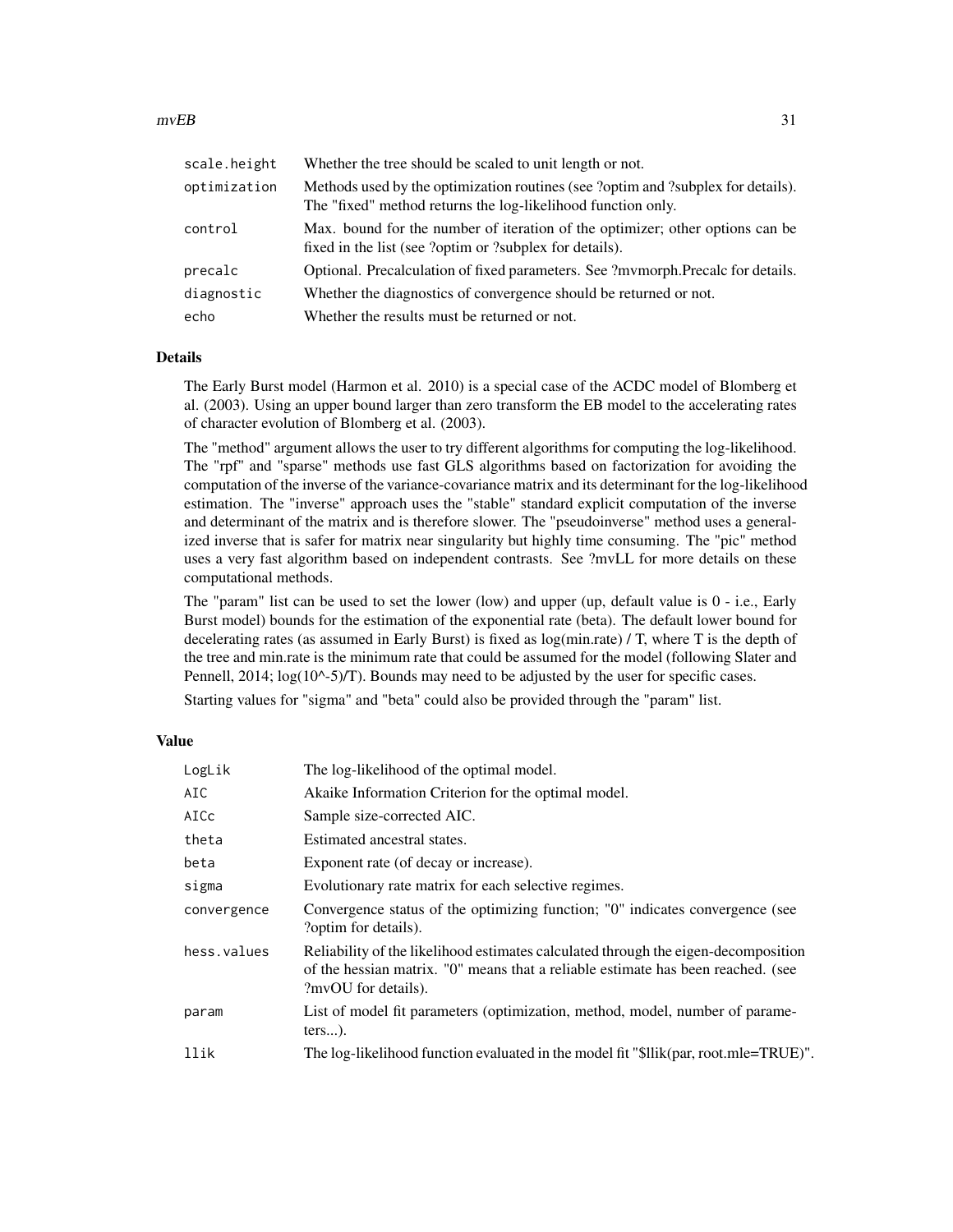# **Note**

The derivative-free "Nelder-Mead" optimization method is used as default setting instead of "L-BFGS-B".

# Author(s)

Julien Clavel

# References

Blomberg S.P., Garland T.J., Ives A.R. 2003. Testing for phylogenetic signal in comparative data: behavioral traits are more labile. Evolution. 57:717-745.

Clavel J., Escarguel G., Merceron G. 2015. mvMORPH: an R package for fitting multivariate evolutionary models to morphometric data. Methods Ecol. Evol. 6(11):1311-1319.

Harmon L.J., Losos J.B., Davies J.T., Gillespie R.G., Gittleman J.L., Jennings B.W., Kozak K.H., McPeek M.A., Moreno-Roark F., Near T.J., Purvis A., Ricklefs R.E., Schluter D., Schulte II J.A., Seehausen O., Sidlauskas B.L., Torres-Carvajal O., Weir J.T., Mooers A.O. 2010. Early bursts of body size and shape evolution are rare in comparative data. Evolution. 64:2385-2396.

Slater G.J., Pennell M. 2014. Robust regression and posterior predictive simulation increase power to detect early bursts of trait evolution. Syst. Biol. 63: 293-308.

# See Also

[mvMORPH](#page-1-1) [mvgls](#page-32-1) [mvOU](#page-47-1) [mvBM](#page-24-1) [mvSHIFT](#page-61-1) [mvOUTS](#page-52-1) [mvRWTS](#page-58-1) [mvSIM](#page-65-1) [optim](#page-0-0)

```
# Simulated dataset
set.seed(14)
# Generating a random tree
tree<-pbtree(n=50, scale=10)
# Simulate the traits
sigma<-matrix(c(0.1,0.05,0.05,0.1),2)
theta<-c(0,0)beta<- -0.34 # 5 phylogenetic half-life ( log(2)/ (10/5) )
data<-mvSIM(tree, param=list(sigma=sigma, beta=beta, ntraits=2, theta=theta,
            names_traits=c("head.size","mouth.size")), model="EB", nsim=1)
## Fitting the models
mvEB(tree, data)
mvEB(tree, data, method="pic")
mvEB(tree, data, method="pic", param=list(low=log(10^-5)/10)) # avoid internal estimation
# ACDC
# Note that the AC model is not differentiable from an OU model on ultrametric trees.
hat<-0.34data<-mvSIM(tree, param=list(sigma=sigma, beta=beta, ntraits=2, theta=theta,
            names_traits=c("head.size","mouth.size")), model="EB", nsim=1)
```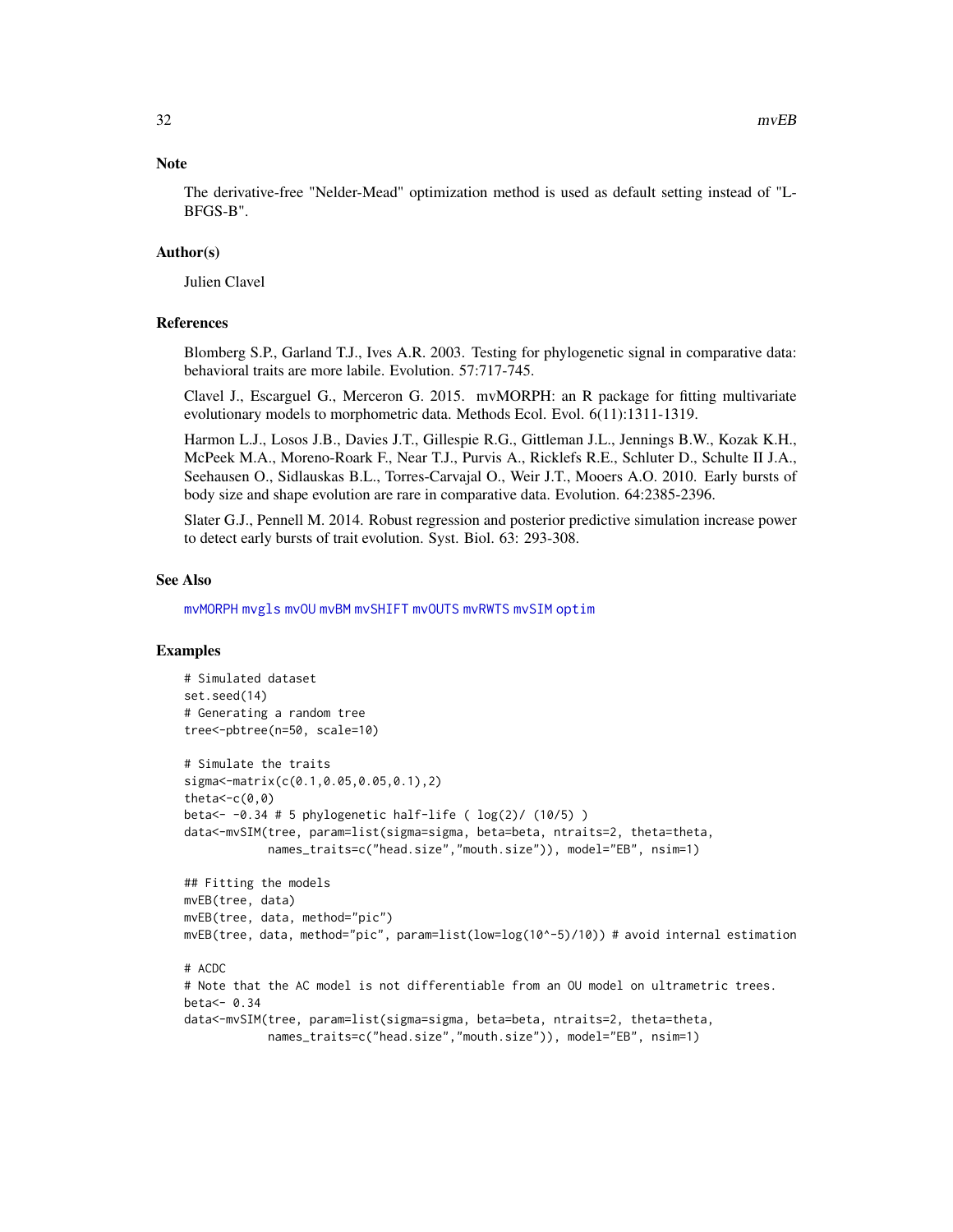<span id="page-32-0"></span>mvgls 33

```
fit<-mvEB(tree, data, method="pic", param=list(up=2, low=-2))
logLik(fit)
AIC(fit)
summary(fit)
```
<span id="page-32-1"></span>mvgls *Fit linear model using Generalized Least Squares to multivariate (high-dimensional) data sets*

# Description

This function uses maximum likelihood (or restricted likelihood) and penalized likelihood approaches to fit linear models where the errors are allowed to be correlated (i.e. a GLS model for serially correlated phylogenetic and time-series data). mvgls uses a penalized-likelihood (PL) approach (see descriptions in Clavel et al. 2019) to fit linear models to high-dimensional data sets (where the number of variables *p* is approaching or is larger than the number of observations *n*). The PL approach generally provides improved estimates compared to ML.

# Usage

```
mvgls(formula, data, tree, model, method=c("PL-LOOCV","LL"),
     REML=TRUE, ...)
```
# Arguments

| formula | An object of class "formula" (a two-sided linear formula describing the model<br>to be fitted. See for instance ?lm)                                                                                                                                                                                                                                                                                                                                                                                                                                                                                                                                                                                                                                                                                           |
|---------|----------------------------------------------------------------------------------------------------------------------------------------------------------------------------------------------------------------------------------------------------------------------------------------------------------------------------------------------------------------------------------------------------------------------------------------------------------------------------------------------------------------------------------------------------------------------------------------------------------------------------------------------------------------------------------------------------------------------------------------------------------------------------------------------------------------|
| data    | An optional list, data.frame or environment containing the variables in the model.<br>If not found in <i>data</i> the variables are taken from the current environment. Prefer<br>list for blocks of multivariate responses unless you're specifying the response<br>variables by their names using cbind with data.frame.                                                                                                                                                                                                                                                                                                                                                                                                                                                                                     |
| tree    | Phylogenetic tree (an object of class "phylo") or a time-series object (not yet<br>available).                                                                                                                                                                                                                                                                                                                                                                                                                                                                                                                                                                                                                                                                                                                 |
| model   | The evolutionary model: "BM" is Brownian Motion, "OU" is Ornstein-Uhlenbeck,<br>"EB" is Early Burst, "lambda" is Pagel's lambda transformation, and "BMM" is<br>a multi-rates Brownian motion (needs a tree of class "simmap").                                                                                                                                                                                                                                                                                                                                                                                                                                                                                                                                                                                |
| method  | The method used to fit the model. "PL-LOOCV" (or equivalently just "LOOCV")<br>is the nominal leave one out cross-validation of the penalized log-likelihood,<br>"LL" is the log-likelihood (used in the conventional ML and REML estimation).<br>Two approximated LOOCV methods are also available: "H&L" and "Maha-<br>lanobis". The method "H&L" is a fast LOOCV approach based on Hoffbeck and<br>Landgrebe (1996) tricks, and "Mahalanobis" is an approximation of the LOOCV<br>score proposed by Theiler (2012). Both "H&L" and "Mahalanobis" work only<br>with the "RidgeArch" penalty and for intercept only models (i.e. of the form<br>$Y \sim 1$ , see also details). In such a situation, we recommend the use of "H&L""<br>(which will coincide with "PL-LOOCV") over the "Mahalanobis" approach. |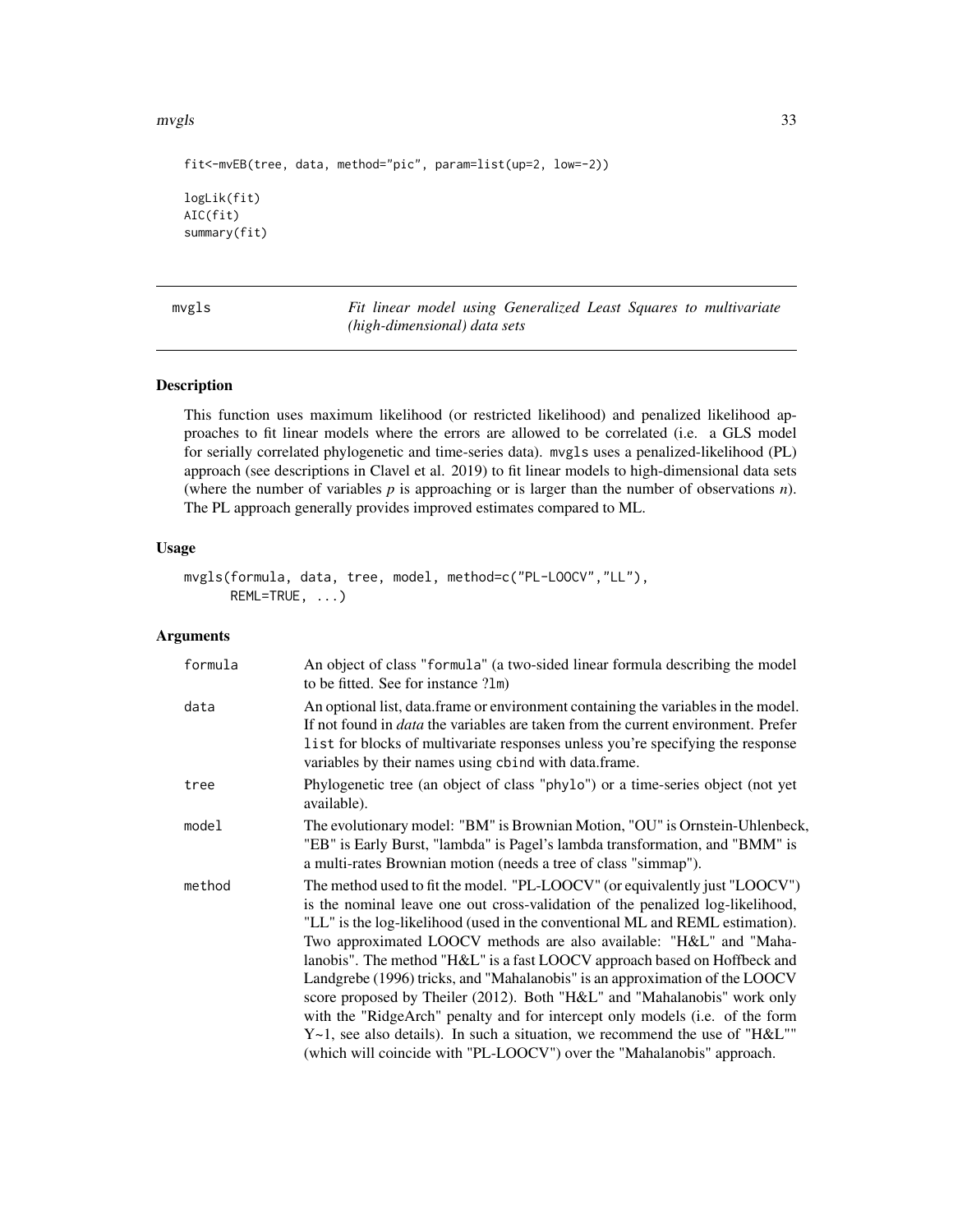34 mvgls

| REML     | Use REML (default) or ML for estimating the parameters.                                                                                                                                                                                                                                                 |
|----------|---------------------------------------------------------------------------------------------------------------------------------------------------------------------------------------------------------------------------------------------------------------------------------------------------------|
| $\cdots$ | Options to be passed through. For instance the type of penalization: penalty="RidgeArch"<br>(default), penalty="RidgeAlt", or penalty="LASSO". The target matrices<br>used by "RidgeArch" and "RidgeAlt" penalizations: target="unitVariance",<br>target="Variance" or target="null" etc. (see details) |

#### Details

mvgls allows fitting various multivariate linear models to multivariate (possibly high-dimensional, i.e. where the number of variables  $p$  is larger than  $n$ ) datasets for which the residuals have a correlated structure (e.g. evolutionary models such as BM and OU). Models estimated using penalized likelihood (e.g., method="PL-LOOCV") are generally more accurate than those estimated by maximum likelihood methods (method="LL") when the number of traits approach the number of species. PL is the only solution when *p*>*n*. Models fit can be compared using the GIC or EIC criterion (see ?GIC and ?EIC) and hypothesis testing can be performed using the manova.gls function.

The tree is assumed to be fully dichotomic and in "postorder", otherwise the functions multi2di and reorder.phylo are used internally. Note that for the "BMM" model, a tree of class "simmap" must be provided to scale the BM variance-covariance matrix in different parts of the tree (see also mvBM).

To fit an ordinary multivariate linear model (possibly regularized), one can uses the mvols function instead.

The various *arguments* that can be passed through "...":

"penalty" - The "penalty" argument allows specifying the type of penalization used for regularization (described in Clavel et al. 2019). The various penalizations are: penalty="RidgeArch" (the default), penalty="RidgeAlt" and penalty="LASSO". The "RidgeArch" penalization shrink linearly the "sample"" covariance matrix toward a given target matrix with a specific structure (see below for target). This penalization is generally fast and the tuning parameter is bounded between 0 and 1 (see van Wieringen & Peeters 2016, Clavel et al. 2019). The "RidgeAlt" penalization scheme uses a quadratic ridge penalty to shrink the covariance matrix toward a specified target matrix (see target below and also see van Wieringen & Peeters 2016). Finally, the "LASSO" regularize the covariance matrix by estimating a sparse estimate of its inverse - the precision matrix (Friedman et al. 2008). Solving the LASSO penalization is computationally intensive. Moreover, this penalization scheme is not invariant to arbitrary rotations of the data.

"target" - This argument allows specifying the target matrix toward which the covariance matrix is shrunk for "Ridge" penalties. target="unitVariance" (for a diagonal target matrix proportional to the identity) and target="Variance" (for a diagonal matrix with unequal variance) can be used with both "RidgeArch" and "RidgeAlt" penalties. target="null" (a null target matrix) is only available for "RidgeAlt". Penalization with the "Variance" target shrinks the eigenvectors of the covariance matrix and is therefore not rotation invariant. See details on the various target properties in Clavel et al. (2019).

"error" - If TRUE the measurement error (or intra-specific variance) is estimated from the data as a nuisance parameter (like in mixed models). It should probably be systematically used with empirical data. See also Housworth et al. 2004 and Clavel et al. 2019 for details on the proposed implementation.

"scale.height" - Whether the tree should be scaled to unit height or not.

"echo" - Whether the results must be returned or not.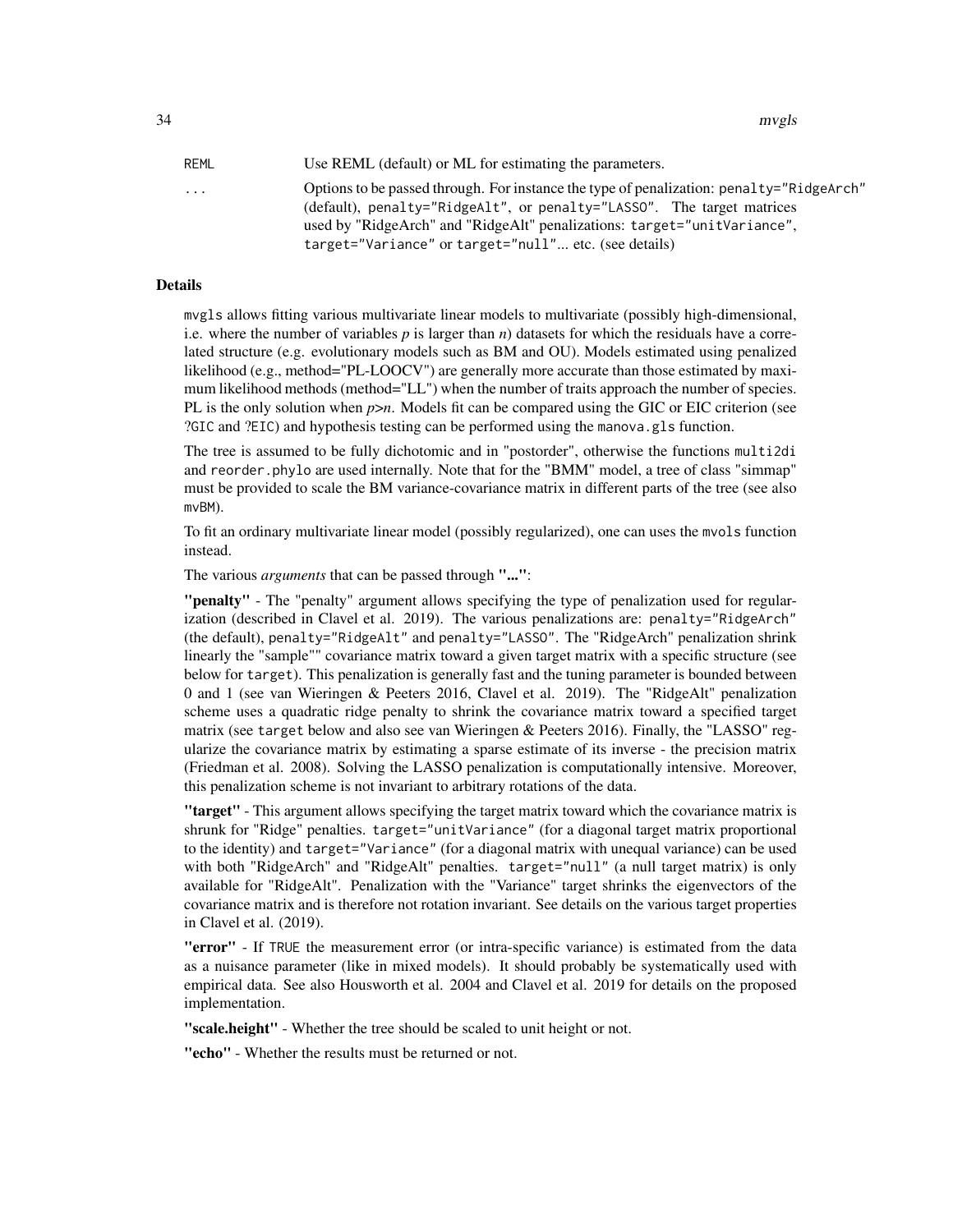"grid\_search" - A logical indicating whether or not a preliminary grid search must be performed to find the best starting values for optimizing the log-likelihood (or penalized log-likelihood). Userspecified starting values can be provided through the start argument. Default is TRUE.

"upper" - The upper bound for the parameter search with the "L-BFGS-B" method. See optim for details.

"lower" - The lower bound for the parameter search with the "L-BFGS-B" method. See optim for details.

"tol" - Minimum value for the regularization parameter. Singularities can occur with a zero value in high-dimensional cases. (default is NULL)

# Value

An object of class 'mvgls'. It contains a list including the following components:

| coefficients  | a named vector of coefficients                                                                                                                                                                                                      |
|---------------|-------------------------------------------------------------------------------------------------------------------------------------------------------------------------------------------------------------------------------------|
| residuals     | the residuals ("raw") of the model. That is response minus fitted values. Use the<br>residuals(x, type="normalized") function to obtain the normalized residu-<br>als.                                                              |
| fitted.values | the fitted values                                                                                                                                                                                                                   |
| variables     | the variables used for model fit                                                                                                                                                                                                    |
| sigma         | the estimated covariance (Piny) and precision (P) matrix, as well as the sample<br>estimate $(S)$                                                                                                                                   |
| model         | the evolutionary model. But more generally, the model used to specify the struc-<br>ture within the residuals                                                                                                                       |
| logLik        | either the (negative) log-likelihood when method="LL" or the cross-validated<br>penalized likelihood                                                                                                                                |
| param         | the (evolutionary) model parameter estimates. For "BMM" this corresponds to<br>the average rate (mean of the diagonal elements of the covariance matrix (Pinv)).                                                                    |
| tuning        | the regularization/tuning parameter estimated for the penalized likelihood                                                                                                                                                          |
| mserr         | the estimated standard error when error=TRUE                                                                                                                                                                                        |
| start_values  | the starting parameters used for the optimization of the LL or PL                                                                                                                                                                   |
| corrSt        | a list including the transformed tree, the determinant obtained from its covari-<br>ance matrix and the normalized variables (by the inverse square root of the co-<br>variance matrix of the phylogenetic tree or the time-series) |
| penalty       | the penalty used for the penalized likelihood approach                                                                                                                                                                              |
| target        | the target used with the "RidgeArch" or "RidgeAlt" penalized likelihood ap-<br>proaches                                                                                                                                             |
| <b>REML</b>   | logical indicating if the REML (TRUE) or ML (FALSE) method has been used                                                                                                                                                            |
| opt           | optimizing function output. See optim                                                                                                                                                                                               |

# Author(s)

Julien Clavel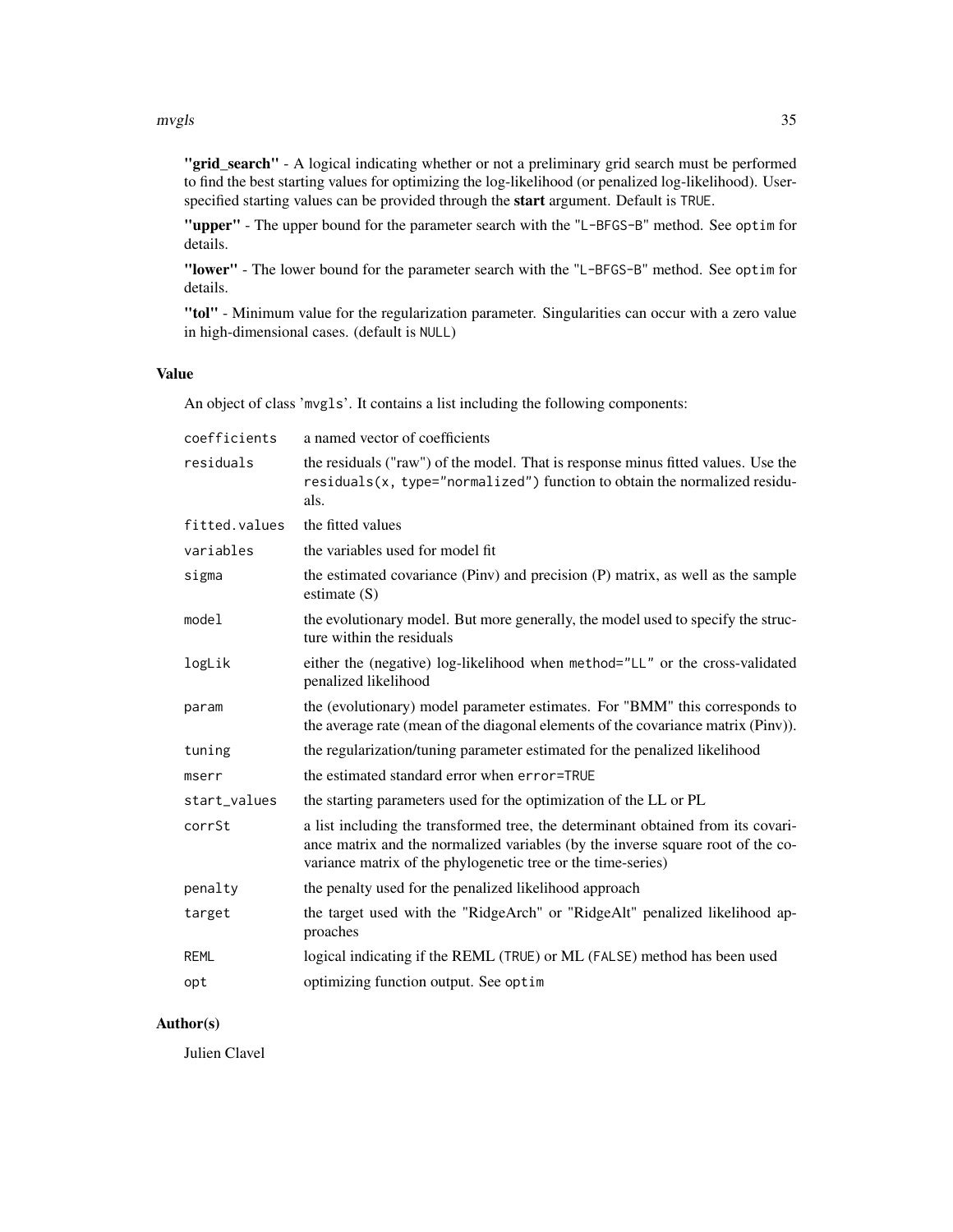# References

Clavel, J., Aristide, L., Morlon, H., 2019. A Penalized Likelihood framework for high-dimensional phylogenetic comparative methods and an application to new-world monkeys brain evolution. Systematic Biology 68(1): 93-116.

Clavel, J., Morlon, H. 2020. Reliable phylogenetic regressions for multivariate comparative data: illustration with the MANOVA and application to the effect of diet on mandible morphology in phyllostomid bats. Systematic Biology 69(5): 927-943.

Friedman J., Hastie T., Tibshirani R. 2008. Sparse inverse covariance estimation with the graphical lasso. Biostatistics. 9:432-441.

Hoffbeck J.P., Landgrebe D.A. 1996. Covariance matrix estimation and classification with limited training data. IEEE Trans. Pattern Anal. Mach. Intell. 18:763-767.

Housworth E.A., Martins E.P., LynchM. 2004. The phylogenetic mixed model. Am. Nat. 163:84- 96.

Theiler J. 2012. The incredible shrinking covariance estimator. In: Automatic Target Recognition XXII. Proc. SPIE 8391, Baltimore, p. 83910P.

van Wieringen W.N., Peeters C.F.W. 2016. Ridge estimation of inverse covariance matrices from high-dimensional data. Comput. Stat. Data Anal. 103:284-303.

#### See Also

[mvgls](#page-32-1) [manova.gls](#page-19-1) [EIC](#page-9-1) [GIC](#page-14-1) [mvgls.pca](#page-38-1) [fitted.mvgls](#page-13-1) [residuals.mvgls](#page-76-1) [coef.mvgls](#page-7-1) [vcov.mvgls](#page-79-1) [predict.mvgls](#page-72-1)

```
# --------------------------- #
# Model fit and comparison
# --------------------------- #
set.seed(1)
n <- 32 # number of species
p <- 50 # number of traits (p>n)
tree <- pbtree(n=n, scale=1) # phylogenetic tree
R \leq crossprod(matrix(runif(p*p), ncol=p)) # a random covariance matrix
# simulate a BM dataset
Y <- mvSIM(tree, model="BM1", nsim=1, param=list(sigma=R, theta=rep(0,p)))
data=list(Y=Y)
# Fit the 'BM', 'OU', and 'EB' models to 'Y'
fit1 <- mvgls(Y~1, data=data, tree, model="BM", penalty="RidgeArch")
fit2 <- mvgls(Y~1, data=data, tree, model="OU", penalty="RidgeArch")
fit3 <- mvgls(Y~1, data=data, tree, model="EB", penalty="RidgeArch")
GIC(fit1); GIC(fit2); GIC(fit3) # BM have the lowest GIC value
```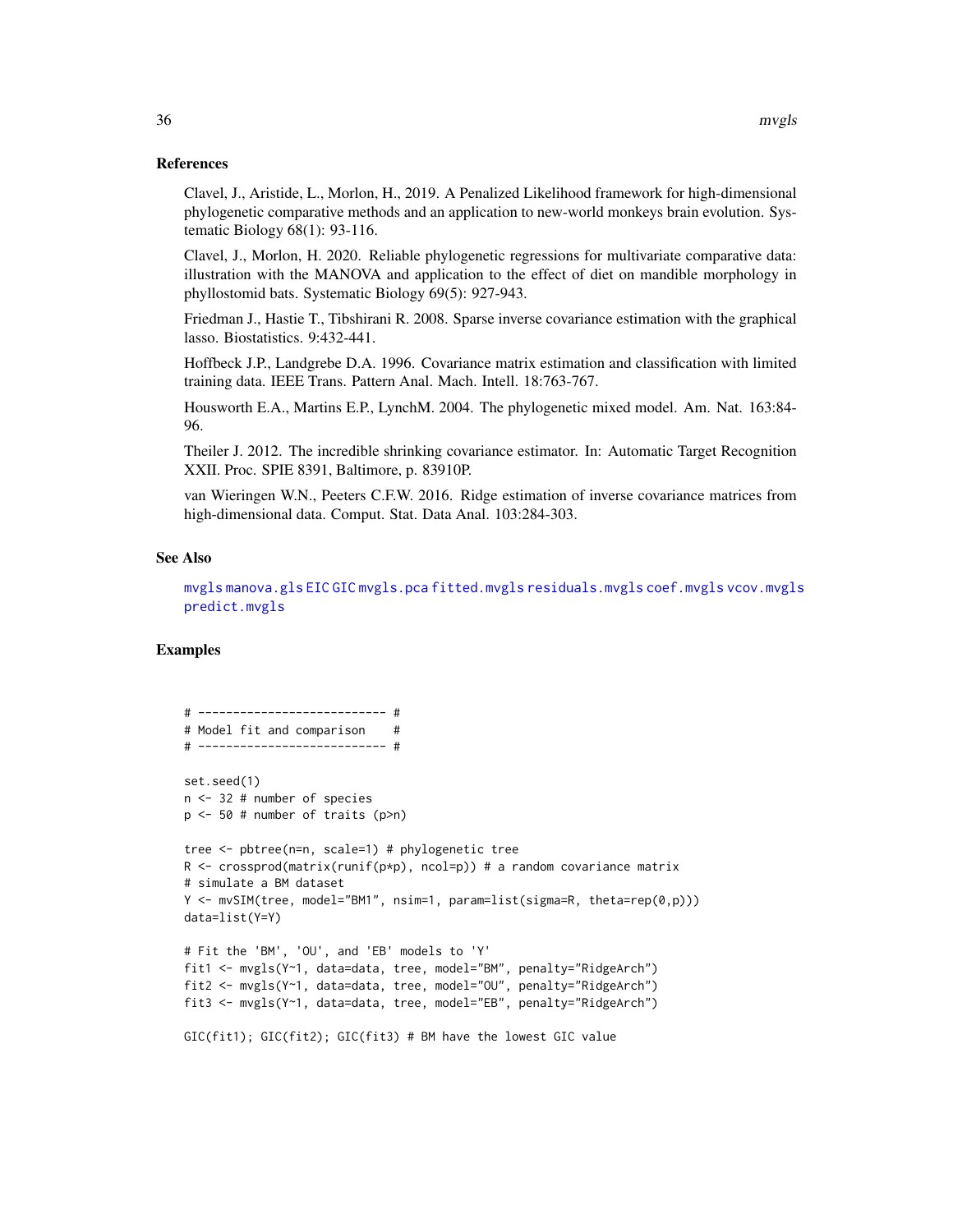## mvgls.dfa 37

```
# Testing for phylogenetic signal with model fit
signal <- mvgls(Y~1, data=data, tree, model="lambda", penalty="RidgeArch")
summary(signal)
# --------------------------- #
# Model fit by ML #
# --------------------------- #
# Fit a model by Maximum Likelihood (rather than Penalized likelihood) when p<<n
fit_ml <- mvgls(Y[,1:2]~1, data=data, tree, model="BM", method="LL")
summary(fit_ml)
# --------------------------- #
# Fit a regression model #
# --------------------------- #
# simulate a 'fake' predictor for illustrative purpose
X <- rTraitCont(tree)
# we can add the predictors to the previous 'data' list
data=list(Y=Y, X=X)
fit_ml <- mvgls(Y~X, data=data, tree, model="lambda")
summary(fit_ml)
# --------------------------- #
# A High-dimensional dataset #
# --------------------------- #
p <- 200 # number of traits (p>n)
R <- crossprod(matrix(runif(p*p), ncol=p)) # a random symmetric matrix (covariance)
# simulate a BM dataset
Y <- mvSIM(tree, model="BM1", nsim=1, param=list(sigma=R, theta=rep(0,p)))
data=list(Y=Y)
# Fast LOOCV using "H&L" with RidgeArch penalization
summary(mvgls(Y~1, data=data, tree, model="BM", penalty="RidgeArch", method="H&L"))
```
mvgls.dfa *Discriminant Function Analysis (DFA) - also called Linear Discriminant Analysis (LDA) or Canonical Variate Analysis (CVA) - based on multivariate GLS (or OLS) model fit*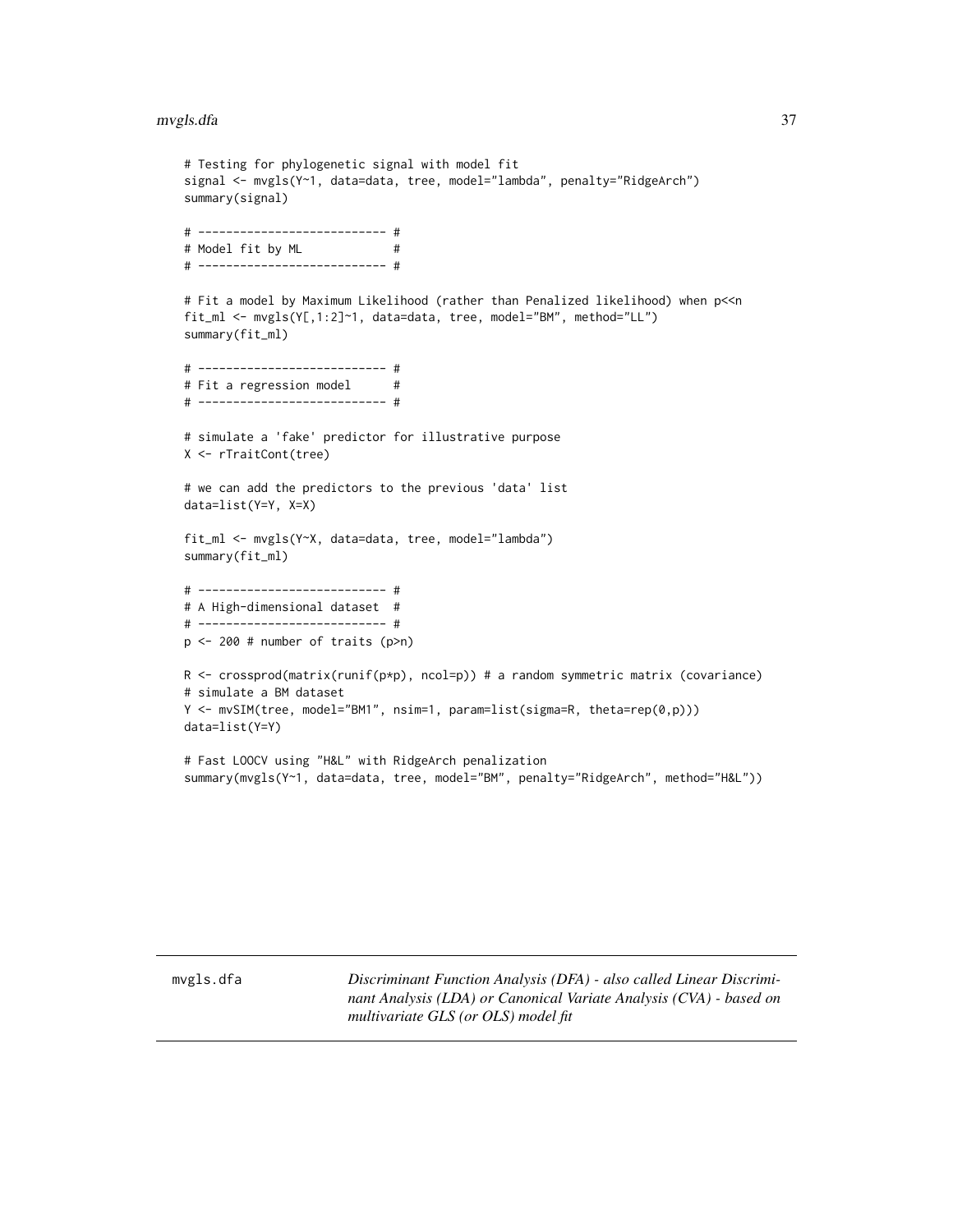# Description

Performs a discriminant analysis (DFA) on a regularized variance-covariance matrix obtained using either the mvgls or mvols function.

# Usage

```
mvgls.dfa(object, ...)
```
# Arguments

| object                  | A model fit obtained by the mygls or the myols function.                                                                                               |
|-------------------------|--------------------------------------------------------------------------------------------------------------------------------------------------------|
| $\cdot$ $\cdot$ $\cdot$ | Options to be passed through. (e.g., term="the term corresponding to the<br>factor of interest", type="I" for the type of decomposition of the hypoth- |
|                         | esis matrix (see also manova.gls), etc.)                                                                                                               |

# Details

mvgls.dfa allows computing a discriminant analysis based on GLS (or OLS) estimates from a regression model (see mvgls and mvols). Discriminant functions can be used for dimensionality reduction, to follow up a MANOVA analysis to describe group separation, or for group prediction.

# Value

a list with the following components

| coeffs     | a matrix containing the raw discriminants                        |
|------------|------------------------------------------------------------------|
| coeffs.std | a matrix containing the standardized discriminants               |
| scores     | a matrix containing the discriminant scores [residuals X coeffs] |
| residuals  | the centered [with GLS or OLS] response variables                |
| H          | the hypothesis (or between group model matrix)                   |
| E          | the error (or residual model matrix)                             |
| rank       | the rank of $HE^{\wedge}-1$                                      |
| pct        | the percentage of the discriminant functions                     |

# Note

Still in development, may not handle special designs.

# Author(s)

J. Clavel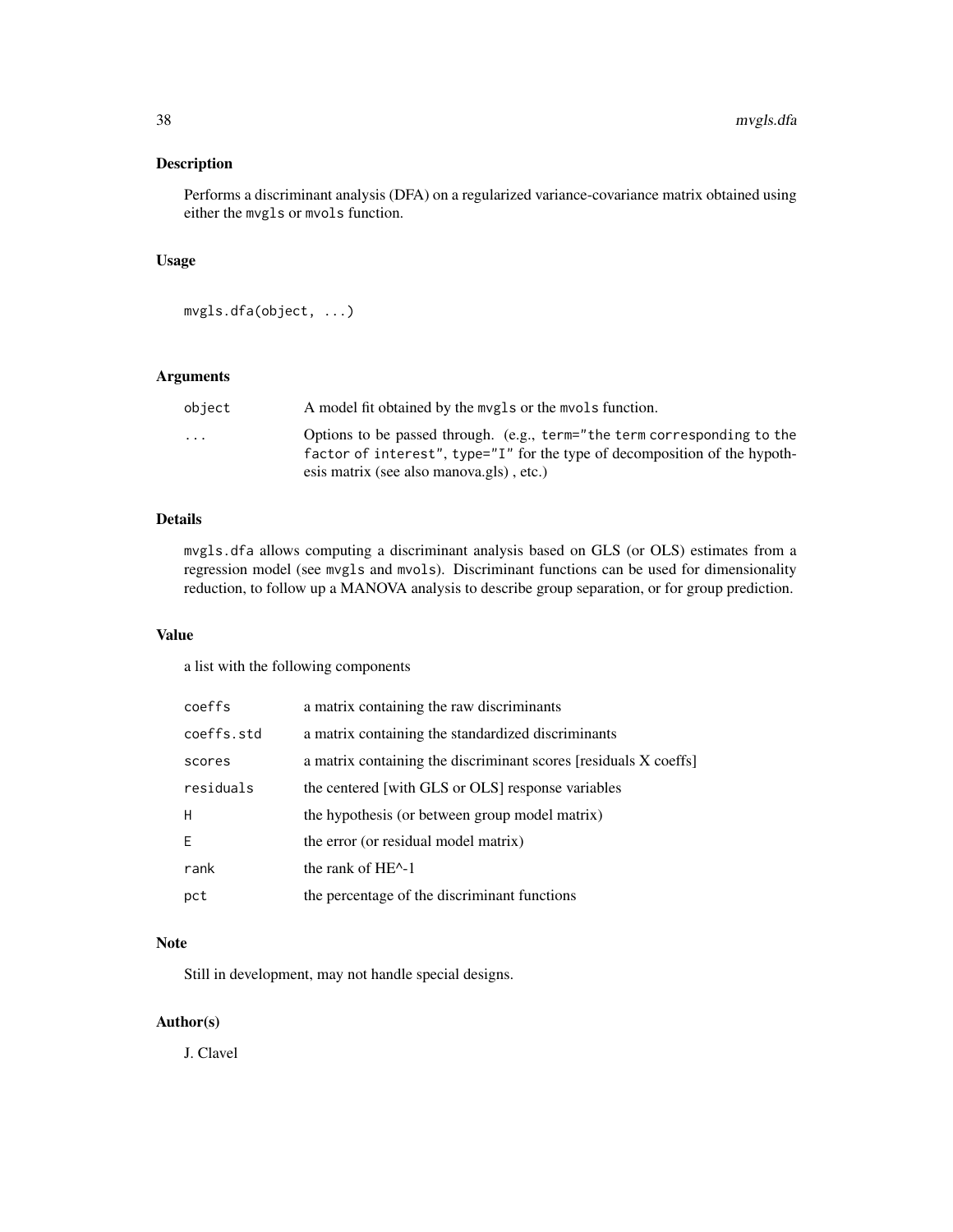#### mvgls.pca 39

### References

Clavel, J., Aristide, L., Morlon, H., 2019. A Penalized Likelihood framework for high-dimensional phylogenetic comparative methods and an application to new-world monkeys brain evolution. Systematic Biology 68(1): 93-116.

Clavel, J., Morlon, H., 2020. Reliable phylogenetic regressions for multivariate comparative data: illustration with the MANOVA and application to the effect of diet on mandible morphology in Phyllostomid bats. Systematic Biology 69(5): 927-943.

### See Also

[mvgls](#page-32-0), [mvols](#page-44-0), [manova.gls](#page-19-0), [mvgls.pca](#page-38-0), [predict.mvgls.dfa](#page-73-0),

### Examples

```
library(mvMORPH)
n=64
p=4tree <- pbtree(n=n)
sigma <- crossprod(matrix(runif(p*p),p,p))
resid <- mvSIM(tree, model="BM1", param=list(sigma=sigma))
Y \leq -\text{rep}(c(0,1.5), each=n/2) + \text{resid}grp <- as.factor(rep(c("gp1","gp2"),each=n/2))
names(grp) = rownames(Y)data <- list(Y=Y, grp=grp)
mod <- mvgls(Y~grp, data=data, tree=tree, model="BM")
# fda
da1 <- mvgls.dfa(mod)
plot(da1)
```
<span id="page-38-0"></span>mvgls.pca *Principal Component Analysis (PCA) based on GLS (or OLS) estimate of the traits variance-covariance matrix (possibly regularized)*

# Description

Performs a principal component analysis (PCA) on a regularized variance-covariance matrix obtained using the mvgls or the mvols function. With "evolutionary" models in mvgls, this performs the so-called phylogenetic PCA.

#### Usage

```
mvgls.pca(object, plot=TRUE, ...)
```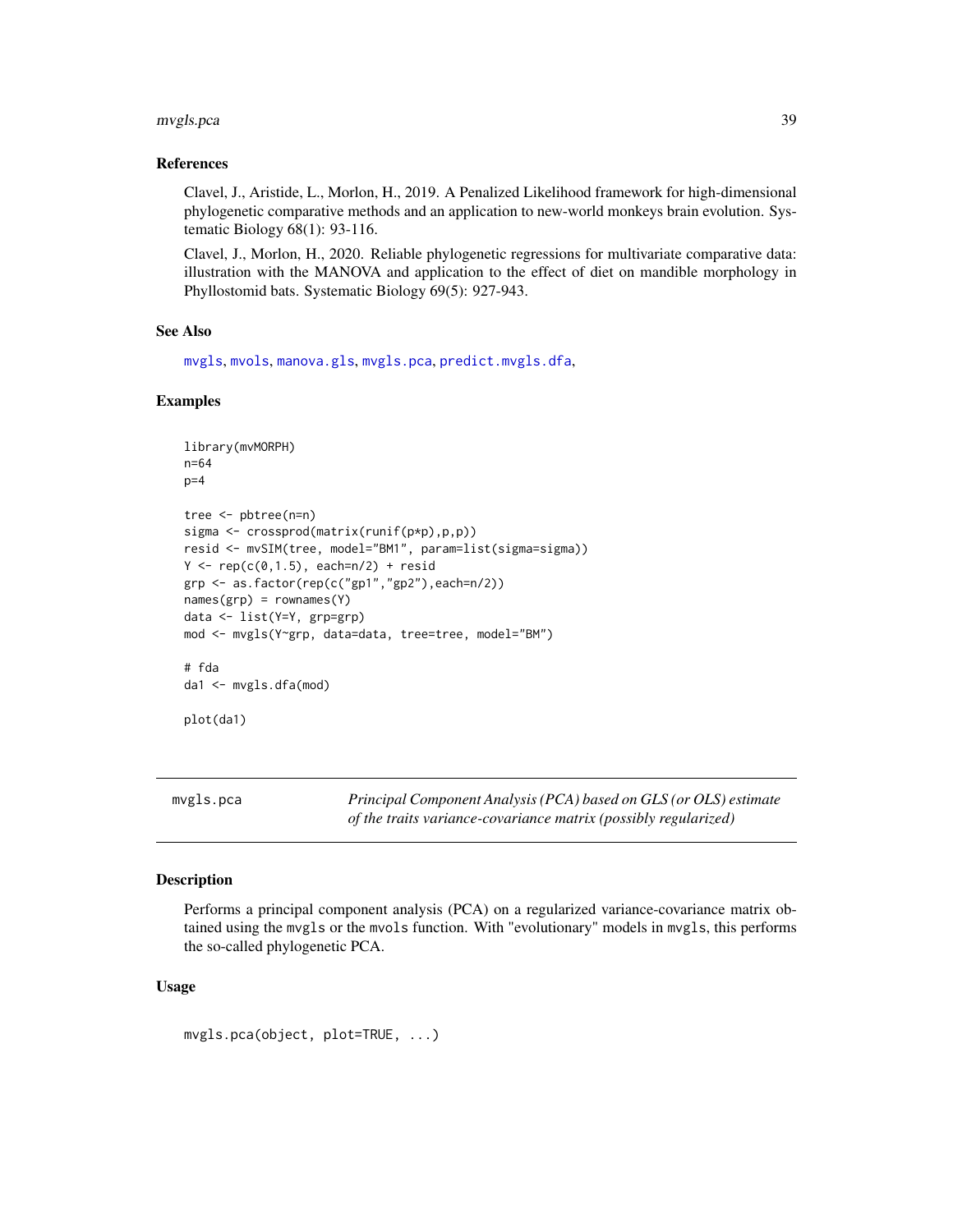#### Arguments

| object                  | A model fit obtained by the mygls or myols function.                                               |
|-------------------------|----------------------------------------------------------------------------------------------------|
| plot                    | Plot of the PC's axes. Default is TRUE (see details).                                              |
| $\cdot$ $\cdot$ $\cdot$ | Options to be passed through. (e.g., $a$ xes=c(1,2), col, pch, cex, mode="cov"<br>or "corr", etc.) |

# Details

mvgls.pca allows computing a principal component analysis based on a GLS (or OLS) estimate of the covariance matrix (see mvgls and mvols). The phylogenetic PCA (following Revell 2009) is a special case obtained from the (possibly regularized) evolutionary variance-covariance matrix (see also the phyl.pca\_pl function in RPANDA). In the high-dimensional case the contribution of the firsts PC axes tend to be overestimated with traditional maximum likelihood approaches. Penalized/regularized model fit reduce this bias and allow incorporating various residuals structures (see Clavel et al. 2019). Plotting options, the number of axes to display (axes= $c(1,2)$  is the default), and whether the covariance (mode="cov") or correlation (mode="corr") should be used can be specified through the ellipsis "..." argument.

# Value

a list with the following components

| scores  | the PC scores                                                                  |
|---------|--------------------------------------------------------------------------------|
| values  | the eigenvalues of the variance-covariance matrix estimated by mygls or myols  |
| vectors | the eigenvectors of the variance-covariance matrix estimated by mygls or myols |
| rank    | the rank of the estimated variance-covariance matrix                           |

## **Note**

Contrary to conventional PCA (for instance using mvols with "LL" method), the principal axes of the gls PCA are not orthogonal, they represent the main axes of independent (according to a given phylogenetic or time-series model) evolutionary changes.

### Author(s)

J. Clavel

#### References

Clavel, J., Aristide, L., Morlon, H., 2019. A Penalized Likelihood framework for high-dimensional phylogenetic comparative methods and an application to new-world monkeys brain evolution. Systematic Biology 68(1): 93-116.

Revell, L.J., 2009. Size-correction and principal components for intraspecific comparative studies. Evolution, 63:3258-3268.

# See Also

[mvgls](#page-32-0), [mvols](#page-44-0), [GIC](#page-14-0), [EIC](#page-9-0)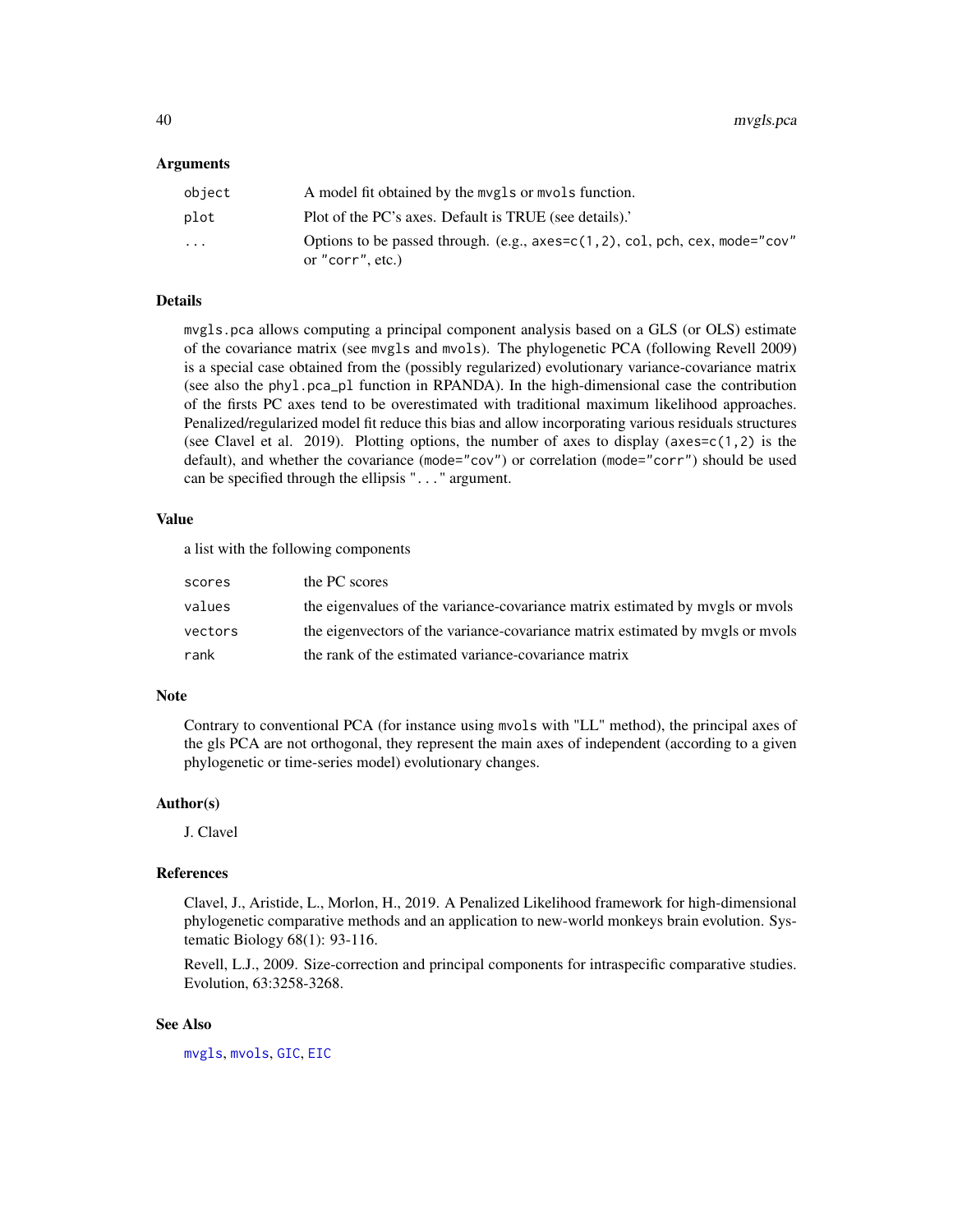#### $mVLL$  41

# Examples

```
set.seed(1)
n <- 32 # number of species
p <- 30 # number of traits
tree <- pbtree(n=n) # phylogenetic tree
R <- crossprod(matrix(runif(p*p),p)) # a random symmetric matrix (covariance)
# simulate a dataset
Y <- mvSIM(tree, model="BM1", nsim=1, param=list(sigma=R))
# The conventional phylogenetic PCA
phylo_pca <- mvgls(Y~1, tree=tree, model="BM", method="LL")
mvgls.pca(phylo_pca, plot=TRUE)
# fit a multivariate Pagel lambda model with Penalized likelihood
fit <- mvgls(Y~1, tree=tree, model="lambda", method="LOO", penalty="RidgeAlt")
# Perform a regularized phylogenetic PCA using the model fit (Pagel lambda model)
pca_results <- mvgls.pca(fit, plot=TRUE)
# retrieve the scores
```

```
head(pca_results$scores)
```
<span id="page-40-0"></span>mvLL *Multivariate (and univariate) algorithms for log-likelihood estimation of arbitrary covariance matrix/trees*

# Description

This function allows computing the log-likelihood and estimating ancestral states of an arbitrary tree or variance-covariance matrix with differents algorithms based on GLS (Generalized Least Squares) or Independent Contrasts. Works for univariate or multivariate models. Can be wrapped for maximizing the log-likelihood of user-defined models.

# Usage

```
mvLL(tree, data, error = NULL, method = c("pic", "rpf", "sparse", "inverse",
    "pseudoinverse"), param = list(estim = TRUE, mu = 0, sigma = 0, D = NULL,
   check = TRUE), precalc = NULL
```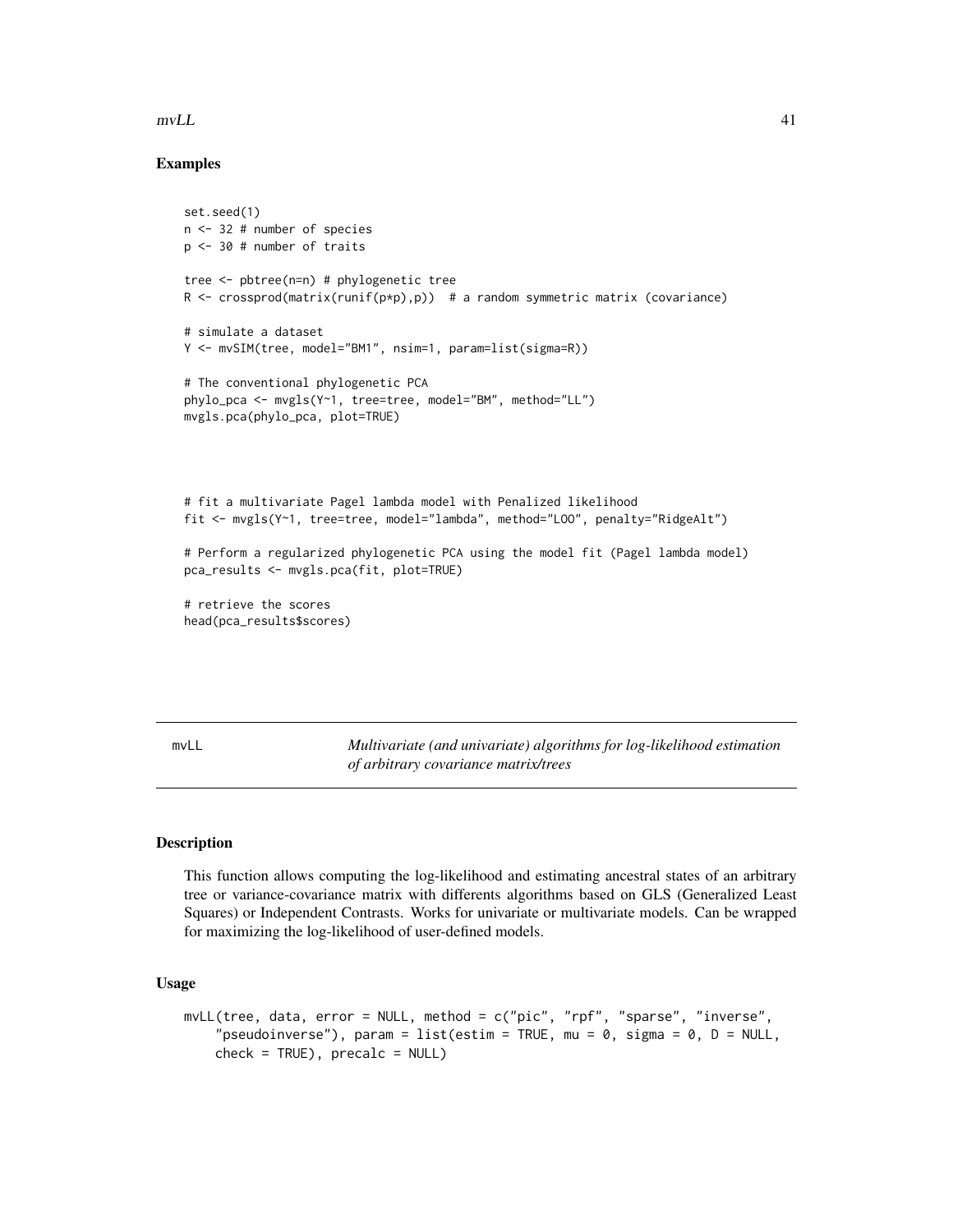#### Arguments

| tree    | A phylogenetic tree of class "phylo" or a variance-covariance matrix (vcv) of<br>that tree (or time-series).                                                                                                                                 |
|---------|----------------------------------------------------------------------------------------------------------------------------------------------------------------------------------------------------------------------------------------------|
| data    | Matrix or data frame with species in rows and continuous traits in columns. NA<br>values are allowed with the "rpf", "inverse" and "pseudoinverse" methods.                                                                                  |
| error   | Matrix or data frame with species in rows and continuous trait sampling variance<br>(squared standard errors) in columns.                                                                                                                    |
| method  | Method used for computing the log-likelihood. Could be "pic", "sparse", "rpf",<br>"inverse", or "pseudoinverse". See details below.                                                                                                          |
| param   | List of additional arguments to be passed through the function. The "estim",<br>"mu" and "sigma" arguments are only used with the "pic" method. The "D"<br>argument is used with the others to specify the design matrix. See details below. |
| precalc | Optional. Object of class "precalc.mymorph". See ?mv.Precalc for details.                                                                                                                                                                    |

# Details

The mvLL function computes the log-likelihood and the ancestral states (mean at the root-theta) for an arbitrary variance-covariance matrix (or trees for the prunning algorithm based on independent contrasts "pic") provided by the user. This function can be wrapped for optimizing various multivariate models of trait evolution (by transforming the branch lengths of a tree for the "pic" method, or feeding it with variance-covariance and design matrices for the other methods).

Five methods are proposed to compute the log-likelihood:

-"pic" is a very fast prunning algorithm based on independent contrasts which should be used with strictly dichotomic trees (i.e., no polytomies). This method can neither be used with measurement errors nor for multiple ancestral states estimation (theta values).

-"rpf" is a GLS algorithm using the rectangular packed format Cholesky factorization for solving the linear system without computing the inverse of the variance-covariance matrix and its determinant (normally used in the loglikelihood estimation). This algorithm uses fast BLAS 3 routines with half storage in packed format for computing the Cholesky upper factor. This method is more efficient than the "inverse" method and can be used with dense matrices (no zero entries).

-"sparse" is a GLS algorithm using Cholesky factorization for sparse matrices (including zero entries). The matrices are stored in the "old Yale sparse format" internally. Depending on the sparsity structure of the variance-covariance matrix this algorithm can be more efficient than the "rpf" method.

-"inverse" is a GLS algorithm that uses explicit inversion of the variance-covariance matrix (through QR decomposition) as well as computation of its determinant in the log-likelihood estimation. This is the "textbook" method, that is computationally more intensive than the previous approaches.

-"pseudoinverse" is a GLS method that uses a generalized inverse (through SVD) for computing the log-likelihood. This method is safer when the matrix is near singularity, but it is the most time-consuming.

The user must provide a variance-covariance matrix (e.g., vcv.phylo(tree)) or a multivariate variancecovariance matrix (e.g., kronecker(matrix(c(2,1,1,1.5),2), vcv.phylo(tree)) as well as a design matrix (or multivariate design matrix) with the "rpf", "sparse", "inverse", and "pseudoinverse" methods.

Use the "param" list of arguments to define whether or not the brownian rate should be estimated and returned (estim=TRUE) with the "pic" method. Otherwise, the rate parameter (also called sigma) is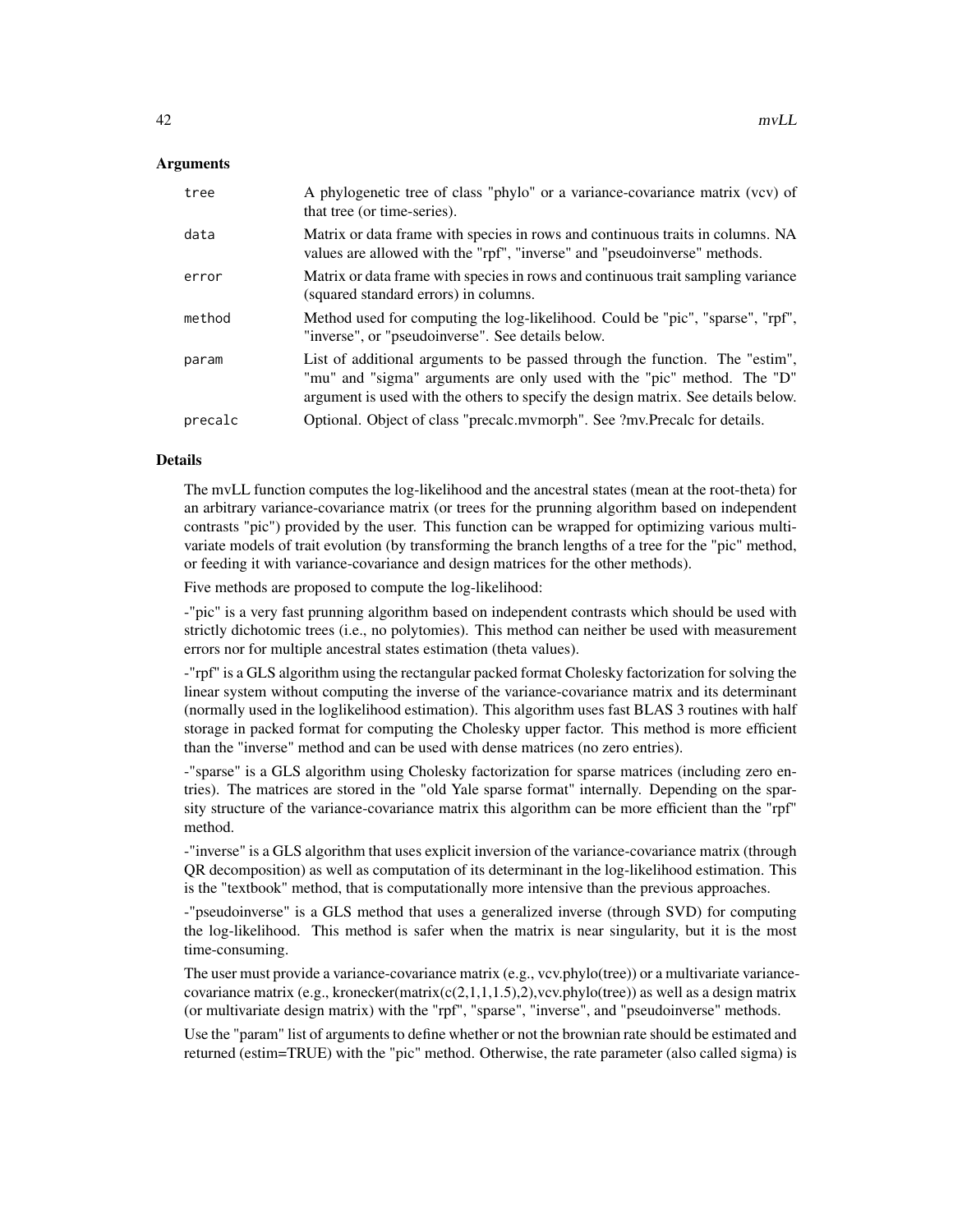#### $mVL$  43

fixed to 1. The arguments "mu" and "sigma" can be used to specify (e.g., in a MCMC setting) the mean at the root and the (squared) brownian rate, respectively.

You can choose to provide differently scaled trees for multivariate data with the "pic" method. In such a case, the trees (one per trait) should be embedded within a list() object. See example below.

# Value

| logl  | Estimated log-likelihood for the data with the given matrix/tree.                                                     |
|-------|-----------------------------------------------------------------------------------------------------------------------|
| theta | Estimated ancestral states at the root. They are defined by the design matrix $(D)$<br>for all the methods but "pic". |
| sigma | Estimated (squared) rate parameters. Only when param\$estim=TRUE with the<br>"pic" method.                            |

# Author(s)

Julien Clavel

# References

Andersen B. S., Wasniewski J., Gustavson F. G. 2001. A recursive formulation of Cholesky factorization of a matrix in packed storage. ACM Trans. Math. Soft. 27:214-244.

Clavel J., Escarguel G., Merceron G. 2015. mvMORPH: an R package for fitting multivariate evolutionary models to morphometric data. Methods Ecol. Evol. 6(11):1311-1319.

Freckleton R.P. 2012. Fast likelihood calculations for comparative analyses. Methods Ecol. Evol. 3:940-947.

Golub G.H., Van Loan C.F. 2013. Matrix computations. Baltimore: The John Hopkins University Press.

Gustavson, F.G., Wasniewski, J., Dongarra, J.J., Langou, J. 2010. Rectangular full packed format for Cholesky's algorithm: factorization, solution and inversion. ACM Trans. Math. Soft., 37:1-33.

# See Also

[mvMORPH](#page-1-0) [mvgls](#page-32-0) [mvOU](#page-47-0) [mvEB](#page-29-0) [mvBM](#page-24-0) [mvSHIFT](#page-61-0) [mvSIM](#page-65-0)

```
## Simulated dataset
set.seed(14)
# Generating a random tree with 50 tips
n=50
tree<-pbtree(n=n)
# Simulated trait
data=rTraitCont(tree)
# Design matrix
```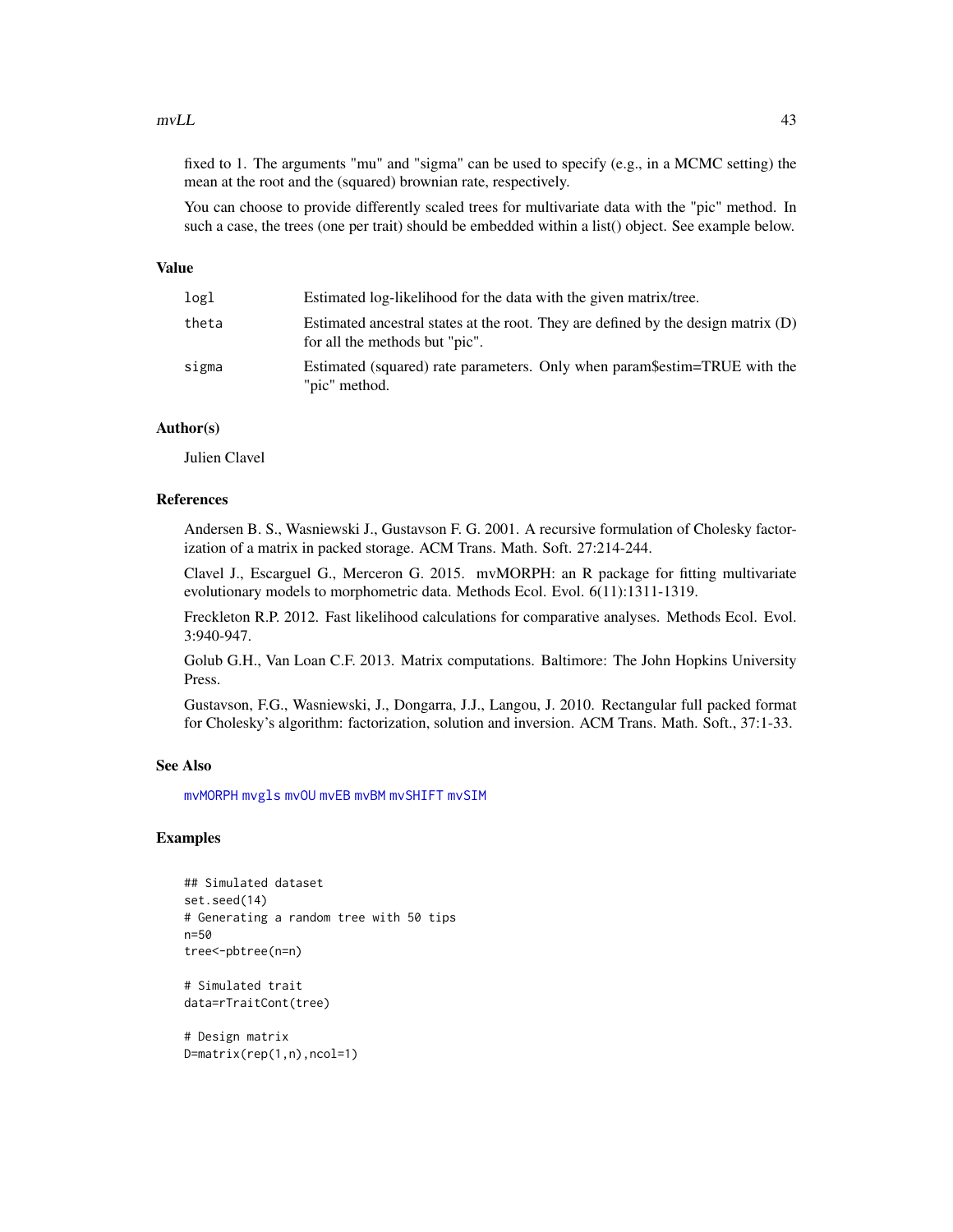```
## Compute the log-likelihood
# Inverse
mvLL(vcv.phylo(tree),data,method="inverse",param=list(D=D))
# Pseudoinverse
mvLL(vcv.phylo(tree),data,method="pseudoinverse",param=list(D=D))
# Sparse
mvLL(vcv.phylo(tree),data,method="sparse",param=list(D=D))
# RPF
mvLL(vcv.phylo(tree),data,method="rpf",param=list(D=D))
# Pic
mvLL(tree,data,method="pic",param=list(estim=TRUE))
# Pic with arbitrary values
mvLL(tree,data,method="pic",param=list(estim=FALSE, mu=0, sigma=1))
mvLL(tree,data,method="pic",param=list(estim=FALSE))
mvLL(tree,data,method="pic",param=list(estim=FALSE, sigma=1)) # similar to mu=NULL
# Arbitrary value for mu with other methods (similar to mu=0 and sigma=1 with "pic")
mvLL(vcv.phylo(tree),data,method="rpf",param=list(D=D, estim=FALSE, mu=0))
## Multivariate cases
# Simulate traits
data2<-mvSIM(tree,nsim=1,model="BM1",param=list(sigma=diag(2),theta=c(0,0),ntraits=2))
# Design matrix
D<-cbind(rep(c(1,0),each=50),rep(c(0,1),each=50))
# RPF
mvLL(kronecker(diag(2),vcv.phylo(tree)),data2,method="rpf", param=list(D=D))
# Inverse (with default design matrix if not provided)
mvLL(kronecker(diag(2),vcv.phylo(tree)),data2,method="inverse")
# Pic
mvLL(tree,data2,method="pic")
# NB: The trees in the list could be differently scaled for each traits...
mvLL(list(tree,tree),data2,method="pic")
## VERY FAST COMPUTATION FOR LARGE TREES (take few seconds)
# Big tree (1,000,000 species) - It's the time consuming part...
tree2<-rtree(1000000)
# Simulate trait with a Brownian motion process
trait<-rTraitCont(tree2)
 system.time(mvLL(tree2,trait,method="pic",param=list(estim=FALSE, sigma=1)))
 precal<-mv.Precalc(tree2,nb.traits=1, param=list(method="pic"))
```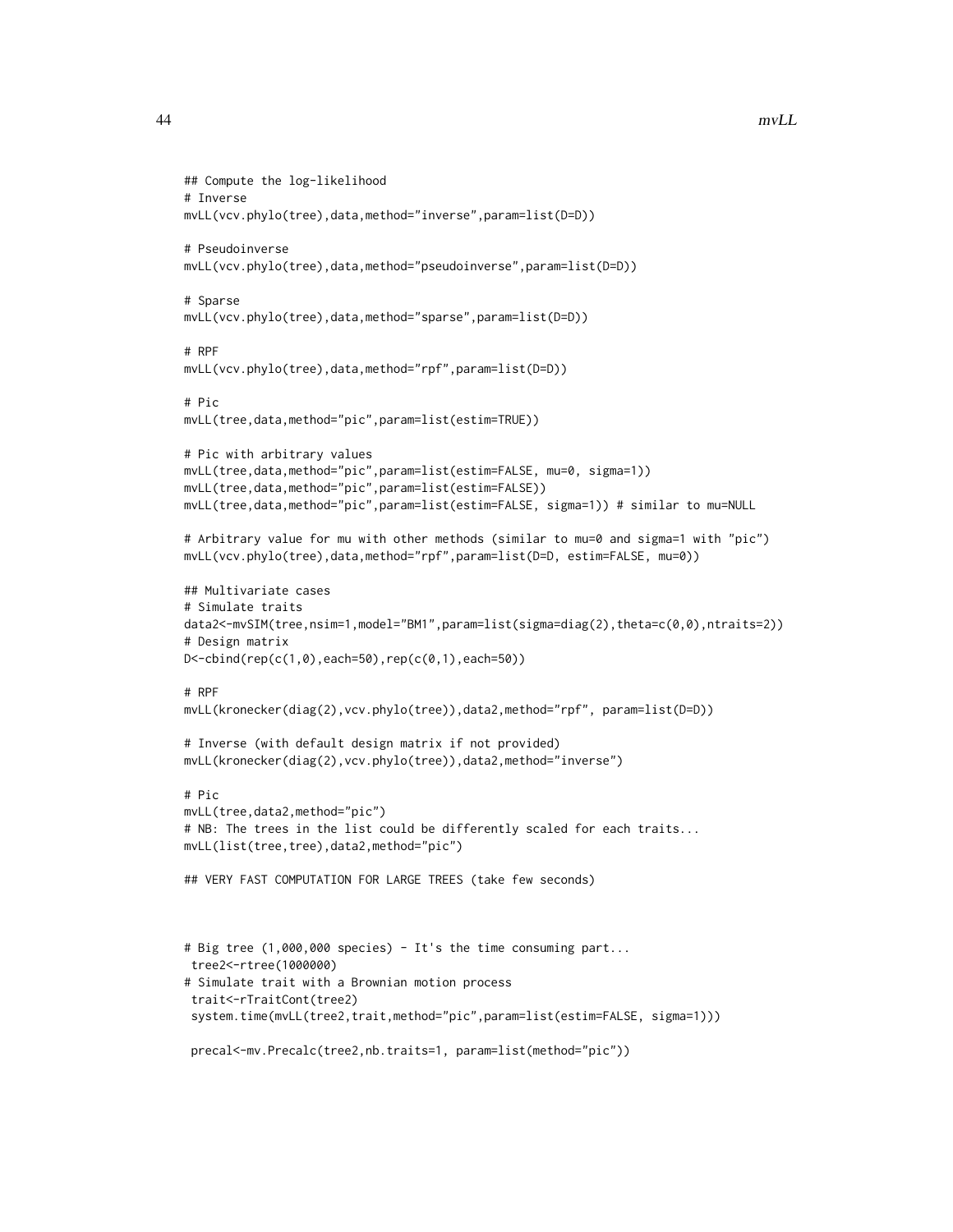#### mvols 45

```
system.time(mvLL(tree2,trait,method="pic",param=list(estim=FALSE, sigma=1),
  precalc=precal))
# Check=FALSE !! Your tree should be in post-order !!
tr2<-reorder(tree2,"postorder")
system.time(mvLL(tr2,trait,method="pic",param=list(estim=FALSE, sigma=1, check=FALSE)))
```
<span id="page-44-0"></span>mvols *Fit linear model using Ordinary Least Squares to multivariate (highdimensional) data sets*

## Description

This function uses maximum likelihood (or restricted likelihood) and penalized likelihood approaches to fit linear models with independent observations (this is the multivariate (and penalized) counterpart to the base lm function). mvols uses a penalized-likelihood (PL) approach (see descriptions in Clavel et al. 2019) to fit linear models to high-dimensional data sets (where the number of variables  $p$  is approaching or is larger than the number of observations  $n$ ). The PL approach generally provides improved estimates compared to ML. OLS is a special case of GLS linear models (and a wrapper of mvgls) and can be used with all the package functions working on mvgls class objects.

### Usage

mvols(formula, data, method=c("PL-LOOCV","LL"), REML=TRUE, ...)

# Arguments

| formula | An object of class "formula" (a two-sided linear formula describing the model<br>to be fitted. See for instance ?1m)                                                                                                                                                                                                                                                                                                                                                                                                                                                                                                                                                             |
|---------|----------------------------------------------------------------------------------------------------------------------------------------------------------------------------------------------------------------------------------------------------------------------------------------------------------------------------------------------------------------------------------------------------------------------------------------------------------------------------------------------------------------------------------------------------------------------------------------------------------------------------------------------------------------------------------|
| data    | An optional list, data frame or environment containing the variables in the model.<br>If not found in <i>data</i> the variables are taken from the current environment. Prefer<br>list for blocks of multivariate responses unless you're specifying the response<br>variables by their names using cbind with data.frame.                                                                                                                                                                                                                                                                                                                                                       |
| method  | The method used to fit the model. "PL-LOOCV" (or equivalently just "LOOCV")<br>is the nominal leave one out cross-validation of the penalized log-likelihood,<br>"LL" is the log-likelihood (used in the conventional ML and REML estimation).<br>Two approximated LOOCV methods are also available: "H&L" and "Maha-<br>lanobis". The method "H&L" is a fast LOOCV approach based on Hoffbeck<br>and Landgrebe (1996) tricks, and "Mahalanobis" is an approximation of the<br>LOOCV score proposed by Theiler (2012). Both "H&L" and "Mahalanobis"<br>work only with the "RidgeArch" penalty and for intercept only models (i.e. of<br>the form $Y \sim 1$ , see also details). |
| REML    | Use REML (default) or ML for estimating the parameters.                                                                                                                                                                                                                                                                                                                                                                                                                                                                                                                                                                                                                          |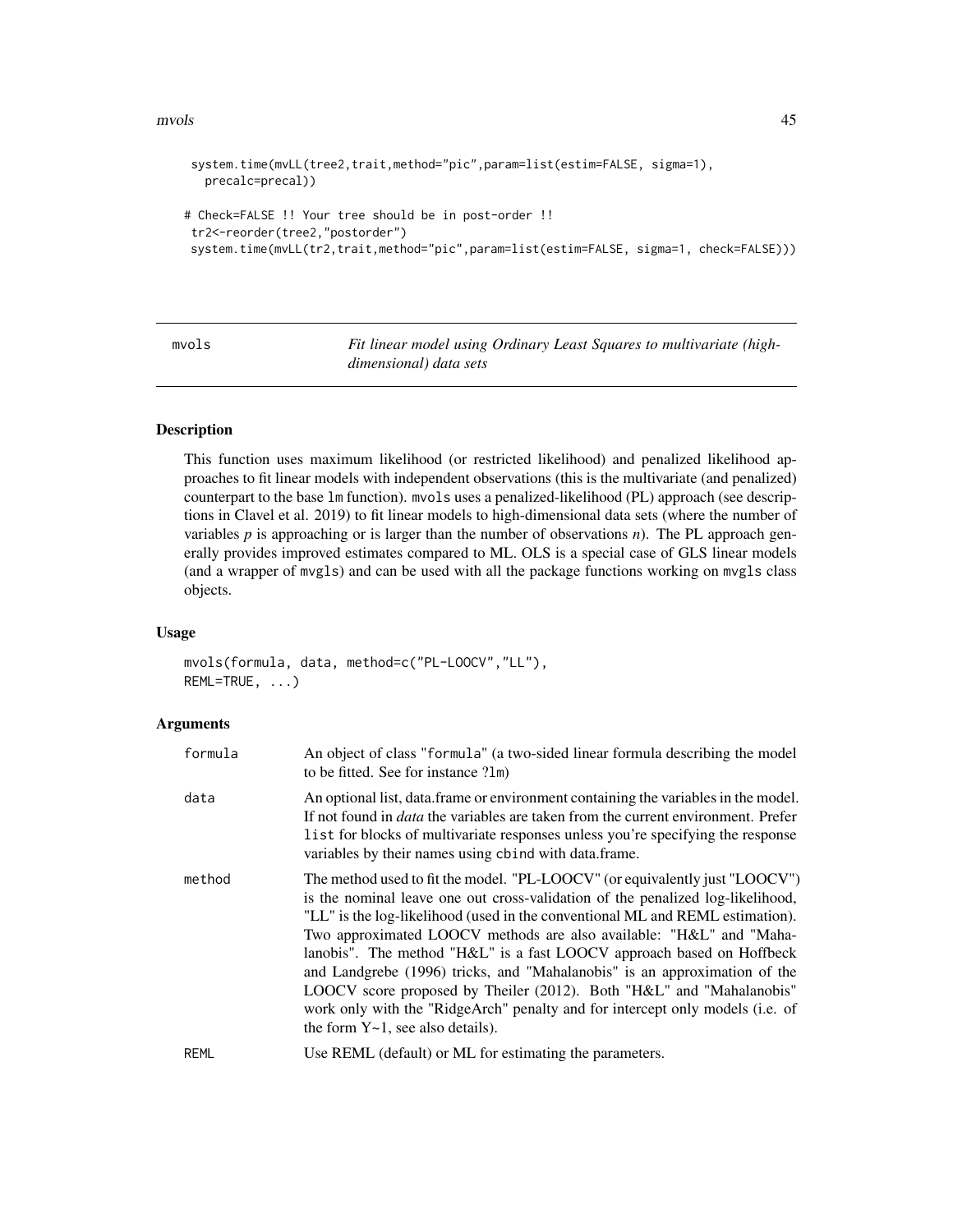46 mvols

... Options to be passed through. For instance the type of penalization: penalty="RidgeArch" (default), penalty="RidgeAlt", or penalty="LASSO". The target matrices used by "RidgeArch" and "RidgeAlt" penalizations: target="unitVariance", target="Variance" or target="null"... etc. (see details). One can also define contrasts options as for the lm function.

#### Details

mvols allows fitting various multivariate linear models to multivariate (possibly high-dimensional, i.e. where the number of variables  $p$  is larger than  $n$ ) datasets. Models estimated using penalized likelihood (e.g., method="PL-LOOCV") are generally more accurate than those estimated by maximum likelihood methods (method="LL") when the number of traits approach the number of species. PL is the only solution when  $p>n$ . Models fit can be compared using the GIC or EIC criterion (see ?GIC and ?EIC) and hypothesis testing can be performed using the manova.gls function.

The various *arguments* that can be passed through "...":

"penalty" - The "penalty" argument allows specifying the type of penalization used for regularization (described in Clavel et al. 2019). The various penalizations are: penalty="RidgeArch" (the default), penalty="RidgeAlt" and penalty="LASSO". The "RidgeArch" penalization shrink linearly the "sample"" covariance matrix toward a given target matrix with a specific structure (see below for target). This penalization is generally fast and the tuning parameter is bounded between 0 and 1 (see van Wieringen & Peeters 2016, Clavel et al. 2019). The "RidgeAlt" penalization scheme uses a quadratic ridge penalty to shrink the covariance matrix toward a specified target matrix (see target below and also see van Wieringen & Peeters 2016). Finally, the "LASSO" regularize the covariance matrix by estimating a sparse estimate of its inverse - the precision matrix (Friedman et al. 2008). Solving the LASSO penalization is computationally intensive. Moreover, this penalization scheme is not invariant to arbitrary rotations of the data.

"target" - This argument allows specifying the target matrix toward which the covariance matrix is shrunk for "Ridge" penalties. target="unitVariance" (for a diagonal target matrix proportional to the identity) and target="Variance" (for a diagonal matrix with unequal variance) can be used with both "RidgeArch" and "RidgeAlt" penalties. target="null" (a null target matrix) is only available for "RidgeAlt". Penalization with the "Variance" target shrinks the eigenvectors of the covariance matrix and is therefore not rotation invariant. See details on the various target properties in Clavel et al. (2019).

"weights" - A (named) vector of weights (variances) for all the observations. If provided, a weighted least squares (WLS) rather than OLS fit is performed.

"echo" - Whether the results must be returned or not.

**"grid search"** - A logical indicating whether or not a preliminary grid search must be performed to find the best starting values for optimizing the log-likelihood (or penalized log-likelihood). Userspecified starting values can be provided through the start argument. Default is TRUE.

"tol" - Minimum value for the regularization parameter. Singularities can occur with a zero value in high-dimensional cases. (default is NULL)

#### Value

An object of class 'mvols'. It contains a list including the same components as the mvgls function (see ?mvgls).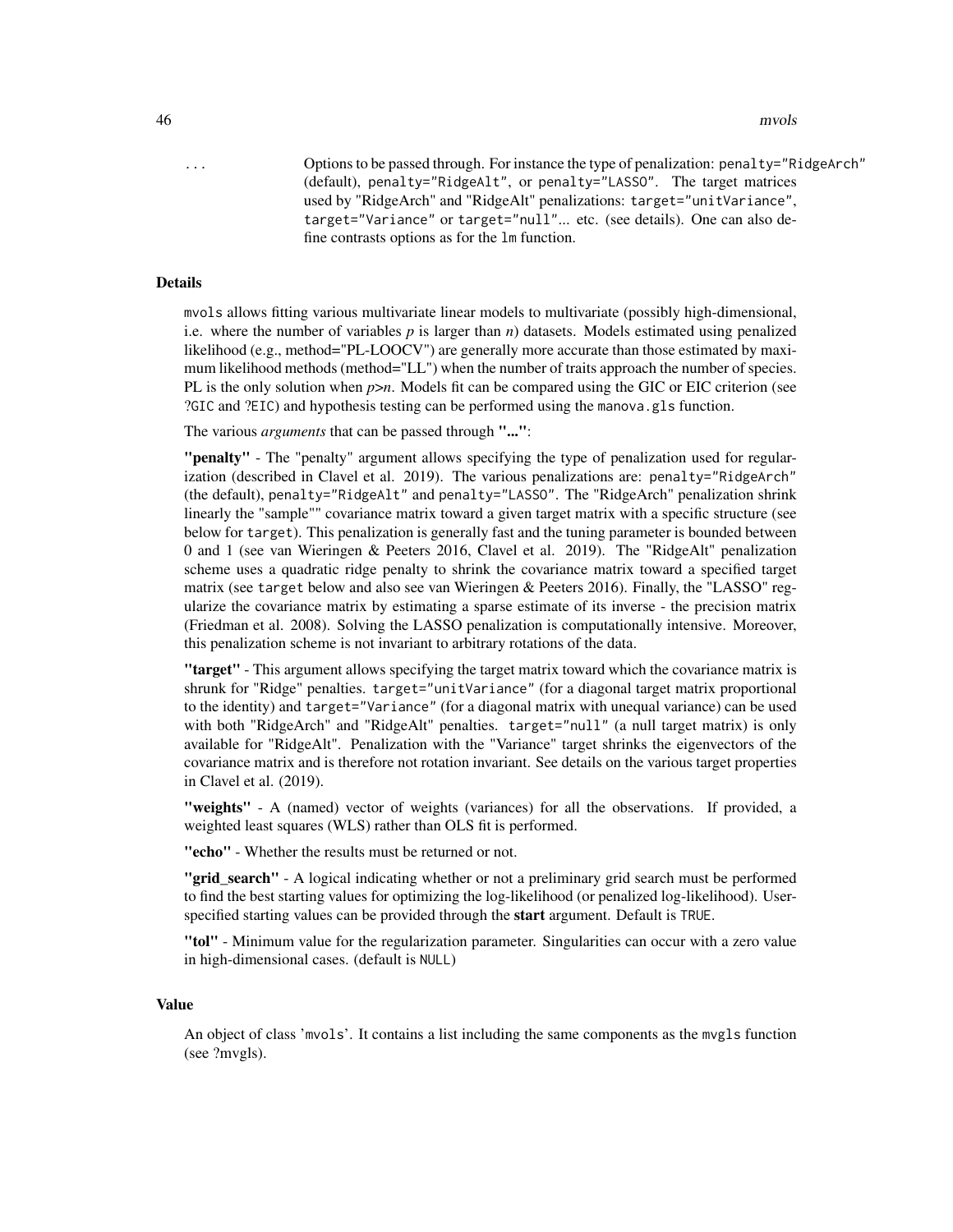#### mvols 47

## **Note**

This function is a wrapper to the mvgls function (it uses gls with a diagonal covariance). For these reasons, the function can be used with all the methods working with mvgls class objects.

## Author(s)

Julien Clavel

## References

Clavel, J., Aristide, L., Morlon, H., 2019. A Penalized Likelihood framework for high-dimensional phylogenetic comparative methods and an application to new-world monkeys brain evolution. Systematic Biology 68(1): 93-116.

Clavel, J., Morlon, H. 2020. Reliable phylogenetic regressions for multivariate comparative data: illustration with the MANOVA and application to the effect of diet on mandible morphology in phyllostomid bats. Systematic Biology 69(5): 927-943.

Friedman J., Hastie T., Tibshirani R. 2008. Sparse inverse covariance estimation with the graphical lasso. Biostatistics. 9:432-441.

Hoffbeck J.P., Landgrebe D.A. 1996. Covariance matrix estimation and classification with limited training data. IEEE Trans. Pattern Anal. Mach. Intell. 18:763-767.

Theiler J. 2012. The incredible shrinking covariance estimator. In: Automatic Target Recognition XXII. Proc. SPIE 8391, Baltimore, p. 83910P.

van Wieringen W.N., Peeters C.F.W. 2016. Ridge estimation of inverse covariance matrices from high-dimensional data. Comput. Stat. Data Anal. 103:284-303.

## See Also

[manova.gls](#page-19-0) [mvgls](#page-32-0) [EIC](#page-9-0) [GIC](#page-14-0) [mvgls.pca](#page-38-0) [fitted.mvgls](#page-13-0) [residuals.mvgls](#page-76-0) [coef.mvgls](#page-7-0) [vcov.mvgls](#page-79-0) [predict.mvgls](#page-72-0)

```
set.seed(1)
n <- 32 # number of species
p <- 50 # number of traits (p>n)
tree <- pbtree(n=n, scale=1) # phylogenetic tree
R \le - crossprod(matrix(runif(p*p), ncol=p)) # a random covariance matrix
# simulate a BM dataset
Y <- mvSIM(tree, model="BM1", nsim=1, param=list(sigma=R, theta=rep(0,p)))
data=list(Y=Y)
fit1 <- mvgls(Y~1, data=data, tree, model="BM", penalty="RidgeArch")
# compare to OLS?
fit2 <- mvols(Y~1, data=data, penalty="RidgeArch")
GIC(fit1); GIC(fit2);
```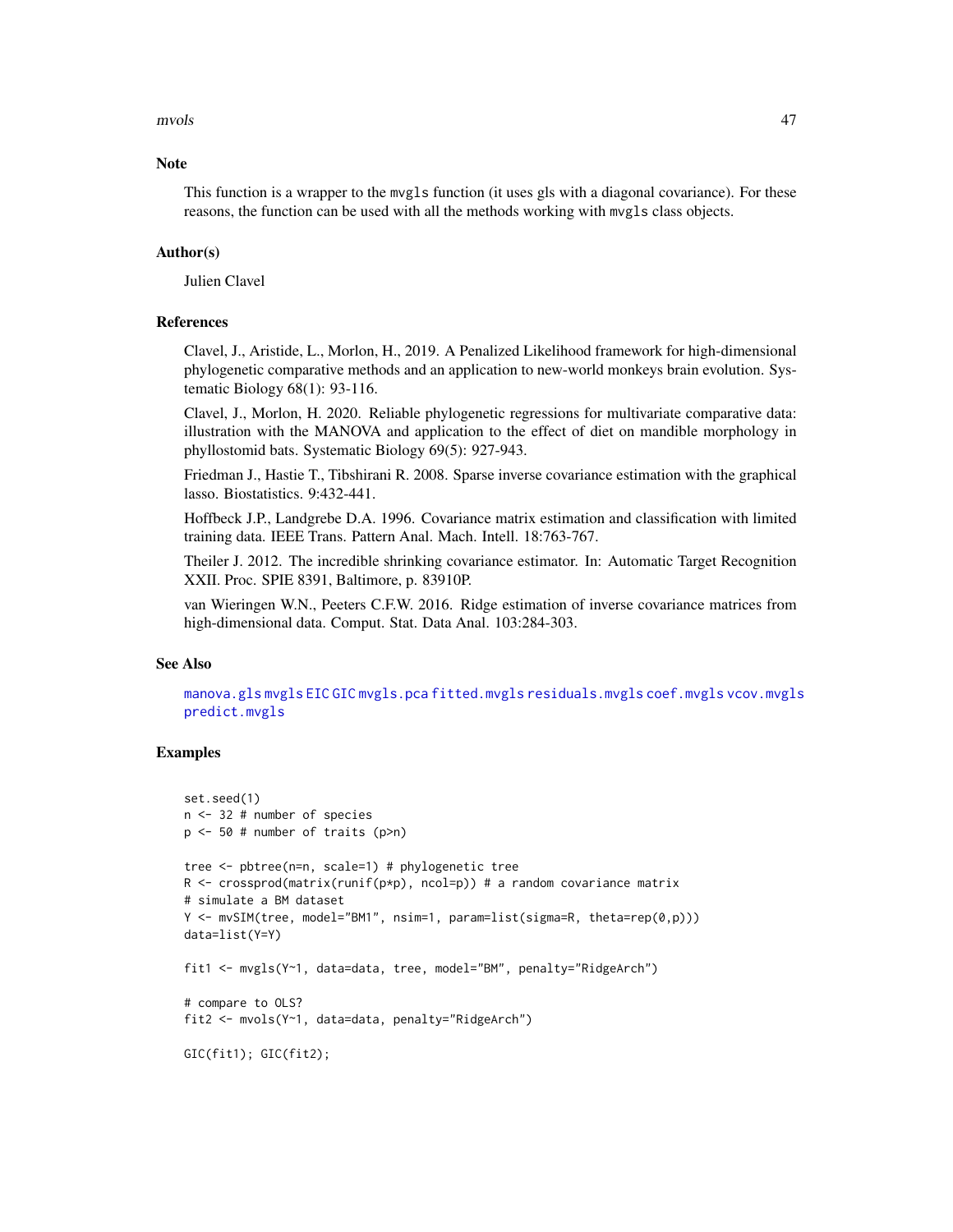```
## Fit a model by Maximum Likelihood (rather than Penalized likelihood) when p<<n
fit_ml <- mvols(Y[,1:2]~1, data=data, method="LL")
summary(fit_ml)
```
<span id="page-47-0"></span>mvOU *Multivariate Ornstein-Uhlenbeck model of continuous traits evolution*

## Description

This function allows the fitting of a multivariate Ornstein-Uhlenbeck (OU1) model with possibly multiple optima (OUM) for different "selective regimes". A "phylo" object with SIMMAP-like mapping of ancestral states is required to subdivise the tree (or branches) into "selective regimes". Species measurement errors or dispersions can also be included in the model.

# Usage

```
mvOU(tree, data, error = NULL, model = c("OUM", "OU1"), param = list(sigma = NULL,
  alpha = NULL, vcv = "fixedRoot", decomp = c("cholesky","spherical","eigen","qr",
    "diagonal","upper","lower")), method = c("rpf", "sparse", "inverse",
   "pseudoinverse", "univarpf"), scale.height = FALSE, optimization = c("L-BFGS-B",
    "Nelder-Mead", "subplex"), control = list(maxit = 20000), precalc = NULL,
    diagnostic = TRUE, echo = TRUE)
```
### **Arguments**

| tree         | Phylogenetic tree with mapped ancestral states in phytools' SIMMAP format for<br>"OUM" model. (See make.simmap, paintBranches, paintSubTree, and make.era.map<br>functions from the phytools package). A "phylo" object can be used with model<br>"OU1". |
|--------------|----------------------------------------------------------------------------------------------------------------------------------------------------------------------------------------------------------------------------------------------------------|
| data         | Matrix or data frame with species in rows and continuous traits in columns. NA<br>values are allowed with the "rpf", "inverse", and "pseudoinverse" methods.                                                                                             |
| error        | Matrix or data frame with species in rows and continuous trait sampling variance<br>(squared standard errors) in columns.                                                                                                                                |
| model        | Choose between "OUM" for a multiple selective regime model, or "OU1" for a<br>unique selective regime for the whole tree.                                                                                                                                |
| param        | List of arguments to be passed to the function. See details below.                                                                                                                                                                                       |
| method       | Choose between "rpf", "sparse", "inverse", "pseudoinverse", or "univarpf" for<br>computing the log-likelihood during the fitting process. See details below.                                                                                             |
| scale.height | Whether the tree should be scaled to unit length or not.                                                                                                                                                                                                 |
| optimization | Methods used by the optimization routines (see ?optim and ?subplex for details).<br>The "fixed" method returns the log-likelihood function only.                                                                                                         |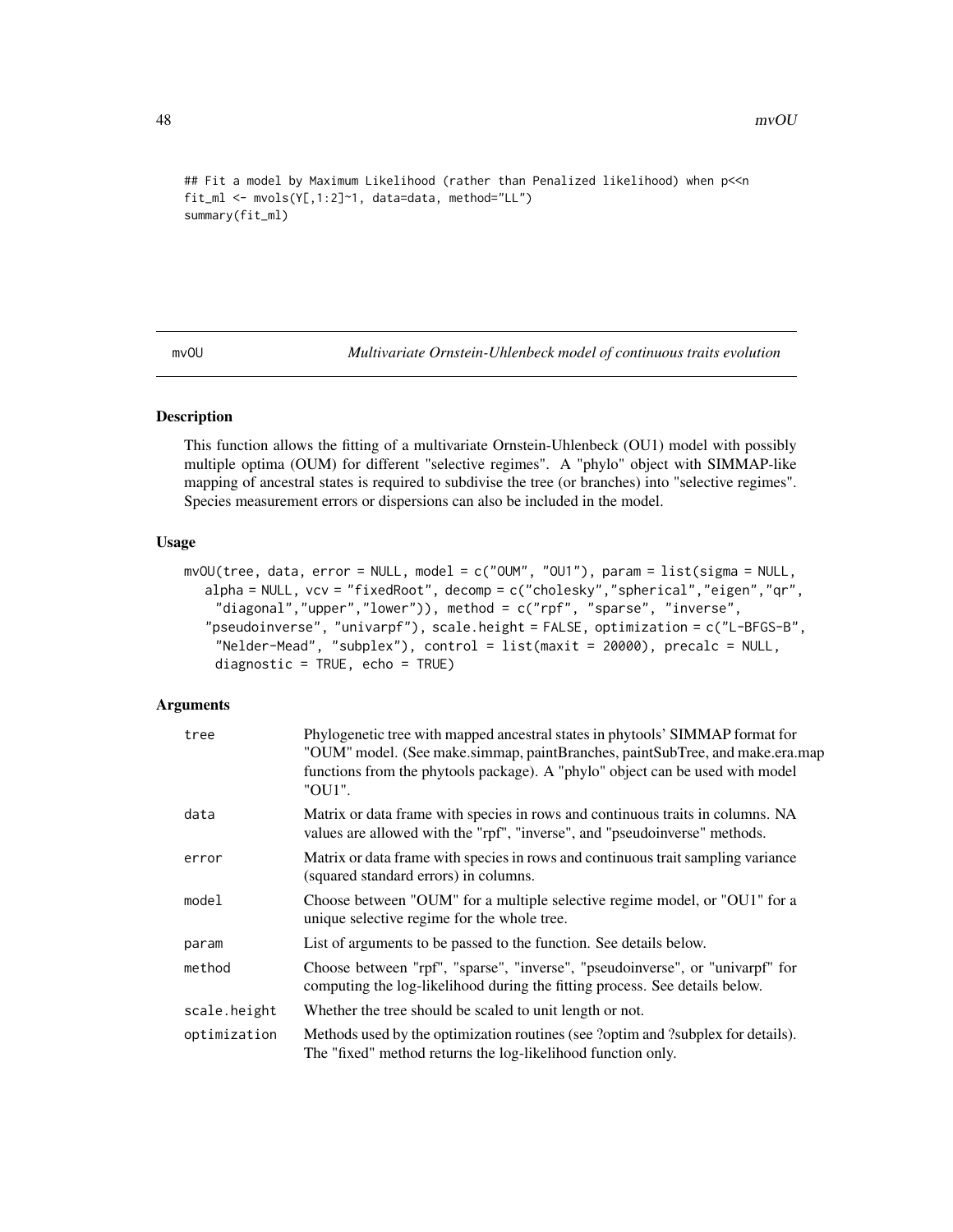| control    | Max. bound for the number of iteration of the optimizer; other options can be<br>fixed in the list. (See ?optim or ?subplex for details). |
|------------|-------------------------------------------------------------------------------------------------------------------------------------------|
| precalc    | Optional. Precalculation of fixed parameters. See ?mymorph.Precalc for details.                                                           |
| diagnostic | Whether the convergence diagnostics should be returned or not.                                                                            |
| echo       | Whether the results must be returned or not.                                                                                              |

# Details

The mvOU function fits a multivariate model of evolution according to an Ornstein-Uhlenbeck process:

$$
dX(t) = A(\Theta - X(t))dt + \Sigma^{1/2}dW(t)
$$

The user can incorporate measurement errors and uses SIMMAP-like mapping of ancestral states (phytools objects of class "simmap"). SIMMAP mapping allows one to assign parts of branches to different selective regimes for estimating regime-specific evolutionary optima. See the package vignette: browseVignettes("mvMORPH").

Mapping of ancestral states can be done using the "make.simmap", "make.era.map" or "paintSub-Tree" functions from the "phytools" package.

The "method" argument allows the user to try different algorithms for computing the log-likelihood. The "rpf", "univarpf" (for univariate analysis) and "sparse" methods use fast GLS algorithms based on factorization to avoid explicit computation of the inverse of the variance-covariance matrix and its determinant during log-likelihood estimation. The "inverse" approach uses a "stable" (based on QR decomposition) explicit computation of the inverse and determinant of the matrix and is therefore slower. The "pseudoinverse" method uses a generalized inverse that is safer for matrix near singularity but highly time consuming. See ?mvLL for details.

Arguments in the "param" list are:

"sigma" or "alpha" - Starting values for the likelihood search can be specified through the "alpha" and "sigma" arguments in the param list. It is also possible to test for the significance of the offdiagonal sigma (scatter) and alpha (drift) matrix in the full model by making comparison with a constrained model (using sigma="constraint", or alpha="constraint") in the "param" argument list. You can also provide starting values for the constrained model. For instance, for two traits use sigma=list("constraint",  $c(0.5,0.5)$ ) (or alpha=list("constraint",  $c(0.5,0.5)$ )).

"decomp" - You can further constrain the alpha matrix by specifying the decomposition of the matrix through the "decomp" argument in the "param" list. The multivariate Ornstein-Uhlenbeck model is described by the spectral decomposition of the alpha matrix. It is possible to parameterize the alpha matrix to be decomposable using various parameterizations (e.g., on its eigenvalues with different biological interpretations; Sy et al. 1997, Bartoszek et al. 2012; Clavel et al. 2015). For a symmetric matrix parameterization, the user can choose the "cholesky", "eigen", or "spherical" option.

For general square (non-symmetric) matrices the "svd", "qr" and "schur" parameterizations can be used. The "schur" parameterization constrains the eigenvalues of the alpha matrix to be real numbers. The "svd+", "qr+" or "eigen+" options force the eigenvalues to be positives by taking their logarithm. It is also possible to specify "diagonal" which is similar to the use of the "constraint" argument for "alpha" argument, or to use "equal" and "equaldiagonal". Finally, one can specify that the alpha matrix is "upper" or "lower" triangular (i.e., one process affect the other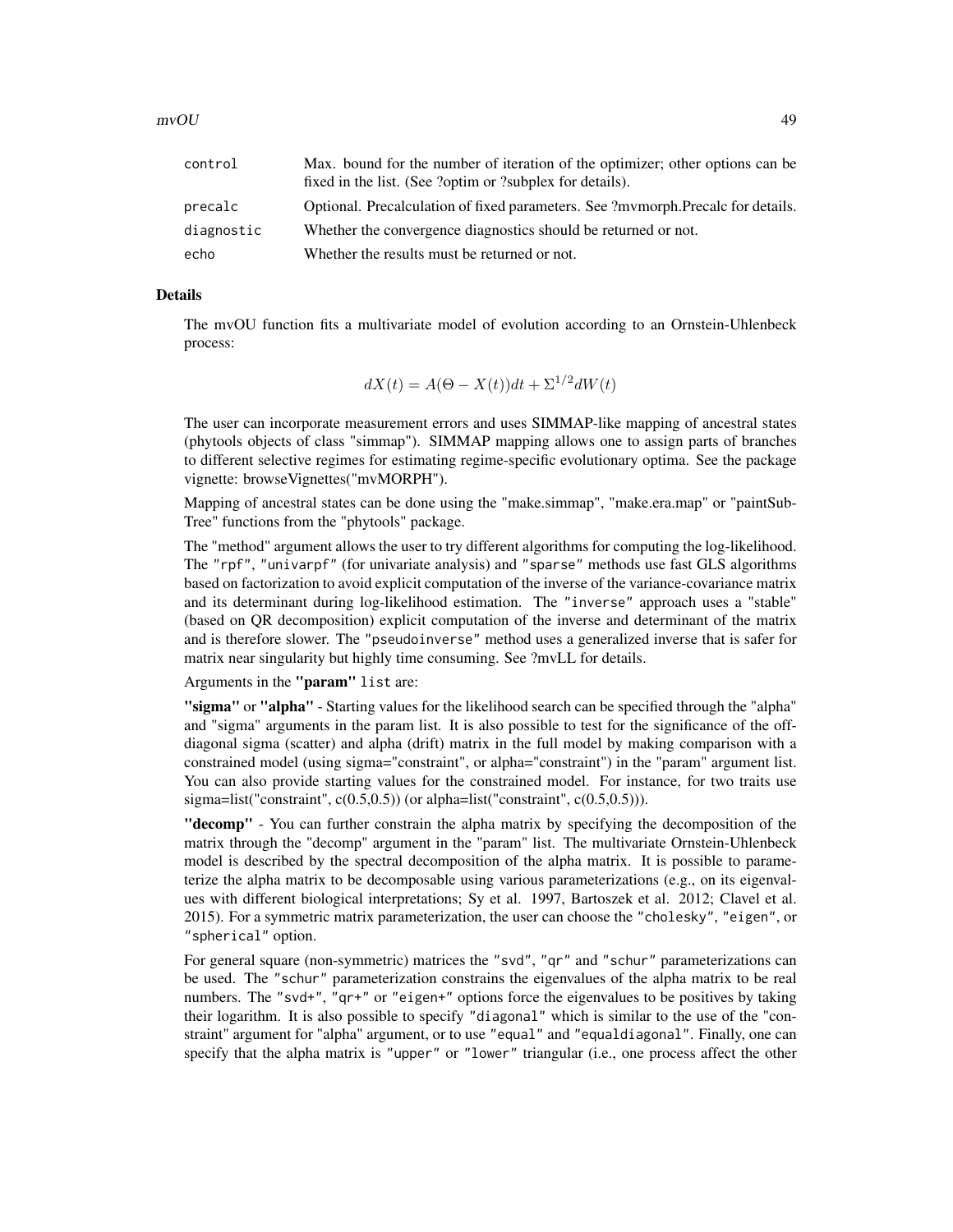unilateraly). Details can be found in the package vignette: browse Vignettes("mvMORPH") and on Clavel et al. 2015.

"decompSigma" - The sigma matrix is parameterized by various methods to ensure its positive definiteness (Pinheiro and Bates, 1996). These methods can be accessed through the "decomp-Sigma" argument and are the "cholesky", "eigen+", and "spherical" parameterization. The sigma matrix can also be forced to be diagonal using "diagonal" or "equaldiagonal" and forced to have the same variances using "equal". Details can be found in the package vignette: browse-Vignettes("mvMORPH").

"vcv" - It is possible to specify in the "param" list what kind of variance-covariance matrix to use with the "vcv" argument, depending on how the root is treated. The vcv="randomRoot" option assumes that the value at the root is a random variable with the stationary distribution of the process. It cannot be used with the "sparse" method to speed up the computations. The vcv="fixedRoot" option assumes that the root is a fixed parameter. On ultrametric trees both approaches should converge on the same results when the OU process is stationary.

"root" - This argument allows the user to specify if the ancestral state at the root (theta 0) should be estimated (root=TRUE), or assumed to be at the oldest regime state stationary distribution (root=FALSE). An alternative is to follow Beaulieu et al. (2012) and explicitly drop the root state influence (root="stationary"). The first option should be used with non-ultrametric trees (i.e., with fossil species; e.g., Hansen 1997) where information on the ancestral state is directly available from the data. Note that estimating shifts from the ancestral state to the optimum(s) from extant species can be problematic and it can be preferable to assume each regime optimum(s) to be at the stationary distribution.

For the "**decomp"** and "**decompSigma** arguments, a user-defined matrix with integer values taken as indices of the parameters to be estimated can be provided. See ?mvBM and ?mvRWTS.

Note on the returned Hessian matrix in the result list (param\$opt\$hessian):

The hessian is the matrix of second order partial derivatives of the likelihood function with respect to the maximum likelihood parameter values. This matrix provides a measure of the steepness of the likelihood surface in the vicinity of the optimum. The eigen-decomposition of the hessian matrix allows assessing the reliability of the model fit (even if the optimizer has converged). When the optimization function does not converge on a stable result, the user may consider increasing the "maxit" argument in the "control" option, or try a simpler model with fewer parameters to estimate. Changing the starting values ("alpha" and "sigma" options in the param list) as well as the optimizing method ("optimization" option) may helps sometimes (e.g., alpha=runif(3) for a twotrait analysis with random starting values - i.e., the lower triangular alpha matrix). Note that the number of starting values to provide depends on the matrix decomposition chosen for the alpha parameter ( $p*(p+1)/2$  values for symmetric alpha matrix, but  $p*p$  values for non-symmetric ones with p the number of traits).

#### Value

| LogLik | The log-likelihood of the optimal model.                  |
|--------|-----------------------------------------------------------|
| AIC.   | Akaike Information Criterion for the optimal model.       |
| AICc   | Sample size-corrected AIC.                                |
| theta  | Estimated ancestral states.                               |
| alpha  | Matrix of estimated alpha values (strength of selection). |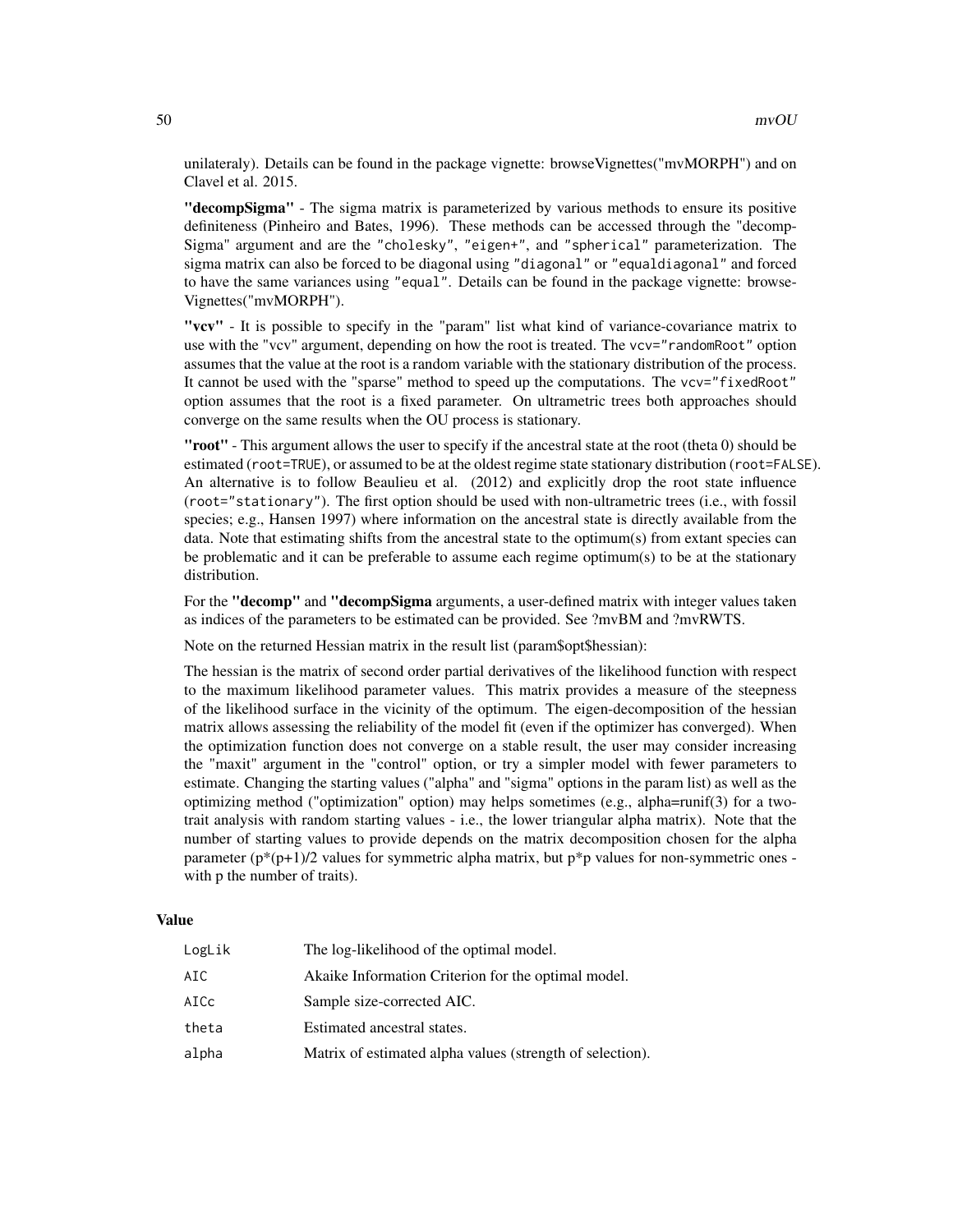## $mvOU$  51

| sigma       | Evolutionary rate matrix (drift).                                                                                                                                                       |
|-------------|-----------------------------------------------------------------------------------------------------------------------------------------------------------------------------------------|
| convergence | Convergence status of the optimizing function; "0" indicates convergence. (see<br>?optim for details).                                                                                  |
| hess.values | Reliability of the likelihood estimates calculated through the eigen-decomposition<br>of the hessian matrix. "O" means that a reliable estimate has been reached. See<br>details above. |
| param       | List of model fit parameters (optimization, method, model, number of parame-<br>$ters$ ).                                                                                               |
| llik        | The log-likelihood function evaluated in the model fit "\$llik(par, root.mle=TRUE)".                                                                                                    |

# Note

This function partly uses a modified version of the C code from the "OUCH" package built by Aaron King, as well as a C code which is part of the "ape" package by Emmanuel Paradis. I kindly thank those authors for sharing their sources. Note that Bartoszek et al. (2012) proposed the mvSLOUCH package also dedicated to multivariate Ornstein-Uhlenbeck processes, which allows fitting regression models with randomly evolving predictor variables.

The "symmetric", "nsymmetric", "symmetricPositive", and "nsymPositive" options for the "decomp" argument are deprecated.

### Author(s)

Julien Clavel

### References

Bartoszek K., Pienaar J., Mostad P., Andersson S., Hansen T.F. 2012. A phylogenetic comparative method for studying multivariate adaptation. J. Theor. Biol. 314:204-215.

Beaulieu J.M., Jhwueng D.-C., Boettiger C., O'Meara B.C. 2012. Modeling stabilizing selection: Expanding the Ornstein-Uhlenbeck model of adaptive evolution. Evolution. 66:2369-2389.

Butler M.A., King A.A. 2004. Phylogenetic comparative analysis: a modeling approach for adaptive evolution. Am. Nat. 164:683-695.

Clavel J., Escarguel G., Merceron G. 2015. mvMORPH: an R package for fitting multivariate evolutionary models to morphometric data. Methods Ecol. Evol. 6(11):1311-1319.

Hansen T.F. 1997. Stabilizing selection and the comparative analysis of adaptation. Evolution. 51:1341-1351.

Pinheiro J.C., Bates D.M. 1996. Unconstrained parameterizations for variance-covariance matrices. Stat. Comput. 6:289-296.

Sy J.P., Taylor J.M.G., Cumberland W.G. 1997. A stochastic model for the analysis of bivariate longitudinal AIDS data. Biometrics. 53:542-555.

#### See Also

[mvMORPH](#page-1-0) [mvgls](#page-32-0) [halflife](#page-15-0) [stationary](#page-77-0) [mvBM](#page-24-0) [mvEB](#page-29-0) [mvSHIFT](#page-61-0) [mvOUTS](#page-52-0) [mvRWTS](#page-58-0) [mvSIM](#page-65-0) [LRT](#page-17-0) [optim](#page-0-0) [make.simmap](#page-0-0) [make.era.map](#page-0-0) [paintSubTree](#page-0-0)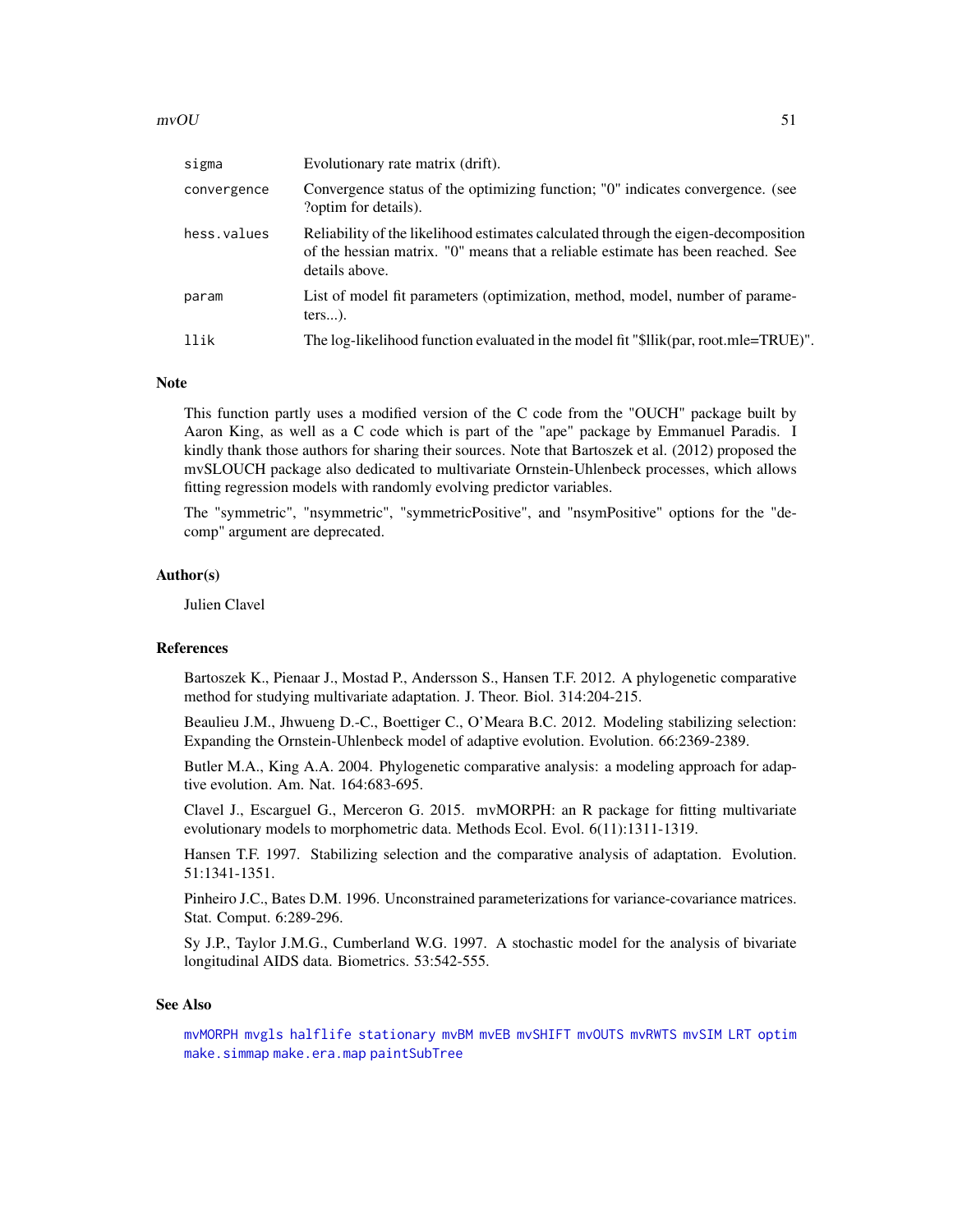```
# Simulated dataset
set.seed(14)
# Generating a random tree
tree<-pbtree(n=50)
# Setting the regime states of tip species
sta<-as.vector(c(rep("Forest",20),rep("Savannah",30))); names(sta)<-tree$tip.label
# Making the simmap tree with mapped states
tree<-make.simmap(tree,sta , model="ER", nsim=1)
col<-c("blue","orange"); names(col)<-c("Forest","Savannah")
# Plot of the phylogeny for illustration
plotSimmap(tree,col,fsize=0.6,node.numbers=FALSE,lwd=3, pts=FALSE)
# Simulate the traits
alpha<-matrix(c(2,0.5,0.5,1),2)
sigma<-matrix(c(0.1,0.05,0.05,0.1),2)
theta<-c(2,3,1,1.3)
data<-mvSIM(tree, param=list(sigma=sigma, alpha=alpha, ntraits=2, theta=theta,
            names_traits=c("head.size","mouth.size")), model="OUM", nsim=1)
## Fitting the models
# OUM - Analysis with multiple optima
mvOU(tree, data)
# OU1 - Analysis with a unique optimum
mvOU(tree, data, model="OU1", method="sparse")
# various options
mvOU(tree, data, model="OUM", method="sparse", scale.height=FALSE,
    param=list(decomp="svd", root="stationary"))# non-symmetric alpha
mvOU(tree, data, model="OUM", method="sparse", scale.height=FALSE,
    param=list(decomp="qr", root=TRUE)) # non-symmetric alpha
mvOU(tree, data, model="OUM", method="sparse", scale.height=FALSE,
    param=list(decomp="cholesky", root=TRUE)) # symmetric-positive
# OUCH setting
mvOU(tree, data, model="OUM", method="rpf", scale.height=FALSE,
    param=list(decomp="cholesky", root=FALSE, vcv="ouch"))
## Univariate case - FAST with RPF
set.seed(14)
 tree<-pbtree(n=500)
# Setting the regime states of tip species
sta<-as.vector(c(rep("Forest",200),rep("Savannah",300))); names(sta)<-tree$tip.label
# Making the simmap tree with mapped states
tree<-make.simmap(tree,sta , model="ER", nsim=1)
col<-c("blue","orange"); names(col)<-c("Forest","Savannah")
```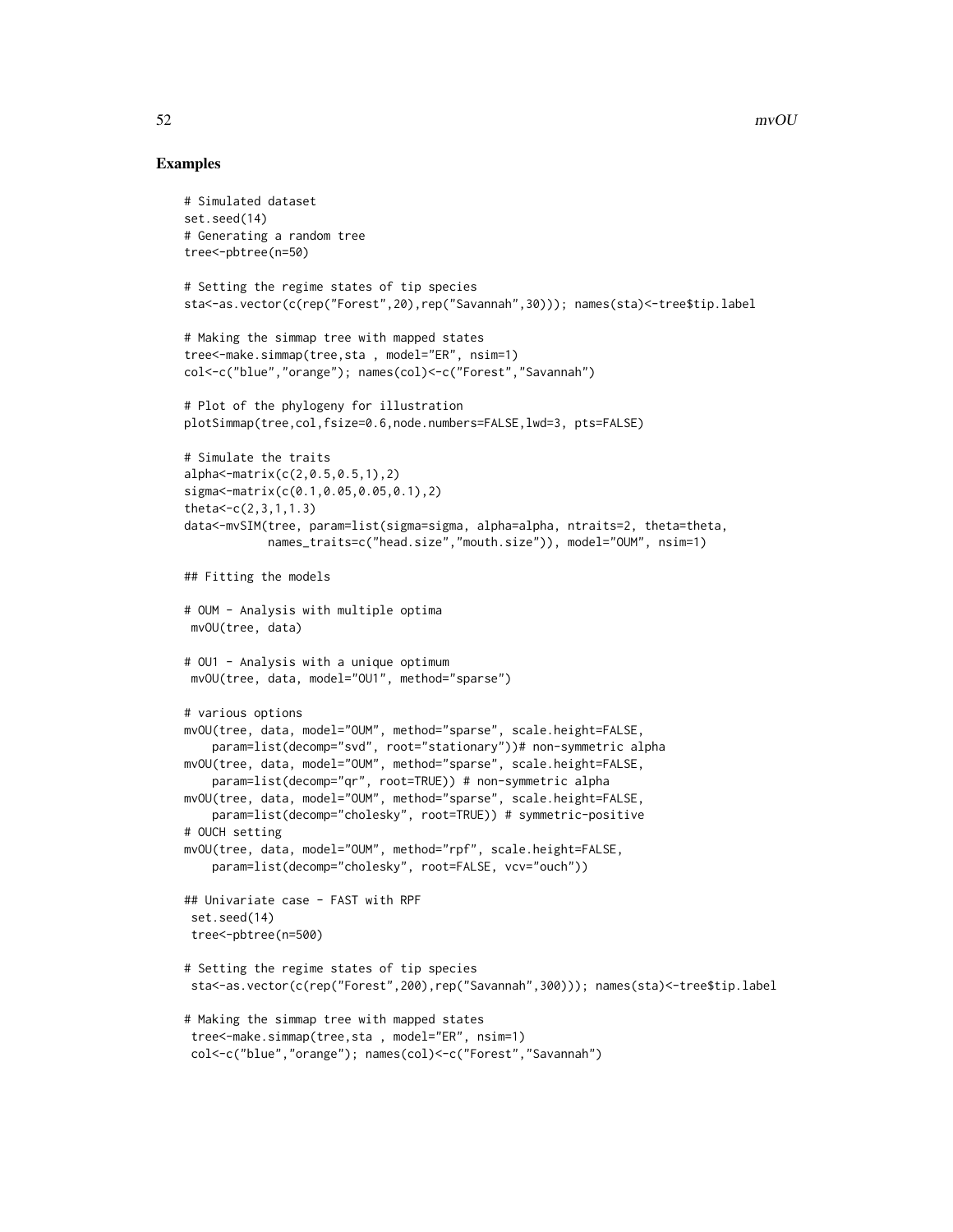```
# Plot of the phylogeny for illustration
plotSimmap(tree,col,fsize=0.6,node.numbers=FALSE,lwd=3, pts=FALSE)
# Parameters
alpha<-2.5
sigma<-0.1
theta\lt-c(0,2)
data<-mvSIM(tree, param=list(sigma=sigma, alpha=alpha, ntraits=1, theta=theta,
            names_traits=c("body_size")), model="OUM", nsim=1)
# Fit the model
system.time(mvOU(tree, data, model="OUM", method="univarpf",
                param=list(root="stationary")))
system.time(mvOU(tree, data, model="OU1", method="univarpf",
                param=list(root="stationary")))
# Add measurement error
error=rnorm(500,sd=0.1)
mvOU(tree, data+error, error=rep(0.1^2,500), model="OUM", method="univarpf",
   param=list(root="stationary"))
```
<span id="page-52-0"></span>

mvOUTS *Multivariate continuous trait evolution for a stationary time series (Ornstein-Uhlenbeck model)*

#### Description

This function allows the fitting of a multivariate Ornstein-Uhlenbeck (OU) model to a time series. Species measurement errors or dispersions can also be included in the model.

#### Usage

```
mvOUTS(times, data, error = NULL, param = list(sigma = NULL, alpha = NULL,
   vcv = "randomRoot", decomp = c("cholesky","spherical","eigen","qr",
    "diagonal","upper","lower")), method = c("rpf", "inverse", "pseudoinverse",
   "univarpf"), scale.height = FALSE, optimization = c("L-BFGS-B", "Nelder-Mead",
   "subplex"), control = list(maxit = 20000), precalc = NULL, diagnostic = TRUE,
   echo = TRUE)
```
### Arguments

| times | Time series - vector of sample ages.                                                                                      |
|-------|---------------------------------------------------------------------------------------------------------------------------|
| data  | Matrix or data frame with species in rows and continuous traits in columns. NA<br>values are allowed.                     |
| error | Matrix or data frame with species in rows and continuous trait sampling variance<br>(squared standard errors) in columns. |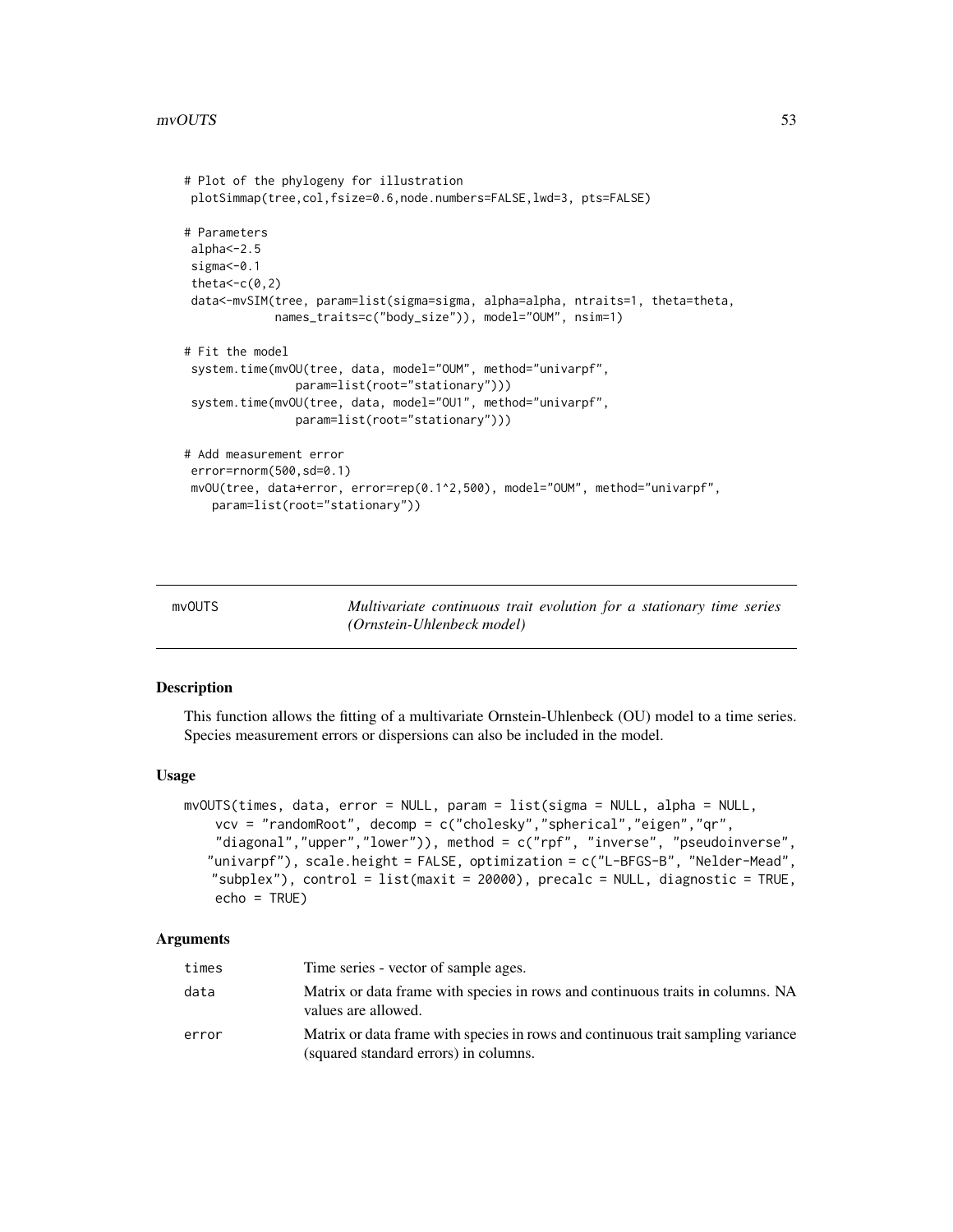| param        | List of arguments to be passed to the function. See details below.                                                                                 |
|--------------|----------------------------------------------------------------------------------------------------------------------------------------------------|
| method       | Choose between "rpf", "inverse", "pseudoinverse", or "univarpf" for computing<br>the log-likelihood during the fitting process. See details below. |
| scale.height | Whether the time series should be scaled to unit length or not.                                                                                    |
| optimization | Methods used by the optimization routines (see ?optim and ?subplex for details).<br>The "fixed" method returns the log-likelihood function only.   |
| control      | Max. bound for the number of iteration of the optimizer; other options can be<br>fixed in the list (see ?optim or ?subplex).                       |
| precalc      | Optional. Precalculation of fixed parameters. See ?mvmorph.Precalc for details.                                                                    |
| diagnostic   | Whether the convergence diagnostics should be returned or not.                                                                                     |
| echo         | Whether the results must be returned or not.                                                                                                       |

#### Details

The mvOUTS function fits a multivariate model of trait evolution on a time series according to an Ornstein-Uhlenbeck process. The user can include measurement errors to the analyzed dataset.

The "method" argument allows the user to try different algorithms for computing the log-likelihood. The *"rpf"*, *"univarpf"* (for univariate analysis) methods use fast GLS algorithms based on factorization for avoiding the computation of the inverse of the variance-covariance matrix and its determinant for the log-likelihood estimation. The *"inverse"* approach uses the *"stable"* standard explicit computation of the inverse and determinant of the matrix and is therefore slower. The *"pseudoinverse"* method uses a generalized inverse that is safer for matrix near singularity but highly time consuming. See ?mvLL for details.

Arguments in the "param" *list* are:

"sigma" or "alpha" - Starting values for the likelihood search can be specified through the "alpha" and "sigma" arguments in the param list. It is also possible to test for the significance of the offdiagonal sigma (scatter) and alpha (drift) matrix in the full model by making comparison with a constrained model (using sigma="constraint", or alpha="constraint") in the "param" argument list. You can also provide starting values for the constrained model. For instance, for two traits use sigma=list("constraint",  $c(0.5,0.5)$ ) (or alpha=list("constraint",  $c(0.5,0.5)$ )).

"decomp" - You can further constrain the alpha matrix by specifying the decomposition of the matrix through the "decomp" argument in the "param" list. Indeed, the multivariate Ornstein-Uhlenbeck model is described by the spectral decomposition of the alpha matrix. Thus it is possible to parameterize the alpha matrix to be decomposable using various parameterizations (e.g., on its eigenvalues with different biological interpretations; Sy et al. 1997, Bartoszek et al. 2012). For a symmetric matrix parameterization the user can choose the *"cholesky"*, *"eigen"*, or *"spherical"* option. For general square (non-symmetric) matrices the *"svd"*, *"qr"* and *"schur"* parameterizations can be used. The *"schur"* parameterization constrains the eigenvalues of the alpha matrix to be real numbers. The *"svd+"*, *"qr+"* or *"eigen+"* options forces the eigenvalues to be positives by taking their logarithm. It is also possible to specify *"diagonal"* which is similar to the use of the "constraint" argument for the "alpha" argument, or to use *"equal"* and *"equaldiagonal"*. Finally, one can specify that the alpha matrix is *"upper"* or *"lower"* triangular (i.e., one process affect the other unilateraly). Details can be found in the package vignette: browseVignettes("mvMORPH").

"decompSigma" - The sigma matrix is parameterized by various methods to ensure its positive definiteness (Pinheiro and Bates, 1996). These methods can be accessed through the "decompSigma"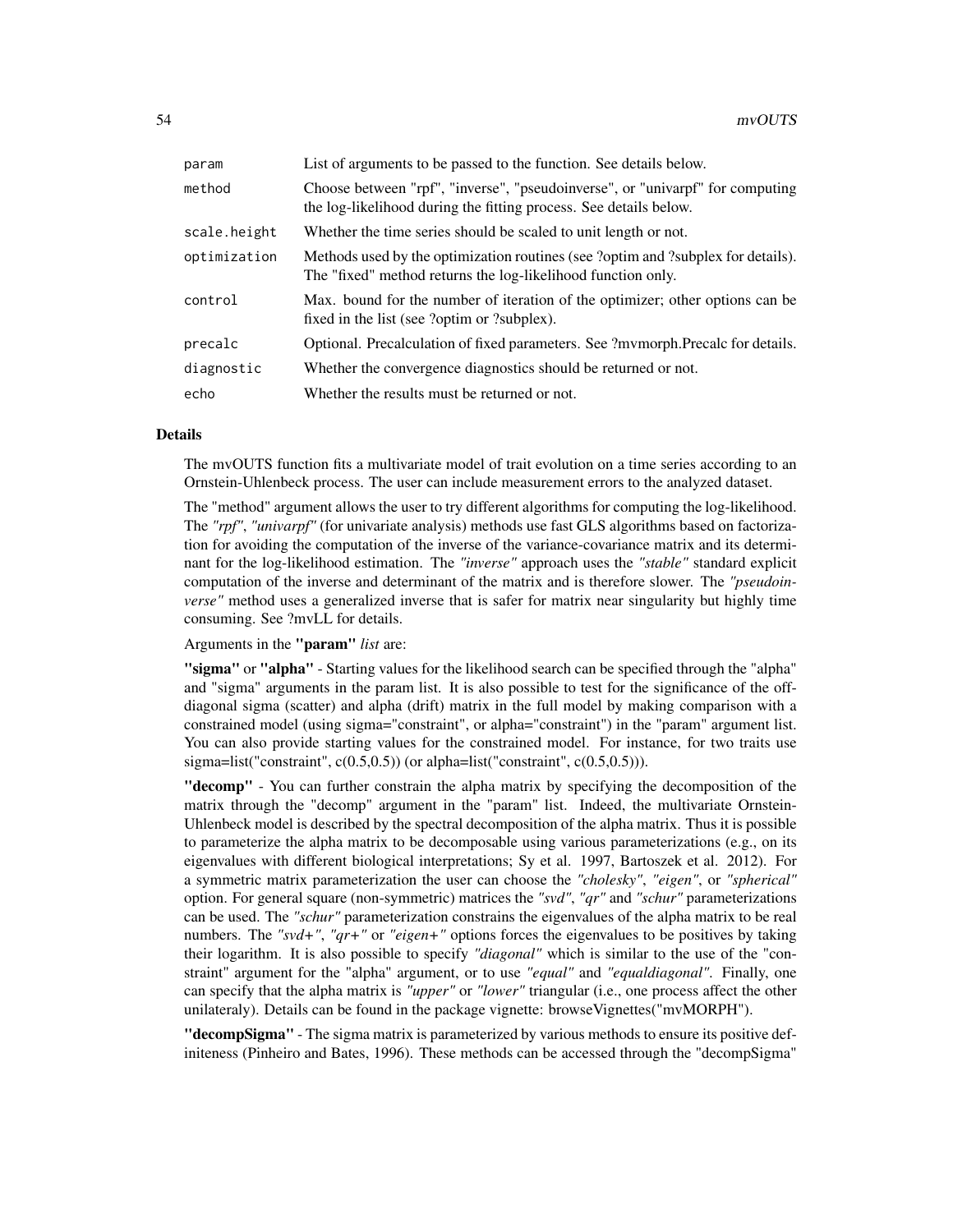#### mvOUTS 55

argument and are the *"cholesky"*, *"eigen+"*, and *"spherical"* parameterization. The sigma matrix can also be forced to be diagonal using *"diagonal"* or *"equaldiagonal"* and forced to have the same variances using *"equal"*. Details can be found in the package vignette: browseVignettes("mvMORPH").

"vcv" - It is possible to specify in the "param" list what kind of variance-covariance matrix to use with the "vcv" argument, depending on how the root is treated. The *vcv="randomRoot"* option assumes that the value at the root is a random variable with the stationary distribution of the process. The *vcv*="fixedRoot" option assumes that the root is a fixed parameter.

"root" - If root=TRUE, the ancestral state and the optimum (stationary mean) are estimated, otherwise (root=FALSE) the ancestral (initial) state and the optimum (long-term expectation) are assumed to be the same.

Note: for the "**decomp"** and "**decompSigma** arguments, an user-defined matrix with integer values taken as indices of the parameters to be estimated can be provided. See ?mvBM and ?mvRWTS.

## Value

| LogLik      | The log-likelihood of the optimal model.                                                                                                                                                   |
|-------------|--------------------------------------------------------------------------------------------------------------------------------------------------------------------------------------------|
| AIC         | Akaike Information Criterion for the optimal model.                                                                                                                                        |
| AICc        | Sample size-corrected AIC.                                                                                                                                                                 |
| theta       | Estimated ancestral states.                                                                                                                                                                |
| alpha       | Matrix of estimated alpha values (strength of selection, drift matrix).                                                                                                                    |
| sigma       | Evolutionary rate matrix (scatter).                                                                                                                                                        |
| convergence | Convergence status of the optimizing function; "0" indicates convergence. (See<br>?optim for details).                                                                                     |
| hess.values | Reliability of the likelihood estimates calculated through the eigen-decomposition<br>of the hessian matrix. "O" means that a reliable estimate has been reached. See<br>details on ?mvOU. |
| param       | List of model fit parameters (optimization, method, model, number of parame-<br>$ters$ ).                                                                                                  |
| llik        | The log-likelihood function evaluated in the model fit "\$llik(par, root.mle=TRUE)".                                                                                                       |

# Author(s)

Julien Clavel

#### References

Bartoszek K., Pienaar J., Mostad P., Andersson S., Hansen T.F. 2012. A phylogenetic comparative method for studying multivariate adaptation. J. Theor. Biol. 314:204-215.

Clavel J., Escarguel G., Merceron G. 2015. mvMORPH: an R package for fitting multivariate evolutionary models to morphometric data. Methods Ecol. Evol. 6(11):1311-1319.

Hunt G., Bell M.A., Travis M.P. 2008. Evolution toward a new adaptive optimum: phenotypic evolution in a fossil stickleback lineage. Evolution 62(3):700-710.

Pinheiro J.C., Bates D.M. 1996. Unconstrained parameterizations for variance-covariance matrices. Stat. Comput. 6:289-296.

Sy J.P., Taylor J.M.G., Cumberland W.G. 1997. A stochastic model for the analysis of bivariate longitudinal AIDS data. Biometrics. 53:542-555.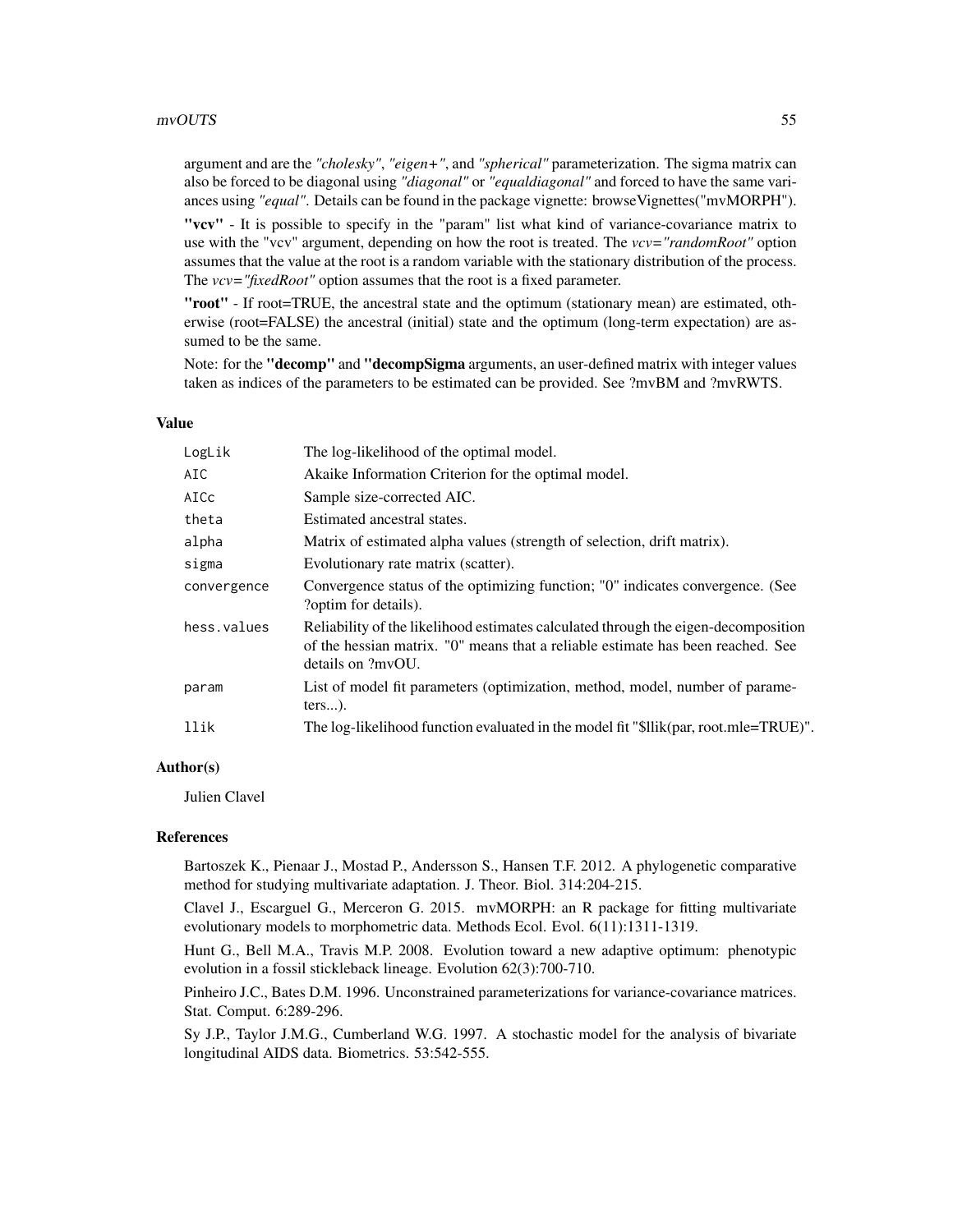### See Also

[mvMORPH](#page-1-0) [halflife](#page-15-0) [stationary](#page-77-0) [mvOU](#page-47-0) [mvRWTS](#page-58-0) [mvBM](#page-24-0) [mvEB](#page-29-0) [mvSHIFT](#page-61-0) [mvSIM](#page-65-0) [LRT](#page-17-0) [optim](#page-0-0)

```
# Simulate the time series
set.seed(14)
timeseries <- 0:49
# Parameters with general alpha matrix on two competitive species (or two traits)
# asymetric (drift) matrix with intervention from the lowest layer
alpha <- matrix(c(0.15,0,0.1,0.1),2,2)
# scatter matrix
sigma <- matrix(c(0.01,0.005,0.005,0.01),2)
# ancestral states and long term optimum expectation
theta \leq matrix(c(0,1,0,.5),2) # columns=traits
# Simulate the data
traits <- mvSIM(timeseries, model="OUTS", param=list(theta=theta, alpha=alpha, sigma=sigma))
# Plot the time series
matplot(traits,type="o",pch=1, xlab="Time (relative)")
fit1 <- mvOUTS(timeseries, traits, param=list(decomp="qr"))
fit2 <- mvOUTS(timeseries, traits, param=list(decomp="eigen"))
fit3 <- mvOUTS(timeseries, traits, param=list(decomp="diagonal"))
results <- list(fit1,fit2,fit3)
aicw(results)
# Simulate under the MLE
traits2 <- simulate(fit1,tree=timeseries)
matplot(traits2, type="o", pch=1, xlab="Time (relative)")
mvOUTS(timeseries, traits2, param=list(decomp="eigen"))
mvOUTS(timeseries, traits2, param=list(decomp="diagonal"))
mvOUTS(timeseries, traits2, param=list(decomp="upper"))
mvOUTS(timeseries, traits2, param=list(decomp="lower"))
# try user defined constraints
set.seed(100)
ts <-49timeseries <- 1:ts
sigma \leq matrix(c(0.01,0.005,0.003,0.005,0.01,0.003,0.003,0.003,0.01),3)
# upper triangular matrix with effect of trait 2 on trait 1.
alpha <- matrix(c(0.4, 0, 0, -0.5, 0.3, 0, 0, 0, 0.2), 3, 3)
theta <- matrix(c(0,0,0,1,0.5,0.5),byrow=TRUE, ncol=3); root=TRUE
```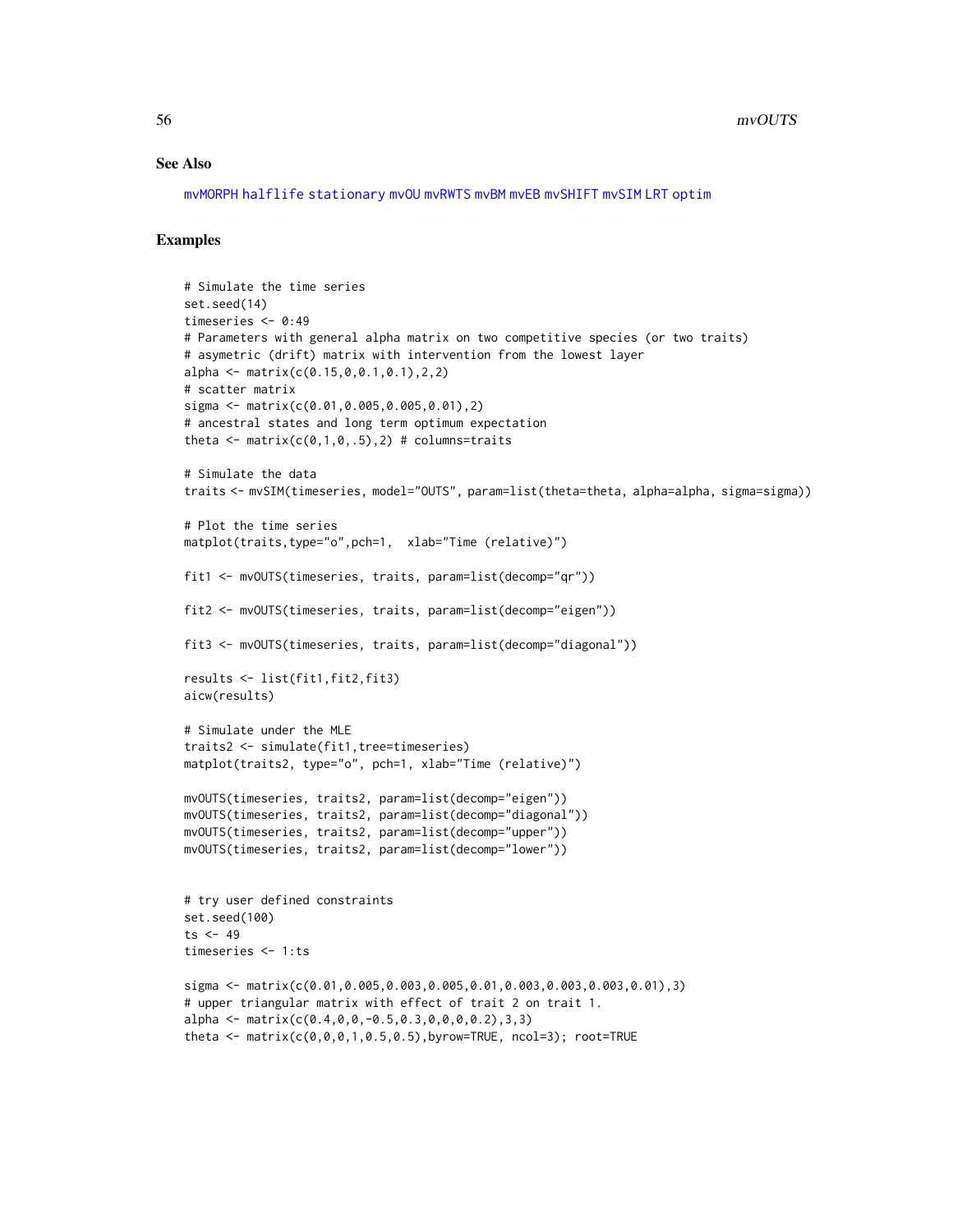#### mvqqplot 57 Solid at 1999 Solid and 1999 Solid at 1999 Solid and 1999 Solid and 1999 Solid and 1999 Solid and 1

```
data <- mvSIM(timeseries, model="OUTS", param=list(alpha=alpha,
              sigma=sigma, theta=theta, root=root,
              names_traits=c("sp 1", "sp 2", "sp 3")))
# plot
matplot(data, type="o", pch=1, xlab="Time (relative)")
legend("bottomright", inset=.05, legend=colnames(data), pch=19, col=c(1,2,3), horiz=TRUE)
# define an user constrained drift matrix
indice \leq matrix(NA, 3, 3)
diag(indice) \leq c(1,2,3)indice[1,2] < -4# fit the model
fit_1 <- mvOUTS(timeseries, data, param=list(vcv="fixedRoot", decomp=indice))
fit_2 <- mvOUTS(timeseries, data, param=list(vcv="fixedRoot", decomp="diagonal"))
LRT(fit_1, fit_2)
```

| Quantile-Quantile plots for multivariate models fit with mygls or<br>mvgaplot<br>mvols |  |  |
|----------------------------------------------------------------------------------------|--|--|
|----------------------------------------------------------------------------------------|--|--|

# Description

The quantile-quantile plots of the Chi square distribution is used to assess multivariate normality and detect outliers using the squared Mahalanobis distances from the models residuals.

# Usage

```
mvqqplot(object, conf=0.95, ...)
```
# Arguments

| object   | A model fit obtained by the mvgls or mvols function.               |
|----------|--------------------------------------------------------------------|
| conf     | Confidence interval for the approximate envelope. Default is 0.95. |
| $\cdots$ | Graphical options.                                                 |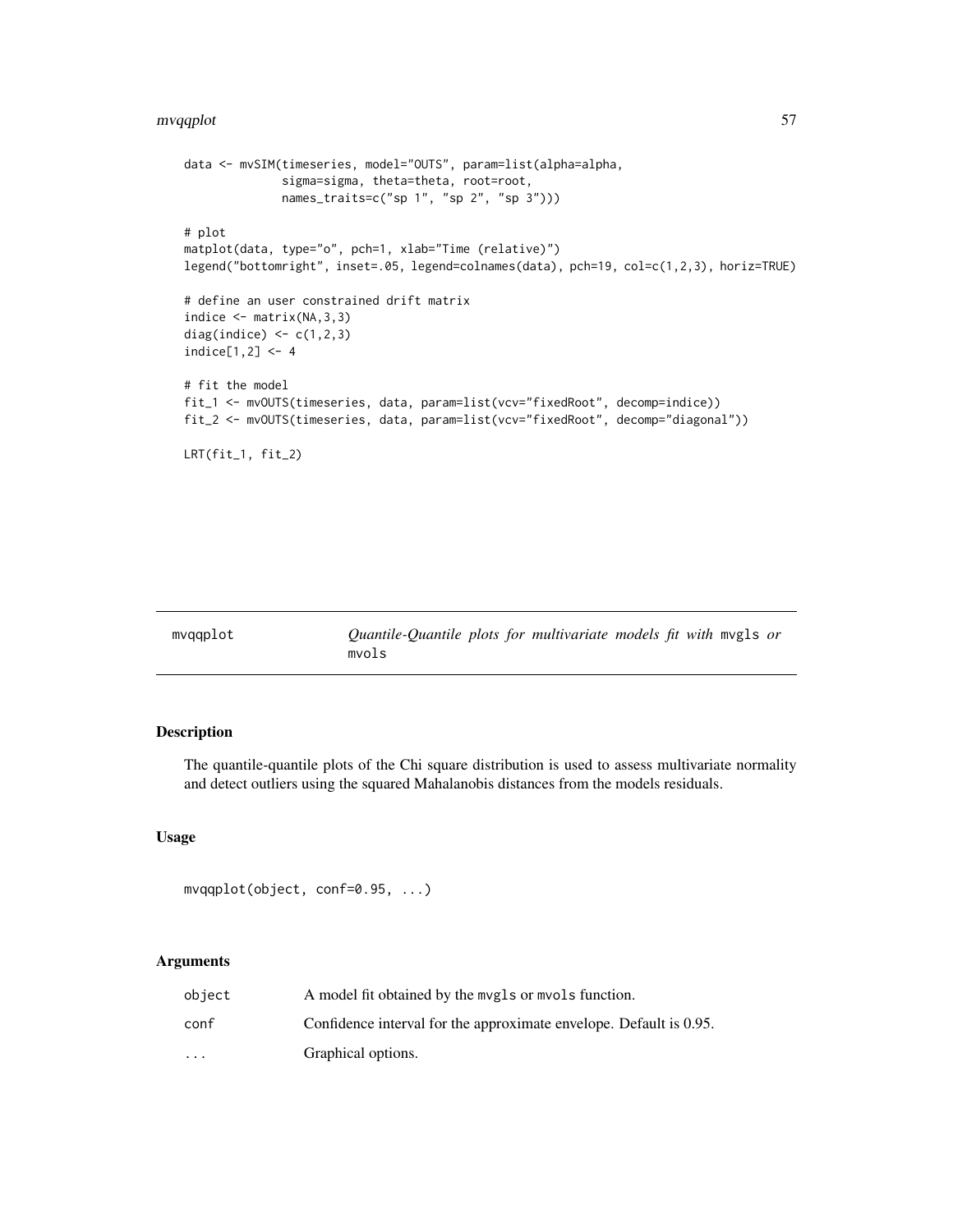## Details

The empirical quantiles of standardized Mahalanobis distances (Caroni 1987) estimated from models fit by mvgls (or mvols) are compared to the quantiles of a Chi square distribution with 'p' degrees of freedom (where 'p' is the number of dimensions) when models are fit by maximum likelihood (method='LL'). For penalized likelihood model fit (regularized covariance), a matching moments method is used to map the standardized Mahalanobis distances to the Chi square distribution (Clavel, in prep.). This last option is experimental and still under development.

# Value

a list with components

| squared_dist | the squared Mahalanobis distances (standardized) |
|--------------|--------------------------------------------------|
| chi2q        | the chi squared quantiles                        |

## Note

Chi square Q-Q plots may be outperformed by F based Q-Q plots for identifying outliers (Hardin & Rocke 2005). The function is still under development.

# Author(s)

J. Clavel

## References

Caroni, C. 1987. Residuals and Influence in the multivariate linear model. Journal of the Royal Statistical Society 36(4): 365-370.

Clavel, J., Aristide, L., Morlon, H., 2019. A Penalized Likelihood framework for high-dimensional phylogenetic comparative methods and an application to new-world monkeys brain evolution. Systematic Biology 68(1): 93-116.

Clavel, J., Morlon, H. 2020. Reliable phylogenetic regressions for multivariate comparative data: illustration with the MANOVA and application to the effect of diet on mandible morphology in phyllostomid bats. Systematic Biology 69(5): 927-943.

# See Also

[mvgls](#page-32-0), [mvols](#page-44-0), [manova.gls](#page-19-0)

# Examples

data(phyllostomid)

```
# Fit a linear model by PL
fit <- mvgls(mandible~grp1, data=phyllostomid, phyllostomid$tree, model="lambda", method="PL")
```
# QQ plots mvqqplot(fit, lty=2, conf=0.99)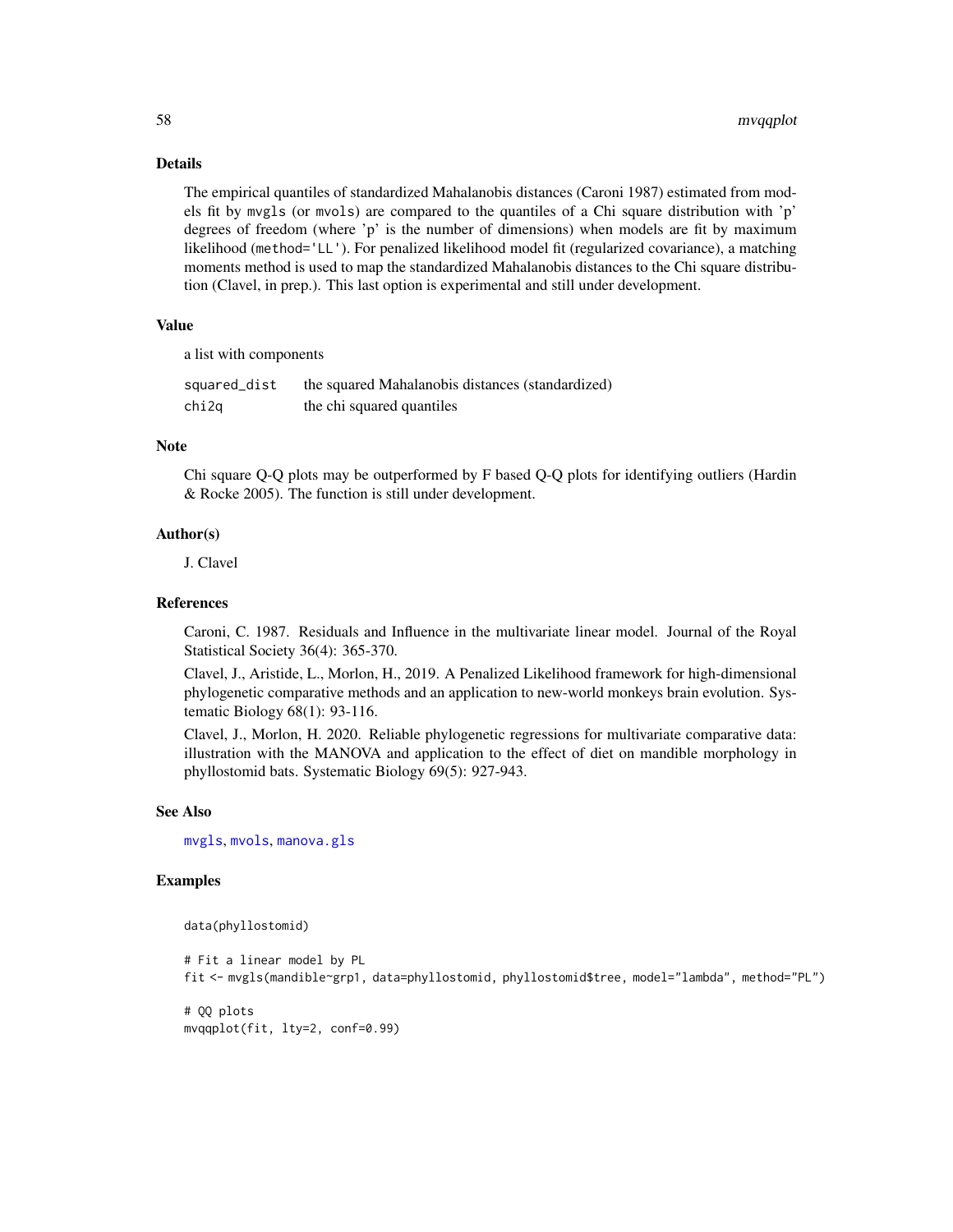<span id="page-58-0"></span>mvRWTS *Multivariate Brownian motion / Random Walk model of continuous traits evolution on time series*

# Description

This function allows the fitting of multivariate Brownian motion/Random walk model on timeseries. This function can also fit constrained models.

#### Usage

```
mvRWTS(times, data, error = NULL, param =
    list(sigma=NULL, trend=FALSE, decomp="cholesky"), method = c("rpf",
    "inverse", "pseudoinverse"), scale.height = FALSE,
   optimization = c("L-BFGS-B", "Nelder-Mead", "subplex"),
    control = list(maxit = 20000), precalc = NULL, diagnostic = TRUE,
   echo = TRUE)
```
## Arguments

| times        | Time series - vector of sample ages.                                                                                                             |
|--------------|--------------------------------------------------------------------------------------------------------------------------------------------------|
| data         | Matrix or data frame with species/sampled points in rows and continuous traits<br>in columns                                                     |
| error        | Matrix or data frame with species/sampled points in rows and continuous traits<br>sampling variance (squared standard error) in columns.         |
| param        | List of arguments to be passed to the function. See details below.                                                                               |
| method       | Choose between "rpf", "inverse", or "pseudoinverse" for log-likelihood compu-<br>tation during the fitting process. See details below.           |
| scale.height | Whether the time series should be scaled to unit length or not.                                                                                  |
| optimization | Methods used by the optimization routines (see ?optim and ?subplex for details).<br>The "fixed" method returns the log-likelihood function only. |
| control      | Max. bound for the number of iteration of the optimizer; other options can be<br>fixed in the list (see ?optim or ?subplex).                     |
| precalc      | Optional. Precalculation of fixed parameters. See ?mvmorph.Precalc.                                                                              |
| diagnostic   | Whether the diagnostics of convergence should be returned or not.                                                                                |
| echo         | Whether the results must be returned or not.                                                                                                     |

#### Details

The mvRWTS function fits a multivariate Random Walk (RW; i.e., the time series counterpart of the Brownian motion process).

The "method" argument allows the user to try different algorithms for computing the log-likelihood. The "rpf" and "sparse" methods use fast GLS algorithms based on factorization for avoiding the computation of the inverse of the variance-covariance matrix and its determinant involved in the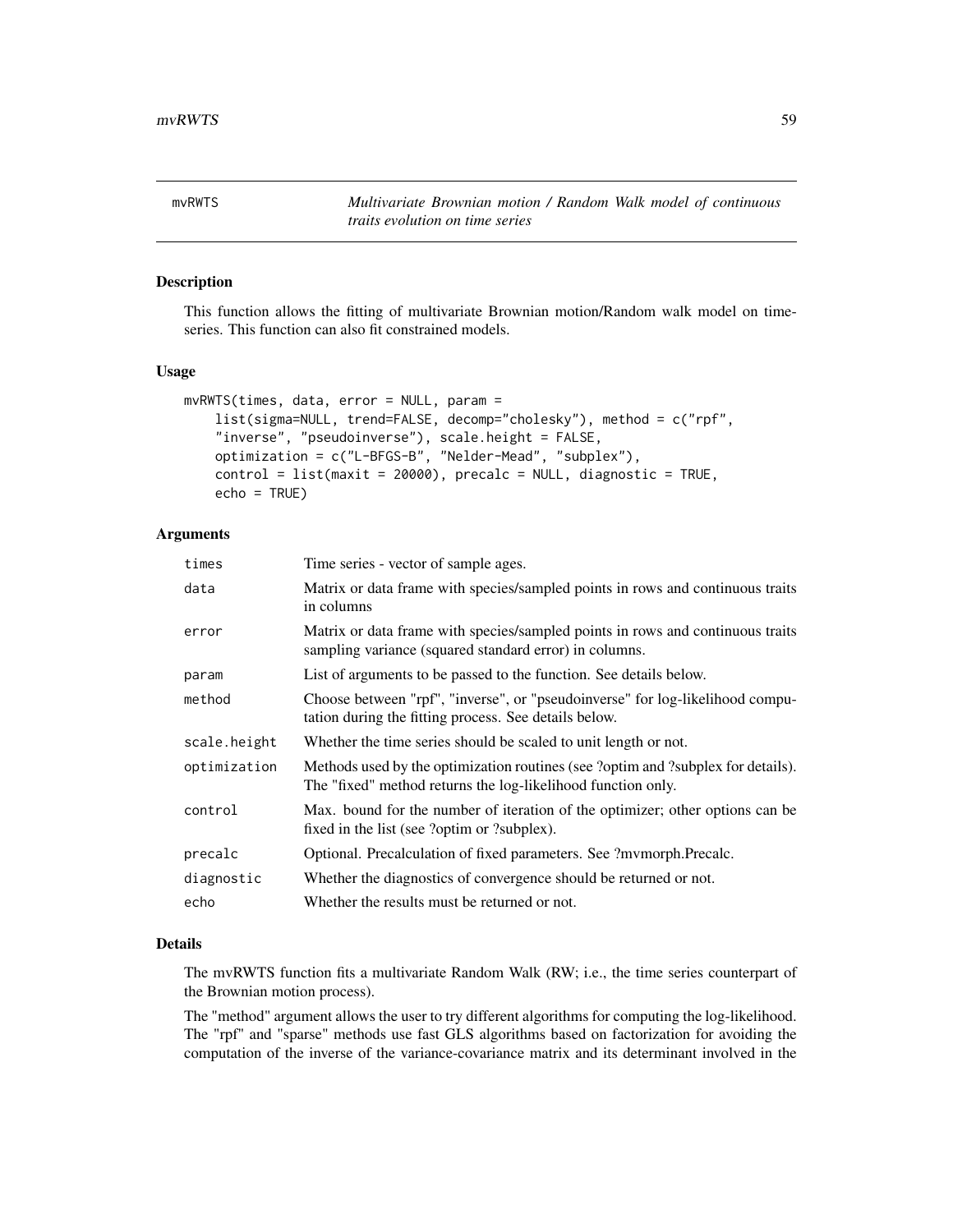log-likelihood estimation. The "inverse" approach uses the "stable" standard explicit computation of the inverse and determinant of the matrix and is therefore slower. The "pseudoinverse" method uses a generalized inverse that is safer for matrix near singularity but highly time consuming. See ?mvLL for more details on these computational methods.

Arguments in the "param" *list* are:

"constraint" - The "constraint" argument in the "param" list allows the user to compute the joint likelihood for each trait by assuming they evolved independently ( constraint="diagonal", or constraint="equaldiagonal"). If constraint="equal", the sigma values are constrained to be the same for each trait using the constrained Cholesky decomposition proposed by Adams (2013) or a separation strategy based on spherical parameterization when p>2 (Clavel et al. 2015).

User-defined constraints can be specified through a numeric matrix (square and symmetric) with integer values taken as indices of the parameters.

For instance, for three traits:

constraint=matrix(c(1, 3, 3, 3, 2, 3, 3, 3, 2), 3).

Covariances constrained to be zero are introduced by NA values, e.g.,

constraint=matrix(c(1, 4, 4, 4, 2, NA, 4, NA, 3), 3).

Difference between two nested fitted models can be assessed using the "LRT" function. See example below and ?LRT.

"decomp" - For the general case (unconstrained models), the sigma matrix is parameterized by various methods to ensure its positive definiteness (Pinheiro and Bates, 1996). These methods are the "cholesky", "eigen+", and "spherical" parameterizations.

"trend" - Default set to FALSE. If TRUE, the ancestral state is allowed to drift leading to a directional random walk. Note that it is possible to provide a vector of integer indices to constraint the estimated trends when p>1 (see the vignettes).

"sigma" - Starting values for the likelihood estimation. By default the trait covariances are used as starting values for the likelihood optimization. The user can specify starting values as square symmetric matrices or a simple vector of values for the upper factor of the sigma matrix. The parameterization is done using the factorization determined through the "decomp" argument (Pinheiro and Bates, 1996). Thus, you should provide  $p^*(p+1)/2$  values, with p the number of traits (e.g., random numbers or the values from the cholesky factor of a symmetric positive definite sigma matrix; see example below). If a constrained model is used, the number of starting values is  $(p^*(p-1)/2)+1$ .

### Value

| LogLik      | The log-likelihood of the optimal model.                                                                                                                                        |
|-------------|---------------------------------------------------------------------------------------------------------------------------------------------------------------------------------|
| AIC         | Akaike Information Criterion for the optimal model.                                                                                                                             |
| AICc        | Sample size-corrected AIC.                                                                                                                                                      |
| theta       | Estimated ancestral states.                                                                                                                                                     |
| sigma       | Evolutionary rate matrix for each selective regime.                                                                                                                             |
| convergence | Convergence status of the optimizing function; "0" indicates convergence (see<br>?optim for details).                                                                           |
| hess.values | Reliability of the likelihood estimates calculated through the eigen-decomposition<br>of the hessian matrix. "O" means that a reliable estimate has been reached (see<br>?mvOU. |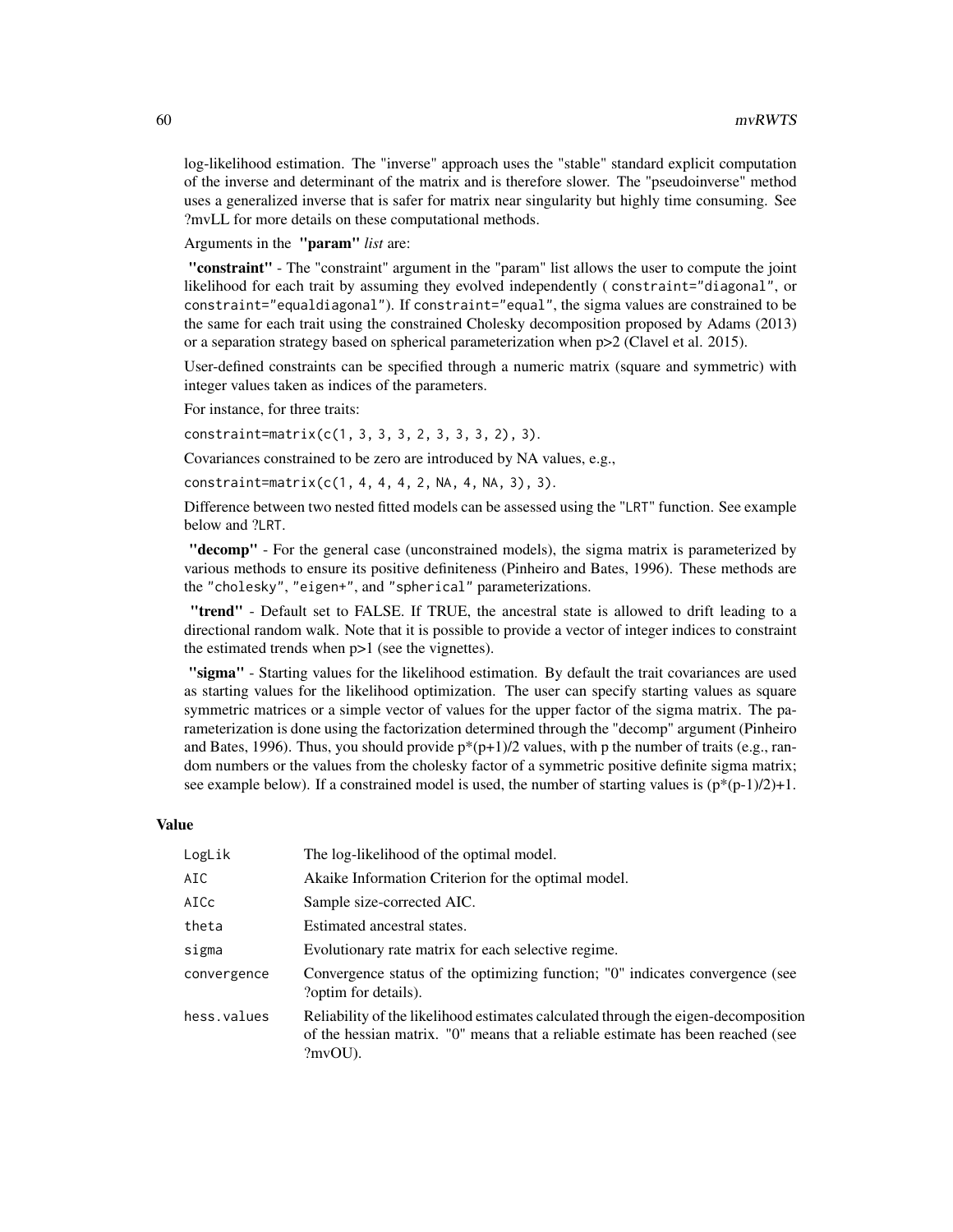#### $mvRWTS$  61

| param | List of model fit parameters (optimization, method, model, number of parame-<br>$ters$ ). |
|-------|-------------------------------------------------------------------------------------------|
| llik  | The log-likelihood function evaluated in the model fit "\$llik(par, root.mle=TRUE)".      |

# Author(s)

Julien Clavel

# References

Adams D.C. 2013. Comparing evolutionary rates for different phenotypic traits on a phylogeny using likelihood. Syst. Biol. 62:181-192.

Clavel J., Escarguel G., Merceron G. 2015. mvMORPH: an R package for fitting multivariate evolutionary models to morphometric data. Methods Ecol. Evol., 6(11):1311-1319.

Hunt G. (2012). Measuring rates of phenotypic evolution and the inseparability of tempo and mode. Paleobiology, 38(3):351-373.

Revell L.J. 2012. phytools: An R package for phylogenetic comparative biology (and other things). Methods Ecol. Evol. 3:217-223.

#### See Also

[mvMORPH](#page-1-0) [mvOU](#page-47-0) [mvEB](#page-29-0) [mvSHIFT](#page-61-0) [mvSIM](#page-65-0) [mvOUTS](#page-52-0) [LRT](#page-17-0) [optim](#page-0-0)

```
set.seed(1)
# Simulate the time series
timeseries <- 0:49
# Simulate the traits
sigma <- matrix(c(0.01,0.005,0.005,0.01),2)
theta \leq c(0,1)error <- matrix(0,ncol=2,nrow=50);error[1,]=0.001
data<-mvSIM(timeseries, error=error,
            param=list(sigma=sigma, theta=theta), model="RWTS", nsim=1)
# plot the time series
matplot(data, type="o", pch=1, xlab="Time (relative)")
# model fit
mvRWTS(timeseries, data, error=error, param=list(decomp="diagonal"))
mvRWTS(timeseries, data, error=error, param=list(decomp="equal"))
mvRWTS(timeseries, data, error=error, param=list(decomp="cholesky"))
# Random walk with trend
set.seed(1)
trend <-c(0.02, 0.02)data<-mvSIM(timeseries, error=error,
            param=list(sigma=sigma, theta=theta, trend=trend), model="RWTS", nsim=1)
```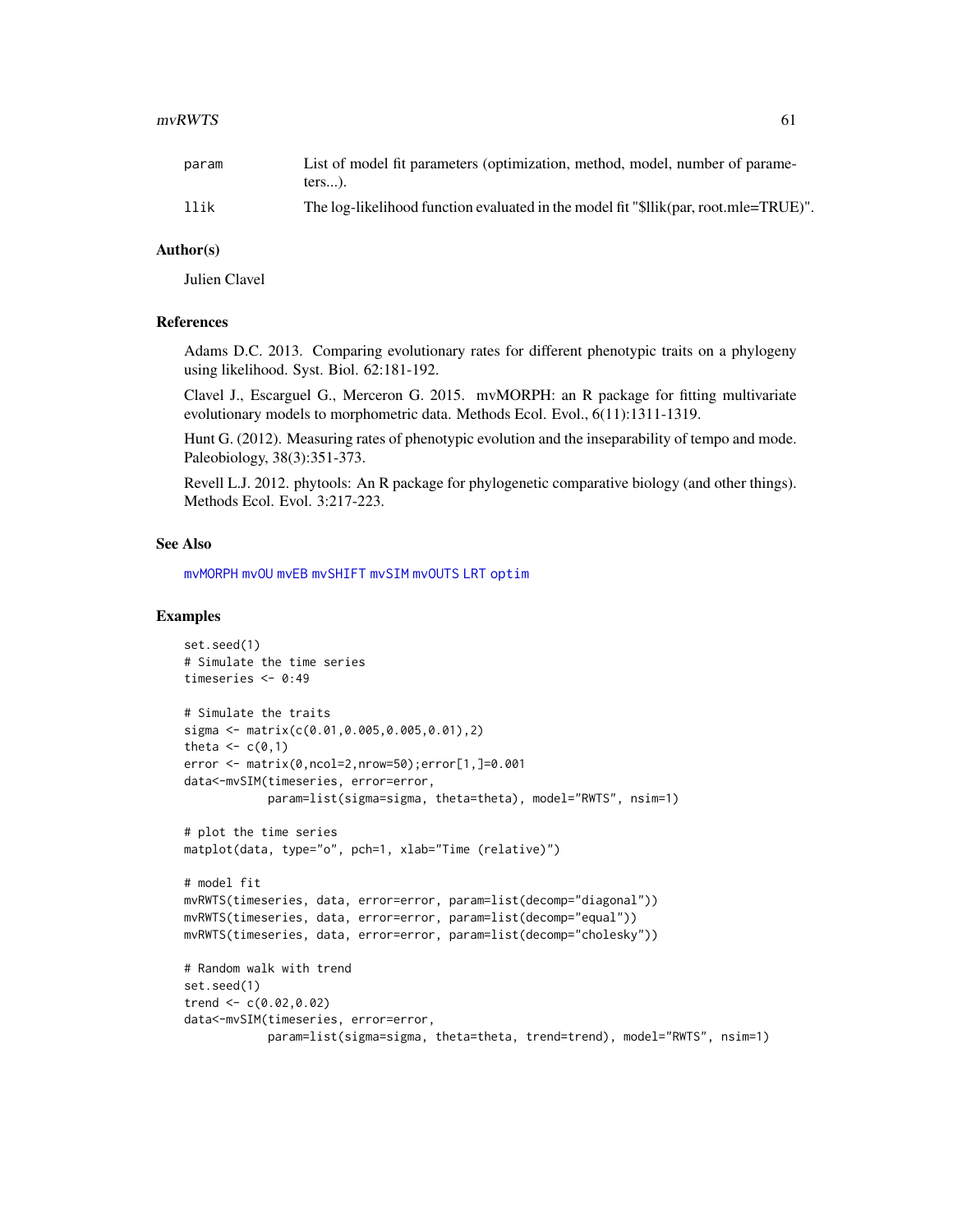```
# plot the time serie
matplot(data, type="o", pch=1, xlab="Time (relative)")
# model fit
mvRWTS(timeseries, data, error=error, param=list(trend=TRUE))
# we can specify a vector of indices
mvRWTS(timeseries, data, error=error, param=list(trend=c(1,1)))
```
<span id="page-61-0"></span>mvSHIFT *Multivariate change in mode of continuous trait evolution*

#### Description

This function fits different models of evolution after a fixed point. This allows fitting models of change in mode of evolution following a given event.

## Usage

```
mvSHIFT(tree, data, error = NULL, param = list(age = NULL, sigma = NULL,
       alpha = NULL, sig = NULL, beta = NULL), model = c("ER", "RR", "EC","RC", "SR", "EBOU", "OUEB", "EBBM", "BMEB"), method = c("rpf",
        "sparse", "inverse", "pseudoinverse"), scale.height = FALSE,
       optimization = c("L-BFGS-B", "Nelder-Mead", "subplex"), control =
       list(maxit = 20000), precalc = NULL, diagnostic = TRUE, echo = TRUE)
```
# Arguments

| tree         | Phylogenetic tree with a shift mapped (see "make.era.map" function from "phy-<br>tools" package). A "phylo" object can be used if the "age" argument is provided<br>in the "param" list. |
|--------------|------------------------------------------------------------------------------------------------------------------------------------------------------------------------------------------|
| data         | Matrix or data frame with species in rows and continuous traits in columns. NA<br>values are allowed with the "rpf", "inverse", and "pseudoinverse" methods.                             |
| error        | Matrix or data frame with species in rows and continuous trait sampling variance<br>(squared standard errors) in columns.                                                                |
| param        | List of arguments to be passed to the function. See details.                                                                                                                             |
| model        | Choose between the different models "OUBM", "BMOU", "EBOU", "OUEB",<br>"BMEB", "EBBM" See details below.                                                                                 |
| method       | Choose between "rpf", "sparse", "inverse", or "pseudoinverse" for computing<br>the log-likelihood during the fitting process. See details below.                                         |
| scale.height | Whether the tree should be scaled to unit length or not.                                                                                                                                 |
| optimization | Methods used by the optimization routines (see ?optim and ?subplex for details).<br>The "fixed" method returns the log-likelihood function only.                                         |
| control      | Max. bound for the number of iteration of the optimizer; other options can be<br>fixed in the list (see ?optim and ?subplex for details).                                                |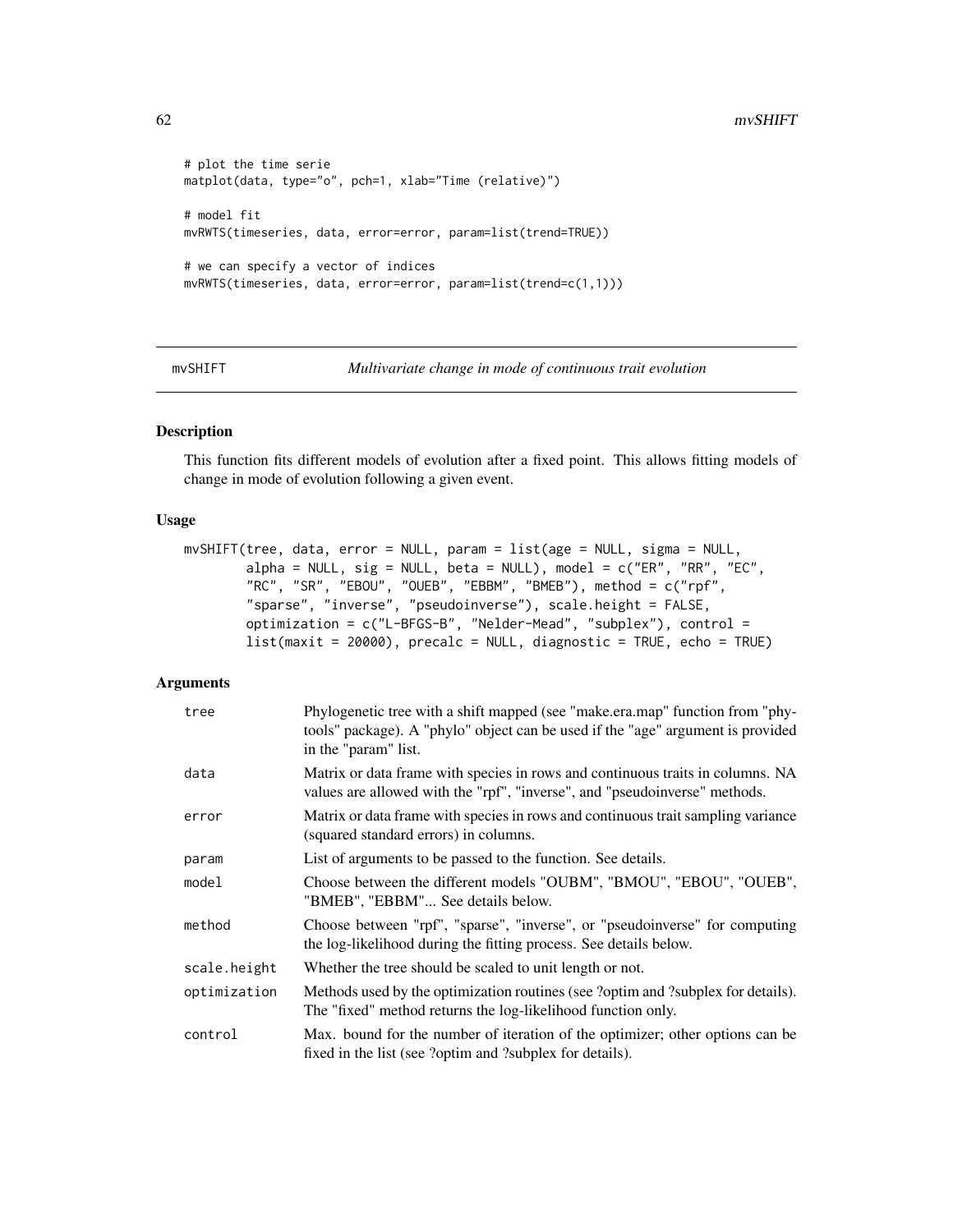| precalc    | Optional. Precalculation of fixed parameters. See ?mymorph.Precalc for details. |
|------------|---------------------------------------------------------------------------------|
| diagnostic | Whether the diagnostics of convergence should be returned or not.               |
| echo       | Whether the results must be returned or not.                                    |

## Details

The mvSHIFT function fits a shift in mode or rate of evolution at a fixed point in time, as previously proposed by some authors (O'Meara et al. 2006; O'Meara, 2012; Slater, 2013). Shift in mode of evolution can be mapped on a modified "phylo" object using the "make.era.map" function from the "phytools" package. Note that only one shift is allowed by the current version of mvMORPH. The age of the shift can be otherwise directly provided (in unit of times of the tree) in the function by the "age" argument in the "param" list.

The function allows fitting model with shift from an Orstein-Uhlenbeck to a Brownian motion process and vice-versa ("OUBM" and "BMOU"), shifts from a Brownian motion to/from an Early Burst (ACDC) model ("BMEB" and "EBBM"), or shifts from an Orstein-Uhlenbeck to/from an Early Burst (ACDC) model ("OUEB" and "EBOU"). Note that the shift models with OU process are relevant only if you use fossil species.

In all these cases it is possible to allow the drift parameter to vary after the fixed point by specifying "i" (for independent) after the model name. For instance, to fit models of "ecological release" or "ecological release and radiate" following Slater (2013), one can use "OUBM" or "OUBMi", respectively.

Alternatively it is also possible to use the shortcuts "ER" or "RR" to fit models of "ecological release" and "ecological release and radiate" respectively, and "EC" for a model of "constrained ecology" (e.g., after invasion of a competitive species in a given ecosystem) where traits are constrained in an Ornstein-Uhlenbeck process after a fixed point in time ("RC" is the same model but assumes an independent rate during the early radiative phase). The "SR" model allows fitting different (Brownian) rates/drift before and after the shift point (note that this model could also be fitted using the mvBM function).

The "param" list can be used to provide lower and upper bounds for the exponential rate parameter of the Early-Burst/ACDC model. See ?mvEB for details.

The "method" argument allows the user to try different algorithms for computing the log-likelihood. The "rpf" and "sparse" methods use fast GLS algorithms based on factorization for avoiding the computation of the inverse of the variance-covariance matrix and its determinant involved in the log-likelihood estimation. The "inverse" approach uses the "stable" standard explicit computation of the inverse and determinant of the matrix and is therefore slower. The "pseudoinverse" method uses a generalized inverse that is safer for matrix near singularity but highly time consuming. See ?mvLL for details.

## Value

| LogLik | The log-likelihood of the optimal model.                  |
|--------|-----------------------------------------------------------|
| AIC    | Akaike Information Criterion for the optimal model.       |
| AICc   | Sample size-corrected AIC.                                |
| theta  | Estimated ancestral states.                               |
| alpha  | Matrix of estimated alpha values (strength of selection). |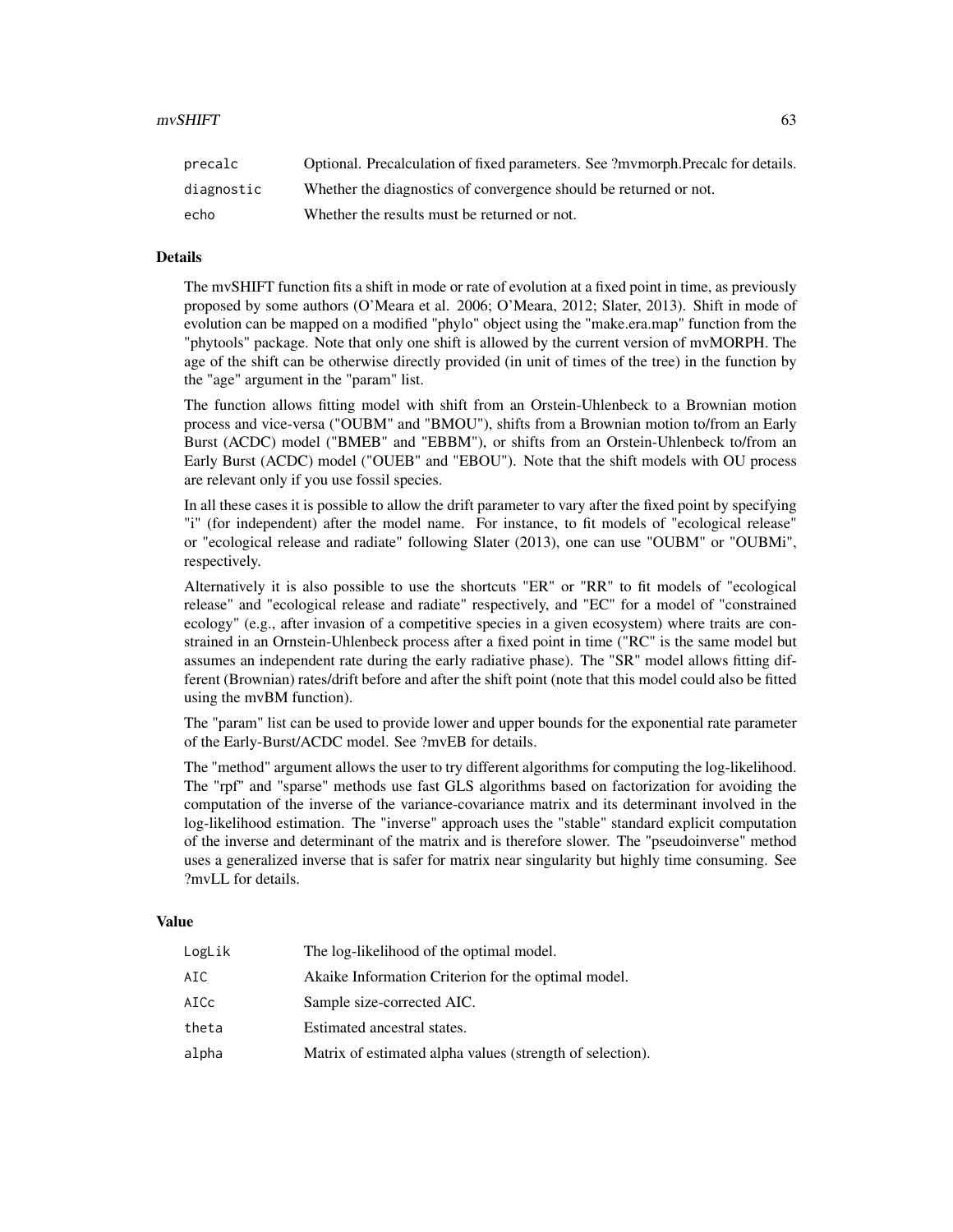| beta        | Exponent rate (of decay or increase) for the ACDC/Early-Burst model.                                                                                                                         |
|-------------|----------------------------------------------------------------------------------------------------------------------------------------------------------------------------------------------|
| sigma       | Evolutionary rate matrix (drift) for the BM process before the shift.                                                                                                                        |
| sig         | Evolutionary rate matrix (drift) for the BM process after the shift (only for "i"<br>models).                                                                                                |
| convergence | Convergence status of the optimizing function; "0" indicates convergence (see<br>?optim for details).                                                                                        |
| hess.values | Reliability of the likelihood estimates calculated through the eigen-decomposition<br>of the hessian matrix. "O" means that a reliable estimate has been reached (see<br>?mvOU for details). |
| param       | List of model fit parameters (optimization, method, model, number of parame-<br>$ters$ ).                                                                                                    |
| llik        | The log-likelihood function evaluated in the model fit "\$llik(par, root.mle=TRUE)".                                                                                                         |
|             |                                                                                                                                                                                              |

## Note

Changes in rate of evolution and optima can also be fitted using the mvBM and mvOU functions using a 'make.era.map' transformed tree.

## Author(s)

Julien Clavel

### References

Clavel J., Escarguel G., Merceron G. 2015. mvMORPH: an R package for fitting multivariate evolutionary models to morphometric data. Methods in Ecology and Evolution, 6(11):1311-1319.

O'Meara B.C. 2012. Evolutionary inferences from phylogenies: a review of methods. Annu. Rev. Ecol. Evol. Syst. 43:267-285.

O'Meara B.C., Ane C., Sanderson M.J., Wainwright P.C. 2006. Testing for different rates of continuous trait evolution. Evolution. 60:922-933.

Slater G.J. 2013. Phylogenetic evidence for a shift in the mode of mammalian body size evolution at the Cretaceous-Palaeogene boundary. Methods Ecol. Evol. 4:734-744.

#### See Also

[mvMORPH](#page-1-0) [mvOU](#page-47-0) [mvBM](#page-24-0) [mvEB](#page-29-0) [mvOUTS](#page-52-0) [mvRWTS](#page-58-0) [mvSIM](#page-65-0) [optim](#page-0-0) [subplex](#page-0-0) [paintSubTree](#page-0-0) [make.era.map](#page-0-0)

```
# Simulated dataset
set.seed(14)
# Generating a random tree
tree<-rtree(50)
# Providing a tree whith the shift mapped on
tot<-max(nodeHeights(tree))
age=tot-3 # The shift occured 3 Ma ago
```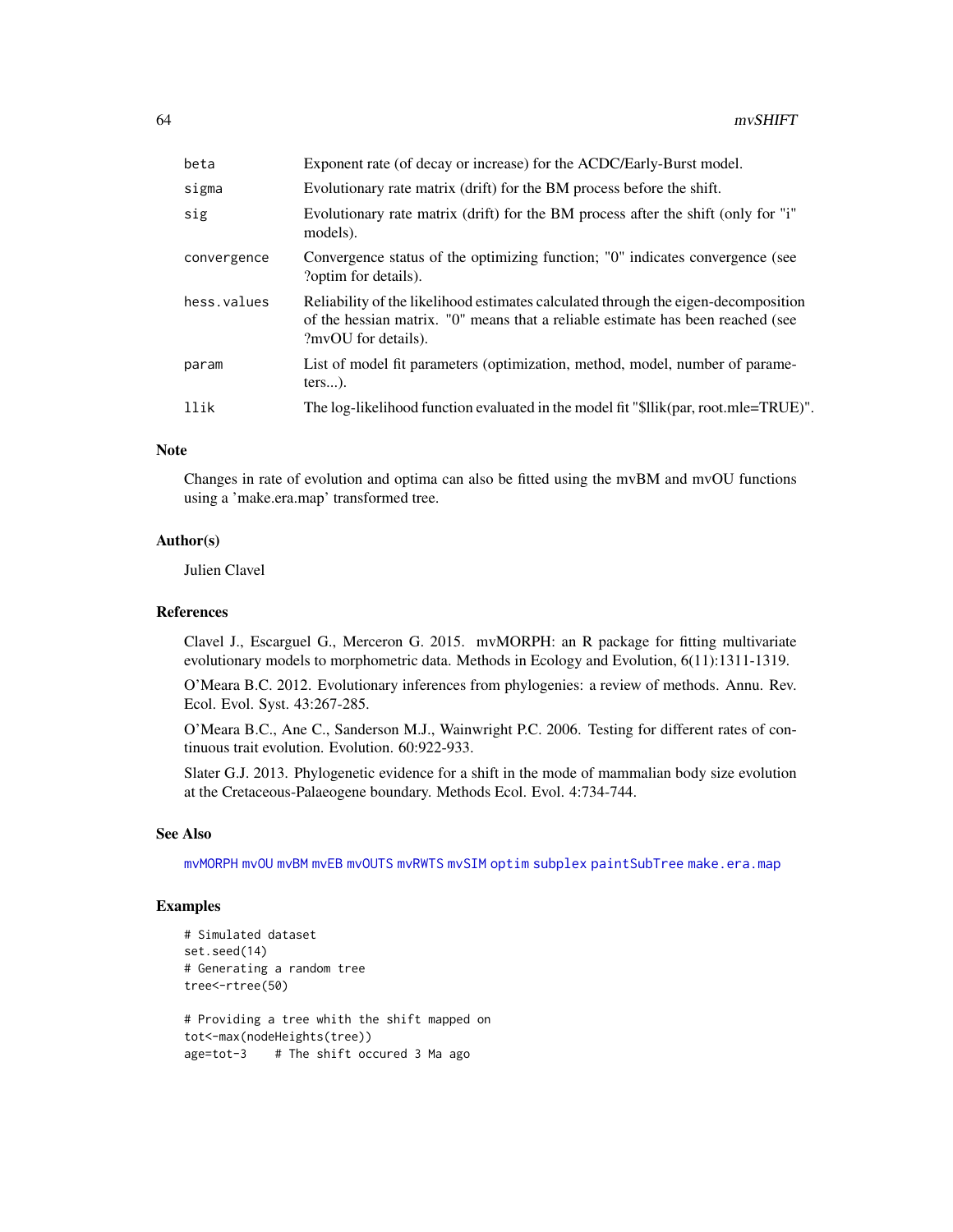#### $\mu$  mvSHIFT 65

```
tree<-make.era.map(tree,c(0,age))
# Plot of the phylogeny for illustration
plotSimmap(tree,fsize=0.6,node.numbers=FALSE,lwd=3, pts=FALSE)
# Simulate the traits
alpha<-matrix(c(2,0.5,0.5,1),2)
sigma<-matrix(c(0.1,0.05,0.05,0.1),2)
theta<-c(2,3)data<-mvSIM(tree, param=list(sigma=sigma, alpha=alpha, ntraits=2, theta=theta,
            names_traits=c("head.size","mouth.size")), model="ER", nsim=1)
## Fitting the models
# "Ecological release model"
mvSHIFT(tree, data, model="OUBM") # similar to mvSHIFT(tree, data, model="ER")
# "Release and radiate model"
 mvSHIFT(tree, data, model="RR", method="sparse")
# similar to mvSHIFT(tree, data, model="OUBMi")
# More generally...
# OU to/from BM
 mvSHIFT(tree, data, model="OUBM", method="sparse")
 mvSHIFT(tree, data, model="BMOU", method="sparse")
 mvSHIFT(tree, data, model="OUBMi", method="sparse")
 mvSHIFT(tree, data, model="BMOUi", method="sparse")
# BM to/from EB
 mvSHIFT(tree, data, model="BMEB", method="sparse")
 mvSHIFT(tree, data, model="EBBM", method="sparse")
 mvSHIFT(tree, data, model="BMEBi", method="sparse")
 mvSHIFT(tree, data, model="EBBMi", method="sparse")
# OU to/from EB
 mvSHIFT(tree, data, model="OUEB", method="sparse")
 mvSHIFT(tree, data, model="OUEBi", method="sparse")
 mvSHIFT(tree, data, model="EBOU", method="sparse")
 mvSHIFT(tree, data, model="EBOUi", method="sparse")
## Without providing mapped tree
# The shift occured 3Ma ago (param$age=3)
 set.seed(14)
 tree<-rtree(50)
 data<-mvSIM(tree, param=list(sigma=sigma, alpha=alpha, ntraits=2, theta=theta,
            names_traits=c("head.size","mouth.size"), age=3), model="ER", nsim=1)
## Fitting the models without mapped tree but by specifying the age in the param list.
 mvSHIFT(tree, data, model="OUBM", param=list(age=3))
```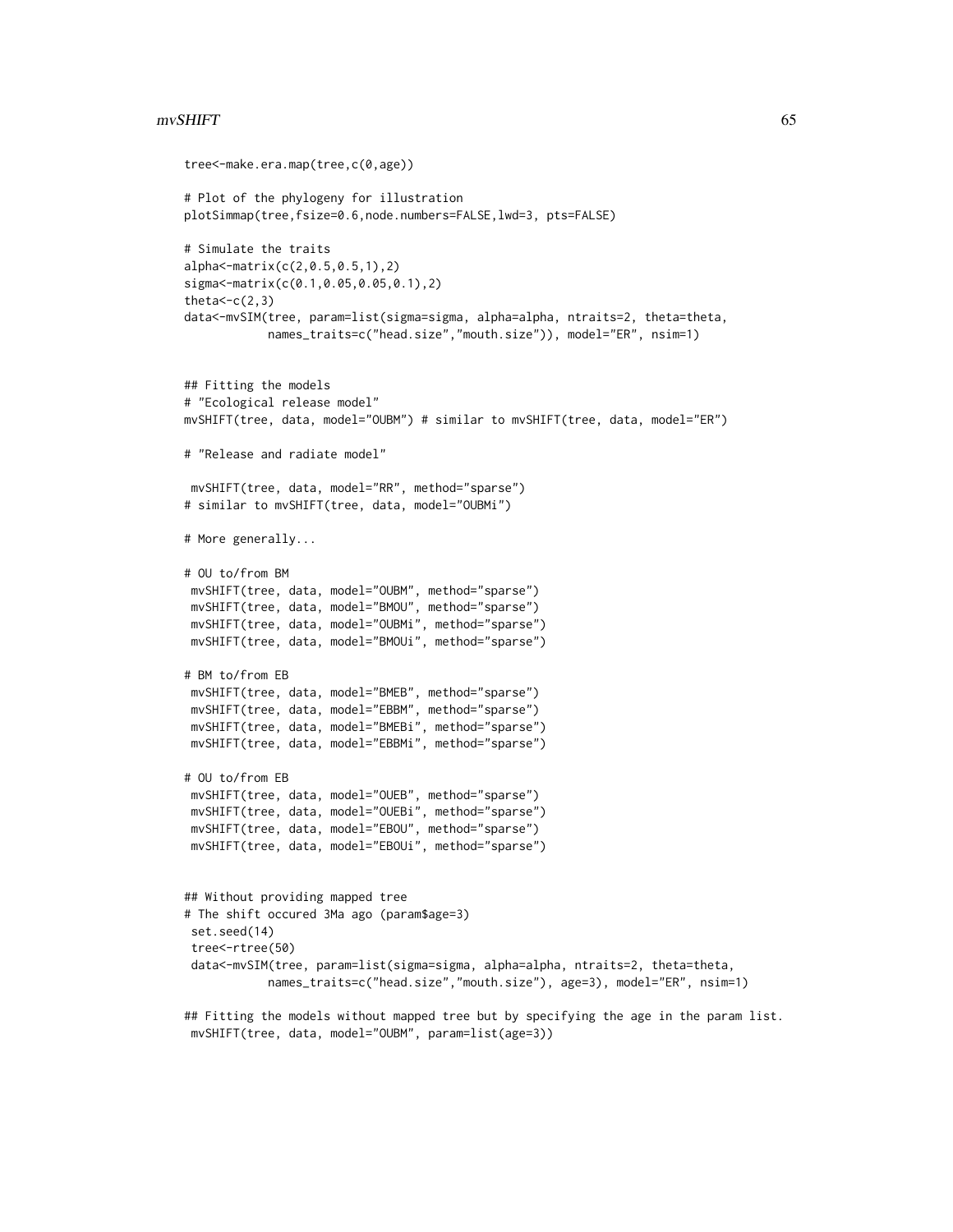#### <span id="page-65-0"></span>Description

This function allows simulating multivariate (as well as univariate) continuous traits evolving according to a BM (Brownian Motion), OU (Ornstein-Uhlenbeck), ACDC (Accelerating rates and Decelerating rates/Early bursts), or SHIFT models of phenotypic evolution.

### Usage

 $mvSIM(tree, nsim = 1, error = NULL, model = c("BMI", "BMM", "OUI", "OUM", "EB"),$ param = list(theta =  $0$ , sigma =  $0.1$ , alpha =  $1$ , beta =  $0$ ))

# Arguments

| tree  | Phylogenetic tree with mapped ancestral states in SIMMAP format (see make simmap<br>function from phytools package) or a standard "phylo" object (ape). Or a time-<br>series                                                                                                                                                                                         |  |
|-------|----------------------------------------------------------------------------------------------------------------------------------------------------------------------------------------------------------------------------------------------------------------------------------------------------------------------------------------------------------------------|--|
| nsim  | The number of simulated traits (or datasets for multivariate analysis).                                                                                                                                                                                                                                                                                              |  |
| error | Matrix or data frame with species in rows and continuous trait sampling variance<br>(squared standard errors) in columns.                                                                                                                                                                                                                                            |  |
| model | The model of trait evolution for the simulations. Could be any of the models<br>used by the mvBM, mvEB, mvOU and mvSHIFT functions.                                                                                                                                                                                                                                  |  |
| param | List of parameter arguments used for the simulations. You should provide the<br>sigma (values or matrix), alpha (for OU and SHIFT models), beta (EB and<br>SHIFT), theta (ancestral states), ntraits (the number of traits) or others param<br>arguments used in the models. Alternatively you can provide a fitted object of<br>class "mymorph". See details below. |  |

## Details

This function simulates multivariate (as well as univariate) continuous traits evolving along a given phylogenetic tree or time series according to a BM/RW (Brownian Motion/Random walk), OU (Ornstein-Uhlenbeck), ACDC (Accelerating rates and Decelerating rates/Early Bursts), and SHIFT models of phenotypic evolution. The traits are simulated by random sampling from a Multivariate Normal Distribution (Paradis, 2012).

The mvSIM function allows simulating continuous trait (univariate or multivariate) evolution along a phylogeny (or a time-series) with user specified parameters or parameters estimated from a previous fit.

The "simulate" wrapper can also be used with a fitted object of class "mvmorph": simulate(object, nsim=1, tree=tree). See example below.

If parameter values are not provided, the default values are fixed to 1 (sigma, sig, alpha, beta) or to 0 for the mean at the root (ancestral state).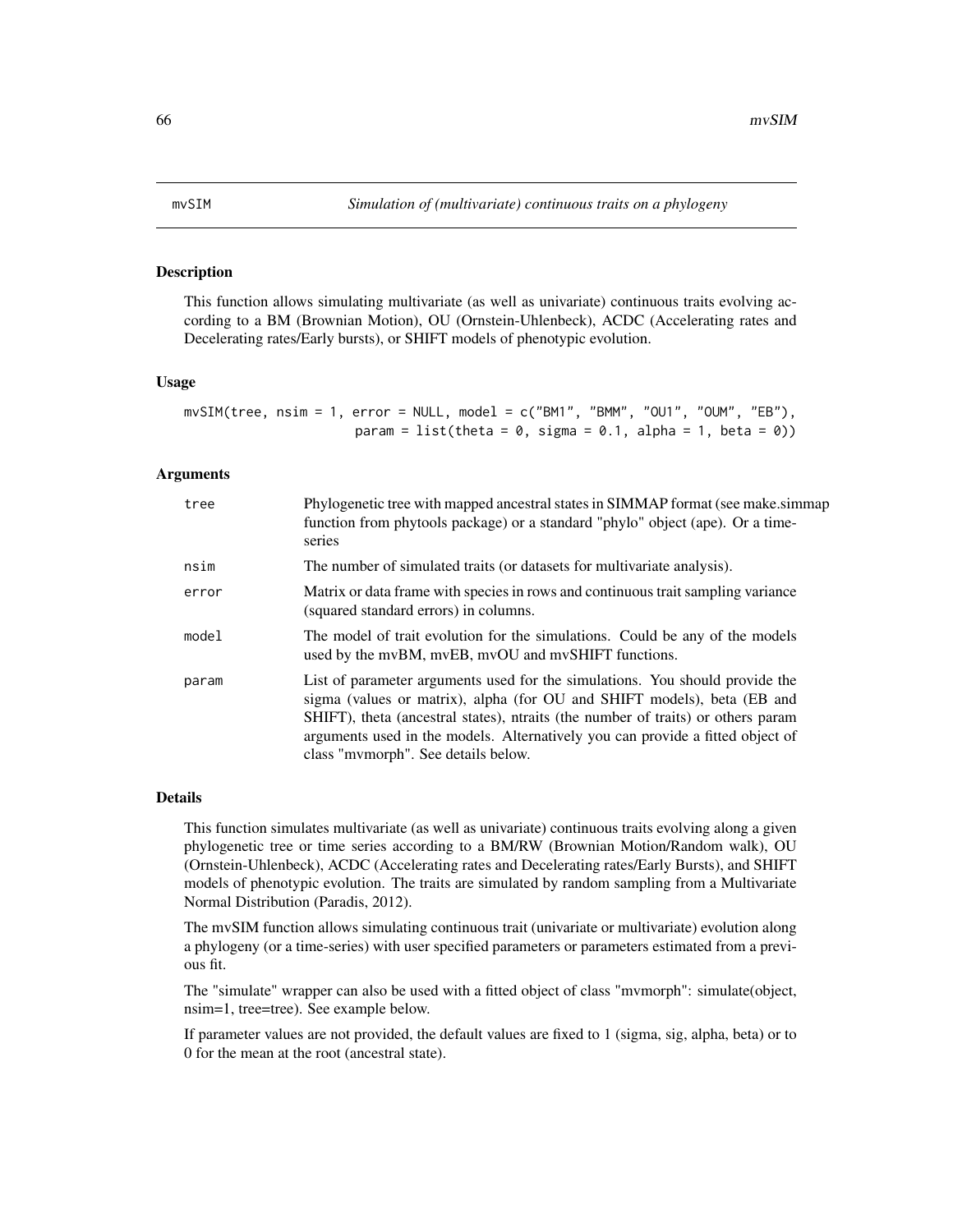### $mvSIM$  67

For the "BMM" model were different parts of the tree have their own rate, a list with one rate (or matrix of rates) per selective regime must be provided.

For the "OU1" and "OUM" models, the user can specify if the ancestral state (theta0) should be computed (param\$root=TRUE), assumed to be at the oldest regime state (param\$root=FALSE), or if there is no root and each regimes is at the stationary point (param\$root="stationary"; see also ?mvOU).

For the "BM1", "BMM", and "RWTS" models, a trend can be simulated by providing values to the "trend" argument in the "param" list.

Traits names can be provided with the "names\_traits" argument in the "param" list. For all the shift models, if the tree is not mapped the age of the shift should be directly provided (in unit of times of the tree) using the "age" argument in the "param" list.

# Value

A matrix with simulated traits (columns) for the univariate case, or a list of matrix for the multivariate case (nsim>1).

#### **Note**

Ancestral states for Ornstein-Uhlenbeck processes (param\$root=TRUE) should be used with nonultrametric trees. As this method uses Multivariate Normal distribution (MVN) for simulating the traits, it is advised to avoid its use with very large datasets/trees and rely instead on recursive algorithms (see, e.g., ?rTraitCont from "ape").

## Author(s)

Julien Clavel

## References

Paradis E. 2012. Analysis of Phylogenetics and Evolution with R. New York: Springer.

### See Also

[mvMORPH](#page-1-0) [mvgls](#page-32-0) [mvOU](#page-47-0) [mvEB](#page-29-0) [mvBM](#page-24-0) [mvSHIFT](#page-61-0) [mvRWTS](#page-58-0) [mvOUTS](#page-52-0) [mvLL](#page-40-0)

col<-c("blue","orange"); names(col)<-c("Forest","Savannah")

```
## Simulated dataset
set.seed(14)
# Generating a random tree with 50 species
tree<-pbtree(n=50)
# Setting the regime states of tip species
sta<-as.vector(c(rep("Forest",20),rep("Savannah",30))); names(sta)<-tree$tip.label
# Making the simmap tree with mapped states
tree<-make.simmap(tree,sta , model="ER", nsim=1)
```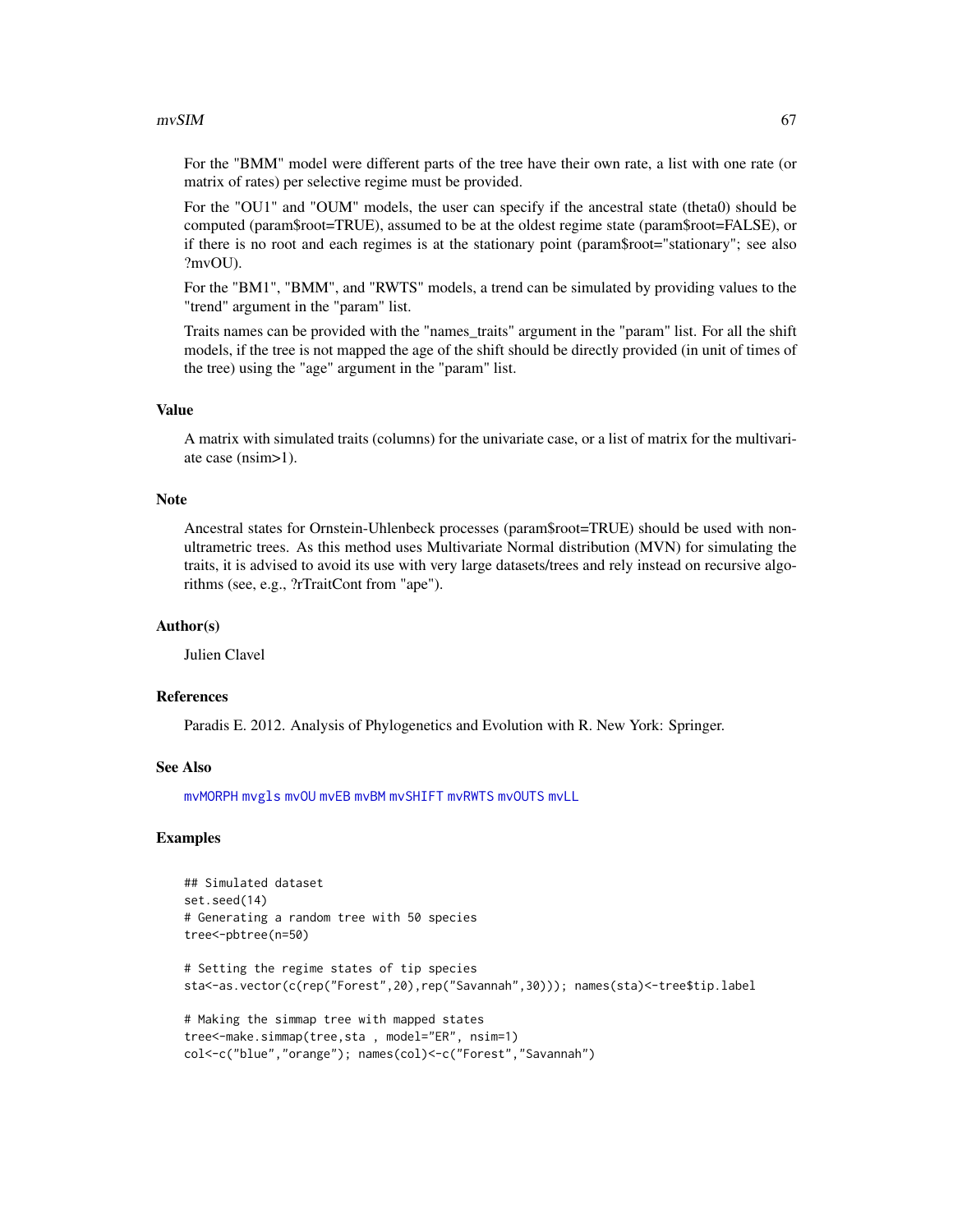```
# Plot of the phylogeny for illustration
plotSimmap(tree,col,fsize=0.6,node.numbers=FALSE,lwd=3, pts=FALSE)
## Simulate trait evolution according to a bivariate "BMM" model
# Number of traits
ntraits<-2
# Number of simulated (pairs of) traits
nsim<-10
# Rates matrices for the "Forest" and the "Savannah" regimes
signa < -list(Forest=matrix(c(2, 0.5, 0.5, 1), 2), Savannah=matrix(c(5, 3, 3, 4), 2))# ancestral states for each traits
theta\lt-c(0,0)
# Simulate
simul<-mvSIM(tree,nsim=nsim, model="BMM",param=list(ntraits=ntraits,sigma=sigma,theta=theta))
# Try to fit a "BM1" model to the first simulated dataset
model_fit<-mvBM(tree,simul[[1]],model="BM1")
# Use the estimated parameters to simulate new traits!
simul2<-mvSIM(tree,nsim=nsim,param=model_fit)
# or try with generic "simulate" function
simul3<-simulate(model_fit,nsim=nsim,tree=tree)
## Just-for-fun :Comparing parameters
simul4<-simulate(model_fit,nsim=100,tree=tree)
 results<-lapply(simul4,function(x){
   mvBM(tree,x,model="BM1",method="pic", echo=FALSE,diagnostic=FALSE)
    })
 sigma_simul<-sapply(results,function(x){x$sigma})
# comparison between the simulated (black) and the observed (red) multivariate rates
layout(matrix(1:4, ncol=2))
 for(i in 1:4){
 hist(sigma_simul[i,], main=paste("Estimated sigma on simulated traits"),
  xlab="estimated sigma for 100 replicates");abline(v=mean(sigma_simul[i,]),lwd=2);
  abline(v=model_fit$sigma[i],col="red",lwd=2)
 }
```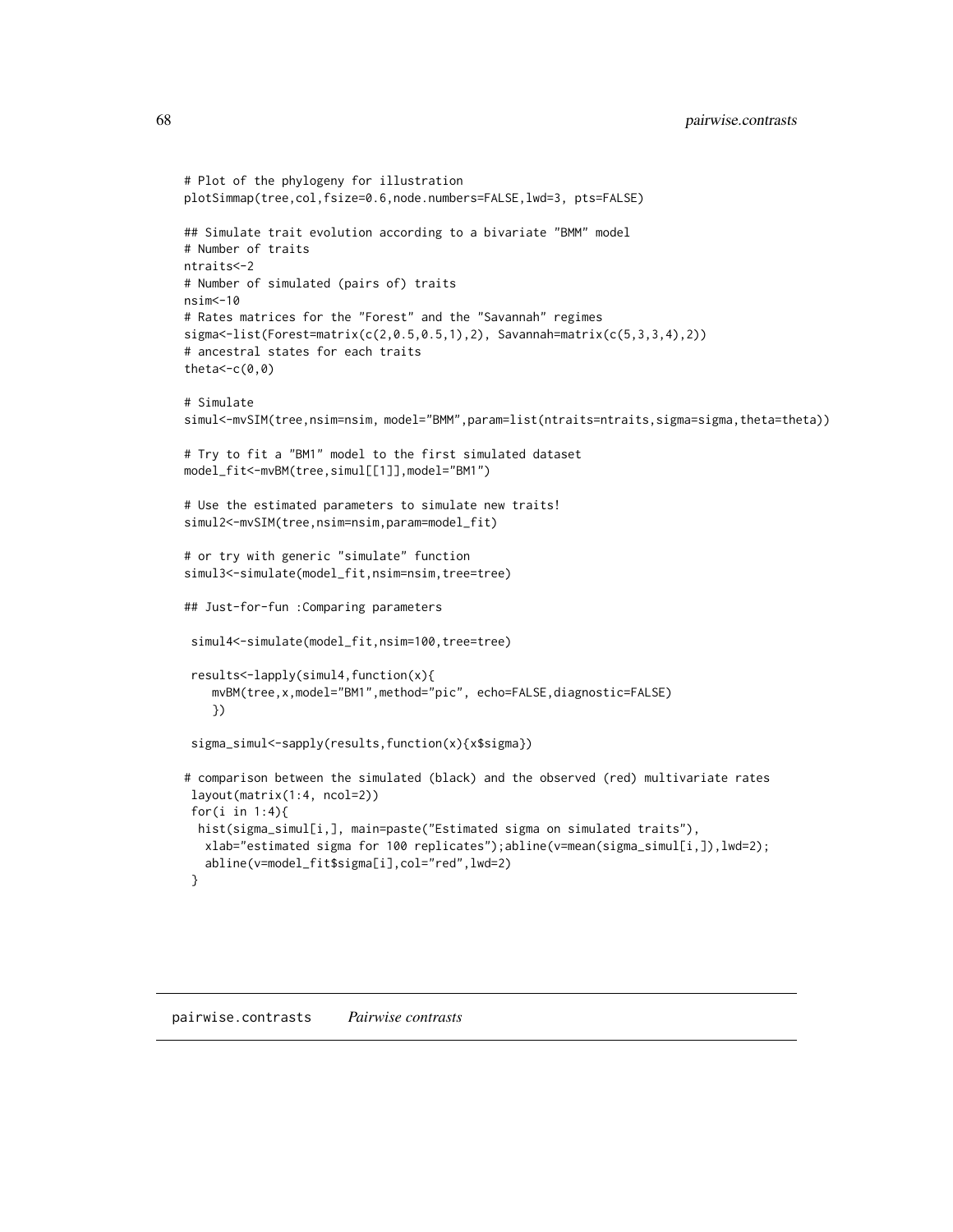# pairwise.contrasts 69

#### Description

Generates pairwise contrasts (for factor levels) from an object fitted by the mvgls or mvols function. This function is used internally in pairwise.glh for the generalized linear hypothesis tests (see also ?manova.gls).

## Usage

pairwise.contrasts(object, term=1, ...)

# Arguments

| object                  | A model fit obtained by the mygls or myols function.                                         |  |
|-------------------------|----------------------------------------------------------------------------------------------|--|
| term                    | The factor term in the "object" model fit for which all the pairwise contrasts are<br>built. |  |
| $\cdot$ $\cdot$ $\cdot$ | Further arguments to be passed through. Not used.                                            |  |

# Value

Returns a matrix of contrasts for all the pairwise comparisons between levels of "term".

## Note

The function assumes "effect" dummy coding for the factor levels (see ?contr.treatment)

# Author(s)

J. Clavel

# References

Clavel, J., Morlon, H. 2020. Reliable phylogenetic regressions for multivariate comparative data: illustration with the MANOVA and application to the effect of diet on mandible morphology in phyllostomid bats. Systematic Biology 69(5): 927-943.

#### See Also

[mvgls](#page-32-0), [mvols](#page-44-0), [manova.gls](#page-19-0), [pairwise.glh](#page-69-0)

# Examples

```
data("phyllostomid")
```
# model fit with mandible~"grp2" fit <- mvgls(mandible~grp2, data=phyllostomid, phyllostomid\$tree, model="lambda", method="PL") # pairwise tests - note that the first group in lexicographic order (the "intercept") is

```
# considered as the baseline in R
```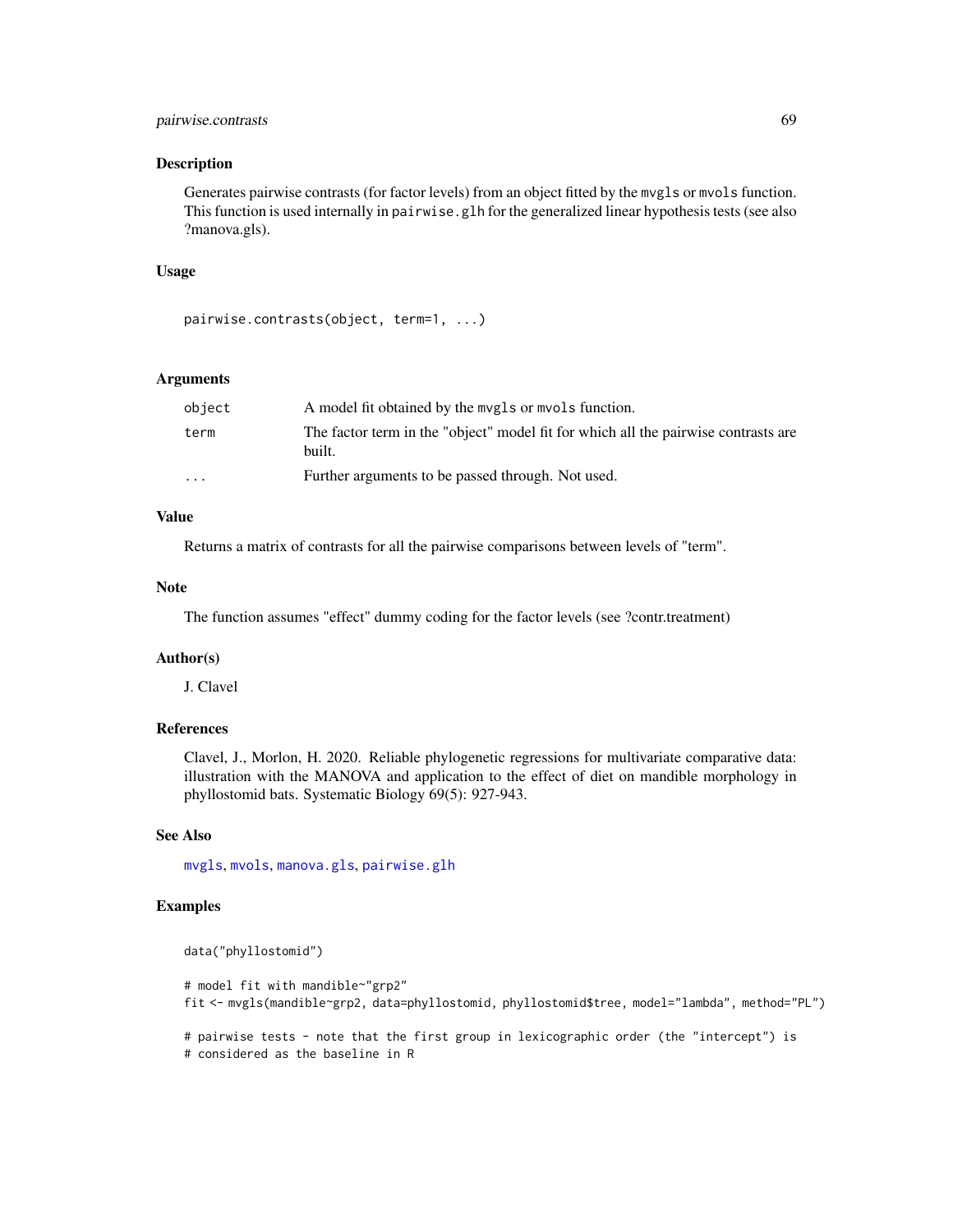```
pairwise.contrasts(fit, term="grp2")
# We can explicitly estimate each mean (rather than deviations to the baseline)
fitb <- mvgls(mandible~grp2 + 0, data=phyllostomid, phyllostomid$tree, model="lambda", method="PL")
pairwise.contrasts(fitb, term="grp2")
```
<span id="page-69-0"></span>pairwise.glh *Pairwise multivariate tests between levels of a factor*

# Description

Performs pairwise multivariate tests (e.g. "Pillai") on levels of a factor in a model fitted by the mvgls or mvols function. This is achieved by evaluating all the pairwise contrasts using generalized linear hypothesis tests (see also ?manova.gls).

# Usage

pairwise.glh(object, term=1, test=c("Pillai", "Wilks", "Hotelling-Lawley", "Roy"), adjust="holm", nperm=1000L, ...)

# Arguments

| object | A model fit obtained by the mvgls or mvols function.                                                                                                                                                                                                                                                                                                                                   |  |
|--------|----------------------------------------------------------------------------------------------------------------------------------------------------------------------------------------------------------------------------------------------------------------------------------------------------------------------------------------------------------------------------------------|--|
| term   | The factor term in the "object" model fit on which the pairwise tests should be<br>evaluated.                                                                                                                                                                                                                                                                                          |  |
| test   | The multivariate test statistic to compute - "Wilks", "Pillai", "Hotelling-Lawley",<br>or "Roy"                                                                                                                                                                                                                                                                                        |  |
| adjust | The multiple comparison adjustment. See ?p. adjust.                                                                                                                                                                                                                                                                                                                                    |  |
| nperm  | The number of permutations used for building the null distribution of the chosen<br>statistic. Permutation is the only available approach for high-dimensional PL<br>models, but either permutations or parametric tests can be used with maximum<br>likelihood (method "LL" in mvgls and mvols)                                                                                       |  |
| .      | Further arguments to be passed through. (e.g., nbcores=2L to provide the num-<br>ber of cores used for parallel calculus; parametric=FALSE to obtain permuta-<br>tion instead of parametric tests for maximum likelihood fit; verbose=TRUE to<br>display a progress bar during permutations; rhs=0 the "right-hand-side" vector<br>for general linear hypothesis testing. See details) |  |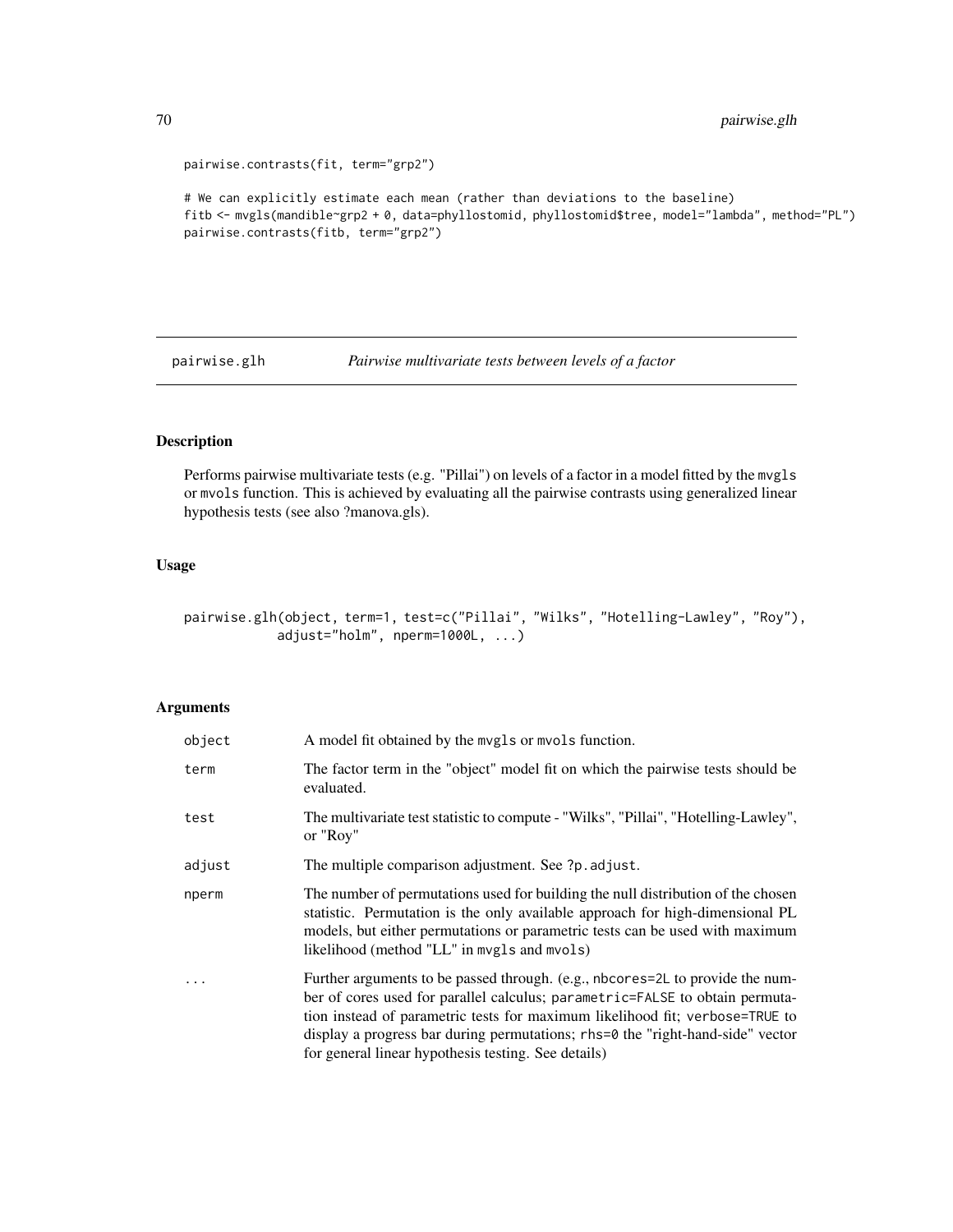### pairwise.glh 71

#### Details

pairwise.glh allows performing multivariate tests (e.g. Pillai's, Wilks, Hotelling-Lawley and Roy largest root) on generalized least squares (GLS) linear model (objects of class "mvgls") fit by either maximum likelihood (method="LL") or penalized likelihood (method="PL-LOO") using the mvgls or mvols function.

General Linear Hypothesis of the form:

$$
LB=O
$$

is used internally with an L matrix specifying linear combinations ("contrasts") of the model coefficients  $(B)$  for each pairwise comparisons. The right-hand-side matrix  $O$  is a constant matrix (of zeros by default) that can be provided through the argument rhs (to test specific values for instance).

Permutations on high-dimensional datasets is time consuming. You can use the option nbcores to parallelize the computations over several cores using forking in UNIX platforms (default is nbcores=1L). Estimated time to completion is displayed when verbose=TRUE.

# Value

An object of class 'pairs.mvgls' which is usually printed. It contains a list including the following components:

| test   | the multivariate test statistic used                                                         |  |
|--------|----------------------------------------------------------------------------------------------|--|
| L.     | the contrasts used for all the pairwise tests                                                |  |
| stat   | the statistic calculated for each pairwise comparisons                                       |  |
| pvalue | the p-values calculated for each pairwise comparisons                                        |  |
| adjust | the adjusted (for multiple comparisons) p-values calculated for each pairwise<br>comparisons |  |

## **Note**

For PL methods, only the "RidgeArch" penalty is allowed for now. Due to corrections for multiple comparisons, one should ensure that the number of permutations is large enough.

## Author(s)

J. Clavel

# References

Clavel, J., Aristide, L., Morlon, H., 2019. A Penalized Likelihood framework for high-dimensional phylogenetic comparative methods and an application to new-world monkeys brain evolution. Systematic Biology 68(1): 93-116.

Clavel, J., Morlon, H. 2020. Reliable phylogenetic regressions for multivariate comparative data: illustration with the MANOVA and application to the effect of diet on mandible morphology in phyllostomid bats. Systematic Biology 69(5): 927-943.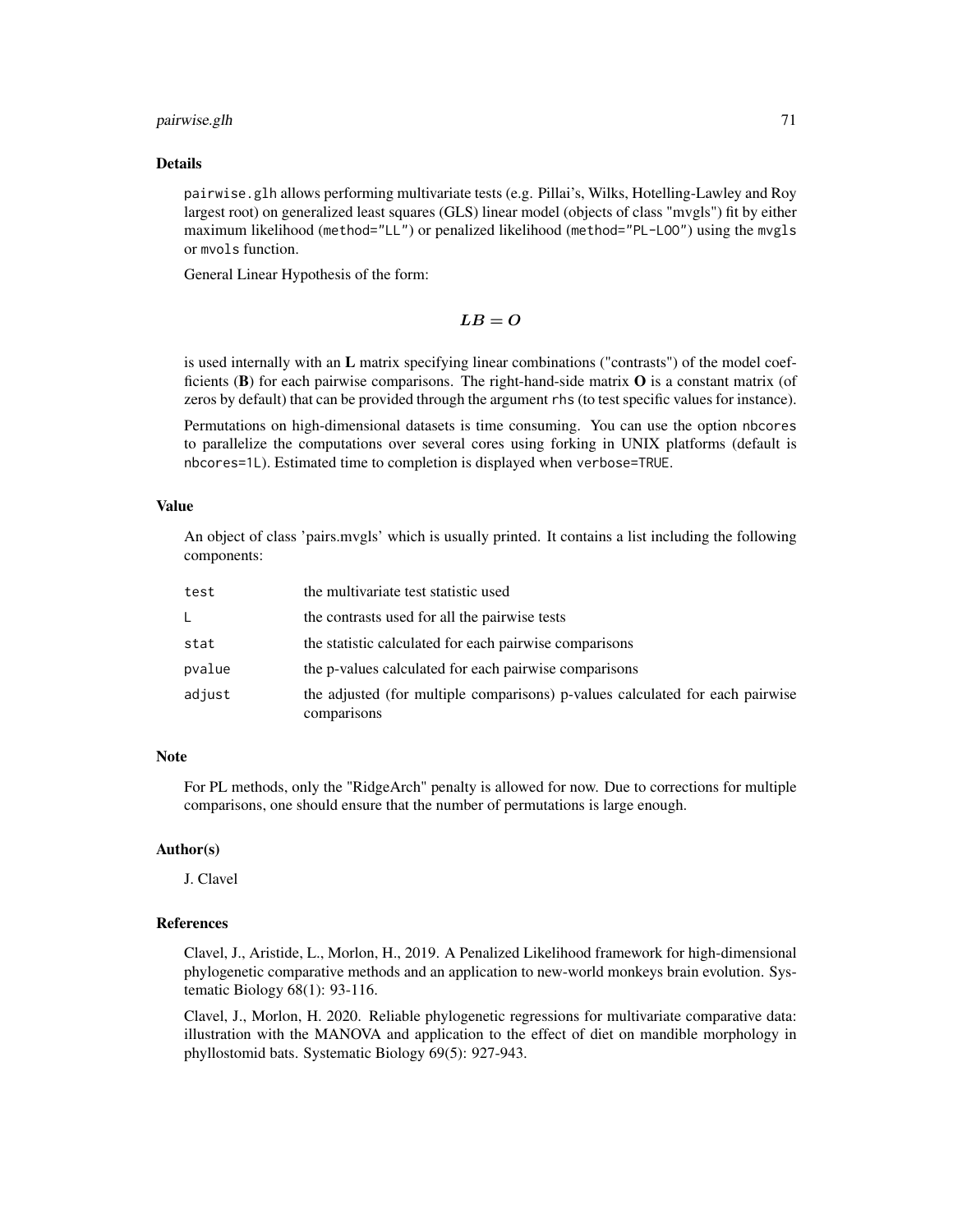# See Also

[mvgls](#page-32-0), [mvols](#page-44-0), [pairwise.contrasts](#page-67-0), [manova.gls](#page-19-0)

# Examples

data("phyllostomid")

```
# model fit with mandible~"grp2"
fit <- mvgls(mandible~grp2, data=phyllostomid, phyllostomid$tree, model="lambda", method="PL")
# pairwise tests
pairwise.glh(fit, term="grp2", test="Pillai", adjust="holm", nperm=1000, verbose=TRUE)
# fit the model by ML (p<n) and use parametric tests
fitb <- mvgls(mandible[,1:5]~grp2, data=phyllostomid,
              phyllostomid$tree, model="lambda", method="LL")
pairwise.glh(fitb, term="grp2", test="Pillai", adjust="holm", verbose=TRUE)
# use permutations on ML fit
pairwise.glh(fitb, term="grp2", test="Pillai", adjust="holm", nperm=1000, parametric=FALSE)
```

| phyllostomid | Phylogeny and trait data for a sample of Phyllostomid bats |
|--------------|------------------------------------------------------------|
|              |                                                            |

## Description

Phylogeny, diet, and morphological variables for 49 species of Phyllostomid bats.

#### Usage

data("phyllostomid")

# Details

Illustrative phylogeny (*phyllostomid\$tree*) and morphological data (*phyllostomid\$mandible* - 73 variables composed of the superimposed procrustes 2D-coordinates for the mandible and the condylobasal length) of 49 species of Phyllostomid bats from Monteiro & Nogueira (2011). The firsts 22 coordinates represent anatomical landmarks and the last 50 coordinates are semilandmarks.

The four grouping factor variables (e.g., *phyllostomid\$grp1*, *phyllostomid\$grp2*, ...) are the adaptive regime models for association between mandible morphology and diet considered in Monteiro & Nogueira (2011).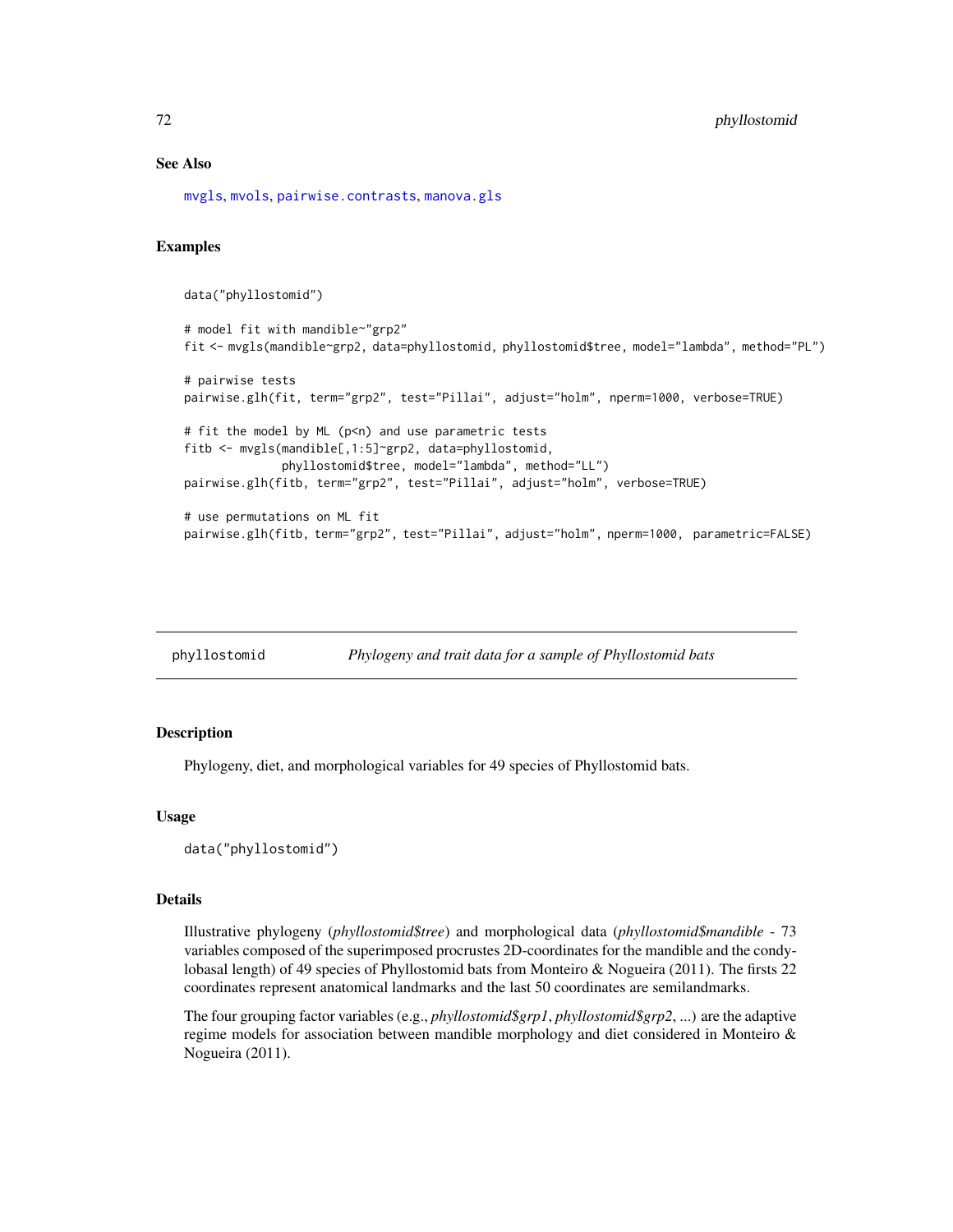#### <span id="page-72-1"></span>predict the contract of the contract of the contract of the contract of the contract of the contract of the contract of the contract of the contract of the contract of the contract of the contract of the contract of the co

## References

Monteiro L.R., Nogueira M.R. 2011. Evolutionary patterns and processes in the radiation of phyllostomid bats. BMC Evolutionary Biology. 11:1-23.

Clavel, J., Morlon, H. 2020. Reliable phylogenetic regressions for multivariate comparative data: illustration with the MANOVA and application to the effect of diet on mandible morphology in phyllostomid bats. Systematic Biology 69(5): 927-943.

# Examples

```
data(phyllostomid)
plot(phyllostomid$tree)
head(phyllostomid$mandible)
# Fit a linear model by PL
fit1 <- mvgls(mandible~grp1, data=phyllostomid, phyllostomid$tree, model="lambda", method="LOO")
# regularized MANOVA test
(manova.gls(fit1, test="Wilks", verbose=TRUE))
```
predict *Predictions from (multivariate) gls or ols model fit*

## <span id="page-72-0"></span>Description

Returns the prediction(s) of a linear model of class 'mvgls'.

## Usage

```
## S3 method for class 'mvgls'
predict(object, newdata, ...)
```
## Arguments

| object   | an object of class 'mvgls' obtained from a mvgls or mvols fit.                                                                                                                                                                                                                                                                         |
|----------|----------------------------------------------------------------------------------------------------------------------------------------------------------------------------------------------------------------------------------------------------------------------------------------------------------------------------------------|
| newdata  | a data frame with new observation(s). The column names must match the names<br>of the predictors in the model fit object. The type (e.g. factors, numeric) must<br>also match the type of the predictors in the model fit object. Note: the fitted<br>values are simply returned if "newdata" is not provided.                         |
| $\ddots$ | further arguments for this generic function. For models fit by mygls, if tree is<br>provided (with tip name(s) matching rowname(s) in newdata and in the training<br>(model fit) dataset), then the best unbiased linear prediction (BLUB) for the<br>model is returned. Otherwise the GLS coefficients are used to predict "newdata". |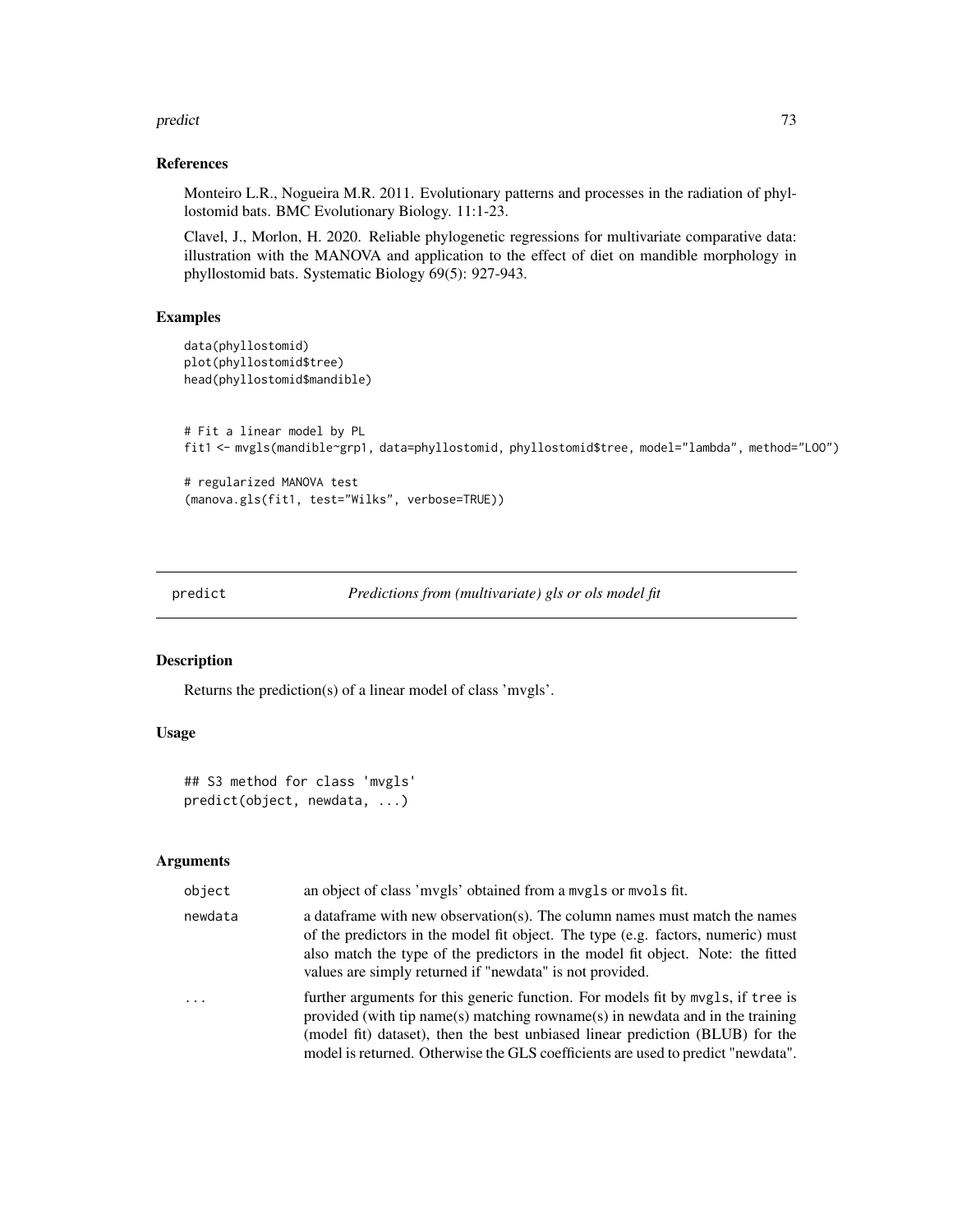<span id="page-73-0"></span>A matrix with the predictions for the linear model fitted by mvgls or mvols.

# Author(s)

J. Clavel

# See Also

[fitted.mvgls](#page-13-0) [vcov.mvgls](#page-79-0) [residuals.mvgls](#page-76-0) [coef.mvgls](#page-7-0) [mvgls](#page-32-0) [mvols](#page-44-0)

predict.mvgls.dfa *Predictions from Discriminant analysis conducted with a mvgls model fit*

# Description

Returns the prediction(s) of DFA of class 'mvgls.dfa'.

# Usage

```
## S3 method for class 'mvgls.dfa'
predict(object, newdata, prior, ...)
```
# Arguments

| object  | an object of class 'mvgls' obtained from a mvgls or mvols fit.                                                                                                                                                                                                                                                                                                                                                                                         |
|---------|--------------------------------------------------------------------------------------------------------------------------------------------------------------------------------------------------------------------------------------------------------------------------------------------------------------------------------------------------------------------------------------------------------------------------------------------------------|
| newdata | a matrix with new observation(s) for the response variables. Note: the predic-<br>tions are performed on fitted values if "newdata" is not provided.                                                                                                                                                                                                                                                                                                   |
| prior   | the group priors. If not provided, assumes equal prior.                                                                                                                                                                                                                                                                                                                                                                                                |
|         | further arguments for this generic function. If tree is provided (with tip name(s)<br>matching rownames in newdata and in the training sample (model fit)), then the<br>best unbiased linear prediction (BLUP) for the model is returned. Otherwise the<br>GLS coefficients are used to predict "newdata", in this condition classification<br>might be less optimal than performing a regular DFA (see 1da from MASS or<br>mvgls.dfa on a mvols fit). |

## Value

| class     | The class assigned to each new observations                         |
|-----------|---------------------------------------------------------------------|
| posterior | The posterior probabilities used to classify each new observations  |
| prior     | The prior used to classify each new observations to each categories |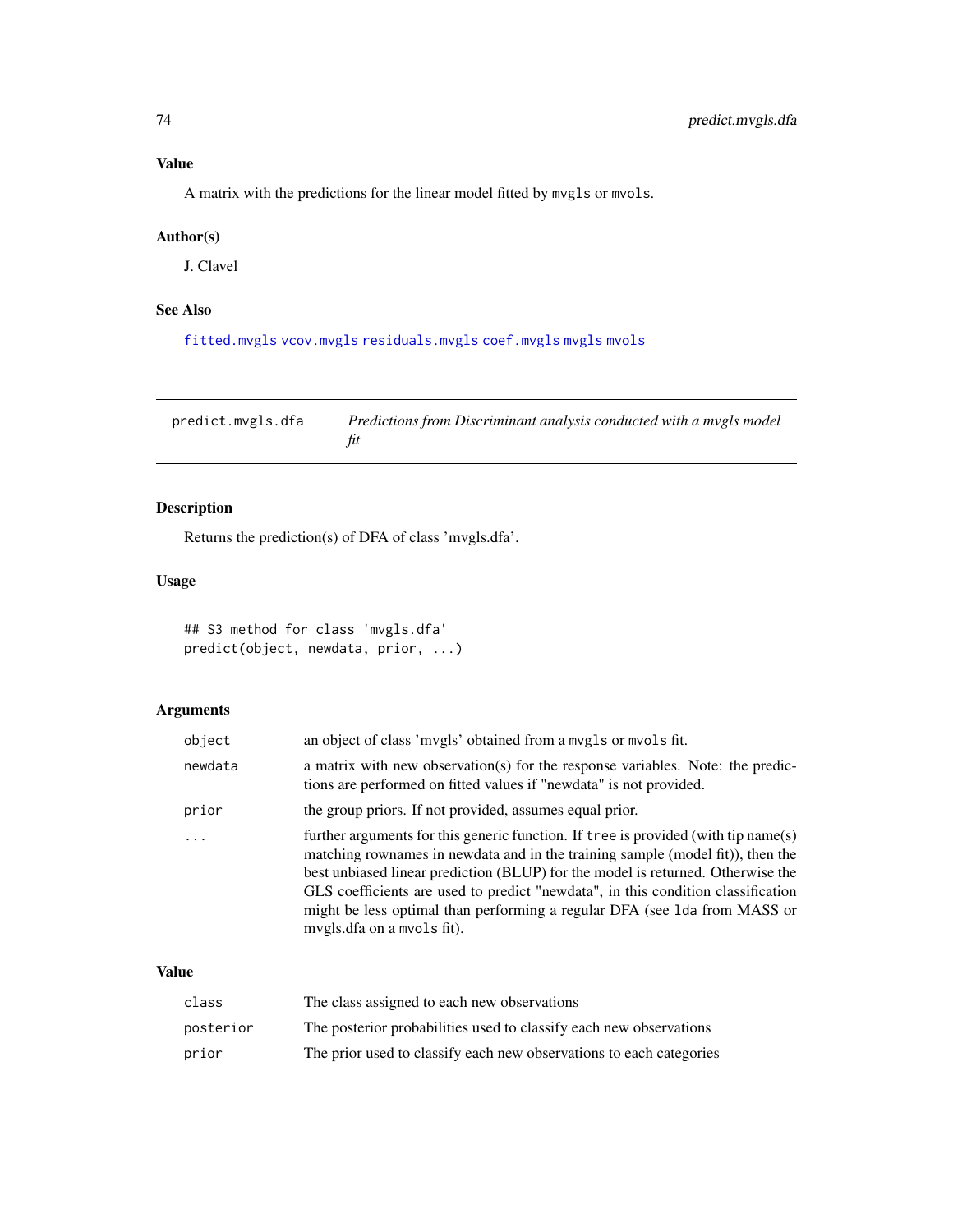## <span id="page-74-0"></span>pruning the contract of the contract of the contract of the contract of the contract of the contract of the contract of the contract of the contract of the contract of the contract of the contract of the contract of the co

## Author(s)

J. Clavel

## **References**

Duhamel A. et al. in prep.

# See Also

[mvgls.dfa](#page-36-0) [predict.mvgls](#page-72-0) [fitted.mvgls](#page-13-0) [vcov.mvgls](#page-79-0) [residuals.mvgls](#page-76-0) [coef.mvgls](#page-7-0) [mvgls](#page-32-0) [mvols](#page-44-0)

# Examples

```
library(mvMORPH)
n=64
p=4tree <- pbtree(n=n)
sigma <- crossprod(matrix(runif(p*p),p,p))
resid <- mvSIM(tree, model="BM1", param=list(sigma=sigma))
Y \leftarrow \text{rep}(c(0, 1.5), each=n/2) + \text{resid}grp <- as.factor(rep(c("gp1","gp2"),each=n/2))
names(grp) = rownames(Y)
data <- list(Y=Y, grp=grp)
mod <- mvgls(Y~grp, data=data, tree=tree, model="BM")
# fda
```

```
da1 <- mvgls.dfa(mod)
```
pruning *Pruning algorithm to compute the square root of the phylogenetic covariance matrix and its determinant.*

## Description

This function uses the pruning algorithm (Felsenstein 1973) to efficiently compute the determinant of the phylogenetic covariance matrix as well as the square root of this matrix (or its inverse; Stone 2011, Khabbazian et al. 2016). This algorithm is faster than using "eigen" or "cholesky" function to compute the determinant or the square root (see e.g., Clavel et al. 2015) and can be used to compute independent contrasts scores and the log-likelihood of a model in linear time.

## Usage

```
pruning(tree, inv=TRUE, scaled=TRUE, trans=TRUE, check=TRUE)
```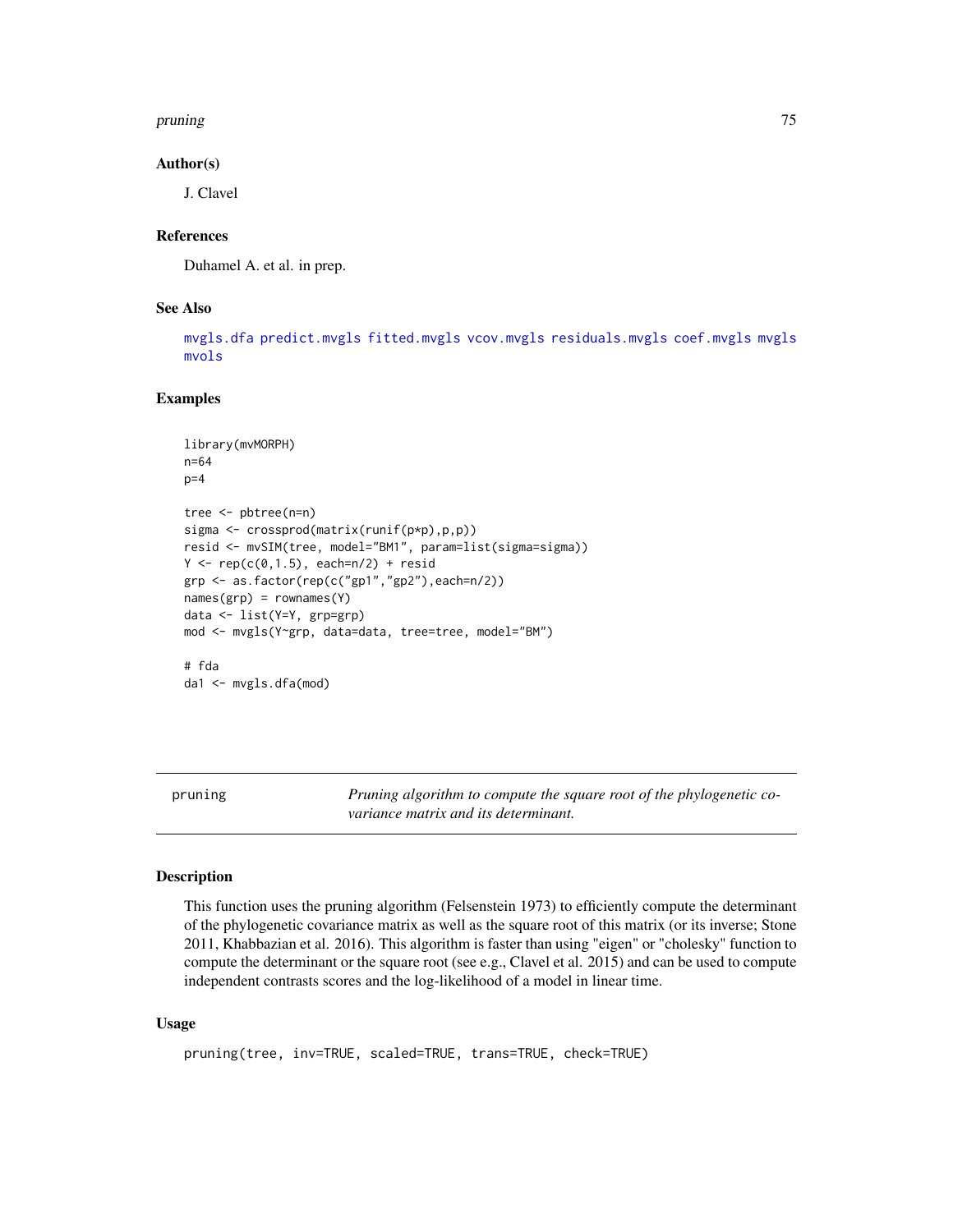# <span id="page-75-0"></span>Arguments

| tree   | Phylogenetic tree (an object of class "phylo" or "simmap").                                                                                                                  |
|--------|------------------------------------------------------------------------------------------------------------------------------------------------------------------------------|
| inv    | Return the matrix square root of either the covariance matrix (inv=FALSE) or<br>its inverse (inv=TRUE, the default). This matrix is a "contrasts" matrix.                    |
| scaled | Indicates whether the contrasts should be scaled with their expected variances<br>(default to TRUE).                                                                         |
| trans  | Return the transpose (trans=TRUE) of the matrix square root/contrasts matrix.<br>(i.e. by default it returns a matrix equivalent to the upper triangular Cholesky<br>factor) |
| check  | Check if the input tree is dichotomous and in "postorder" (see ?is.binary.tree and<br>?reorder.phylo).                                                                       |

# Details

The tree is assumed to be fully dichotomic and in "postorder", otherwise the functions *multi2di* and *reorder.phylo* are used internally when *check=TRUE*.

# Value

| sqrtMat | The matrix square root (contrasts matrix)                                       |
|---------|---------------------------------------------------------------------------------|
| varNode | Variance associated to each node values (similar to "contrasts" variance)       |
| varRoot | Variance associated to the root value (similar to the ancestral state variance) |
| det     | Log-determinant of the phylogenetic covariance of the tree                      |

# Author(s)

Julien Clavel

# References

Clavel J., Escarguel G., Merceron G. 2015. mvMORPH: an r package for fitting multivariate evolutionary models to morphometric data. Methods Ecol. Evol. 6:1311-1319.

Felsenstein J. 1973. Maximum-likelihood estimation of evolutionary trees from continuous characters. Am. J. Hum. Genet. 25:471-492.

Khabbazian M., Kriebel R., Rohe K., Ane C. 2016. Fast and accurate detection of evolutionary shifts in Ornstein-Uhlenbeck models. Methods Ecol. Evol. 7:811-824.

Stone E.A. 2011. Why the phylogenetic regression appears robust to tree misspecification. Syst. Biol. 60:245-260

# See Also

[mvLL](#page-40-0) [mvgls](#page-32-0)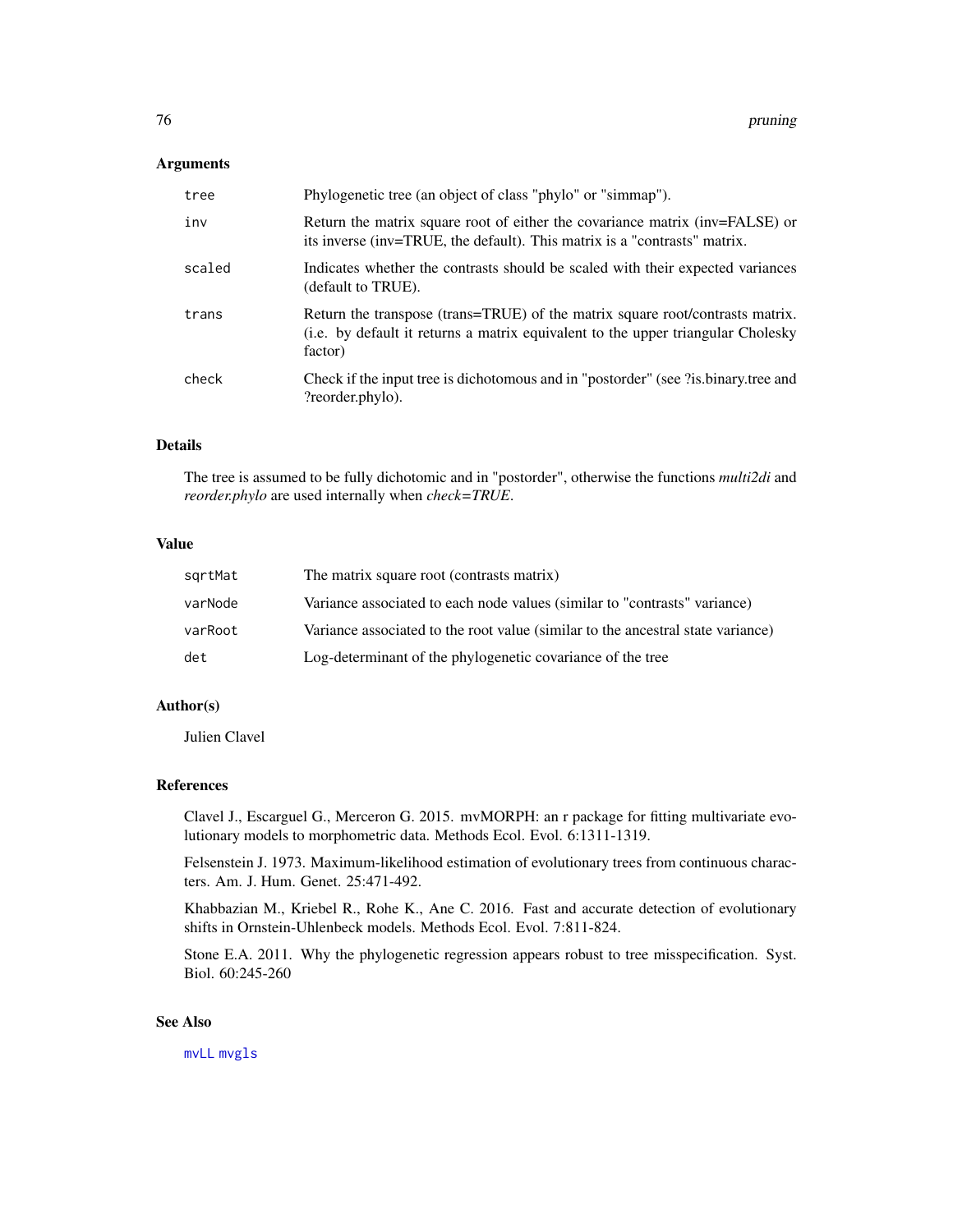## <span id="page-76-1"></span>residuals **77**

## Examples

```
## Simulated dataset
set.seed(14)
# Generating a random tree
tree<-pbtree(n=50)
Y <- mvSIM(tree, model="BM1", param=list(sigma=1, theta=0)) # trait
X <- matrix(1, nrow=Ntip(tree), ncol=1) # design matrix
## Use the GLS trick
# Compute the matrix square root
C <- vcv.phylo(tree)
D \leftarrow \text{chol}(C)Cinv <- solve(C)
Di <- chol(Cinv)
# transform the traits
Xi <- Di%*%X
Yi <- Di%*%Y
# Compute the GLS estimate and determinant (see Clavel et al. 2015)
# GLS estimate for the root
print(pseudoinverse(Xi)%*%Yi)
# Determinant of the phylogenetic covariance matrix
print(sum(log(diag(D)^2)))
## Use the pruning algorithm (much faster)
M <- pruning(tree, inv=TRUE)
Xi <- M$sqrtMat%*%X
Yi <- M$sqrtMat%*%Y
# GLS estimate
print(pseudoinverse(Xi)%*%Yi)
# determinant
print(M$det)
## REML determinant (without variance of the root state; see Felsenstein 1973)
# full REML
log(det(C)) + log(det(t(X)%*%Cinv%*%X))
# pruning REML
sum(log(M$varNode))
```
<span id="page-76-0"></span>

residuals *Extract gls (or ols) model residuals*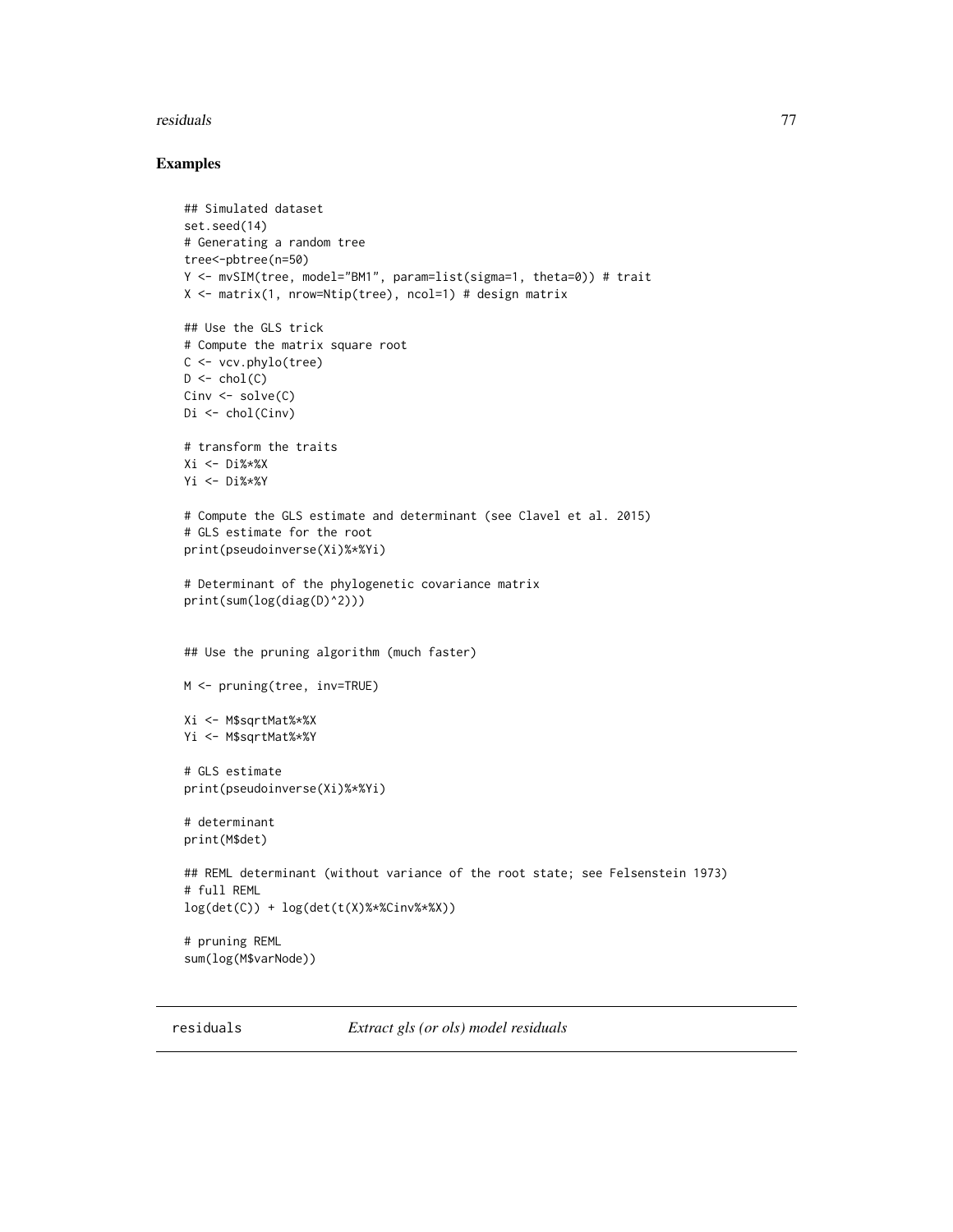78 stationary

# Description

Returns the residuals of a linear model of class 'mvgls'.

# Usage

```
## S3 method for class 'mvgls'
residuals(object, type, ...)
```
# Arguments

| object   | an object of class 'mvgls' obtained from a mvgls or mvols fit.                                                                                                                                                                                                                                                                                                                                                                                                                        |
|----------|---------------------------------------------------------------------------------------------------------------------------------------------------------------------------------------------------------------------------------------------------------------------------------------------------------------------------------------------------------------------------------------------------------------------------------------------------------------------------------------|
| type     | an optional character string specifying the type of residuals to be used. To<br>match conventions used in the <i>nlme</i> package: if "response", the "raw" resid-<br>uals (observed-fitted) are used; else, if "normalized", the normalized residuals<br>(the residuals pre-multiplied by the inverse square-root factor of the estimated<br>(between observations) covariance matrix) are used. Note however that there is<br>still between variables correlations with both types. |
| $\cdots$ | other arguments for this generic function (not used).                                                                                                                                                                                                                                                                                                                                                                                                                                 |

# Value

A matrix with the residuals for the linear model fitted by mvgls or mvols.

# Author(s)

J. Clavel

# See Also

[vcov.mvgls](#page-79-0) [residuals.mvgls](#page-76-0) [coef.mvgls](#page-7-0) [mvgls](#page-32-0) [mvols](#page-44-0)

stationary *The stationary variance of an Ornstein-Uhlenbeck process*

# Description

This function returns the stationary variance for an Ornstein-Uhlenbeck process (object of class "ou").

# Usage

```
stationary(object)
```
# Arguments

object Object fitted with the "mvOU" function.

<span id="page-77-0"></span>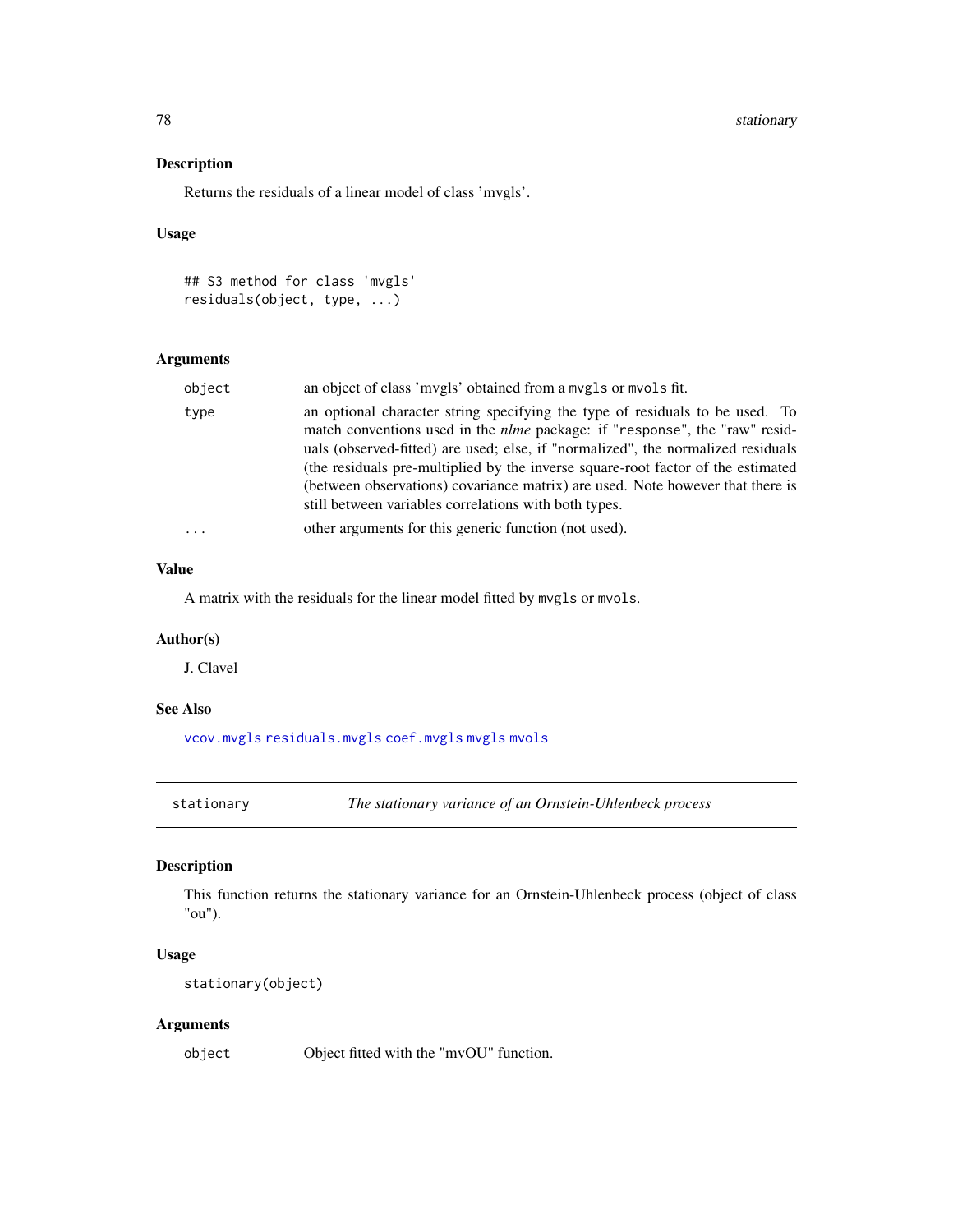#### <span id="page-78-0"></span>stationary 2012 - 2013 - 2023 - 2023 - 2023 - 2023 - 2023 - 2023 - 2023 - 2024 - 2023 - 2023 - 2024 - 2023 - 20

## Details

This function computes the dispersion parameter of the Ornstein-Uhlenbeck process (i.e., the expected variance when the process is stationary). The multivariate normal stationary distribution of the Ornstein-Uhlenbeck process is computed following Bartoszek et al. (2012).

# Value

The stationary variance-covariance matrix of the OU process

#### Author(s)

Julien Clavel

## References

Bartoszek K., Pienaar J., Mostad P., Andersson S., Hansen T.F. 2012. A phylogenetic comparative method for studying multivariate adaptation. J. Theor. Biol. 314:204-215.

## See Also

[mvMORPH](#page-1-0) [mvOU](#page-47-0) [halflife](#page-15-0)

## Examples

```
# Simulated dataset
set.seed(14)
# Generating a random tree
tree<-pbtree(n=50)
# Setting the regime states of tip species
sta<-as.vector(c(rep("Forest",20),rep("Savannah",30))); names(sta)<-tree$tip.label
# Making the simmap tree with mapped states
tree<-make.simmap(tree,sta , model="ER", nsim=1)
col<-c("blue","orange"); names(col)<-c("Forest","Savannah")
# Plot of the phylogeny for illustration
plotSimmap(tree,col,fsize=0.6,node.numbers=FALSE,lwd=3, pts=FALSE)
# Simulate the traits
alpha<-matrix(c(2,0.5,0.5,1),2)
sigma<-matrix(c(0.1,0.05,0.05,0.1),2)
theta < -c(2,3,1,1.3)data<-mvSIM(tree, param=list(sigma=sigma, alpha=alpha, ntraits=2, theta=theta,
            names_traits=c("head.size","mouth.size")), model="OUM", nsim=1)
## Fitting the models
# OUM - Analysis with multiple optima
result<-mvOU(tree, data)
stationary(result)
```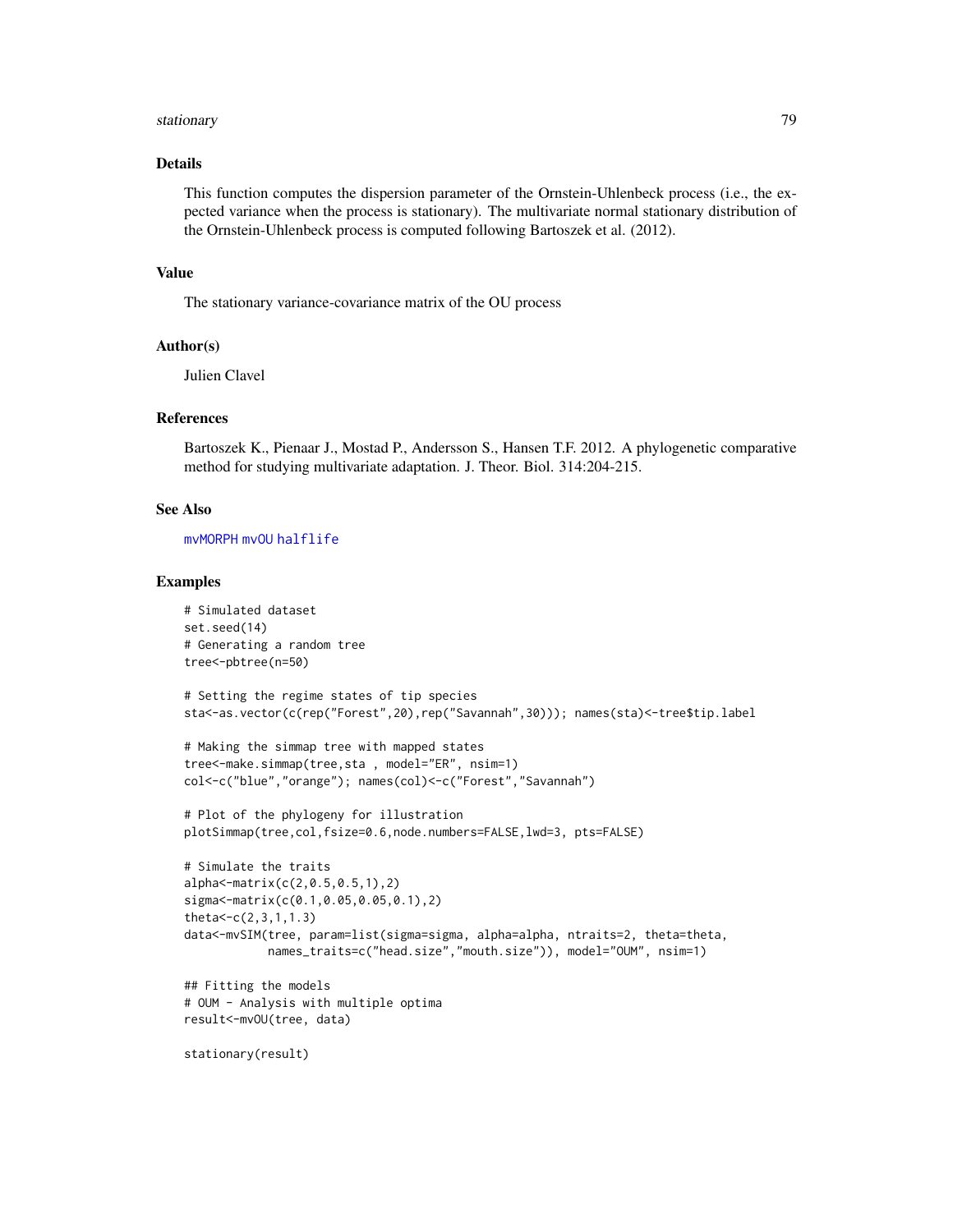```
# Expected values when the process is stationary
expected<-list(alpha=alpha,sigma=sigma)
class(expected)<-c("mvmorph","mvmorph.ou")
stationary(expected)
```
vcov *Calculate variance-covariance matrix for a fitted object of class 'mvgls'*

## <span id="page-79-0"></span>Description

Returns the variance-covariance matrix of the coefficients or the traits.

## Usage

## S3 method for class 'mvgls' vcov(object, ...)

## Arguments

| object   | an object of class 'mvgls' obtained from a mvgls or mvols fit.       |
|----------|----------------------------------------------------------------------|
| $\cdots$ | additional arguments for methods function. See <i>details</i> below. |

## Details

The vcov function returns by default the variance-covariance matrix of the main parameters of a fitted model object. The main parameters are the coefficients (this correspond to the argument type="coef"; see also coef.mvgls). With type="covariance", the vcov.mvgls function returns the estimated traits covariance matrix (possibly regularized for PL approaches) while type="precision" return the precision matrix (i.e. the inverse of the covariance).

## Value

A matrix of the estimated covariances between the parameter estimates (of type "coef", "covariance", or "precision").

# Author(s)

J. Clavel

# See Also

[coef.mvgls](#page-7-0) [residuals.mvgls](#page-76-0) [fitted.mvgls](#page-13-0) [mvgls](#page-32-0) [mvols](#page-44-0)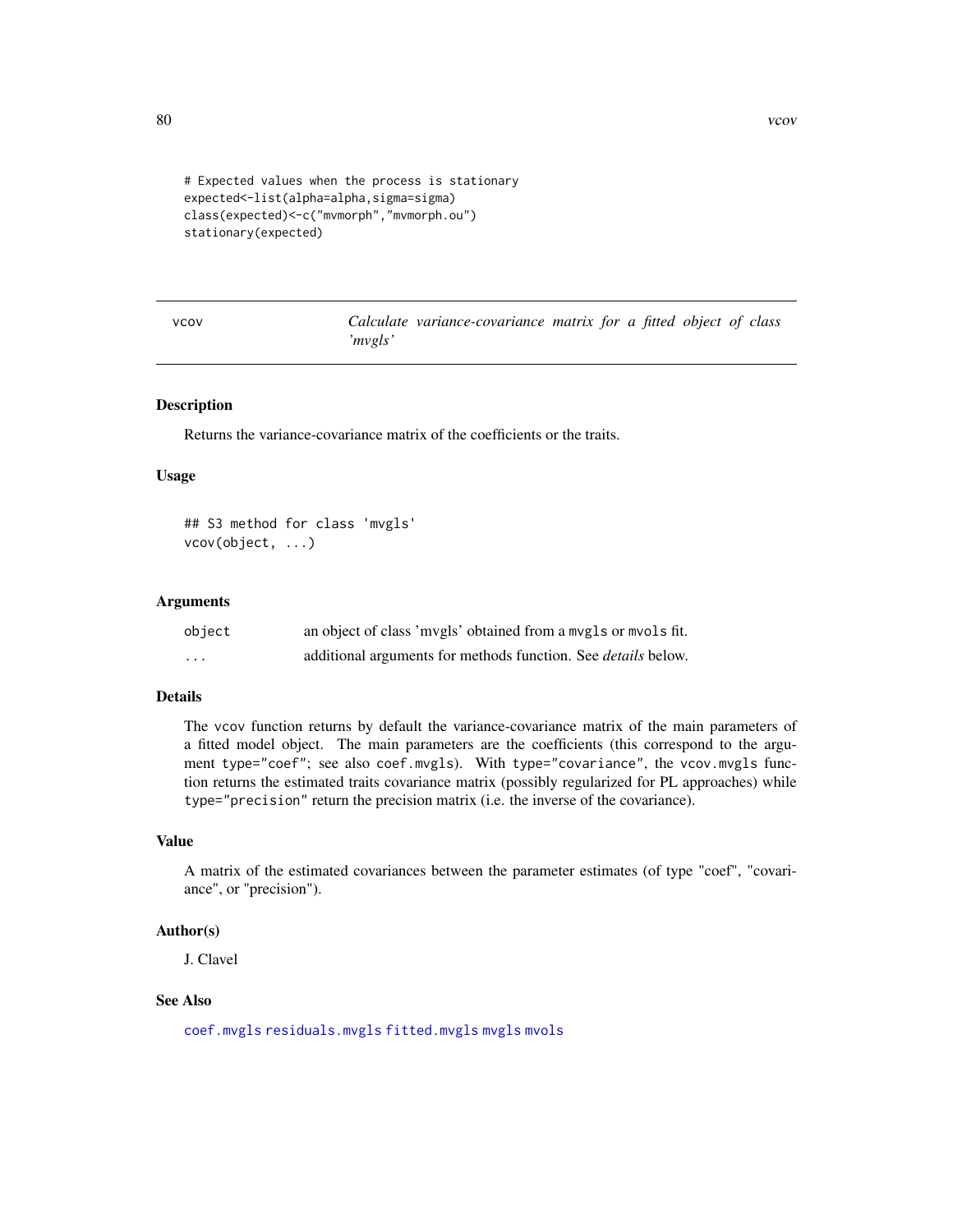# Index

∗ AIC aicw, [4](#page-3-0) ∗ Accelerating rates mvEB, [30](#page-29-0) ∗ Akaike weights aicw, [4](#page-3-0) ∗ BM mvMORPH-package, [2](#page-1-1) ∗ Brownian Motion mvBM, [25](#page-24-0) mvRWTS, [59](#page-58-0) mvSHIFT, [62](#page-61-0) ∗ CVA mvgls.dfa, [37](#page-36-1) predict.mvgls.dfa, [74](#page-73-0) ∗ Cholesky constraint mvBM, [25](#page-24-0) mvRWTS, [59](#page-58-0) ∗ Contrasts pairwise.contrasts, [68](#page-67-0) pairwise.glh, [70](#page-69-0) ∗ DFA mvgls.dfa, [37](#page-36-1) predict.mvgls.dfa, [74](#page-73-0) ∗ Decelerating rates mvEB, [30](#page-29-0) ∗ Determinant pruning, [75](#page-74-0) ∗ Discriminant mvgls.dfa, [37](#page-36-1) ∗ EB mvMORPH-package, [2](#page-1-1) ∗ EC mvSHIFT, [62](#page-61-0) ∗ ER mvSHIFT, [62](#page-61-0) ∗ Early burst mvEB, [30](#page-29-0) ∗ Early-Burst

mvSHIFT, [62](#page-61-0) ∗ Effect size effectsize, [8](#page-7-1) ∗ Estim estim, [12](#page-11-0) ∗ Evolutionary rates mvBM, [25](#page-24-0) mvMORPH-package, [2](#page-1-1) mvRWTS, [59](#page-58-0) mvSHIFT, [62](#page-61-0) ∗ GIC manova.gls, [20](#page-19-0) mvgls, [33](#page-32-1) mvgls.pca, [39](#page-38-0) mvols, [45](#page-44-1) ∗ GLS EIC, [10](#page-9-0) GIC, [15](#page-14-0) manova.gls, [20](#page-19-0) mvgls, [33](#page-32-1) mvgls.pca, [39](#page-38-0) mvLL, [41](#page-40-1) mvols, [45](#page-44-1) mvqqplot, [57](#page-56-0) pairwise.contrasts, [68](#page-67-0) pairwise.glh, [70](#page-69-0) pruning, [75](#page-74-0) ∗ General Linear Hypothesis manova.gls, [20](#page-19-0) pairwise.contrasts, [68](#page-67-0) pairwise.glh, [70](#page-69-0) ∗ Hessian mvOU, [48](#page-47-1) mvOUTS, [53](#page-52-0) ∗ High dimensions EIC, [10](#page-9-0) GIC, [15](#page-14-0) manova.gls, [20](#page-19-0) mvgls, [33](#page-32-1)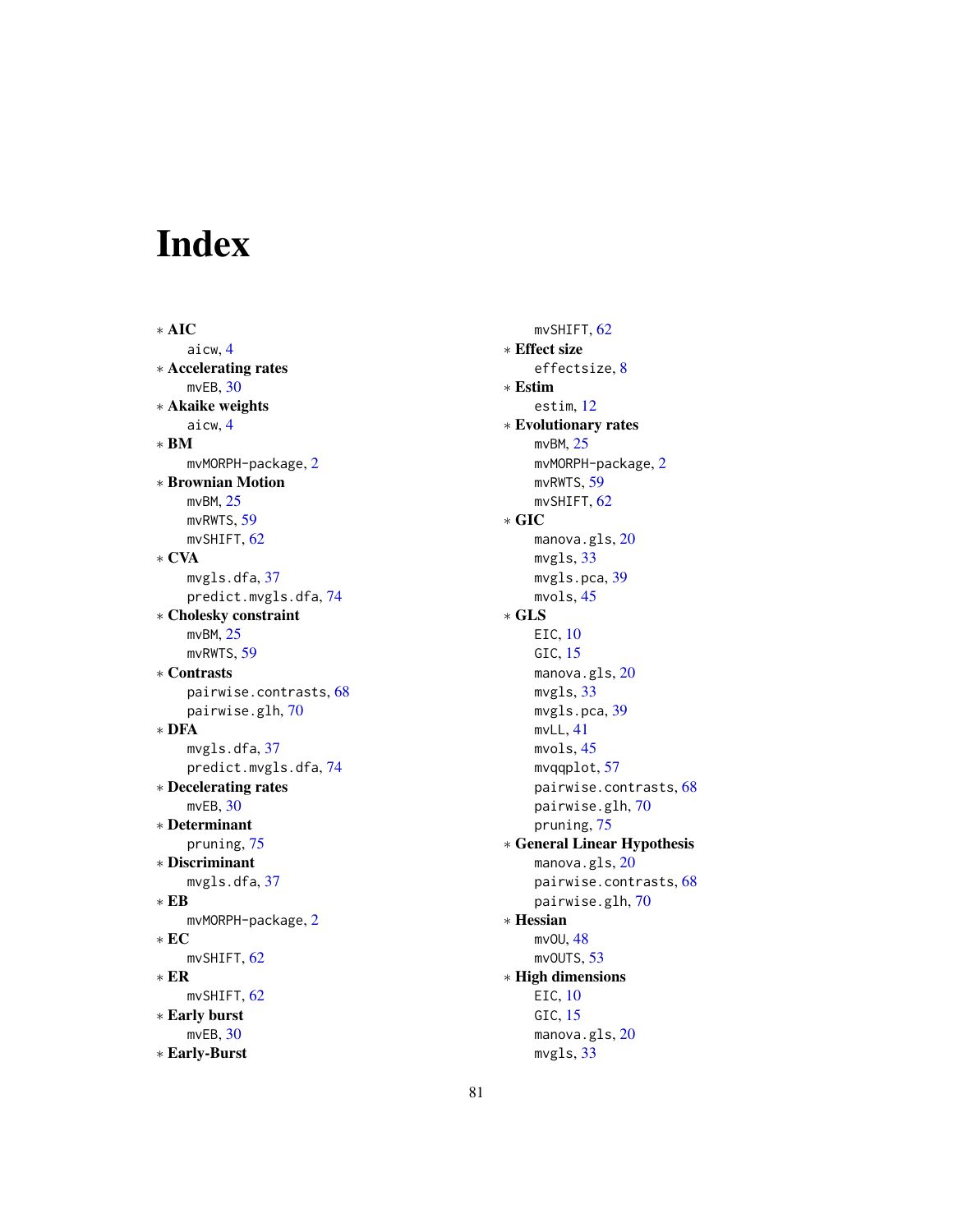# 82 INDEX

mvgls.dfa, [37](#page-36-1) mvgls.pca, [39](#page-38-0) mvols, [45](#page-44-1) mvqqplot, [57](#page-56-0) pairwise.contrasts, [68](#page-67-0) pairwise.glh, [70](#page-69-0) ∗ Imputation estim, [12](#page-11-0) ∗ Independent contrasts mvLL, [41](#page-40-1) pruning, [75](#page-74-0) ∗ LDA mvgls.dfa, [37](#page-36-1) predict.mvgls.dfa, [74](#page-73-0) ∗ LRT LRT, [18](#page-17-0) ∗ Loglikelihood ratio test LRT, [18](#page-17-0) ∗ Loglikelihood mvLL, [41](#page-40-1) ∗ MANOVA manova.gls, [20](#page-19-0) pairwise.contrasts, [68](#page-67-0) pairwise.glh, [70](#page-69-0) ∗ Mahalanobis  $mu$ gaplot,  $57$ ∗ Matrix square root pruning, [75](#page-74-0) ∗ Measurement error mvMORPH-package, [2](#page-1-1) ∗ Methods mvLL, [41](#page-40-1) ∗ Missing values estim, [12](#page-11-0) ∗ Model comparison EIC, [10](#page-9-0) GIC, [15](#page-14-0) ∗ Models comparison LRT, [18](#page-17-0) manova.gls, [20](#page-19-0) pairwise.contrasts, [68](#page-67-0) pairwise.glh, [70](#page-69-0) ∗ Multivariate Linear Models mvgls, [33](#page-32-1) mvols, [45](#page-44-1) ∗ Multivariate measure of association effectsize, [8](#page-7-1) ∗ Multivariate tests

manova.gls, [20](#page-19-0) pairwise.contrasts, [68](#page-67-0) pairwise.glh, [70](#page-69-0) ∗ OLS EIC, [10](#page-9-0) GIC, [15](#page-14-0) manova.gls, [20](#page-19-0) mvgls.pca, [39](#page-38-0) mvols, [45](#page-44-1) mvqqplot, [57](#page-56-0) pairwise.contrasts, [68](#page-67-0) pairwise.glh, [70](#page-69-0) ∗ OU halflife, [16](#page-15-1) mvMORPH-package, [2](#page-1-1) mvOU, [48](#page-47-1) mvOUTS, [53](#page-52-0) stationary, [78](#page-77-0) ∗ Ornstein Uhlenbeck halflife, [16](#page-15-1) mvOU, [48](#page-47-1) mvOUTS, [53](#page-52-0) mvSHIFT, [62](#page-61-0) stationary, [78](#page-77-0) ∗ PCA mvgls.pca, [39](#page-38-0) ∗ Pairwise pairwise.contrasts, [68](#page-67-0) pairwise.glh, [70](#page-69-0) ∗ Penalized likelihood manova.gls, [20](#page-19-0) mvgls, [33](#page-32-1) mvgls.dfa, [37](#page-36-1) mvgls.pca, [39](#page-38-0) mvols, [45](#page-44-1) mvqqplot, [57](#page-56-0) pairwise.contrasts, [68](#page-67-0) pairwise.glh, [70](#page-69-0) ∗ Prediction predict.mvgls.dfa, [74](#page-73-0) ∗ QQ plots mvqqplot, [57](#page-56-0) ∗ R-squared effectsize, [8](#page-7-1) ∗ RR mvSHIFT, [62](#page-61-0) ∗ Random walk mvRWTS, [59](#page-58-0)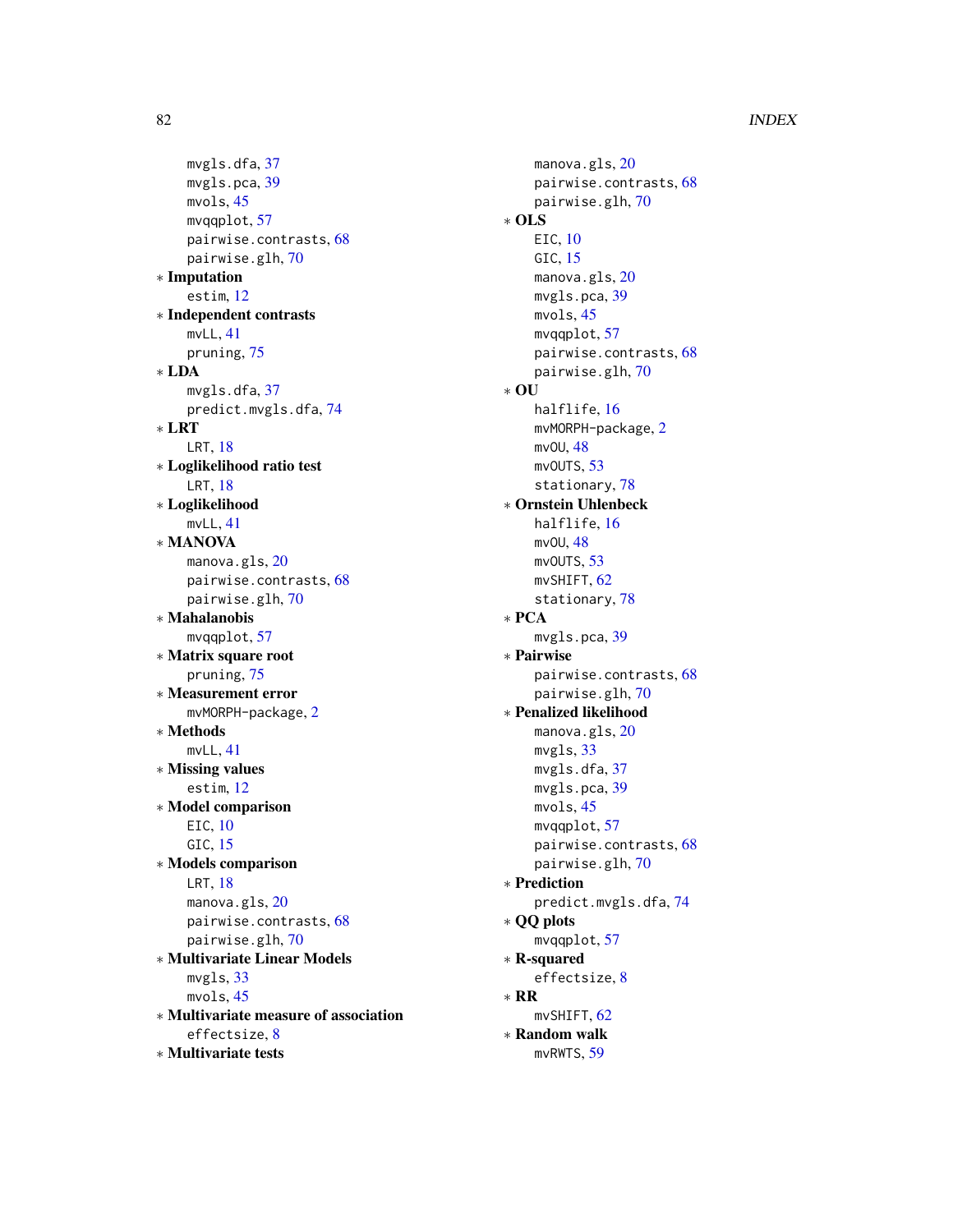## INDEX  $83$

∗ Regularization manova.g $\sf l\hspace{-1pt}$ s, $\sf 20$  $\sf 20$ mvgls, [33](#page-32-1) mvgls.dfa , [37](#page-36-1) mvgls.pca, [39](#page-38-0) mvols , [45](#page-44-1) mvqqplot, [57](#page-56-0) pairwise.contrasts , [68](#page-67-0) pairwise.glh, $70\,$  $70\,$ ∗ SIMMAP mvMORPH-package , [2](#page-1-1) ∗ SR mvSHIFT, [62](#page-61-0) ∗ Shifts mvMORPH-package , [2](#page-1-1) mvSHIFT, [62](#page-61-0) ∗ Simulations mvMORPH-package, [2](#page-1-1) ∗ Time series mvOUTS, [53](#page-52-0) mvRWTS , [59](#page-58-0) ∗ User defined constraints mvRWTS, [59](#page-58-0) ∗ bats phyllostomid , [72](#page-71-0) ∗ datasets phyllostomid , [72](#page-71-0) ∗ half-life halflife , [16](#page-15-1) ∗ manova.gls phyllostomid , [72](#page-71-0) ∗ manova mvMORPH-package , [2](#page-1-1) ∗ mvgls mvMORPH-package , [2](#page-1-1) phyllostomid , [72](#page-71-0) ∗ mvmorph object mvSIM, [66](#page-65-0) ∗ mvols mvMORPH-package, [2](#page-1-1) ∗ pairwise tests mvMORPH-package , [2](#page-1-1) ∗ parameters mv.Precalc, [23](#page-22-0) ∗ precalculation mv.Precalc, [23](#page-22-0) ∗ simulate traits mvSIM, [66](#page-65-0)

∗ stationary stationary, [78](#page-77-0) AIC , *[5](#page-4-0)* aicw , *[4](#page-3-0)* , [4](#page-3-0) ancestral,  $6$ brownie.lite , *[28](#page-27-0)* coef , [8](#page-7-1) coef.mvgls , *[14](#page-13-1)* , *[36](#page-35-0)* , *[47](#page-46-0)* , *[74](#page-73-0) , [75](#page-74-0)* , *[78](#page-77-0)* , *[80](#page-79-1)* effectsize, <mark>[8](#page-7-1)</mark> EIC , *[4](#page-3-0)* , [10](#page-9-0) , *[22](#page-21-0)* , *[36](#page-35-0)* , *[40](#page-39-0)* , *[47](#page-46-0)* estim , *[4](#page-3-0)* , *[7](#page-6-0)* , [12](#page-11-0) evol.vcv , *[28](#page-27-0)* fitted , [14](#page-13-1) fitted.mvgls , *[8](#page-7-1)* , *[36](#page-35-0)* , *[47](#page-46-0)* , *[74](#page-73-0) , [75](#page-74-0)* , *[80](#page-79-1)* GIC , *[4](#page-3-0)* , *[11](#page-10-0)* , [15](#page-14-0) , *[22](#page-21-0)* , *[36](#page-35-0)* , *[40](#page-39-0)* , *[47](#page-46-0)* halflife , *[4](#page-3-0)* , [16](#page-15-1) , *[51](#page-50-0)* , *[56](#page-55-0)* , *[79](#page-78-0)* LRT , *[4](#page-3-0)* , [18](#page-17-0) , *[28](#page-27-0)* , *[51](#page-50-0)* , *[56](#page-55-0)* , *[61](#page-60-0)* make.era.map , *[28](#page-27-0)* , *[51](#page-50-0)* , *[64](#page-63-0)* make.simmap , *[28](#page-27-0)* , *[51](#page-50-0)* manova.gls , *[4](#page-3-0)* , *[9](#page-8-0)* , *[11](#page-10-0)* , *[16](#page-15-1)* , [20](#page-19-0) , *[36](#page-35-0)* , *[39](#page-38-0)* , *[47](#page-46-0)* , *[58](#page-57-0)* , *[69](#page-68-0)* , *[72](#page-71-0)* mv.Precalc, [23](#page-22-0) mvBM , *[4](#page-3-0)* , *[13](#page-12-0)* , *[19](#page-18-0)* , *[24](#page-23-0)* , [25](#page-24-0) , *[32](#page-31-0)* , *[43](#page-42-0)* , *[51](#page-50-0)* , *[56](#page-55-0)* , *[64](#page-63-0)* , *[67](#page-66-0)* mvEB , *[4](#page-3-0)* , *[13](#page-12-0)* , *[19](#page-18-0)* , *[24](#page-23-0)* , *[28](#page-27-0)* , [30](#page-29-0) , *[43](#page-42-0)* , *[51](#page-50-0)* , *[56](#page-55-0)* , *[61](#page-60-0)* , *[64](#page-63-0)* , *[67](#page-66-0)* mvgls , *[4](#page-3-0)* , *[7–](#page-6-0) [9](#page-8-0)* , *[11](#page-10-0)* , *[14](#page-13-1)* , *[16](#page-15-1)* , *[22](#page-21-0)* , *[28](#page-27-0)* , *[32](#page-31-0)* , [33](#page-32-1) , *[36](#page-35-0)* , *[39](#page-38-0) , [40](#page-39-0)* , *[43](#page-42-0)* , *[47](#page-46-0)* , *[51](#page-50-0)* , *[58](#page-57-0)* , *[67](#page-66-0)* , *[69](#page-68-0)* , *[72](#page-71-0)* , *[74](#page-73-0) [–76](#page-75-0)* , *[78](#page-77-0)* , *[80](#page-79-1)* mvgls.dfa , *[4](#page-3-0)* , [37](#page-36-1) , *[75](#page-74-0)* mvgls.pca , *[4](#page-3-0)* , *[36](#page-35-0)* , *[39](#page-38-0)* , [39](#page-38-0) , *[47](#page-46-0)* mvLL , *[4](#page-3-0)* , *[24](#page-23-0)* , [41](#page-40-1) , *[67](#page-66-0)* , *[76](#page-75-0)* mvMORPH , *[5](#page-4-0)* , *[13](#page-12-0)* , *[17](#page-16-0)* , *[19](#page-18-0)* , *[24](#page-23-0)* , *[28](#page-27-0)* , *[32](#page-31-0)* , *[43](#page-42-0)* , *[51](#page-50-0)* , *[56](#page-55-0)* , *[61](#page-60-0)* , *[64](#page-63-0)* , *[67](#page-66-0)* , *[79](#page-78-0)* mvMORPH *(*mvMORPH-package *)* , [2](#page-1-1) mvMORPH-package, [2](#page-1-1) mvols, [4](#page-3-0), [8](#page-7-1), [9](#page-8-0), [11](#page-10-0), [14](#page-13-1), [16](#page-15-1), [22](#page-21-0), [39](#page-38-0), [40](#page-39-0), [45](#page-44-1), [58](#page-57-0), *[69](#page-68-0)* , *[72](#page-71-0)* , *[74](#page-73-0) , [75](#page-74-0)* , *[78](#page-77-0)* , *[80](#page-79-1)* mvOU , *[4](#page-3-0)* , *[13](#page-12-0)* , *[17](#page-16-0)* , *[19](#page-18-0)* , *[24](#page-23-0)* , *[28](#page-27-0)* , *[32](#page-31-0)* , *[43](#page-42-0)* , [48](#page-47-1) , *[56](#page-55-0)* , *[61](#page-60-0)* , *[64](#page-63-0)* , *[67](#page-66-0)* , *[79](#page-78-0)* mvOUTS , *[4](#page-3-0)* , *[28](#page-27-0)* , *[32](#page-31-0)* , *[51](#page-50-0)* , [53](#page-52-0) , *[61](#page-60-0)* , *[64](#page-63-0)* , *[67](#page-66-0)* mvqqplot , *[4](#page-3-0)* , [57](#page-56-0)